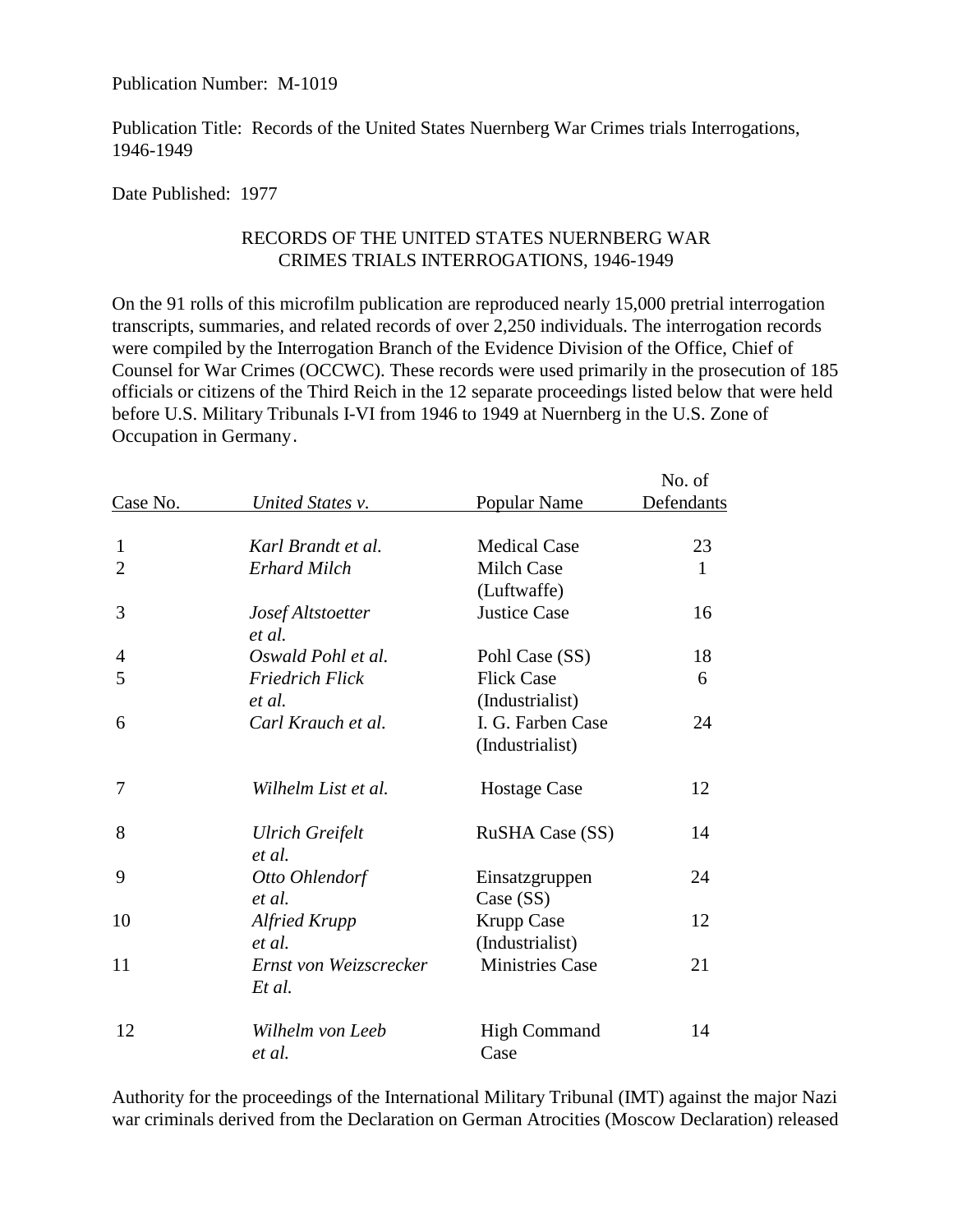November 1, 1943, Executive Order 9547 of May 2, 1945, the London Agreement of August 8, 1945, the Berlin Protocol of October 6, 1945, and the IMT Charter.

Authority for the 12 subsequent cases stemmed mainly from Control Council Law 10 of December 20, 1945, and was reinforced by Executive Order 9679 of January 16, 1946; U.S. Military Government Ordinances Nos. 7 and 11 of October 18, 1946, and February 17, 1947, respectively; and U.S. Forces, European Theater General Order 301 of October 24, 1946. The procedures applied by U.S. Military Tribunals I-VI in the subsequent proceedings were patterned after those of the IMT and further developed in the 12 cases, which required over 1,200 days of court sessions and generated more than 330,000 transcript pages. The processes of collecting data, verifying authenticity and handling the records of the IMT by the prosecution at Nuernberg are described in the affidavit by Maj. William H. Coogan dated November 19, 1945. These processes for the 12 U.S. trials at Nuernberg are summarized in a similar affidavit by Fred Niebergall dated December 3, 1946.

OCCWC was officially established on October 24, 1946, having evolved from the Subsequent Proceedings Division of the Office, Chief of Counsel for the Prosecution of Axis Criminality (OCCPAC), which prosecuted the major Nazi war criminals at the IMT at Nuernberg. The Evidence Division of OCCWC, headed by Walter H. Rapp, included the Apprehension and Locator Branch and the Document Control Branch, in addition to the Interrogation Branch.

Brig. Gen.Telford Taylor was appointed by the U.S. Prosecutor at the IMT, Justice Robert H. Jackson, as his deputy for subsequent trials. Later in 1946 General Taylor was appointed Chief of Counsel for War Crimes by Gen. Joseph T. McNarney, the commander of headquarters, U.S. Forces, European Theater.

Interrogations conducted by the OCCWC Interrogation Branch represented probably no more than 10 percent of those carried out by various organizations in Germany and elsewhere in Europe. These interrogating agencies, including the IMT, the 3d and 7th U.S. Army interrogation centers, the U.S. Strategic Bombing Survey, and others, accumulated large quantities of reports.

In order to familiarize themselves with subject matter and documentation of the cases in which they specialized, interrogators were assigned to various OCCWC trial divisions (e.g., Military, SS, Economics, and Ministries Divisions) and trial teams (e.g., I. G. Farben, Justice, Dresdner Bank, Krupp, and Flick teams). They were generally fluent in German and normally conducted interrogations in that language. Sound recordings were made of the interrogations, and notes were taken by a stenographer for later transcription.

Almost all of the interrogation transcripts in this collection are in the German language and not all have been translated into English. Many have a control or identification number. The transcripts are generally unsigned and range from 1 to 50 pages in length, averaging less than 10 pages. In addition to the actual interrogation, they generally contain the names of persons interrogated, interrogator, and stenographer, as well as date and hour of the interrogation. The interrogation transcript is normally in the form of questions posed by the interrogator and the answers provided by the interrogated person.

The interrogation transcripts are arranged in folders, one per folder. They frequently are preceded by interrogation summaries in English. These summaries are numbered from 1 to 4896; each one contains a brief interrogation summation, a list of persons mentioned in the transcript, the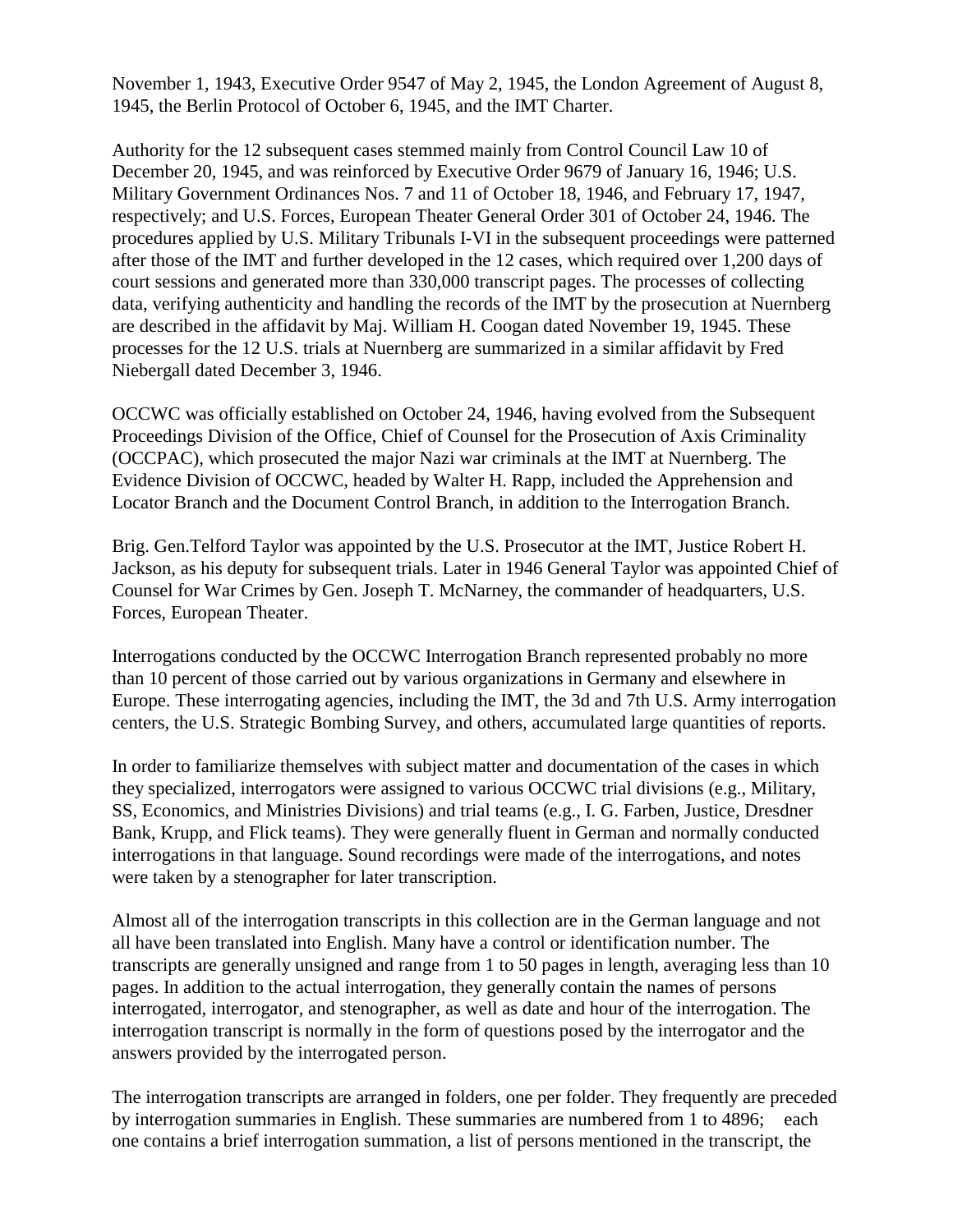name of the OCCWC trial division or team that requested the interrogation, and the date of the interrogation. In rare cases the transcript is missing and only a summary is available.

Some folders contain an affidavit in German based on an interrogation, rather than the transcript itself. The affidavits are sometimes signed, and some contain the interrogated person's curriculum vitae. The folders and the documents they contain are filmed alphabetically by surname of the person interrogated and thereunder chronologically by date of the interrogation. Following these, the summaries are filmed again in numerical sequence (1-4896 with a few gaps) on rolls 82-91.

Filmed at the beginning of roll one are key documents from which the tribunals derived their jurisdiction: the Moscow Declaration, U.S. Executive Orders 9547 and 9679, the; London Agreement, the Berlin Protocol, the IMT Charter, Control Council Law 10, U.S. Military Government Ordinances Nos. 7 and 11, and U.S. Forces, European Theater General Order 301. Affidavits by Major Coogan and Fred Niebergall are filmed following the key documents. These are followed by an alphabetical list of the persons interrogated by OCCWC's Interrogation Branch, the principal finding aid.

Two appendixes are also reproduced on roll one. Appendix 1 is an alphabetically arranged list of names of individuals interrogated by the IMT Interrogation Division under the direction of Col. John H. Amen, 1945-46. Appendix 2 contains two lists: first, individual reports arranged alphabetically by names of persons interrogated by various agencies and made available to the OCCWC Interrogation Branch and the IMT Interrogation Division; second, an unarranged list of consolidated interrogation reports grouped by subject matter and collected at Nuernberg from various sources, including 3d and 7th U.S. Army interrogation centers as well as British agencies.

The U.S. tribunals' interrogation transcripts, summaries, and related records, and those described in appendixes 2 and 3, like the records of the other Nuernberg and Far East (IMTFE) war crimes trials, are part of the National Archives Collection of World War II War Crimes Records, Record Group 238. They are closely related to other microfilmed records in Record Group 238, specifically:

*Prosecution Exhibits Submitted to the International Military Tribunal,* T988  *Records of the Office of the United States Chief of counsel for War Crimes, Nuernberg, Military Tribunals, Relating to Nazi Industrialists,* T301  *Records of the United States Nuernberg war Crimes trials: NOKW Series, 1933-1947,* T1119 *NG Series, 1933-1948,* T1139 *NM Series, 1874-1946,* M936 *NP Series, 1934-1946,* M942 *WA Series, 1940-1945,* M946 *Guertner Diaries, October 5, 1934-December 24, 1938,* M978 *Records of the United States Nuernberg War Crimes trials, United States of America v.: Karl Brandt et al. (Case I), November 21, 1946-August 20, 1947,* M887 *Erhard Milch (Case IIJ, November 13, 1946-ApriZ 17, 1947,* M888 *Josef Altstoetter et al. (Case III), February 17, 1947-December 4, 1947,* M889 *Oswald Pohl et al. (Case IV), January 13, 1947-August 11, 1948,* M890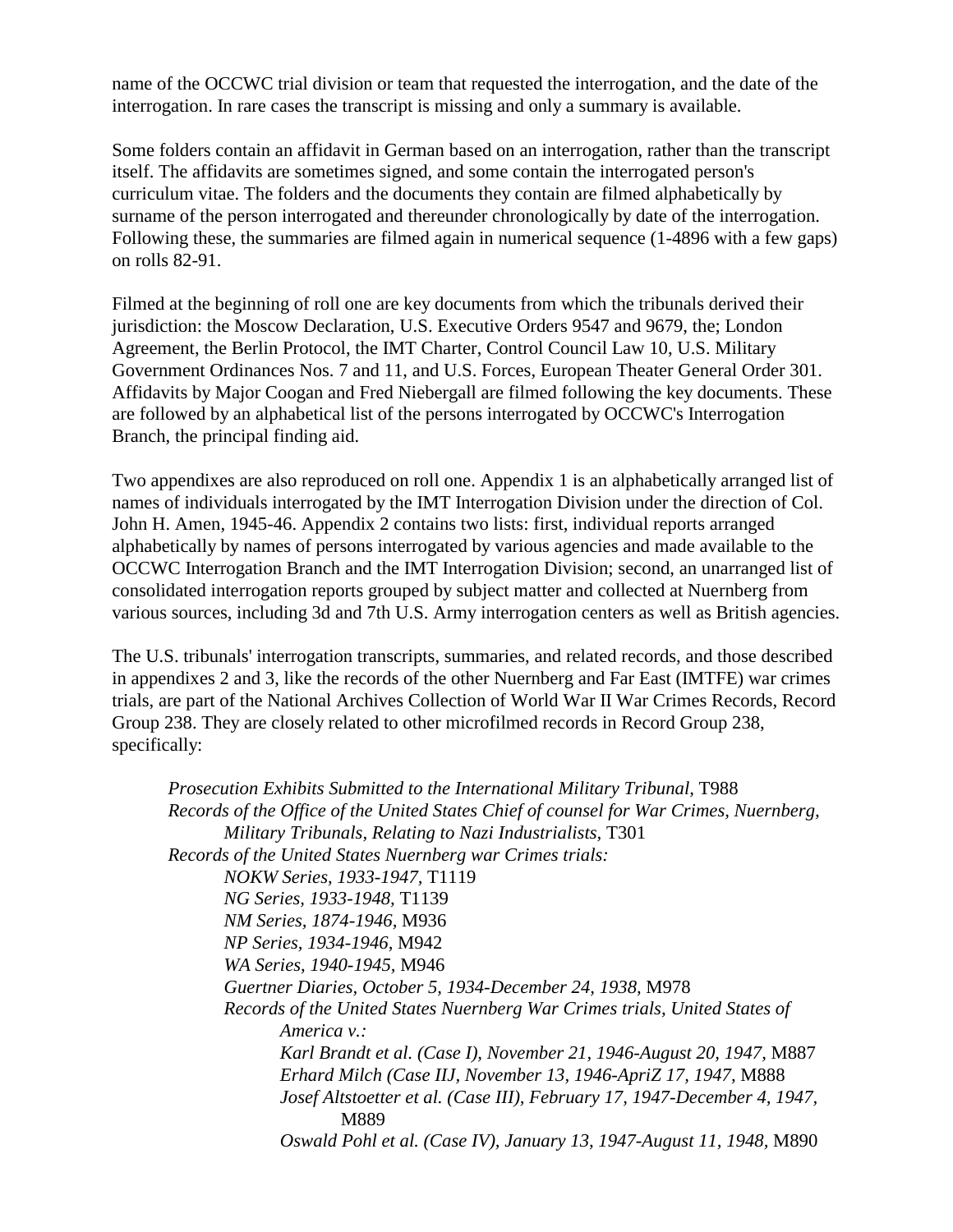*Friedrich Flick et al. (Case V), March 3, 1947-December 22, 1947,* M891 *Wilhelm List et al. (Case VII), July 8, 1947-February 19, 1948,* M893 U*lrich Greifelt et al. (Case VIII), October 10, 1947-March 10, 1948,* M894 *Otto Ohlendorf et al. (Case IX), September15, 1947-ApriZ 10, 1948,* M895

In addition, the record of the IMT at Nuernberg has been published in *Trial of the Major War Criminals Before the International Military Tribunal (Nuernberg, 1947), 42* vols. Excerpts from the subsequent proceedings have been published as *Trials of War criminals Before the Nuernberg Military Tribunal Under Control Council Law No. 10 (U.S.* Government Printing Office), 15 vols. The National Archives and Records Service holds motion pictures and photographs of many sessions of the IMT and of the 12 U.S*.* proceedings, and sound recordings of the IMT proceedings only.

Several of the interrogation transcripts and summaries contain material of a private nature, such as medical data of witnesses and defendants, that is subject to restrictions on access and use.

George Wagner compiled appendix 2, and Donald E. Spencer arranged the records for filming. The introduction was written by John Mendelsohn.

## ALPHABETICAL LIST OF PERSONS INTERROGATED

Following is an alphabetical list of individuals interrogated by the Interrogation Branch of the OCCWC and the date(s) of interrogation.

Abeck, ---, Sept. 17, 1947 Abend, Viktor, Apr. 9, 1947 Abraham, Hans, Aug. 30, 1947 Abraham, Karl, Feb. 3 and 17, 1947 Abs, Hermann, Oct. 2, 6, and 21, 1947; Mar. 15, 1948 Abs, Otto, Aug. 19, 1947 Ackermann, Josef, Mar. 21, 1947 Ackermann, Wilhelm, Oct. 20, 1947 Adler, Karl, Apr. 15, 1947 Adolf, Benno, Sept. 20 and Nov. 14, 1947 Adolf, Bernhard, Oct. 8, 1946 Ahlemann, Heinz, June 15 and July 1, 7, 8, and 10, 1947 Akmenkalns, Ansis, Aug. 16, 1947 Alberti, Clara, Oct. 14, 1947 Albrecht, Erich, Mar. 20, 24, and 25, Apr. 25, May 8, 15, 16, and 23, June 4 and 24, July 1 and 22, Aug. 1 and 12, Sept. 15, Oct. 17 and 21, Nov. 20, 1947; Jan. 20, 1948 Albrecht, Karl, Jan. 13, 16, and 27, 1948 Allmenroeder, Wilhelm, Aug. 15 and Dec. 11 and 16, 1947 Alperowitsch, Eduard, Apr. 15 and July 26 and 31, 1948 d'Alquen, Guenther, Feb. 16, 17, 24, and 25, 1948 Alte, Erich, Nov. 5, 1947 Altenburg, Guenther, Apr. 8, 9, and 16, May 16, June 12, July 16, Aug. 18, Sept. 24, Oct. 23,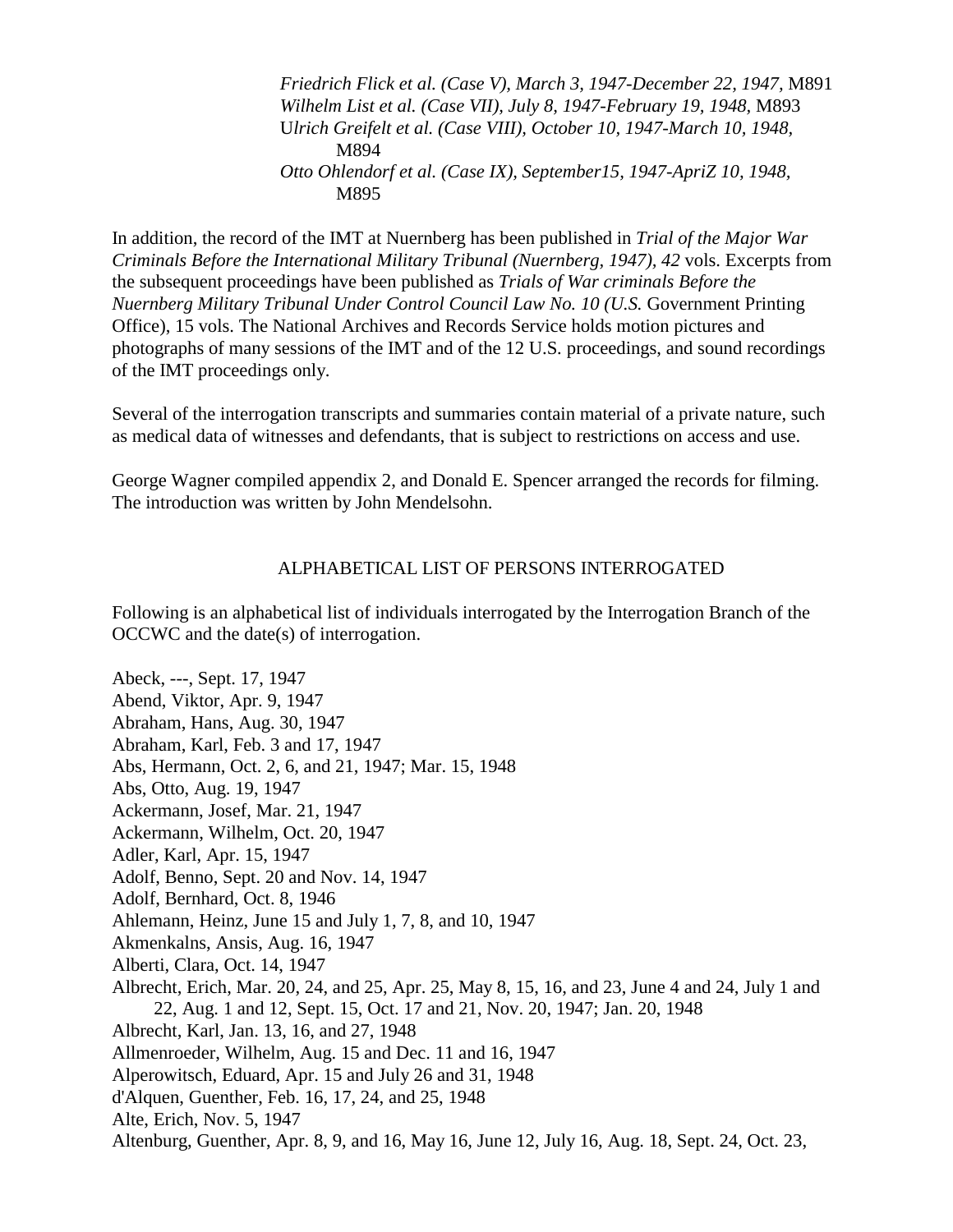Nov. 20, 1947; n.d.

- Altenloh, Wilhelm, Aug. 4, 1947
- Altmeyer, Hans, Feb. 4 and 10, Mar. 11, Apr. 23, 1947
- Altstoetter, Josef, Dec. 6 and 7, 1946; Feb. 14 and 21, Mar. 3, Dec. 12, 1947
- Amann, Max, Dec. 6, 1946; Aug. 4, Sept. 15 and 20, Oct. 21 and 30, Nov. 5, Dec. 18 ad 19, 1947 Ambros, Otto, Mar. 28 and 31, Apr. 2, 8, 10, 11, 15-19, 21-23, 25, 28, and 29, May 1 and 2, Nov.
- 6, Dec. 5 and 13, 1947
- Amburger, Andreas von, Oct. 29, 1947
- Ammann, Ernst, Oct. 25 and 28, 1947; Jan 7, 1948
- Ammon, Wilhelm von, Dec. 11-14 and 17, 1946; Feb. 6, 13, 14, 25 and 26 and Dec. 9 and 15, 1947
- Amthor, Heinz, Mar. 18, 1948
- Ancker, Edinger, Mar. 28 and 31, Apr. 3, June 11, 1947
- Anderer, Hans, Oct. 8, 1946
- Andre, Fritz, Jan. 23, 1948
- Anger, Kurt, July 15 and 17, 1947
- Ansmann, Heinrich, June 23 and 25, July 3 and 29, Oct. 9 and 10, Nov. 19, 20, and 25, 1947
- Arens, Karl, Oct. 30, 1947
- Arno, Eleonore, Oct. 8, 1946
- Asendorf, Werner, Sept. 25, 1947
- Asimus, Otto, Oct. 14, 1947
- Astfalck, Hans, Feb. 20, 1947
- Auer, Franz, May 22, 1947
- Aufsess, Hans von, Apr. 30, May 3, Aug. 15, 1947
- Augat, Adolf, Oct. 30, 1947
- Auleb, Helge, Jan. 15 and Feb. 5, 1947
- Aulock, Hubertus von, June 4, 1947
- Austel, Rudolf, Dec. 10, 1946
- Avieny, Wilhelm, Jan. 2 and 22 and June 6, 1947
- Axmann, Artur, July 22, Sept. 5, 11, 16, and 18, Oct. 10, Dec. 16, 1947
- Baar von Baarenfels, Eduard, July 26 and Aug. 1 and 2, 1947
- Bach, Ernst, Jan. 16 and 21, 1948
- Bachem, Walter, Feb. 25 and Apr. 1, 1947
- Bcke, Herbert, Feb. 21 and Mar. 14, 1947
- Bach-Zelewski, Erich von dem, Aug. 14, Sept. 22 and 24, Oct. 2, 5, and 28, Nov. 2, 1946; Jan. 15, 17, and 20-22, Feb. 14, Apr. 14, May 26, June 3, 19, 25, 27, and 29, Aug. 22, 23, and 27, Sept. 3, 10, and 30, Oct. 9, 27, and 29, Nov. 1, 4, 14, 17, 25, and 26, Dec. 4, 1947; Jan. 28, Mar. 25, Apr. 16, June 21, Sept. 16, 1948
- Bader, Kurt, Mar. 25, 1947
- Baier, Anneliese, n.d.
- Baier, Hans, Oct. 14, 1946; Jan. 6, 13, and 21 and Feb. 27, 1947
- Balck, Hermann, Sept. 29 and 30, 1947
- Balinski, Otto, Oct. 28 and Nov. --, 1946
- Ballas, Walter, Apr. 28-30, May 1 and 12, July 3, 1947
- Baltin, Wolfgang, Sept. 10 and 11, 1947
- Balz, Wilhelm, Nov. 14, 19-21, and ---, 1947
- Bannert, Hans, May 7, 14, 15, 19, and 21, 1947
- Bantzer, Gerhard, Feb. 13 and 19 and Mar. 3, 1947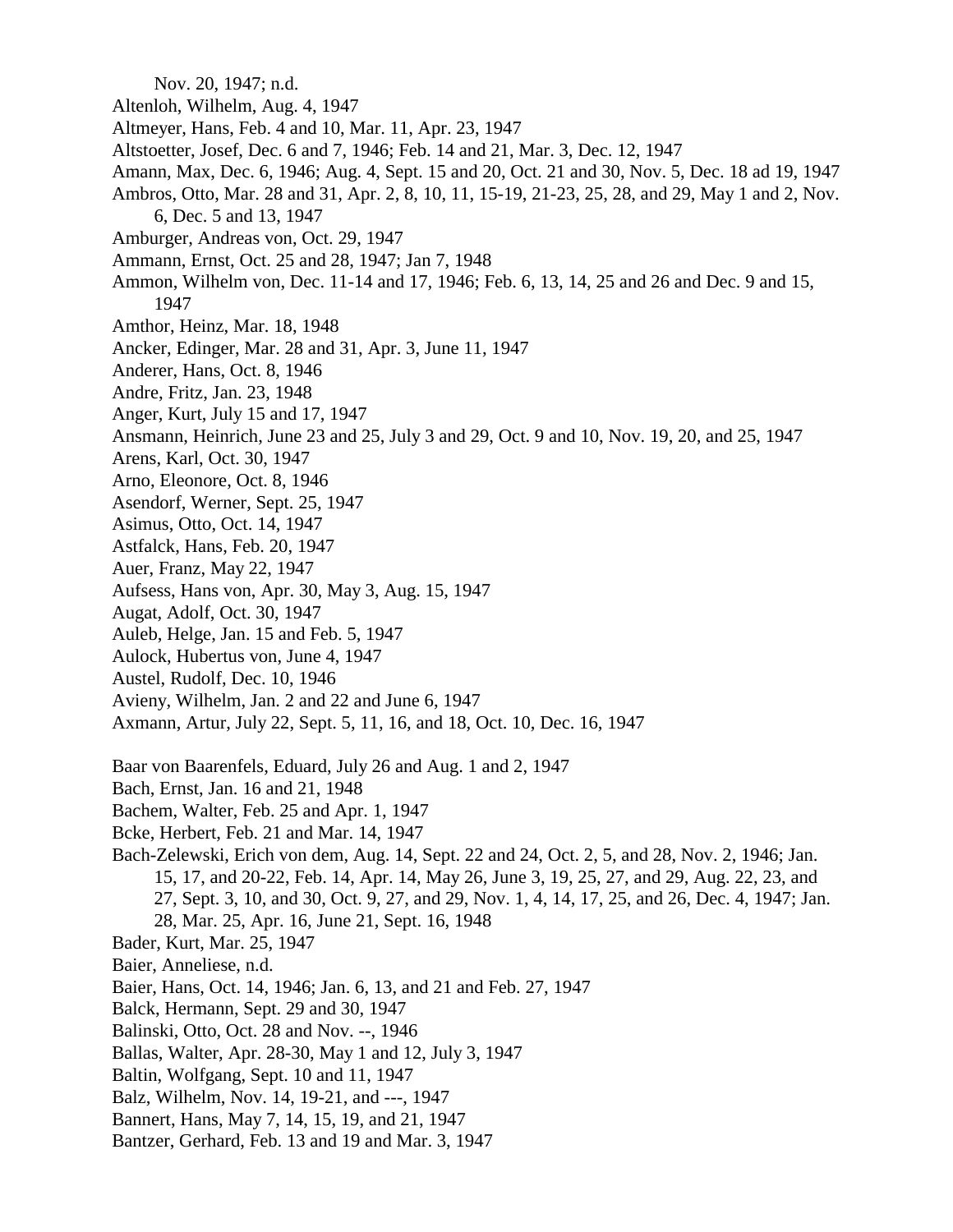Bardroff, Max, Sept. 10, 12, and 29, Oct. 8, Nov. 18, 1947 Bargen, Werner von, July 21, 1947 Bargheer, Wilhelm, Feb. 11, 1948 Barlen, Fritz, Nov. 12, 1946 Barnewald, Otto, Sept. 20, 1946; Feb. 19 and 21 and Aug. 26 and 27, 1947 Barnickel, Paul, Oct. 21 and 23 and Nov. 8, 13, and 15, 1946; Mar. 3, 1947; n.d Bartels, Fritz, July 23 and 30 and Dec. 4 and 30, 1947; Jan. 8 and 9 and Mar. 10, 1948 Barth, Robert, Sept. 11 and 12, 1947; Jan. 12-14, 1948 Barthelmess, Adolf, Aug. 4, 1947 Bartsch, Arnold, Dec. 19, 1947 Bartsch, Gertrud, Aug. 8, 1947 Basler, Rudolf, n.d. Bast, Rudolf, Apr 28 and May 15, 1947 Bauer, Walter, Feb, 14 and Mar. 24, 1947 Baumann, Erna, Apr. 25, 1947 Baumert, Ernst, Aug. 26, 1947 Baumert, Paul, Aug. 26, Sept. 16, Oct. 1, 1947; Jan. 20 and Mar. 17, 1948 Bavendamm, Hans, Apr 30, May 5, June 18, July 3, Aug. 29, Sept. 2, Oct. 6, 1947 Bayer, Karl, Sept. 16, 1947 Bayle, Francois, June 16, 1947 Bayrhoffer, Walther, Oct. 16, 1946; June 6, July 14, Sept. 15 and 17, 1947; Feb. 5 and 6, 1948 Becher, Kurt, Mar. 28, 1946; Apr. 22, July 7, 10, 28, 30, and 31, Aug. 29, Nov. 1, 1947; Mar. 1, 2, and 24, June 22, July 22, 1948 Beck, Hans, Oct. 9 and 18, 1946; Aug. 25, 1947 Beck, Johann, Nov. 18, 1946; May 16, 1947 Becker, Ewald, Feb. 17, 1947 Becker, Josef, July 21, 1947 Becker, Raimund, May 19, 1947 Becker, Wilhelm, July 11, 1947 Becker-Freyseng, Hermann, Sept. 24, Oct. 18, Nov. 12, 20 and 27, 1946; Feb. 1 and 28, 1947 Beer, Paul, May 8, June 19, July 11, 1947 Beer, Willi, Oct. 16, 1947 Behling, Kurt, Mar. 1, 1947 Behr, Emil, Sept. 8, 1947 Behrends, Walter, Feb. 4-6, 1948 Behrens, Gustav, May 20 and Aug. 4, 1947 Behringer, Hans, May 13, 1947 Beiglboeck, Wilhelm, Oct. 30, Nov. 13, 20, and 27, Dec. 2, 1946; Jan. 20 and Feb. 28, 1947 Beijers, Alfons, Apr. 8 and 9, 1947 Below, Nikolaus von, Mar. 24, Apr. 9 and 12, June 14, 1948 Bems, Emil, Dec. 13, 1946; Jan. 16 and Mar. 24, 1947 Bendel, C., Mar. 24, 1948 Bender, August, Feb. 25 and 27, 1947 Bendt, Karl-Heinz, Mar. 18 and June 19, 1947 Benthaus, Friedrich, May 28, 1947 Benzinger, Theodor, Sept. 18-20 and Oct. 19 and 21, 1946 Berauskas, Nicolas, Sept. 10, 1947 Berdi, Heinrich, Oct. 30, 1946 Berek, Johann, May 21, 1947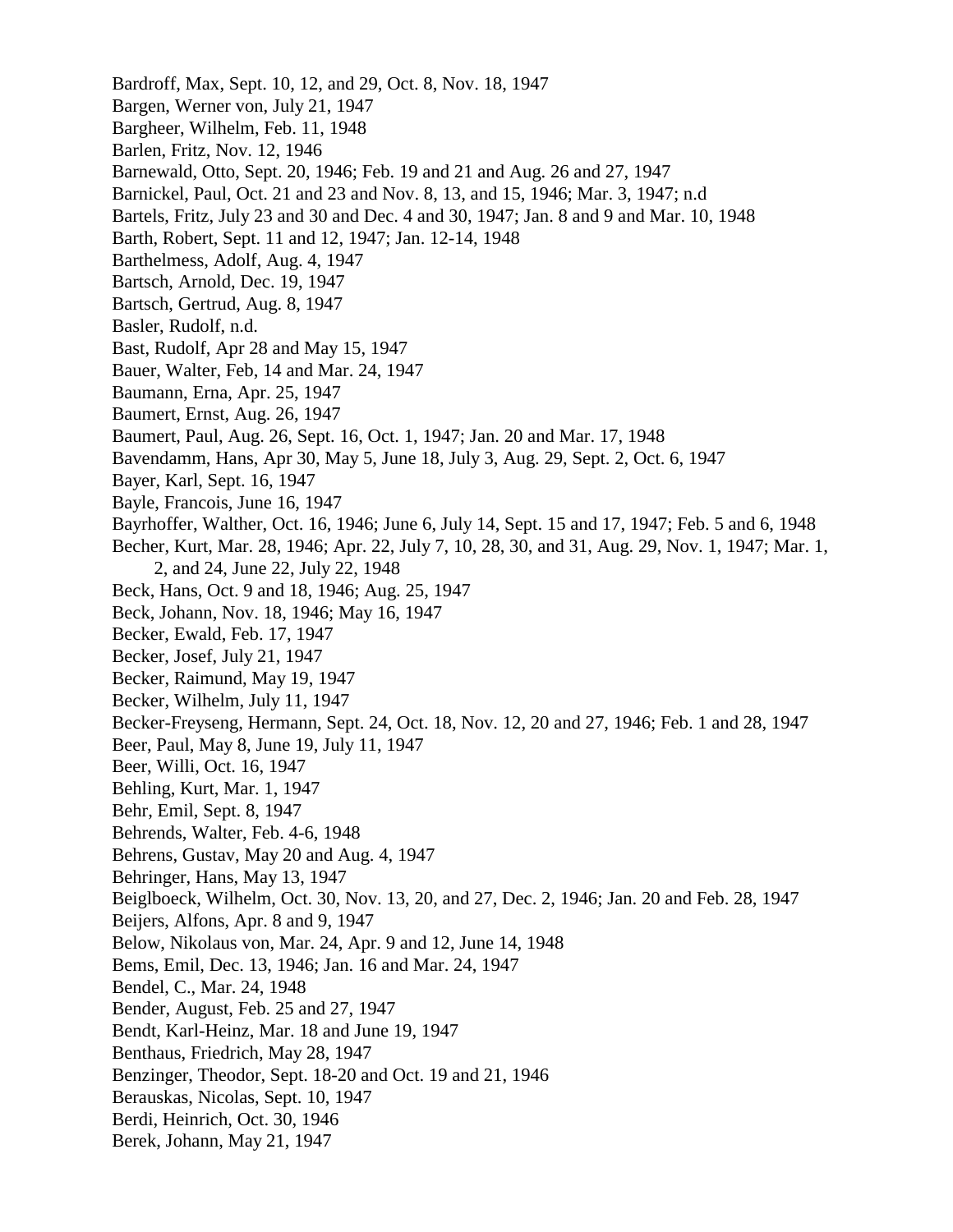- Berger, Gottlob, Oct. 23, Nov. 29, Dec. 3, 6, and 12, 1946; Jan. 3, 23, 24, 28, and 30, Mar. 4 and 25, Apr. 28, May 1, 2, and 17, June 2, 14, 21, and 30, July 1, Aug. 4, Sept. 30, Oct. 3, 9, 15, and 29-31, Nov. 1, Dec. 18,1947; Feb.26, Apr. 21, May 20, 1948
- Bergmann, Robert, Oct. 18, 1947
- Bergner, Walter, May 12, 1948
- Berlichingen, Dietrich von, Aug. 15, 1947
- Berndorff, Emil, Apr. 8 and 12, 1948
- Bernhard, Walther, Sept. 29, 1947
- Bernhardt, Heinrich, June 11, 1947
- Bernhardt, Paul, Feb. 20 and 24, 1947
- Berthaus, Friedrich. *See* Benthaus, Friedrich
- Bertholdt, Aldina, Aug. 12, 1947
- Bertrams, Ferdinand, Jan. 17, Mar. 6, 12, 16, and 19, Apr. 15, 22, and 24, May 16, July 30, 1947
- Bessing, Berl, Nov. 26, 1946
- Best, Werner, July 10, Aug. 13, 17, 19, and 20, Sept. 19 and 23, Oct. 31, Nov. 30, Dec. 28, 1946; Jan. 21, Feb. 14 and 17, 1947; Apr. 29, 1948
- Bestek, Heinrich, Mar. 18, 1948
- Bestle, Otto, June 11, 19, and 23, 1947
- Beuchelt, Kurt, Jan. 16, 1947
- Beusch, Hans, May 15 and 27, 1947; June 4 and 7, 1948
- Beust, Henning von, July 7 and 19, 1947
- Beuttel, Kurt, Nov. 24, 1947
- Beyer, Justus, Apr. 30, and May 22 and 23, 1947
- Beyersdoerfer, Reinhold, May 19, 1947
- Bianchi, Wilhelm, Feb. 24, 1948
- Biberstein, Ernst, June 29, July 2, Aug. 18, 1947
- Bibra, Sigismund von, May 26, June 3, July 7 and 22, Sept. 12, Oct. 23, 1947
- Bickert, Johann, Oct. 24 and 25 and Nov. 21, 1946
- Biedermann, Guenther, Feb. 20, 1948
- Biegi, Kurt, Aug. 29, Sept. 17, Dec. 3, 12, and 15, 1947
- Bielfeld, Harald, Sept. 19, 1947
- Bieling, Georg, May 5, 1947
- Bieling, Richard, Jan. 17, Apr. 3 and 17, Oct. 27, 1947; Feb. 2, 1948
- Bird, Wilhelm, Oct. 24, 1947
- Birkel, Karl, Aug. 29 and Sept. 4 and 5, 1947
- Bitsch, Amalie, Apr. 30, 1947
- Bitterlich, Rudi, July 14, 1948
- Bizoga, Fritz, Oct. 28 and Nov. 4, 1946
- Blachawitz, Tadeucz, Nov. 5, 1946
- Blaha, Franz, Dec. 11, 1946
- Blankenburg, Ernst, Dec. 4, 1946; Jan. 15, 1947
- Blankenburg, Gustav, Oct. 1, 1947
- Blaskowitz, Johannes, June 17, Oct. 17, Nov. 18, 20, and 28, 1947
- Bleich, Fritz, Nov. 18 and 27, Dec. 4 and 6, 1946; Jan. 4 and 12, 1947
- Blessing, Karl, Dec. 10, 1946; Jan. 4 and 30 and Nov. 12 and 13, 1947
- Blobel, Paul, May 26 and 27, June 6 and 18, Aug. 18, Nov. 14, 1947
- Block, Lothar von, Aug. 5 and Nov. 24, 1947
- Blome, Friedrich, Oct. 2, 7, 22, 24, and 25 and Dec. 2 and 5, 1946; Feb. 8 and 26 and Apr. 17, 1947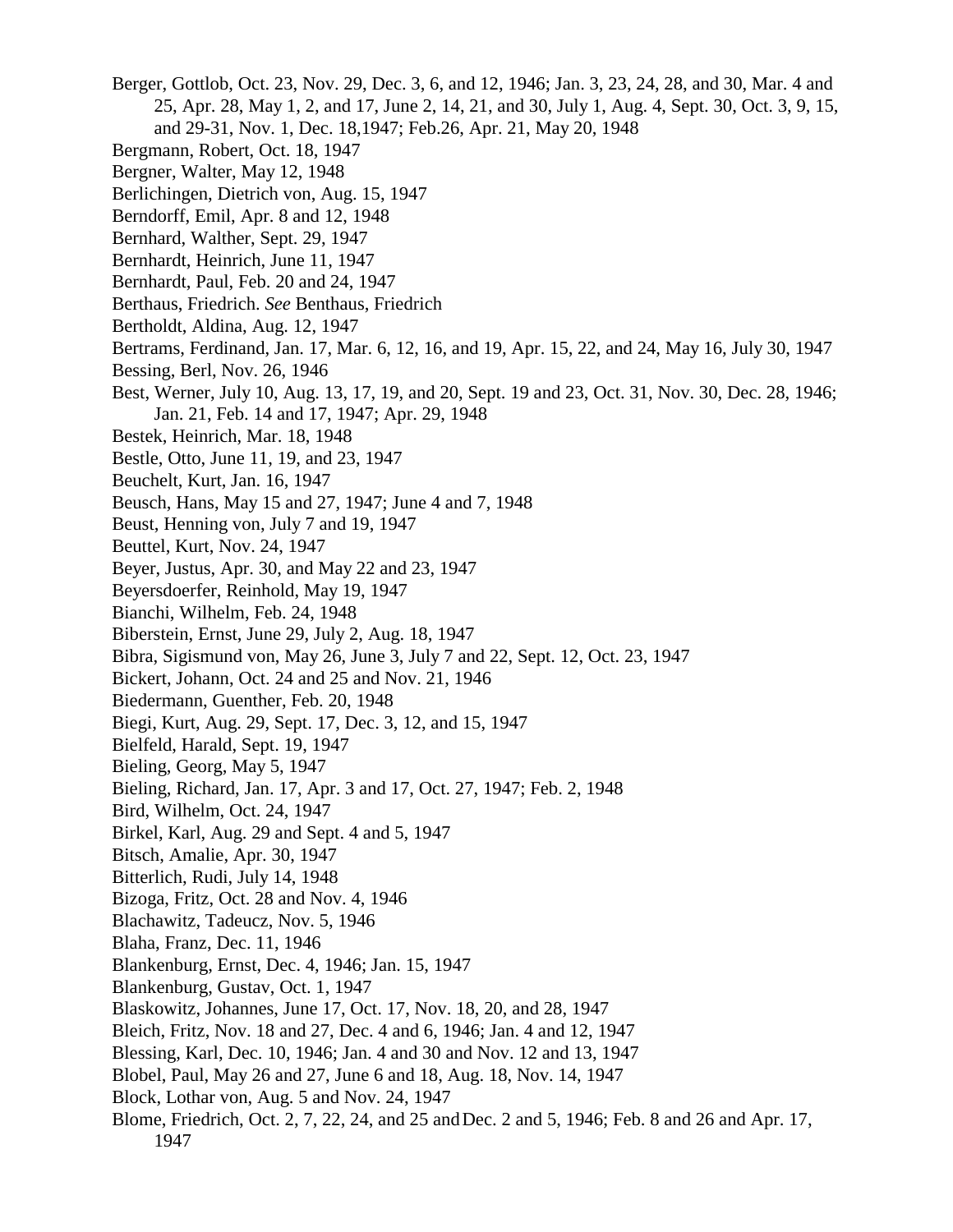Blumberg, Carl, June 13, 1947 Blume, Walter, June 29 and July 18, 1947 Blumenstick, Hennek, July 30 and 31, 1948 Blumenstick, Henrik, Oct. 21, 1947 Blumentritt, Guenther, Oct. 16, 17, and 23, 1947; n.d. Blunroeder, von, Nov. 1, 1946 Bobermin, Johannes, Dec. 17 and 18, 1946; Jan. 16 and Nov. 19, 1947 Bobrik, Rudolf, May 27 and Nov. 7, 1947 Bockmuehl, M., Sept. 22 and Oct. 27, 1947 Boden, Hellmuth, Feb. 18, 1947 Bodenschatz, Karl, Oct. 29, 1946; Apr. 4, 1947 Boehm, Alfred, Sept. 22, 1947 Boehm, Hermann, Nov. 5, 1946; Feb. 4 and 28, 1947 Boehme, Franz, Jan. 31, Feb. 8 and 18, Mar. 8 and 10, Apr. 3, 16, and ---, 1947 Boehmer, Herbert, Sept. 25, 1947 Boehminghaus, Franz, Oct. 2, 3, 6, 9, 16, 17, 21, and 29 and Dec. 1, 1947; Jan. 20 and 23, 1948 Boerger, Wilhelm, Mar. 28 and 29, Apr. 17 and 30, Sept. 2, 3, and 11, Dec. 12, 1947 Boerschinger, Franz, Feb. 22, 1948 Boester, Helga, Aug. 19, 1947 Boettcher, Guenther, Feb. 8, 1947 Boettcher, Karl, Jan. 7, 1947 Boetticher, Hans, Apr. 4, 1947 Bogner, Jobst, Sept. 19, 1947 Bogs, Alexander, Sept. 10, 1947 Bohl, Alexander, Sept. 20, 1946 Bohle, Ernst, Apr. 26, May 15, July 8, 10, 16, 22, and 25, Aug. 6, 7, 15, and 19, Sept. 29, Nov. 1 and 7, Dec. 12, 1947 Bojunga, Helmut, July 4, 1948 Bojunga Siegrun, Aug. 6, 1947 Bokelberg, Hans, Apr. 4, 1947 Boley, Gottfried, June 10, 1947 Bomhard, Adolf von, Aug. 6, 1946; Apr. 29 and May 23, 1947 Bonatz, Wilhelm, Apr -30, 1947 Bonin, Bogislav von, Oct. 26,1946 Borchers, Hans, Feb. 6, 1948 Borchert, Werner, June 11, 1947 Borenstein, Isak, July 30 and Aug. 2 and 4, 1948 Bork, Max, Oct. 1 and 3, 1947 Bornstedt, Adolf, June 8, 1947 Borowski, Paul, Nov. 14, 1947 Borschuetz, Gisela, Mar. 25, 1947 Borst, Otto, Oct. 23 and Dec. 18, 1946 Both, Hans von, Oct. 6-10, 1947; Feb. 11 and Mar. 4, 1948 Bothmer, Ulrich von, Apr. 4, 1947 Botsch, Walther, Oct. 10, 1947; Jan. 23, 1948 Bovensiepen, Guenther, Jan. 21 and 22, 1948 Bovermann, Heinrich, Aug. 27, 1947 Brachtel, Rudolf, Sept. 3 and Nov. 8, 1946 Brack, Viktor, Sept. 4, 12, and 13, Oct. 17, Dec. 4, 1946; June 19, 1947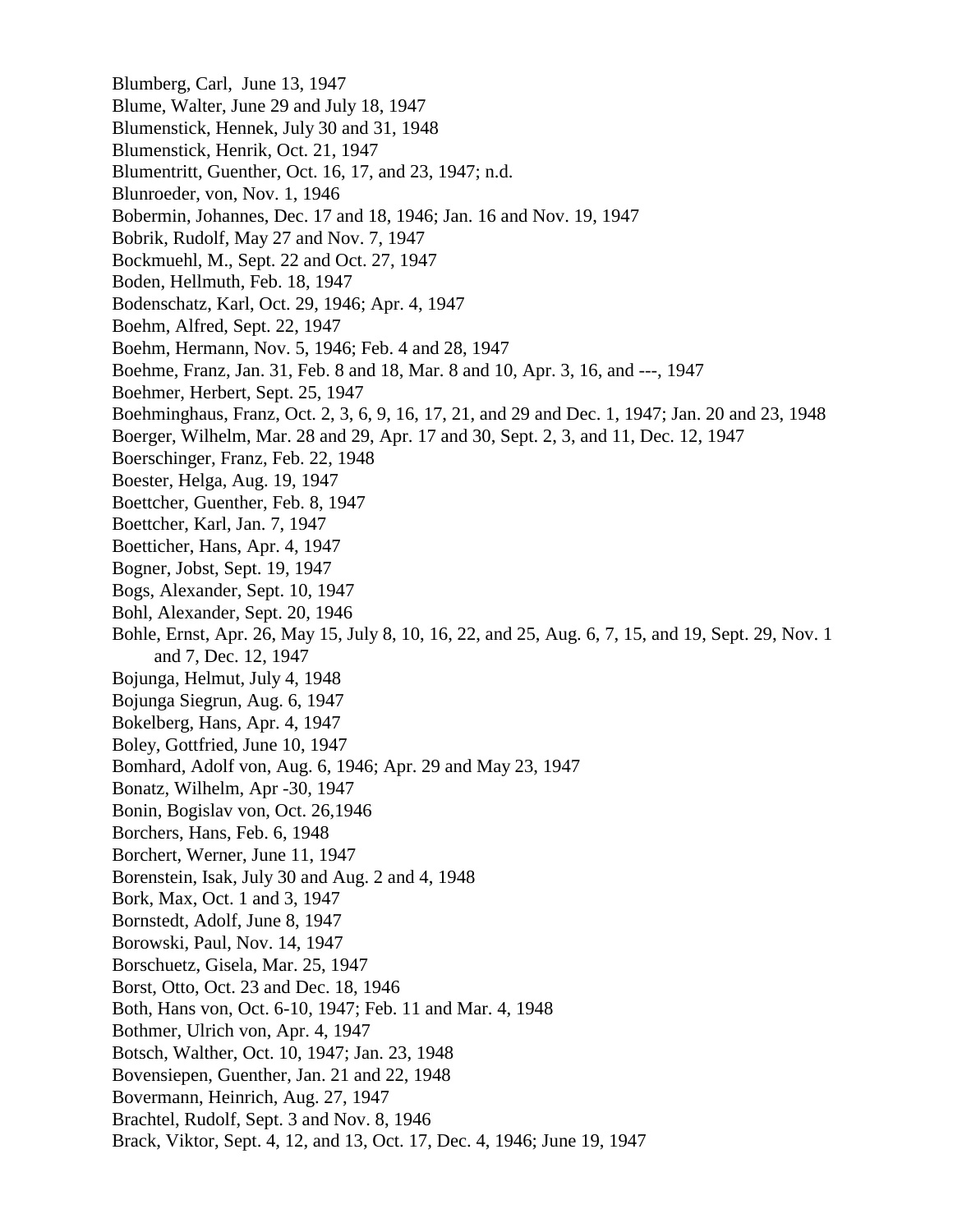- Braemer, Walter, Mar. 18, 22, and 25 and Apr. 8, 1948
- Braeutigam, Otto, Jan. 14-16, Feb. 5 and 6, May 25 and 26, July 21, 22, and 26, 1948
- Brambusch, Rainer, May 14 and 17, 1947
- Brammer, Karl, Oct. 22, 1947
- Brand, Philipp von, Oct. 1, 1947
- Brandenstein, Rudolf von, Mar. 15, 1948
- Brandmeier, Michael, Sept. 25 and 26, 1947
- Brandt, Erwin, Apr. 30 and Aug. 6, 8, and 22, 1947
- Brandt, Karl, Oct. 9, 18, and 19, Nov. 4, 5, 7, 26, and 27, Dec. 4 and 6, 1946; Feb. 15, Mar. 1, Aug. 13 and 28, Sept. 1 and 3, 1947
- Brandt, Rudolf, Aug. 19-21, 28, and 30, Sept. 4 and 25, Oct. 3, 14, 19, 24, 26, and 29, Nov. 7, 23, and 29, Dec. 6, 1946; Apr. 26 and Sept. 4, 1947; n.d.
- Brauchitsch, Bernd von, Dec. 2, 1946; Feb. 4 and 5 and June 3, 1948
- Braune, Werner, July 2, 1947
- Braus, Karl, Aug. 23, 1947; Feb. 5, 1948
- Brecht, Gustav, Mar. 7 and Apr. 2, 1947
- Breder, Reinhard, July 11 and 21, 1947
- Brennecke, Kurt, Oct. 9, 13, and 15, 1947
- Breustedt, Wilhelm, Jan. 16 and 20 anf Feb. 8, 1947
- Brill, Robert, Nov. 25, 1946; Feb. 8 and 17, Mar. 6 and 10, June 25 and 26, July 3 and 15, Aug. 14, Sept. 4 and 8, Dec. 11, 1947
- Brombacher, Heinrich, Oct. 7, 8, and 10, 1947
- Bruck, Alfons, Dec. 20, 1947
- Brueckner, Heinz, May 22 and 23, June 3 and 30, Sept. 17, 1947; Mar. 2, 1948
- Brueckner, Wilhelm, Aug. 26, Sept. 17, Nov. 13, Dec. 8, 1947
- Brueggemann, Max, Mar. 27 and 31 and Apr. 1, 2, and 16, 1947
- Bruestle, Max, Aug. 18, 20, 23, and 25, 1947
- Brummenbaum, Albert, Sept. 8 and 30 and Oct. 3, 1947
- Brunner, Karl, Nov. ---, 1947
- Brunner, Otto, July 29 and 30, 1947
- Bruns, Walter, Feb. 13, 1948
- Brurein, Julius, Mar. 14, 21, 26, and 28, 1947
- Bryan, Blacksbear, Mar. 18, 1947
- Buchholz, Heinz, Nov. 10 and ---, 1947
- Buchmann, Gustav, June 5, 1947
- Buchroth, Eugen, Aug. 16, 1947
- Buchwald, Hugo, June 24, 1948
- Budziaszek, Stefan, Oct. 27, 1947
- Buechner, Hans, Mar. 5, 8, and 10, 1948
- Buelow, Friedrich von, ---, 1946; Feb. 21 and 26, Mar. 14, 21, and 25, Apr. 3, May 21, June 18, 19, 24, 27, and ---, July 1, 2, 7, 8, 21-23, 29-31, and ---, Aug. 4 and 6, 1947
- Buelow-Schwante, Vicco von, Oct. 1, 1947
- Buerkner, Leopold, Aug. 17, Sept. 4, Oct. 10, 1946; Sept. 29, 1947; Feb. 3, 9, and 10, 1948
- Buese, Friedrich, Oct. 27, 1947
- Buetefisch, Heinrich, Nov. 26 and Dec. 2, 6, and 10, 1946; Jan. 7, 9, and 15, Feb. 18 and 19, Mar. 1 and 6, Apr. 3, 9, 11, 14, 16-18, 21, 23, and 25, 1947
- Buettner, Georg, June 14, 1948
- Buhle, Walter, Oct. 8 and 14, 1947; Feb. 25, 1948
- Burg, Kurt, Sept. 16 and 18, 1947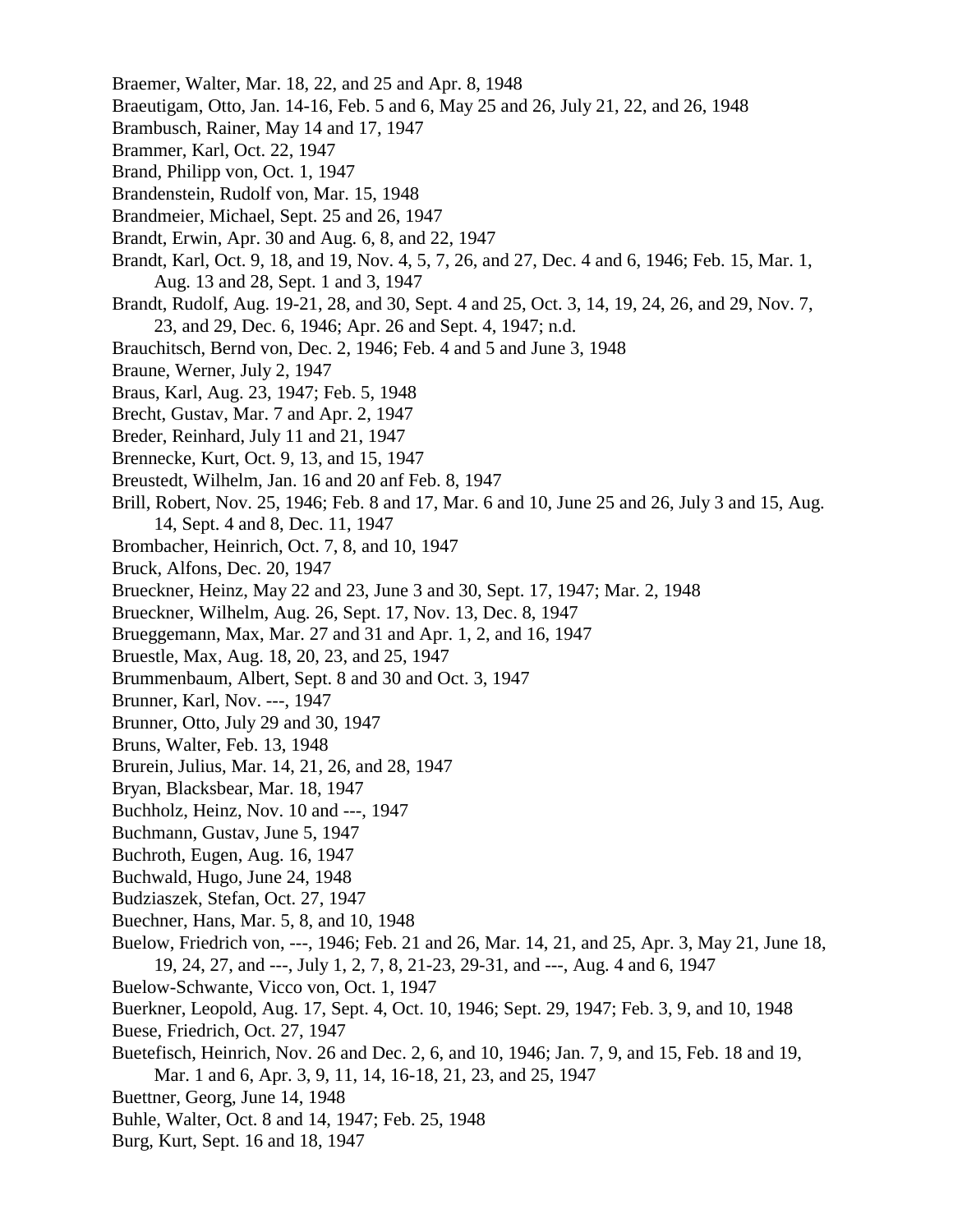- Burger, Adolf, June 8, 1945
- Burger, Wilhelm, Mar. 11-13, 17, 19, and 29, Apr. 17 and 23, May 12 and 14, June 11, July 7, Aug. 21, Oct. 29, 1947
- Burkart, Odillo, Mar. 17 and 18, 1947
- Burth, Georg, Sept. 9 and 10, 1947
- Buschhauser, Heinrich, Nov. 20 and 24, 1947; Feb. 9 and 10, 1948
- Busse, Theodor, Jan. 26 and Feb. 4, 1948
- Buttlar-Brandenfels, Horst Treusch von, Nov. 7, 8, 12-14, and 22 and Dec. 4, 10, 12, 16, and 21, 1946; Jan. 13, 16, and 22, June 23, 24, and 28, 1948
- Buxbaum, Henry, Oct. 15, 1947
- Buyna, Bruno, June 19, 1947
- Caesar, Joachim, Nov. 14, 1946; Feb. 1 and 13 and Oct. 6, 1947; Jan. 8 and 12, 1948
- Cambeis, Walter, Oct. 28, 1947
- Carlowitz, Adolf von, Jan. 22, 27, 28, and 30 and Feb. 19, 1948
- Carow, Ferdinand, June 22, 1947
- Cartellieri, Wolfgang, June 10 and July 22 and 23, 1948
- Castelpietro, Cassio, Sept. 3 and 18, 1946
- Cejka, Alois, Nov. 7 and Dec. 16, 1946; Jan. 29, Feb. 6, Mar. 5 and 6, 1947
- Christiansen, Friedrich, May 21, 1947
- Christiansen, Werner, Feb. 6, 1947
- Claussen, Julius, July 2, 9, 15, and 28, 1947
- Colell, Guenther, July 11, 1947
- Collee, Karl-Heinz, Jan. 20-22 and Feb. 11, 16, and 17, 1948; n.d.
- Collenberg, Ludwig von, July 25, 1946
- Collignon, Heribert, Sept. 11 and 23, 1947
- Confere, Anton, Oct. 28, 1946
- Corsing, ---, Dec. 3, 1946
- Courte, Heinrich, Nov. 16, 1946; Jan. 23, 1947
- Cremer, Hans, May 23, 1947
- Cremer, Konrad, Sept. 25, 1947
- Creutz, Rudolf, Apr. 23 and 25, May 8, June 25 and 28, 1947
- Crisomali, Nikola, Jan. 3, 1947
- Cuhorst, Hermann, Dec. 10 and 18, 1946
- Czernin, Felix, Nov. 6, 7, 10, and 19, 1947
- Dagne, Willi, Aug. 12 and 13, 1947 Dahmn, Josef, May 19 and Sept. 20, 1947 Dambach, Karl, May 22, June 3, July 17, 1947 Danckwerts, Justus, Jan. 18, 1947 Daniel, Wilhelm, Nov. 4, 1946 Dankers, Oskar, Feb. 15 and 20, Mar. 21 and 31, Apr. 17, Sept. 26, 1947 Dannler, Richard, Sept. 15 and 16, 1947 Darre, erich, May 2, 1947 Darre, Richard, Aug. 9 and 13, 1946; Mar. 10 and 12, Apr. 9 and 10, June 2, Aug. 7, Oct. 16, 17, 28, and 29, Dec. 29, 1947 Dassler, Herbert, Feb. 5, 10, and 25, and July 10, 1947 Daur, Julius, Dec. 4, 1947
- Dauritsch, Melitta, Oct. 8, 1946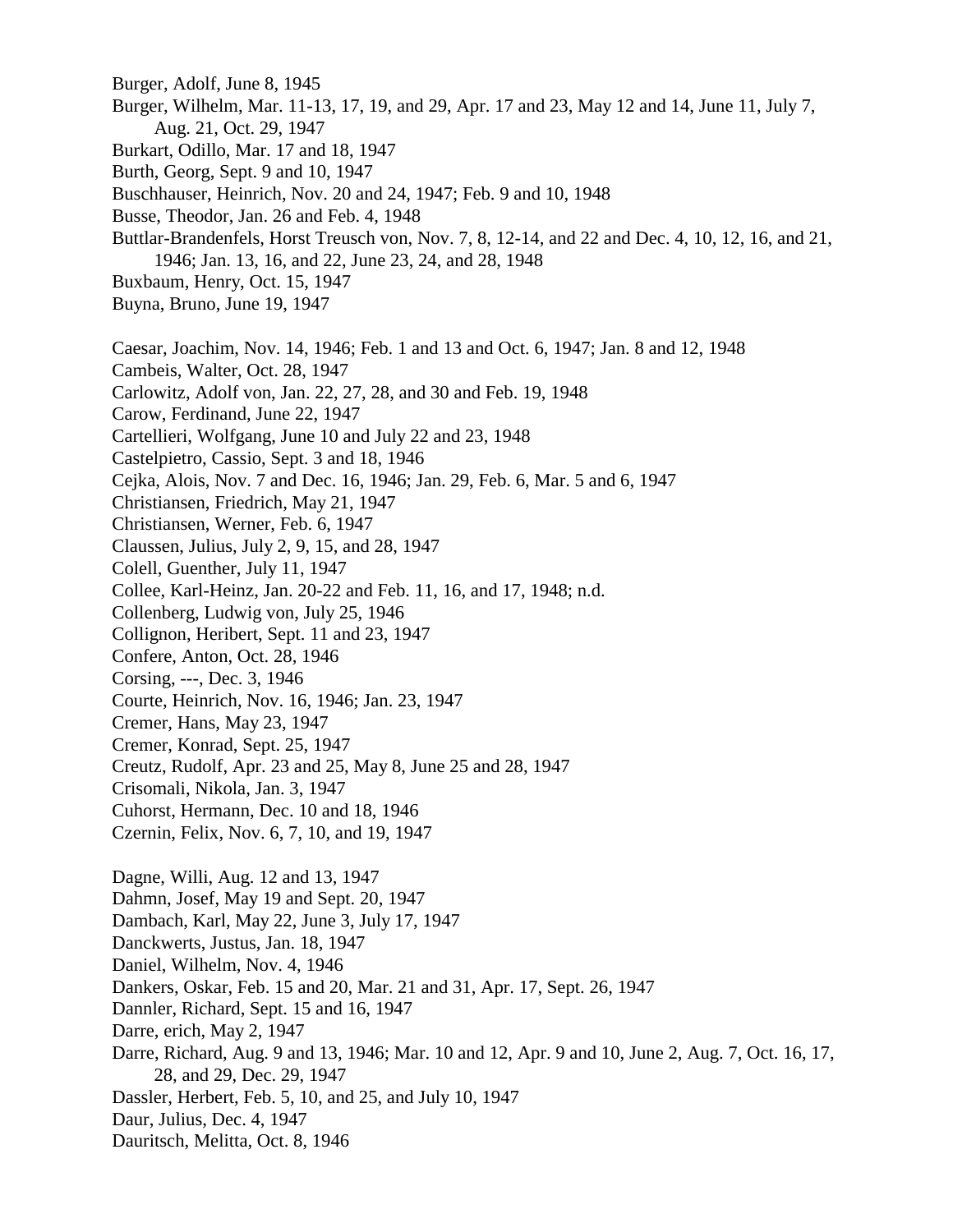Decker, Georg, Nov. 23, 1946 Degener, Albert, Dec. 2, 4, and 18, 1947 Degenhardt, Wilhelm, Dec. 1, 1947; Feb. 19 and 24, 1948 Degenkolb, Gerhard, Nov. 1, 1947 Dehner, Ernst, Jan. 7, Mar. 7, Apr. 28, 1947 Deichfischer, Helmut, June 11 and ---, 1947 Deichmann, Paul, June 18, 1947 Deininger, Johann, May 16 and Aug. 6, 1947 Deissmann, Ernst, July 9, 1947 Dellefant, Hans, Apr. 25, 1947 Dellschow, Fritz, Oct. 10 and 15 and Nov. 13, 1947 Demant, Gertrud, Sept. 10, 1947 Demnitz, Albert, Jan. 17 and Oct. 26, 1947 Dencker, Paul, June 2, 3, 5, and 7 and Aug. 9, 1947 Deppner, Bruno, Nov. 3, 1947 Dermietzel, Friedrich, Apr. 16 and 22, 1947 Dersch, Hermann, Nov. 20, 1946 Dertinger, Georg, Nov. 10, 1947 Detmering, Rolf, July 14, 16, and 17, 1947 Deutsch, Antal, Feb. 2 and 3, 1948 Diekmann, Heinrich, Aug. 5-8 and 11-13, Sept. 3 and 4, Oct. 16, 1947 Diels, Rudolf, Oct. 18, 24, 28, and 31, Nov. 4, 12, 22, and 29, Dec. 11, 1946; Jan. 7, 14, 21, 22, and 30, Feb. 25, Mar. 17, May 10, June 10-12, and 16, Nov. 12, 1947; Jan. 20, and 26 and Apr. 15, and 20, 1948 Dierig, Rudolf, Aug. l9, 1947 Dietrich, Hugo, Feb. 21 and June 5 and 6, 1947 Dietrich, Kurt, Sept. 30, Oct. 1, 3, 9, and 10, Nov. 21 and 22, 1947 Dietric, Otto, Feb. 1 8, May 26, Sept. 15 and 20, 0ct. 1, 7, 8, 10, 29, 30, and ---, Nov. 26, Dec. 12, 1947 Dietsche, Bernhardt, Nov. 26, 1946 Dietzsch, Arthur, Dec. 12, 1946; Oct. 1 and 2, 1947; Feb. 17, 1948 Dietzsch, Willi, Nov. 15, 1947 Dihrberg, Karl, Oct. 8, 10, and 20, 1947 Dilger, Bernhard, June 6, 1947 Dinkheller, Hans, Jan. 28, 1948 Dirr, Karl, Jan. 11, 1947 Dittler, Wolfgang, Nov. 18, 1947 Dittmar, Hans, Oct. 22 and 27, 1947 Dittmar, Kurt, Oct. 14, 1947 Doblhofer, Maria, Dec. 23, 1946 Doehler, Kurt, Feb. 12, 1948 Doemming, Rudolph, Aug. 22, 1947 Doenitz, Karl, Sept. 17 and Dec. 23, 1946; Jan. 27, Mar. 5, May 6 and 22, June 12 and 18, 1947; Jan. 12, 1948 Doering, Hans, Aug. 4, Sept. 26, Oct. 1, Nov. 20, 1947 Doering, Wilhelm, Sept. 4, 1947 Doernberg, Alexander von, June 27 and Aug. 4 and 6, 1947; n.d. Doerr, Fritz, Mar. 25, 1948 Doerr, Gustav, Feb. 21, 1947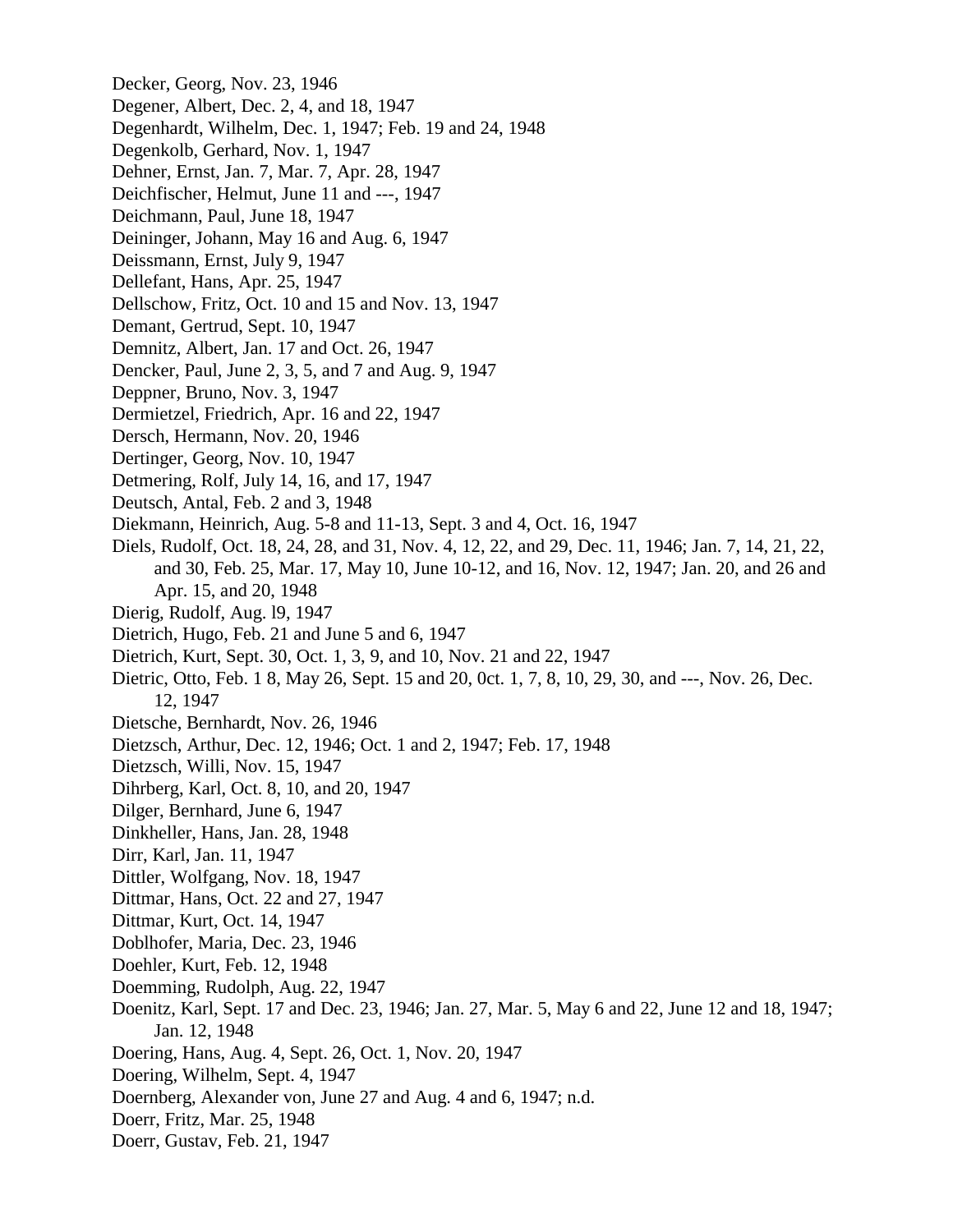Dohnanyi, Christine von, July 29, 1947 Dolhaine, Johannes, May 23 and Sept. 18, 1947 Donalies, Hermann, Feb. 26, 1947 Donner, Bruno, July 28, 1947 Donner, Otto, Apr. 1 and 2, 1947 Dorn, Alexander, July 28 and 30, 1947 Dorn, Karl Friedrich, Oct. 13, 1 5, and 21, 1947 Dorsch, Franz Xaver, Mar. 3 and 5, 1947 D P. Camp Am berg, June 28, 1 948 Draeger, Friedhelm, June 20 an d 24, Aug. 6 and 21, No v. 25, Dec. 11, 1947 Drechsler, Rudi, Aug. 11, 1947 Drescher, Herbert, Sept. 4, 5, 10, and 12, 1947 Drescher, Paul, Aug. 15, 1946 Drummer, Michael, Jan. 27, 1 948 Duckstein, Ewald, Sept. 26, 1947 Dueker, Robert, May 9, July 9 and 10, 1947; Feb. 12, 1948 Duerrfeld, Walther, Oct. 18, Nov. 1, 4, and 30, Dec. 8, 1946; Jan. 15, Feb. 8 and 24, Apr. 21, 1947 Duers, Georg, Oct. 11, 1946 Duhmer, Wilhelm, Jan. 29, 1948 Dumeyski, Jaroslaw, Feb. 7, 1948 Dumont, Karl, July 26, 1947 Dunckern, Anton, Feb. 10, 11, and 17, 1948 Ebbers, Heinrich, Aug. 15, 1947 Eberhardt, Emilie, Sept. 15, 1947 Eberhardt, Karl, May 28, June 4, 6, 11, 17, 18, 21, 23, 25, and 26, July 2, 3, 10, 18, 25, 29, and 31, Aug. 6, 1947 Eberstein, Friedrich von, May 6, July 24 and 25, 1 947; Jan. 20 and Feb. 13, 1948 Ebner, Gregor, June 4, 20, 23, and 24, 1947 Eckell, Johannes, Aug. 29, 1947; Jan. 12 and 13, 1948 Eckerle, Karl, Jan. 15 and 19, 1948 Eckert, Albert, June 17, 18, 20, and 21, 1947 Eckhardt, Janus, Mar. 5, 1948 Eckstein, Hans, June 30, 1947 Edel-Hirschweh, Peter, Jan. 24, 1948 Edelmann, Emilie, Apr. 29, May 28, Sept. 18, 1947 Edelstein, Moses, June 10 and July 29, 1948 Edler, Alfred, Oct. 10, 1947 Eggen, Hans, Mar. 16 and 18, 1948 Egensperger, Eugen, May 9, 1947 Ehlich, Hans, Nov. 16, 22, and 30 and Dec. 17, 1946; Feb. 6, 10, and 28, Sept. 11, 12, and 19, Oct. 3 and 4, Nov. 17, Dec. 3, 1947 Ehmann, Emil, Nov. 27, 1946; Aug. 8, Sept. 2, Nov. 25 and 26, Dec. 1, 1947 Ehrich, Emil, Aug. 19 and 26, 1947 Ehrmann, Felix, Feb. 14, 15, 17-21, 25, and 26, Mar. 6, 11, 13, 14, and 18-20, July 25, 1947 Eich, Hermann, May 14 and 17, 1948 Eichele, Hans, Feb. 26 and 28 and May 14, 1947 Eichner, Heinrich, July 1 and 2, 1947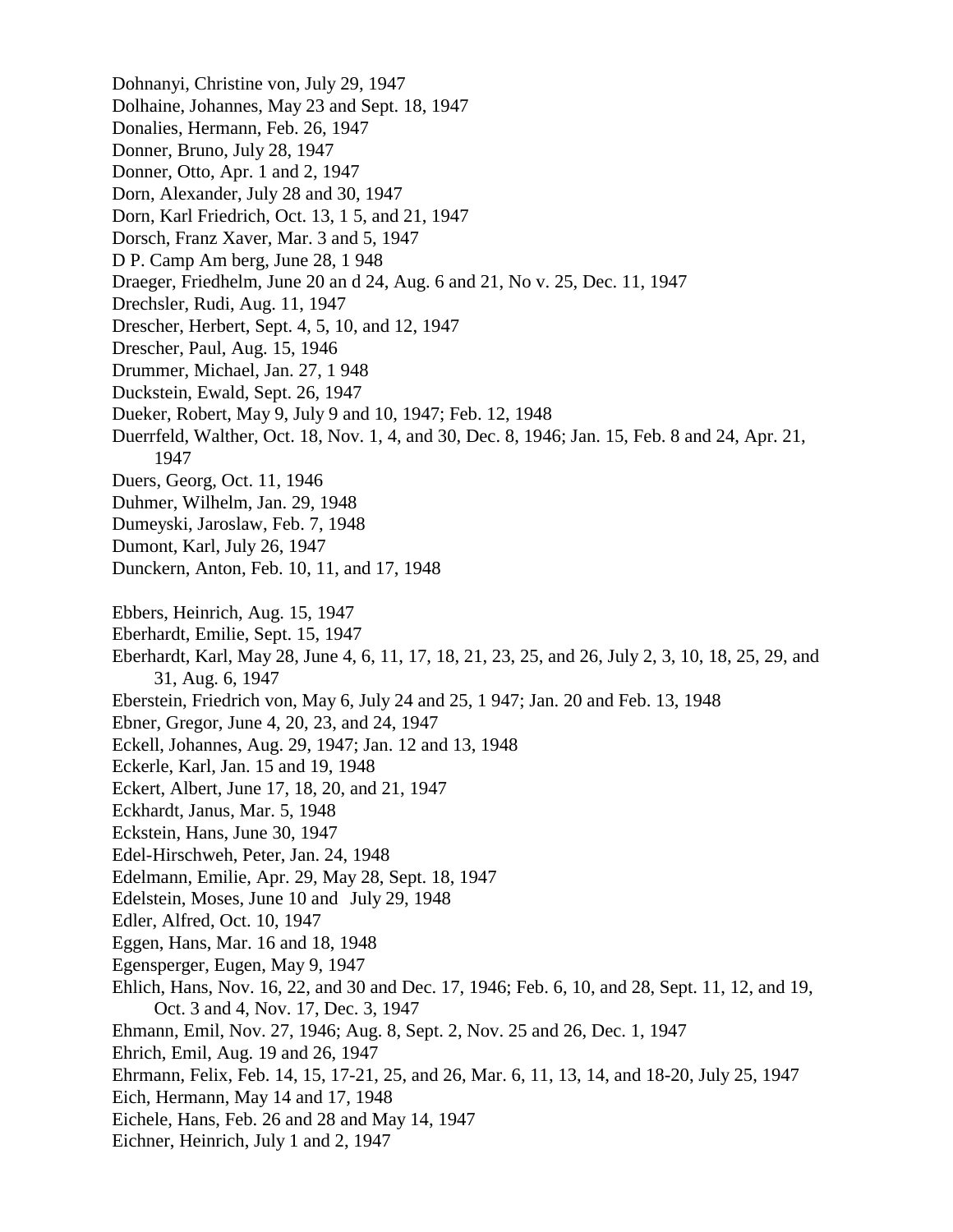Eichwede, Heinz, July 28 and 30, 1947 Eikelmann, Heinrich, Oct. 28 and Nov. 4, 1946 Eirenschmalz, Franz, Dec. 12 and 21, 1946; Mar. 14, 28, and 29, 1947 Eisenhardt, Erich, Oct. 2, 1947 Eisert, Georg, Jan. 10, 13, and 20 and Aug. 1 and 4, 1947 Eisfeld, Julius, Dec. 31, 1947 Eisfeld, Kurt, Oct. 30 and Nov. 2, 1947 Ellermeier, Walter, Dec. 18, 1947 Emmendoerfer, Heinrich, Mar. 5 and 21 and June 9, 1947 Enders, Leo, Nov, 25, 1946 Engel, Bruno, Sept. 18, 1946 Engel, Friedrich, May 29, 1947 Engel, Gerhard, Jan. 29 and 30 and June 8 and 28, 1948 Engel, Hans, Oct. 11 and 18, 1946 Engelhardt, Alexander von, Jan. 29 and Feb. 2, 1948 Engelhardt, Max, Nov. 27, 1946 Engels, Paul, Dec. 19, 22, and 23, 1947; Jan. 22, 1948; n.d. Engert, Karl, Dec. 5, 6, and 16, 1946; Feb. 6, 1947 Engler, Herbert, Apr. 10, 1947 Entress, Friedrich, Apr. 14 and May 20, 1947 Entzian, Joachim, June 5, 9, and 18, Aug. 29, Sept. 12, Oct. 3, Dec. 10 and 12, 1947 Eppenauer, Walter, Oct. 17 and 25, Dec. 13, 16, 20, and 21, 1946; Feb. 7 and 15, Nov. 21-24, 1947; June 18, 1948 Epstein, Berthold, Mar. 3, 1947 Erbacher, Fritz, Sept. 19, 1946 Erdmann, Christl, Apr. 20 and 22, 1948 Erdmannsdorf, Otto von, June 20 and 23, July 1 and 9, Oct. 9 and 20, Nov. 26, 1947 Erich, Emil, Aug. 20, 1947 Erk, Karl-Ernst, Apr. 2, 1947 Ertl, Friedrich, Sept. 30, 1946 Esser, Hermann, Dec. 6, 1946; Aug. 15, Sept. 9, Dec. 18, 1947 Ester, Paula, Aug. 9, 12, and 14, 1947 Etzbach, Wilhelm, Oct. 31 and Nov. 3, 1947; Feb. 2 and 4, 1948 Etzdorf, Hasso von, Apr. 25 and 29 and May 20, 1947; June 9 and 10, 1948 Exner, Gustav, July 15, 19, and 25, 1947 Faber, du Faur Carl von, June 16, 1947 Fabritius, Friedrich, Feb. 1 and June 5 and 24, 1947 Faist, Michael, Apr. 22 and May 6, 1947 Falck, Ernst, Feb. 19, 1947 Falkenhausen, Alexander von, Oct. 29 and Nov. 17 and 19, 1945; Nov. 6 and 7, 1946; Jan. 20 and 22 and Feb. 4, 1948 Falkner, Johanna, Nov. 27, 1946 Fanslau, Heinz, Aug. 15 and Oct. 19, 1946; Jan. 30 and Feb. 6 and 25, 1947 Faubel, Fritz, May 19, 1947 Faul, Thomas, June 29, 1948 Faulhaber, Eugen, Apr. 1 and Oct. 8, 1947 Faust, Max, July 28 and 29, Aug. 4, 6 and 7, 1947 Feder, Johannes, Sept. 22, 1947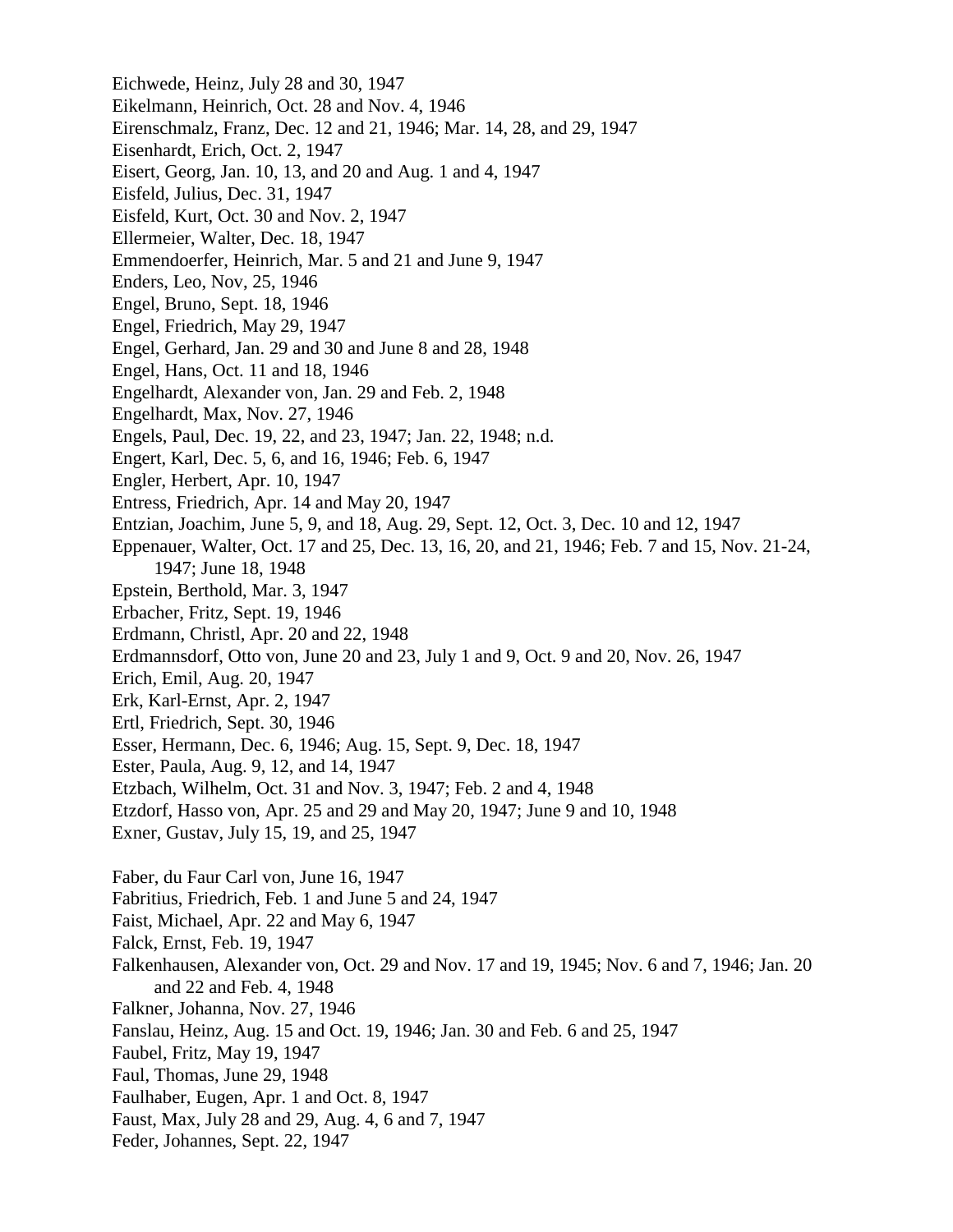Feihl, Eugen, Dec. 17 and 19, 1947 Feindel, Adalbert, Sept. 15, 1947 Feine, Paul, Aug. 12 and Sept. 18, 1947 Feix, Robert, Jan. 30, 1947 Felber; Hans, Dec. 7 and 13, 1946; Jan. 8 and 11, May 2, 13, 15, and 20, June 4, Sept.17, Nov.18, 21, 24, and 26, 1947 Feldmann, Wilhelm, Apr. 21, 1948 Feldsztayn, Josef, Mar. 4 and 9, 1948 Fell, Fritz, Dec. 18, 1947; Jan. 26, 1948 Fellner, Elfriede, Oct. 6, 1947 Felmy, Helmuth, Jan. 15, Feb. 4, May 1, 1947 Fendler, Lothar, June 16, 20, 24, and 27, Nov. 13, Dec. 2, 1947 Fenge, Werner, Nov. 28 and Dec. 1, 1947 Ficker, Hans, Dec. 19 and 20, 1946; Jan. 24, Feb. 19, Apr. 24 and 26, May 2, June 11, 1947 Fiedler, Heinz, Oct. 8 and 10, 1947 Fiedler, Rudolf, n.d. Fikentscher, Alfred, Sept, 6, 1946 Filleboeck, Sylvester, May. 21, 1947 Finger, Joseph , Feb. 5, 1947 Finger, Willy, Oct. 11, 1947 Finke, August, Jan. 13 and 14 and Feb. 19, 1948 Finnmann, Erich, Oct. 17, 1947 Finzel, Kurt, May 28 and Sept. 24, 1947 Firgau, Hans-Joachim, Sept. 3, 5, 10, and 12, 1947 Fischer, Franz, Nov. 18, 1947 Fischer, Fritz, Oct. 31, Nov. 8, Dec. 3, 4, 24, and 28, 1946; Jan. 4 and 11, 1947 Fischer, Helmut, Jan. 14, 21, 27, and 28, 1948 Fischer, Hugo, Aug. 15, Sept. 8, Dec. 15, 1947 Fischer, Karl, June 5, 1947 Fischer, Karl, Sept. 25, 1947 Fischer, Klaus, Nov. 13, 1947 Fischer, Kuno, May 31 and June 9, 1947 Fischer, Kurt, Nov. 25, 1947; Mar. 4, 5, 9, and 10, 1948 Fischer, Meta, May 27, 1947 Fischer, Theodor, June 18, 1947 Fischer, Walter, Apr. 4, 1947 Flalkowsky, Bruno, Jan. 9, 1947 Fleck, Ludwik, Feb. 12, 1948 Fleischberger, Leonhard, Mar. 25 and 27 and Apr. 3, 14, 19, and 29, 1947 Fleischer, Ludwig, May 22, 1947 Flick, Friedrich, Nov. 29, Dec. 2-5, 10, 12, 16, and 30, 1946; Jan. 6, 8, 14, and 28, Feb. 8, 13, 17, and 26, Mar. 12, 1947 Flick, Otto, Oct. 31, Nov. 21, Dec. 4 and 20, 1946; Jan 29, Mar. 28 and 31, Apr. 10, May 9, 1947 Flossdorf, August, Jan. 28 and 30 and Mar. 1 and 11, 1948 Flotho, Walter, May 19, 1947 Flotow, Hans von, Sept. 12 and Oct. 21, 1947 Flottmann, Wilhelm, June 2, 1947 Fluegge, Wilhelm von, Aug. 26-28 and Sept. 3, 1947 Focke, Albrecht, Aug. 18-20 and 22, 1947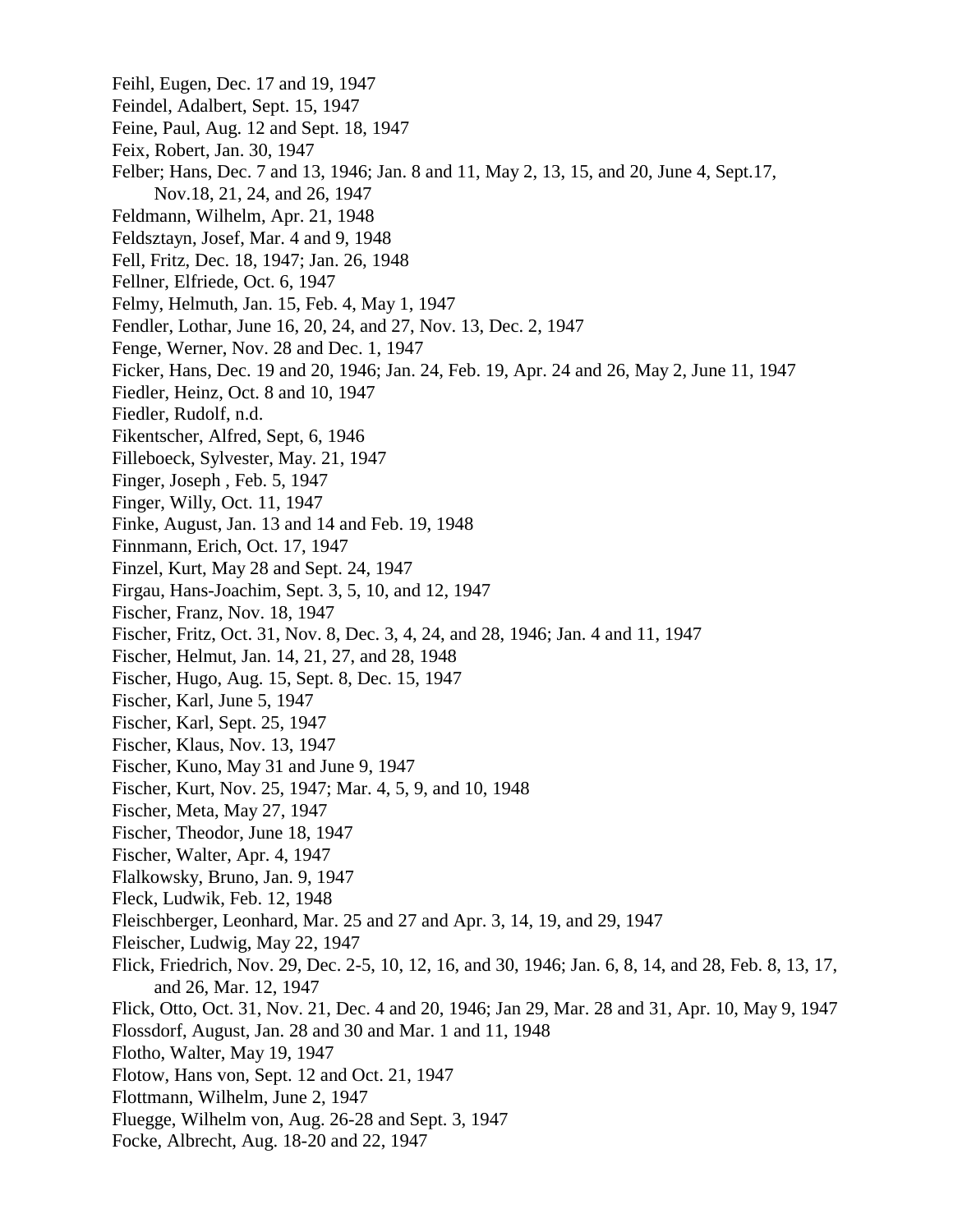Foehl, Adolf, Sept. 3, 1947 Foerster, Helmut, Oct. 23, Nov. 20, Dec. 17, 1946; Jan. 6 and Feb. 17, 1947 Foerster, Karl, Jan. 22 and Feb. 27, 1947 Foertsch, Hermann, Dec. 6, 10, and 13, 1946; Mar. 18 and Apr. 30, 1947 Folttmann, Josef, Feb. 15 and 17, 1947 Fortkamp, Karl, May 21, 1947 Franczek, Josef, Feb. 9, 1948 Franczok, Wolf, July 5, 1947 Frank, August, Oct. 12 and Dec. 14, 1946; Jan. 3 and 17, Feb. 7, 18, and 25, Nov. 18, 1947 Frank, Hans, Sept. 9, 11, 27, and 28, 1946 Frank-Fahle, Guenther, Feb. 25, Mar. 17, May 26, 29, and 30, June 10 and 19, Aug. 7 and 8, 1947 Franke, Eberhard, Aug. 5 and 12, Oct. 6, 7, 21, 22, and ---, 1947 Franke, Horst-Guenter, Sept. 18, 1947 Frauenfeld, Alfred, June 9 and 30, 1947; Feb. 10, 1948 Frauenrath, Heinrich, May 22, 1947; Mar. 22, 1948 Frentzel, Senta, Feb. 4 and 6, 1948 Frenzel, Ernst, June 18 and 20, July 30 and 31, Aug. 5, 11, and 21, 1947 Frey, Josef, Dec. 17, 1946 Freyend, Ernst von, Dec. 16, 1947 Freytag, reinold, Oct. 16, 1947 Frick, Anneliese, Jan. 14, 1947 Frick, Wilhelm, Sept. 6, 11, 14, and 17, 1946 Friedel, Wolf Dieter, Jan. 15, 1947 Friedl, Josef, Oct. 14 and 15, 1947 Friedrich, Herbert, Oct. 18, 1947 Friedrich, Therese, Aug. 20, 1946 Friedrichs, Hermann, oct. 27, 1947 Friessner, Johannes, May 20, June 20, Nov. 12, 1947 Fritzsche, Hans, Sept. 17, 27, and 28, Oct. 19, Nov. 1, 1946; Apr. 4 and 23, Aug. 7, Sept. 9 and Froehlich, Anton, June 30, 1948 Frosch, Heinrich, Oct. 9, 1946 Fruechte, Hans, Aug. 2, 1948 Fuchs, Josef, Nov. 27, 1946 Fuehrer, Fritz, Sept. 2- 4 and 10, 1947; Feb. 12, 1948; n.d. Fumy, Rudolph, July 16, 1948 Funk, Walter, Sept. 12, 16, 20, 25, 26, and 28, Dec. 2 and 12, 1946; May 19 and 22, 1947 Furler, Hans, Sept. 22, 1947 Fuss, Karl, Dec. 3, 1947 Fussgacnger, ---, Jan. 16, 1948 Gabel, Oskar, Mar. 20 and 25, July 9 and 11, and Aug. 25, 1947 Gaebelein, Gustav, Oct. 24, 29, and 31, 1947 Gaertner, Margarete, Aug. 8, 1947 Gajewski, Friedrich, Nov. 26, Dec. 2 and 3, 1946; Apr. 15, 23, 24, and 28, May 1 and 2, 1947 Galke, Bruno, June 20, July 16, Oct. 3 and 6, 1947 Gallenkamp, Curt, Feb. 13 and Mar. 2, 1948 Gallmeier, Michael, Aug. 11- 14, 18, 19, 22, and 25, 1947 Gambeis, Walter, Oct. 28, 1947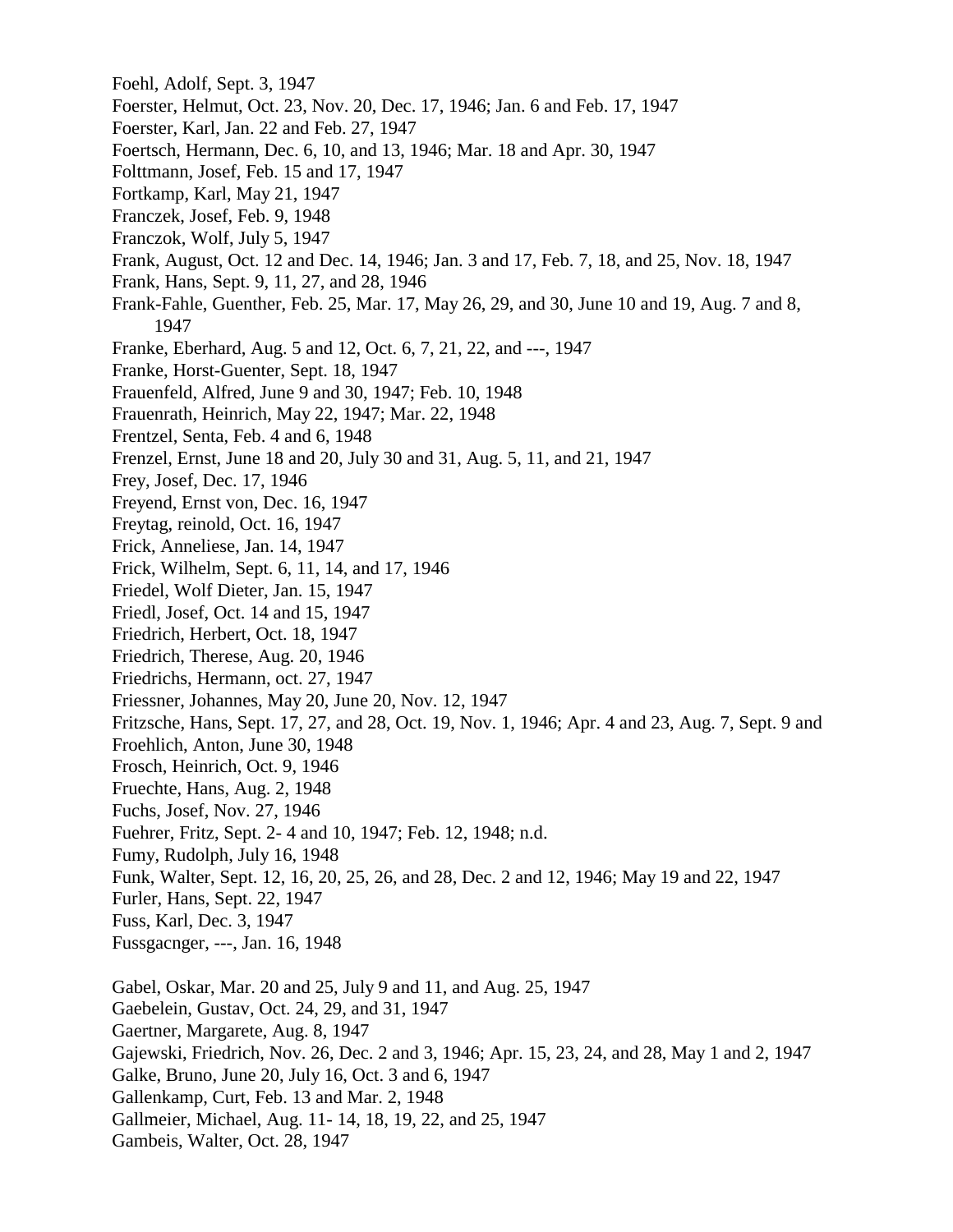- Ganser, Lieselotte, Sept. 29, 1947
- Ganser, Willy, Sept. 30, 1947
- Gareis, Martin, Jan. 16 and 21, 1947
- Gasper, Wilhelm, Nov. 25, 1947
- Gastinger, Theodora, Aug. 7 and 8, 1947
- Gattineau, Heinrich, Nov. 7 and 21, Dec. 13 and 20, 1946; Jan. 11, 13, 17, 24, 29, and 31, Feb. 6 and 27, Mar. 5, 13, 19, 24, 27, and 28, Apr. 14 and 30, May 2, June 9 and 12, 1946
- Gatzka, Walter, Feb. 26, 1947
- Gauderer, Ludwiga, June 4, 1947
- Gaus, Friedrich, June 5 and July 16, 19, 24, 25, and 29-31, 1946; Aug. 11 and 14, 1947; Jan. 29, 1948
- Gebhardt, josef, May 14 and 17, June 12, 16, 18, 20, 25, and 27, July 11, Aug. 21, 1947
- Gebhardt, Karl, oct. 17 and 26, Nov. 5, 12, and 30, Dec. 3, 1946; Apr. 2 and July 23, 1947
- Gebhardtsbauer, Gustav, Sept. 18, 1947
- Geibel, Wolfgang, Oct. 16, 1946
- Geiger, Hedwig, Feb. 11, 1947
- Geilenberg, Edmund, nov. 12 and 14, 1947
- Geissler, Kurt, Apr. 23, May 21, Nov. 27, 1947
- Geist, Friedrich, Feb. 14, 1947
- Geitner, Kurt von, Jan. 8 and 13, Feb. 12 and 15, Mar. 11 and 20, Apr. 3, 1947
- Gensert, Hans, Dec. ---, 1947
- Gentz, Ingeburg, Feb. 17, 1947
- Genzken, Karl, Sept. 17, 20, and 23, Oct. 18, Nov. 30, Dec. 3 and 7, 1946; Jan. 23, 1947
- Gerbel, Ferdinand, Sept. 11, 1947
- Gerber, Karl, Mar. 24 and 25 and June 24, 1947
- Gerhard, Georg, Oct. 21 and 29, Nov. 25 and 26, Dec. 3, 9, 13, 27, and 31, 1946; Jan. 22 and Feb. 14, 1947
- Gerigk, Alfred, Nov. 6, 1947
- Gerisch, Max, Dec. 6, 1946
- Gerl, Albert, June 20, 1947
- Gerlach, Walter, Nov. 14, 1947
- Gerlach, Werner, July 1 and Aug. 13, 1947
- Gerloff, Helmut, Aug. 11, 1947
- Gersdorff, Rudolf, Apr. 4, 1948
- Gesibbl, Fritz, Jan. 28 and Feb. 10, 1948
- Gieseke, Otto, July 9, 1947
- Gietler, Johann, June 19, 24, and 25, July 18 and 22, Aug. 5, 1947
- Gietzen, Jakob, May 12 and 13, 1947
- Girod, Hans, Aug. 27-29, Sept. 3, 5, 9-11, and ---, Oct. 23, 24, 27, and 28, 1947
- Girzick, Ernst, Mar. 26 and Apr. 22, 1947
- Gmelin, Hans, June 14 and 15, 1948
- Goebel, Johannes, Jan. 30, 1947
- Goennert, Rudolf, Feb. 3, 1948
- Goering, Albert, Oct. 8, 1946
- Goering, Hermann, Sept. 6, 11, 13, 17, 18-20, 26, 27, and ---, 1946
- Goertz, Kurt, July 1, 3, 9, and 11, Aug. 12 and 15, Sept. 18, 1947
- Goetz, Friedrich, July 16, Aug. 13, Sept. 9, 10, 12, 16, 18, and 30, Oct. 9, 29, and 30, Nov. 26, 1947; Jan. 14 and Feb. 6 and 19, 1948
- Goetz, Hans-Joachim, Sept. 9, 10, and 29 and Oct. 3, 29, and 30, 1947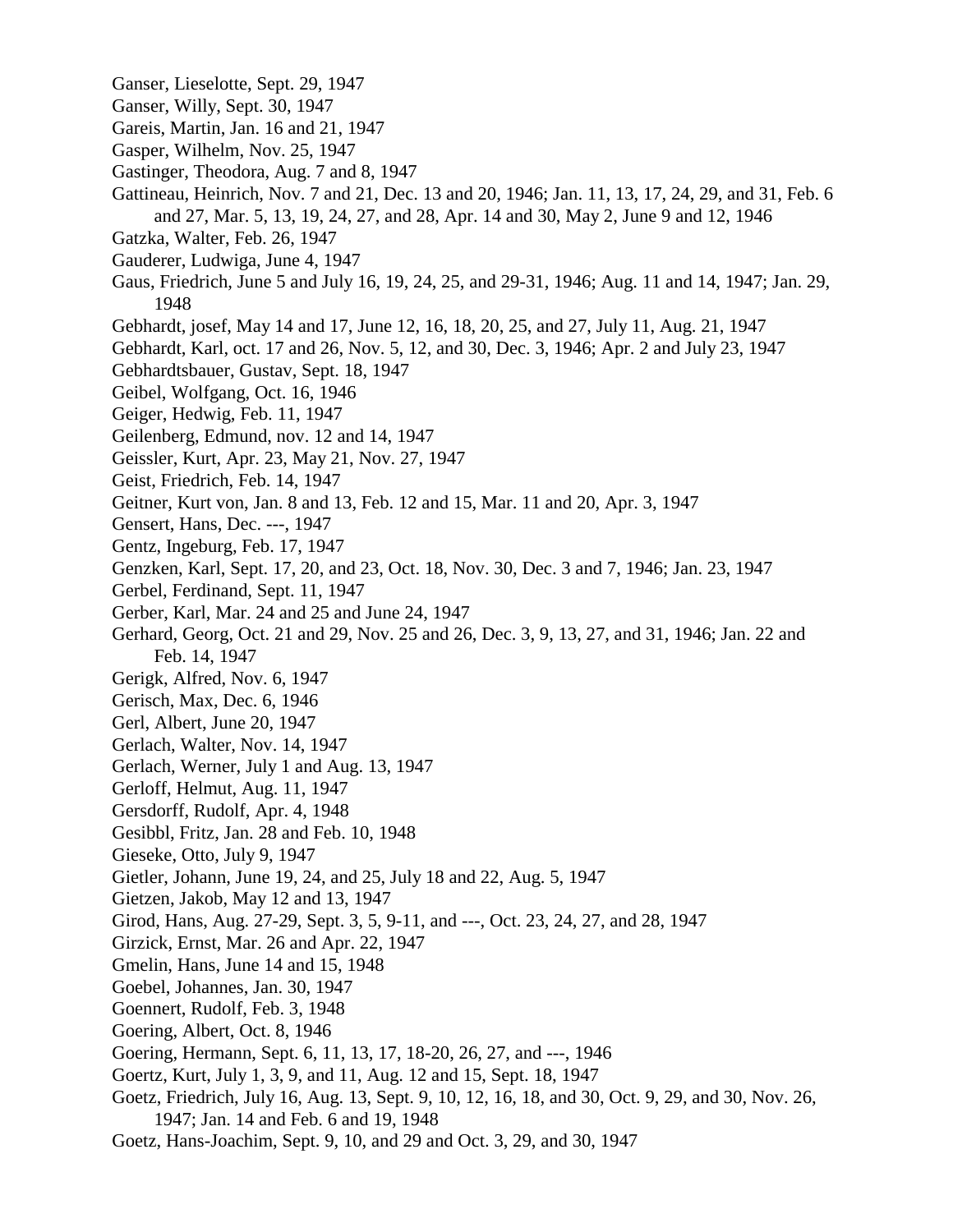- Goetz, Robert, Aug. 26 and 27, 1947
- Goetzinger, Rudolf, Mar. 18 and 19 and May 2, 1947
- Goldberg, Hertha, Oct. 8, 1946
- Goldstein, Josef, Mar. 4, 8, and 9 and May 6, 1948
- Golling, Siegfried, Nov. 13 and 24, 1947
- Gorr, Guenther, June 3 and July 1, 4, and 5, 1947
- Gotowicki, Apolinary, May 21, 1947
- Gottfriedsen, Bernd, Aug. 4 and 17, 1947
- Grabow, Reinhold, Aug. 29, 1947
- Gracan, Leo, Aug. 1, 1947
- Graeberg, Markus, Mar. 5 and 9 and May 6, 1948
- Graefe, Julius, Jan. 30, 1948
- Graefenstein, Heinrich, Sept. 16, 1947
- Graf, Georg, May 19, 1947
- Graf, Mathias, Feb. 4, May 14, July 28 1947
- Grahn, Hans-Georg, Jan. 28, 1948
- Gramich, Max, Oct. 9, 1947
- Gramlich, ---, Nov. 25, 1946
- Gramsch, Friedrich, July 15 and 28, Aug. 1 and 6, Sept. 12, 16, and ---, Nov, 17, 19, and ---, Dec. 2 and 5, 1947; Feb. 25 and 27 and Apr. 29 and 30, 1948
- Grauert, Ludwig, Aug. 23; Sept. 2 and 28, Oct. 8, Dec. 5, 1946; Jan. 15 and 23 and Apr. 13, 1947
- Greifelt, Ulrich, Mar. 14, 21, 28, and 31, May 5 and 8, June 18 and 24, July 1, 1947
- Greiffenberg, Hans von, Jan. 15, 1947; Mar. 2, 1948
- Greiling, Walter, Oct. 21 and Dec. 30, 1947; Jan. 14 1948
- Greiner, Helmuth, n.d.
- Grell, Theodor, Sept. 2 and 18, Oct. 13, Nov. 6 and 18, Dec. 2, 11, and 16, 1947; Feb. 3 and 6, 1948
- Greuner, Kurt, Oct. 16, 1947
- Greunuss, Werner, Oct. 4, 1946; Feb. 21, 1947
- Grieshammer, Georg, Nov. 4, 1946
- Griessler, Olga, June 3 and 16 and July 14, 1947
- Griessmann, Arno, July 14 and 28, Sept. 30, Oct. 1, Nov. 19, 1947
- Grimm, Philipp, Feb. 15 and 19, 1947
- Gritzbach, Erich, Apr. 29, May 6, 13, 16, and 20, June 20, July 9, 30 and 31, Aug. 6 and 14, Sept. 9 and ---, Dec. 3, 4, and 8-11, 1947; Jan. 13, Mar. 4, Apr. 20, July 2, 1948
- Grolmann, Fritz von, Jan. 28, 1947
- Grolmann, Helmuth von, Dec. 11 and 13, 1946; Jan. 10 and Feb. 11, 1947
- Grosch, Wolfgang, Feb. 20, Mar. 5, June 26, 1947
- Groschek, Franz, June 22, 1948
- Gross, Rudolf, Nov. 26, 1946; Mar. 14 and 21, Apr. 15, May 16, 1947
- Grossmann, Hermann, Aug. 27, 1947
- Grothe, Bruno, Apr. 25, June 12, July 2, Aug. 5, 1947; Jan. 19 and Feb. 16 and 24, 1948
- Grothmann, Werner, Aug. 29 and Sept. 2, 1946; Jan. 9, 15, and 20, June 3, July 23, Dec. 19, 1947; Mar. 12 and Apr. 12, 1948
- Gruber, Lorenz, Jan. 21, 1948
- Grubner, Hermann, Oct. 4, 1946; Dec. 3, 1947
- Grueber, August, June 9, 1948
- Gruebert, Friedrich, June 14, 1948
- Gruembaum-Hirschtal, Bernard, Mar. 4, 5, and 9, 1948
- Gruenberger, Otto, Apr. 14, 1947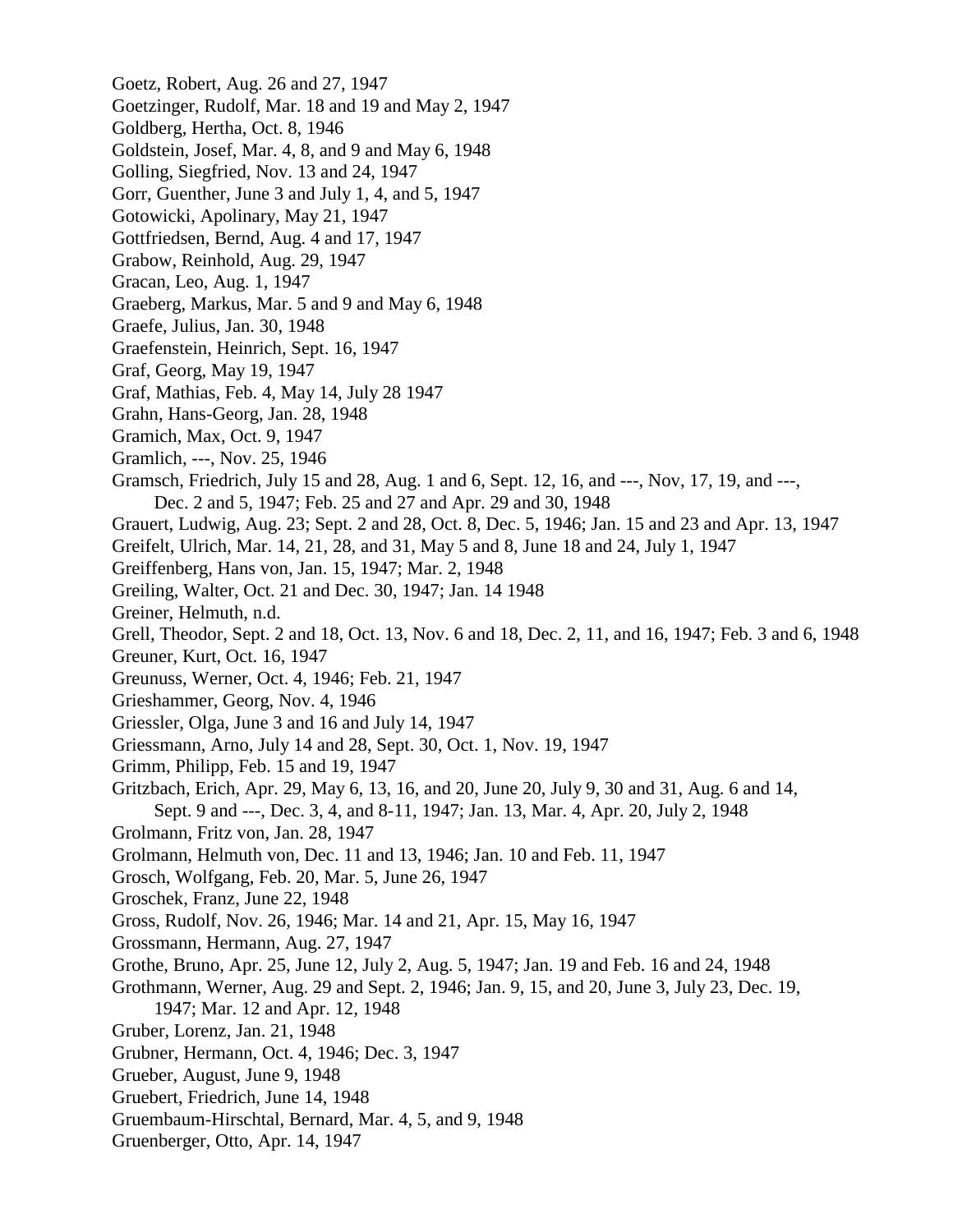Grundherr, Werner von, Dec. 16, 1947; Jan. 15, 1948 Grundmann, Ernst, Sept. 3 and 10, 1947 Gruszczyuski, Alfred von Rosenberg, Aug. 31, 1946 Gscheidmeyer, Ludwig, Dec. 12, 1947 Guderian, Heinz, Oct. 11, 1946 Guggenberger, Josef, Aug. 25 and Sept. 8 and 9, 1947 Gullmann, Otto, Jan. 8, Feb. 12, Mar. 10, 1947 Gundermann, Fritz, July 2, 1947 Gurr, Rudolph, Nov. 4 and 6, 1947 Gutersohn, Peter, May 22, 1947 Gutterer, Leopold, Oct. 24 and Dec. 12 and 18, 1947 Gutzeit, Kurt, Nov. 26, 1946; Jan. 29, 1947 Gyldenfeld, Heinz von, Jan. 11, 1948 Gyssling, Georg, May 8, 1947 Haas, Franz, Jan. 30 and 3I and Feb. 3, 1948 Haas, Gustav, Sept. 26 and 29, 1947 Haase, Wilhelm, July 14, 1947 Haberland, Ulrich, Apr. 29 and 30 and May 17, 1947 Hacke, Barbara, Oct. 20 and Dec. 8, 1947 Haeffner, Margarethe, Aug. 21, 1947 Haefliger, Paul, Feb. 26, Mar. 18, Apr. 14, 15, and 23, 1947 Haefner, August, Jan. 12, 1948 Haensch, Walter, July 8, 9, 14, 21, and 23, 1947; Feb. 27, 1948 Haeusinger, Adolf. *See* Heusinger, Adolf Hagen, Hans, Sept. 25 and 26, 1947 Hager, \_\_\_, Aug. 19, 1947 Hagert, Hans, June 18, 20, and 30, July 25 and 26, Aug. 12, Sept. 5, Oct. 3, 1947 Hahl, Hans, Apr. 24 and 25, May 5, June 7, 1947 Hahn, Fritz von, Dec. 9 and 15, 1947 Hahn, Rudolph, Oct. 15 and 16, 1947 Hahn, Walter, May we, 1947 Hahnenbruch, Erich, June 10, 1947 Halem, Gustav von, June 20 and Aug. 13 and 19, 1947 Halfeld, Adolf, Dec. 5, 1947 Halter, Hans, Oct. 9, 1947 Haltermann, hans, Oct. 30, 1947 Hammann, Wilhelm, Mar. 6, 1947 Hammer, Wilhelm, Aug. 26 and 27, 1947 Hammerl, Georg, Nov. 27, 1946 Handloser, Siegfried, Aug. 27 and 29, Sept. 24, Oct. 18, Nov. 30, 1946; Mar. 5, 1947; July 14, 1948 Hangel, August, Sept. 23, 1947 Hanke, Harry, Sept. 11 and Nov. 25, 1947 Hanko, Hans, May 28, 1947 Hanneken, Hermann von, Feb. 5, 6, 10, 25, and 28, Mar. 4 and 26, Apr. 2, 22, 23, and 25, May 9 and 10, June 16, July 7, 29, and 31, Aug. 4, 21, 22, 25, and 26, Sept. 4 and 10, 1947; Feb. 20, 24, 25, and 27 and Mar. 2, 5, and 8-11, 1948 Hannibal, Heinrich, Feb. 15, 1947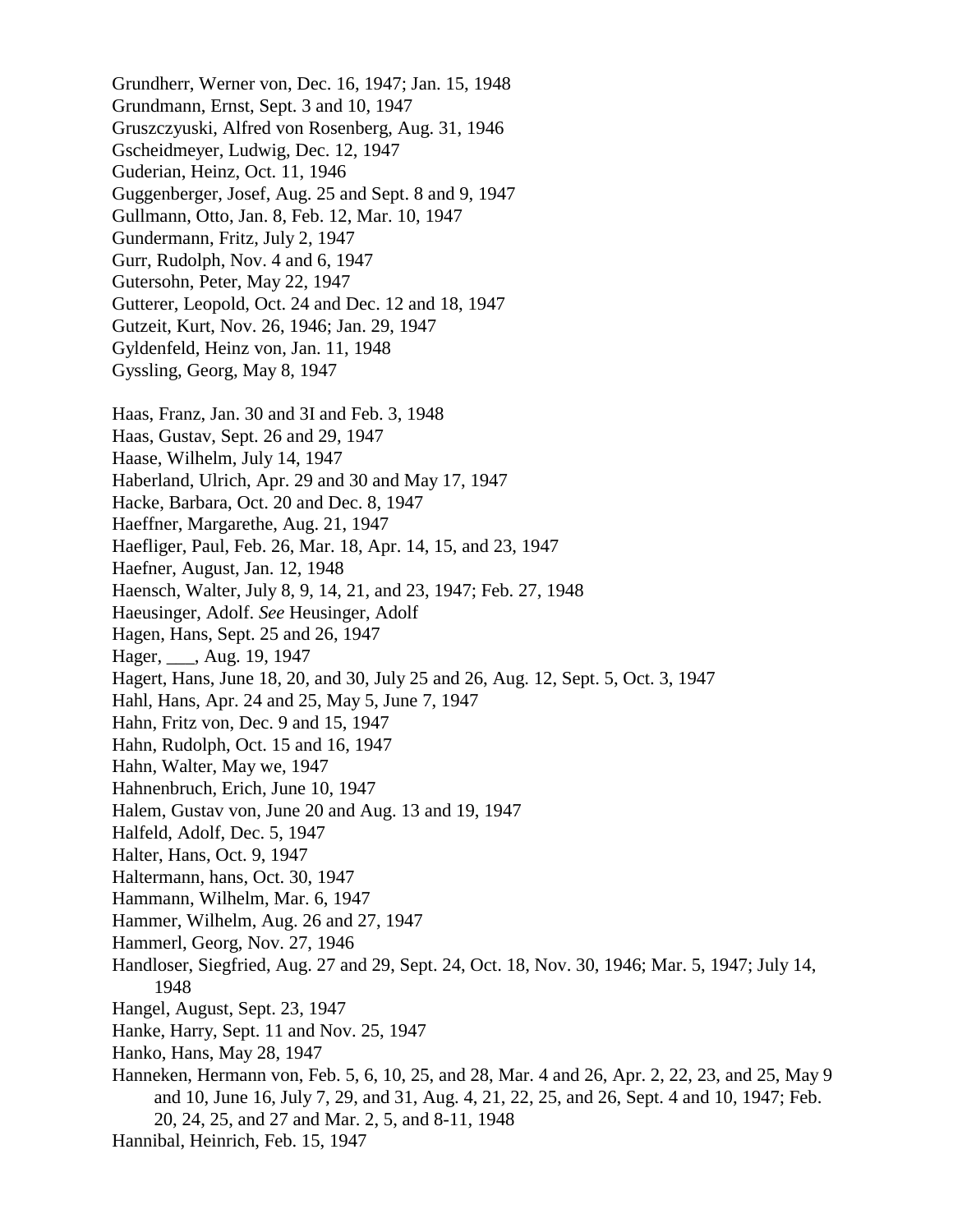Hansen, Hermann, Nov. 18, 1947 Hansen, Paul, Sept. 22 and Nov. 18, 1947 Hansen, Paul, Nov. 19 and Dec. 17, 1947 Hardy, Koloman, May 2,and Oct. 30, 1947 Haremza, Ignacy, Jan. 9, 1947 Harling, Franz von, Aug. 5 and 21, Nov. 10, Dec. 10-12, 1947 Harm, Hermann, May 20 and June 2, 1947 Harmening, Rudolf, Dec. 13 and 27, 1946; Apr. 21 and 22, 1947 Harnisch, Hans, July 24 and Aug. 20, 1947 Harpe, Josef, May 23, June 14, Sept. 26, 1947 Harteneck, Gustav, June 15, 1946; Oct. 1 and 3, 1947 Hartl, Albert, July 16, Oct. 6 and 9, Nov. 17, Dec. 5 and 12,1947; Feb. 18 and Mar. 22, 1948 Hartlieb, Hans. *See* Hartlieb, Heinrich Hartlieb, Heinrich, June 13 and 14, 1947 Hartmann, Alfred, Aug. 10 and 11, 1948 Hartman, Hermann, Aug. 8, 1947 Hartmann, Kurt, Oct. 15, 1947 Hartung, Arthur, Nov. 27, 1946 Hassel, Walter, Feb. 25, Mar. 1, June 1 and 4, 1948 Hatesaul, Erich, July 21 and 22, Sept. 22 and 25, Oct. 24, Nov. 4 and 7, 1947 Hauer, Friedrich, July 7, 8, and 31, 1947 Hauffe, Karl, May 12, 1947 Hauser, Hans, Oct. 30 and Nov. 1, 1947 Hauser, Heinrich, Aug. 28, 1947 Hauser, Paul, Aug. 20, 1946 Hausmann, Hermann, June 24, 1947 Haussmann, Emil, Dec. 30, 1946; Jan. 2, 17, and 21, Feb. 4, Mar. 18, June 23, 25, and 26, 1947 Haussmann, Johann, Feb. 14 and 15, 1947 Hauzel, Rudolf, Dec. 9, 1946 Hayn, Georg, Oct. 1, 3, 6, and 7 and Nov. 5, 1947 Heckenstaller, Heinrich, June 17 and 19 and July 22, 1947 Hecker, Rober, Jan. 16, Mar. 7, 8, 10, and 17, Apr. 16, May 1 and 2, 1947 Hederich, Karl, Apr. 16, May 23, Oct. 23, Dec. 16 and 17, 1947; Jan. 5, Feb. 26, Mar. 1 and 2, 1948 Heermann, Kurt, July 30 and Aug. 6, 7, 18, and 19, 1947 Heid, Richard, Sept. 3, 1946 Heidebroek, Reinhard, July 28 and 29 and Aug. 1, 2, 4, and 5, 1947 Heider, Karl von, Jan. 15, Feb. 25 and 26, Mar. 18, 1947 Heidkaemper, Otto, Nov. 21, 24-26, and 28 and Dec. 1 and 2, 1947 Heigl, Anton, Sept. 16 and 18 and Nov. 10, 1947 Heilbrunn, Otto, Oct. 29,1947 Heilmann, Magdalena, Feb. 11, 1948 Heim, Ferdinand, Jan. 29 and 30, 1948 Heimhard, Hanns-Horst, Dec. 3-5, 8, and 9, 1947; Mar. 9 and 11, 1948 Heimke, Alfred, Aug. 25, 1947 Heinburg, Kurt, July 16 and 31, Aug. 21, Sept. 5, 1947 Heine, Else, Sept. 17 and 18, 1947 Heinrichsbauer, August, Jan. 9, 13, and 16, Feb. 6, Mar. 17 and 19, Nov. 20, 1947 Heinrici, Gotthard, Oct. 14 and 15, 1947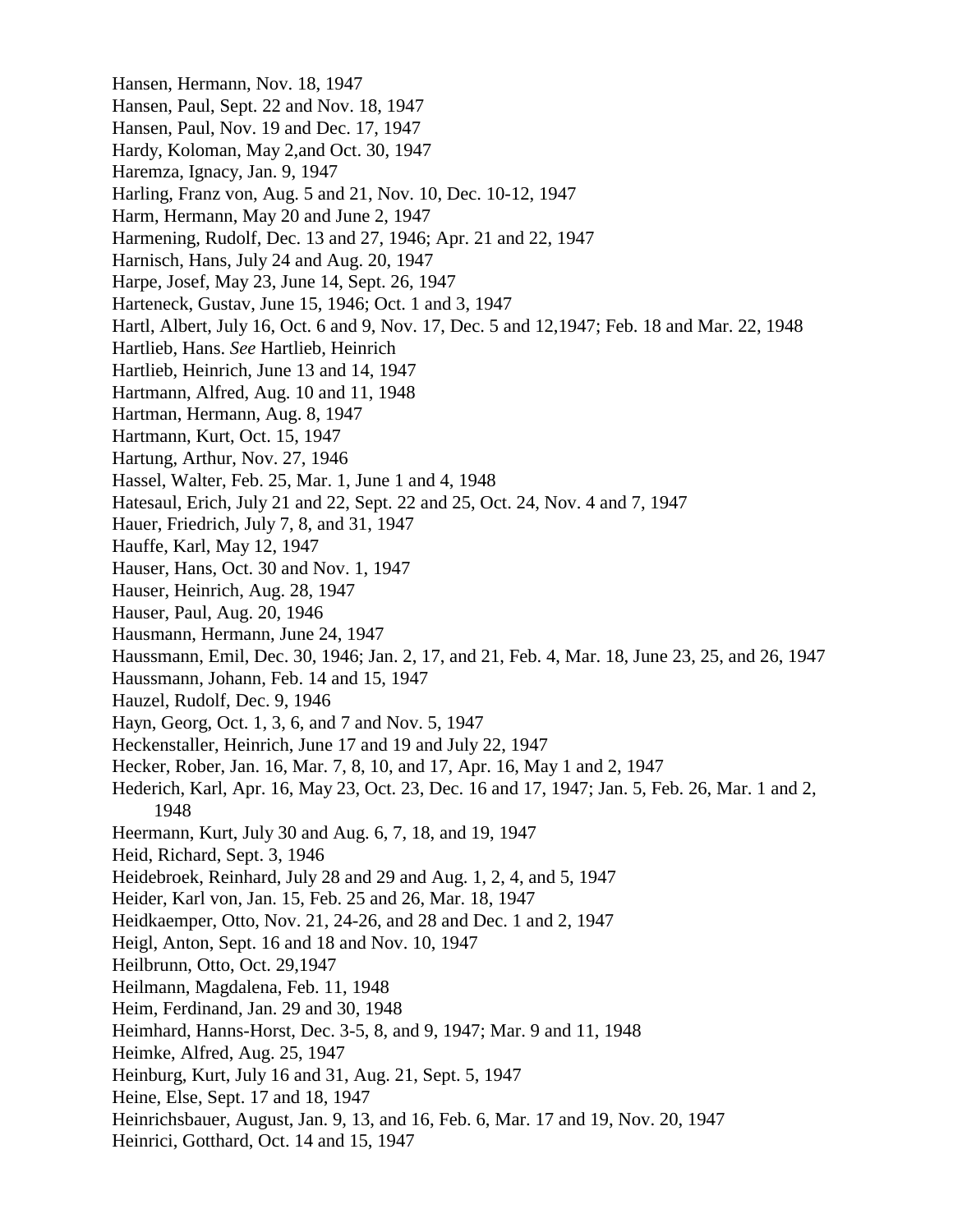Heinz, Reinhold, Sept. 23, 1947 Heinze, Kurt, May 21 and Aug. 21, 1947 Heinze-Wisswede, Maria-Martha, Aug. 9, 1947 Heischkeil, Friedrich, Oct. 16 and 17, 1947 Heisel, Paul, Jan. 27, 1948 Heitz, Emil, Sept. 30 and Oct. 9, 1947 Hellberg, Franz, Mar. 24, 1947 Hellmuth, Karl, Sept. 4, 1947 Hellmuth, Otto, Oct. 21, 1947 Hellwig, Otto, Aug. 21 and 29 and Sept. 11, 15, and 25, 1947 Helm, Arthur, Sept. 15, 1947 Helmer, Johann, Nov. 27, 1946 Hemmen, Hans, Apr. 16, 17, 24, and 28 and May 3, 5, and 27, 1947; Mar. 5 and 12 and May 27, 1948 Hempel, Hermann, June 16, 1947 Hencke, andor, June 30, July 7, Aug. 17, Oct. 2 and 17, Nov. 20, 1947; Feb. 3, 1948 Hengl, Georg von, Sept. 4, 1947 Hennicke, Karl, Aug. 28 and Sept. 2 and 4, 1947; Jan. 9, 1948 Hennig, Max, Nov. 26, 1947 Henschke, Karl, n.d. Hentig, Werner von, Aug. 7, 1947 Henze, Helmut, Feb. 26 and Mar. 17, 1947 Hepp, Leo, Mar. 27, 1947 Herget, Franz, Sept. 10 and 12, 1947 Hering, Adolf, July 22 and 24 and Aug. 12, 18, and 20, 1947 Hermann, Erich, Jan. 7, 1947 Herr, Traugott, July 22 and 24, 1947 Herrlitz, Johann, Oct. 14, 1947 Herrmann, Hans, Dec. 27, 1947 Herrmann, Kurt, Aug. 18, 1947 Hersmann, Werner, June 28 and 29 and July 17, 1947 Herwegh, Robert, Apr. 27 and 29, 1948 Herzog, Gustav, Oct. 21, 1947; n.d. Hess, Alfred, Aug. 12-15, 1947 Hess, Ludwig, Jan. 15 and 23, 1947 Hess, Rudolf, Sept. 12 and Nov. 25, 1946; June 23, 1947 Hessler, Rudolf, July 22, 1948 Hessler, Stanislava, Oct. 28, 1947 Hettlage, Karl, Jan. 25, 28, and 30, Feb. 7, 8, 18, and 28, June 18 and 27, July 2, 7, and 17, Nov. 3, 1947; Jan. 12, 1948 Heuer, Walter, Mar. 20, 1947 Heusinger, Adolf, Aug. 8, Oct. 30, Nov. 4 and 20, Dec. 16, 1946; June 4-6 and Oct. 28 and 30, 1947; Feb. 4, 1948 Heyde, Erich, May 1 and 2, 1947 Heye, Helmuth, Dec. 19, 1947 Heye, Karl-Hans, Dec. 3, 1947; n.d Heyer, Otto, Apr. 30 and June 16, 1947 Heyn, Willy, Sept. 11, 1946 Hezinger, Adolf, Dec. 15 and 23, 1947; Jan. 12 and 16 and June 5, 1948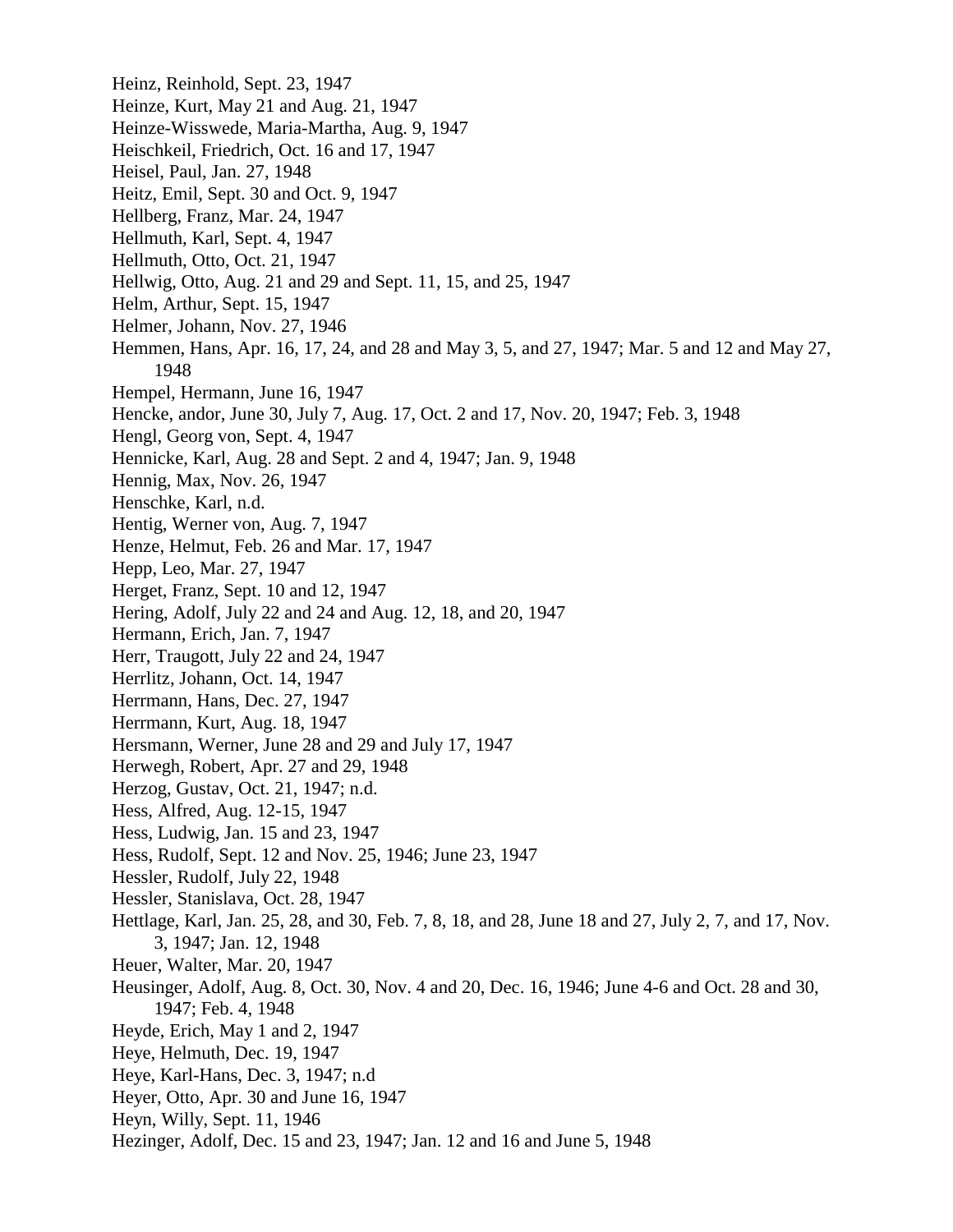Hiep, Wilhelm, Dec. 13, 15, and 16, 1947 Hierl, Constantin, Feb. 19, 1947 Hildebrandt, Heinrich, Mar. 29, May 2 and 5, July 2, 1947 Hildebrandt, Hubert, Oct. 5, 10, 11, 16, 18, 28, and 31, Nov. 21, Dec. 3, 5, and 27, 1946; Jan. 10 and 22, Feb. 1 and 8, Apr. 15 and 17, May 5, June 11 and 20, July 2, 24, 25, and 30, Aug. 6, 13, and 27, Sept. 8, 11, 15, 19, 23, and ---, Oct. 25, Nov. 3, 1947; Jan. 22 and Feb. 11, 1948 Hildebrandt, Richard, June 24, 25, and 30 and July 9, 1947 Hilgard, Eduard, Nov. 14 and 25 and Dec. 4, 1947 Hillebrecht, Arno, June 2, 3, and 4, 1947 Hillner, Karl, May 6, 1947 Hilpert, Hans, Sept. 4 and 13, 1946 Hinderfeld, Eberhardt, Dec. 12, 1946 Hinrichs, johann, May 12, 1947 Hinrichs, Walther, Nov. 25, 1947 Hintz, Helmuth, Aug. 26-28, Sept. 2 and 4, Nov. 19, 1947 Hippke, Erich, Jan. 16, 29, and 31, Feb. 1, 3, 5, and 6, May 16 and 19, 1947 Hirschel, Otto, Dec. 9, 1946; Jan. 16 and Feb. 9, 1947 Hirschfeld, Hans, Aug.20, 1947 Hirschler, Ernst, May 6,1947 Hirschmann, Anneliese, Aug. 20, 1947 Hirschthal, Bernhard. *See* Gruenbaum-Hirschtal, Bernard Hitzfeld, Ernst, Sept. 19, 1947 Hoberg, Alfred, Sept. 18 and 25, 1947 Hobirk, Robert, Sept. 30, Oct. 2 and 7, Nov. 12, 1947 Hoefer, Alois, May 19 and Sept. 19, 1947 Hoefke, Rudolf, June 17, 1947; Jan. 9, 1948 Hoefle, Hermann, Dec. 15, 1947 Hoeft, Fritz, Feb. 7, 1947 Hoeft, Fritz, Oct. 21, 1947 Hoelkeskamp, Walter, Sept. 8, 15, and 17, 1947 Hoellenreiter, Karl, June 17, 1947 Hoelter, Hermann, June 19, July 12, Aug. 6, Nov. 6 and 18, 1947 Hoenig, Anton, Feb. 21 and 22, 1948 Hoepfner, Meta, Sept. 8, 1947 Hoerdt, Walter, June 25, 1948 Hoerlein, Philipp, Nov. 26, 1946; Mar.11 and 12, Apr. 10, May 2, 1947 Hoermann, Wilhelm, Sept. 4 and 5, 1947 Hoess, Rudolf, May 14, 16-18, and 20, 1946 Hoettl, Wilhelm, Dec. 10, 12, and 27, 1946; Apr. 24, 1947 Hoffmann, Alfred, Dec. 29, 1947 Hoffmann, Edgar, Aug. 18 and Sept. 3, 17, and 18, 1947 Hoffmann, Hans, Oct. 8, 1947 Hoffmann, Heinrich, Nov. 13, 1946 Hoffman, Rudolf, Aug. 12, 1947 Hofmann, Gustav, Nov. 4, 1946 Hofmann, Hans, Sept. 3, 4, 8, and 12, 1947 Hofmann, Johann, Dec. 5, 1947 Hofmann, Otto, May 19 and 20 and June 4, 9, 19, 24, and 28, 1947 Hofmann, Otto Eugen, June 12, 1946; Apr. 16, May 16, July 11, ---, 1947; Mar. 22, 1948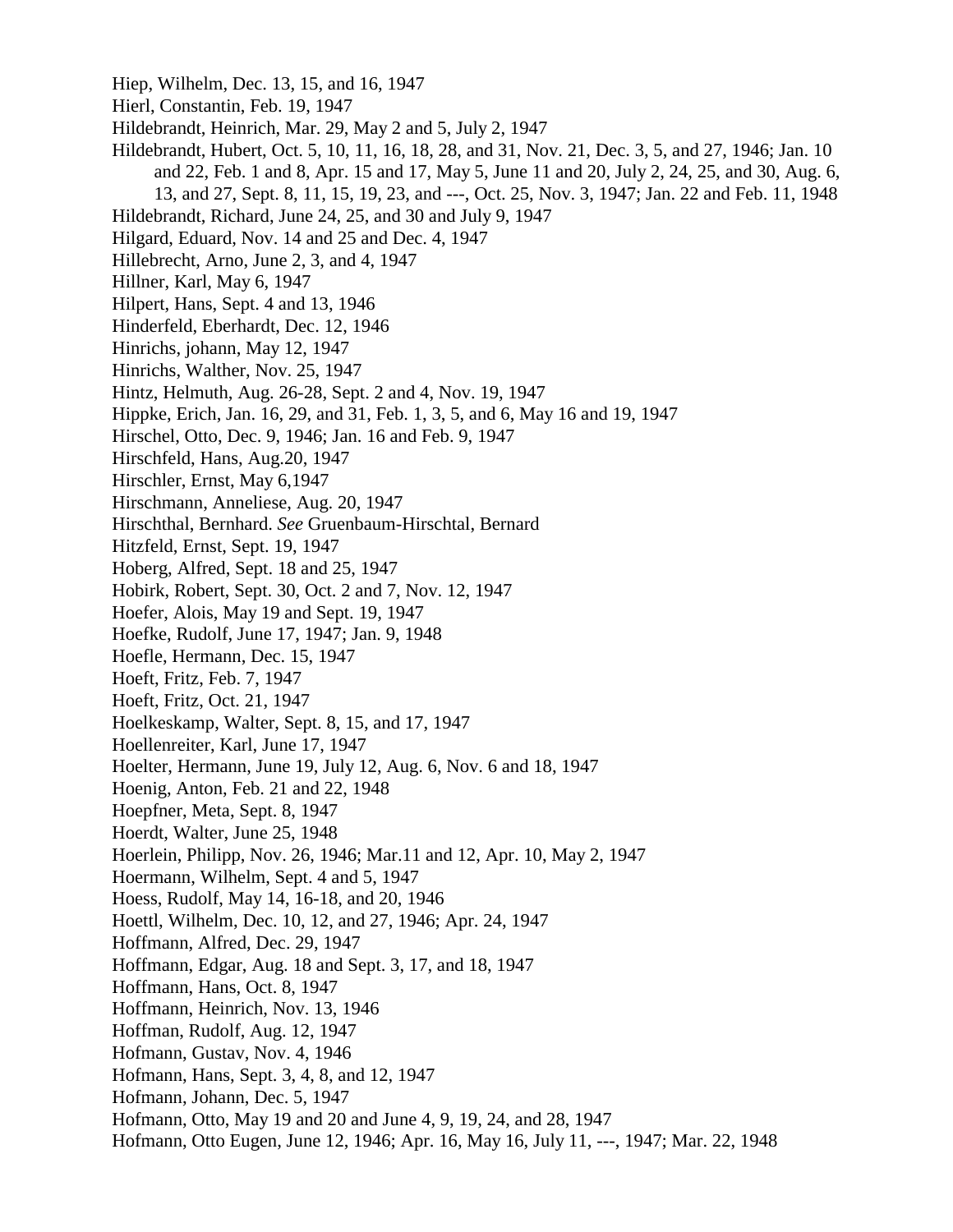- Hohberg, Hans, Jan 10, Feb. 4, 6, and 8, Mar. 1, June 12, Oct. 7 and 13, Nov. 5 and 20, 1947
- Hohberger, Walter, Aug. 4, 1948
- Holl, Ferdinant, Jan. 7, 1947
- Hollidt, Karl, June 17, Sept. 22, Oct. 2, 6, and 14, Nov. 17, 18, and 25, 1947
- Horndasch, Alfred, Oct. 2, 1946
- Hornung, Hans, Dec. 20, 1946
- Horthy, Nicholas von, May 27, 1947; Mar. 3, 1948
- Hossbach, Friedrich, Jan. 23 and 24, 1948
- Hoth, Hermann, Nov. 6, 13, and 24, 1947
- Houbremont, Eduard, May 27-29 and June 2, 3 19, and 20, 1947
- Hoven, Waldemar, Oct. 16, 22, and 23, Nov. 29, Dec. 4 and 7, 1946; Jan. 21 and 31 and Oct. 3 and 21, 1947; Feb. 17, 1948
- Hoven, Werner von, Nov. 15 and 21, 1946, Jan. 14, Feb. 7 and 10, Apr. 21 and 24, May 6, 10, 13, and 17, 1947
- Hoyer, Walter, Sept. 9; 1946; Sept. 10 and 11, 1947
- Huber, Hans, Sept 22, 1947
- Huber, Irmgard, Apr.25, 1947
- Hubrich, Georg, Nov.17, 19, and 21, 1947
- Huebner, Friedrich, Aug. 13, 1946
- Huebner, Herbert, May 2, 9, 12, 14, 28, and 29 and June 24 and 26, 1947
- Huebner, Kurt, July 14, 1947
- Huegel, Klaus, Feb 17 and 18 and Mar 9, 1948
- Huelle, Werner, Mar. 18-21, 1947
- Huemmerich, Heinrich, Nov. 18, 1947
- Huenermann, Rudolf, Aug. 13 and 14, Oct. 30, Nov; 7, 13, 14, and 19, 1947
- Hueser, Klaus, Dec 12, 1947
- Huettig, Hans, Sept. 25, 1946
- Hunke, Heinrich, Aug. 25, Sept. 12 and 29, and Oct. 10 and 30, 1947
- Hupe, Karl, Aug. 11-13, 21, 22, 28, and 29 and Sept. 9-12, 1947
- Hupfauer, Theodor, Oct. 15, 24, and 25, 1946; May 13, 1947
- Huppenkothen, Walter, May 21 and 23, June 5, Aug. 19 and 28, Sept. 2 and 4, Dec. 2-4 and 9, 1947; Jan. 29, Apr. 24, May 28, June 8 and 28, July 22, 1948; n.d.
- Hupperschwiller, Albert, Jan. 24, 1947
- Hupperschwiller, Franz, Dec. 6, 1946
- Husmann, Max, July 5, 1947
- Ibn, Max, Feb. 5, 10, 12, 18, and 24, Mar. 6, 13, 18, and 25, Apr. 10, 11, and 14, May 14, June 17, 23, 25, and 30, July 2, 7, 8, 17, 19, 21, 22, and 24, Aug. 1, 6, and 15, 1947; n.d.
- Ilgner, Max, Nov. 26, 1946; Mar. 26, 28, 29, and 31, Apr. 1-3, 8-11, 14-17, and 30, ---, 1947; n.d.
- Illers, Ernst, Sept. 10, 1947
- Imhof, Ludwig von, Sept. 26, 1947
- Inselberger, Jean, Feb. 3, 1948
- Jackl, Willibald, Aug. 7 and 8, 1947
- Jacob, Reinhard, Aug. 12, and 13, 1947
- Jacobi, Constantin, Apr. 23 and 28, 1947
- Jacobi, Kurt, Nov. 17, 25, and 26, 1947
- Jacobsen, Rudolf, Oct. 6 and Nov. 3 and 5, 1947; Jan. 5, 13, and 20, 1948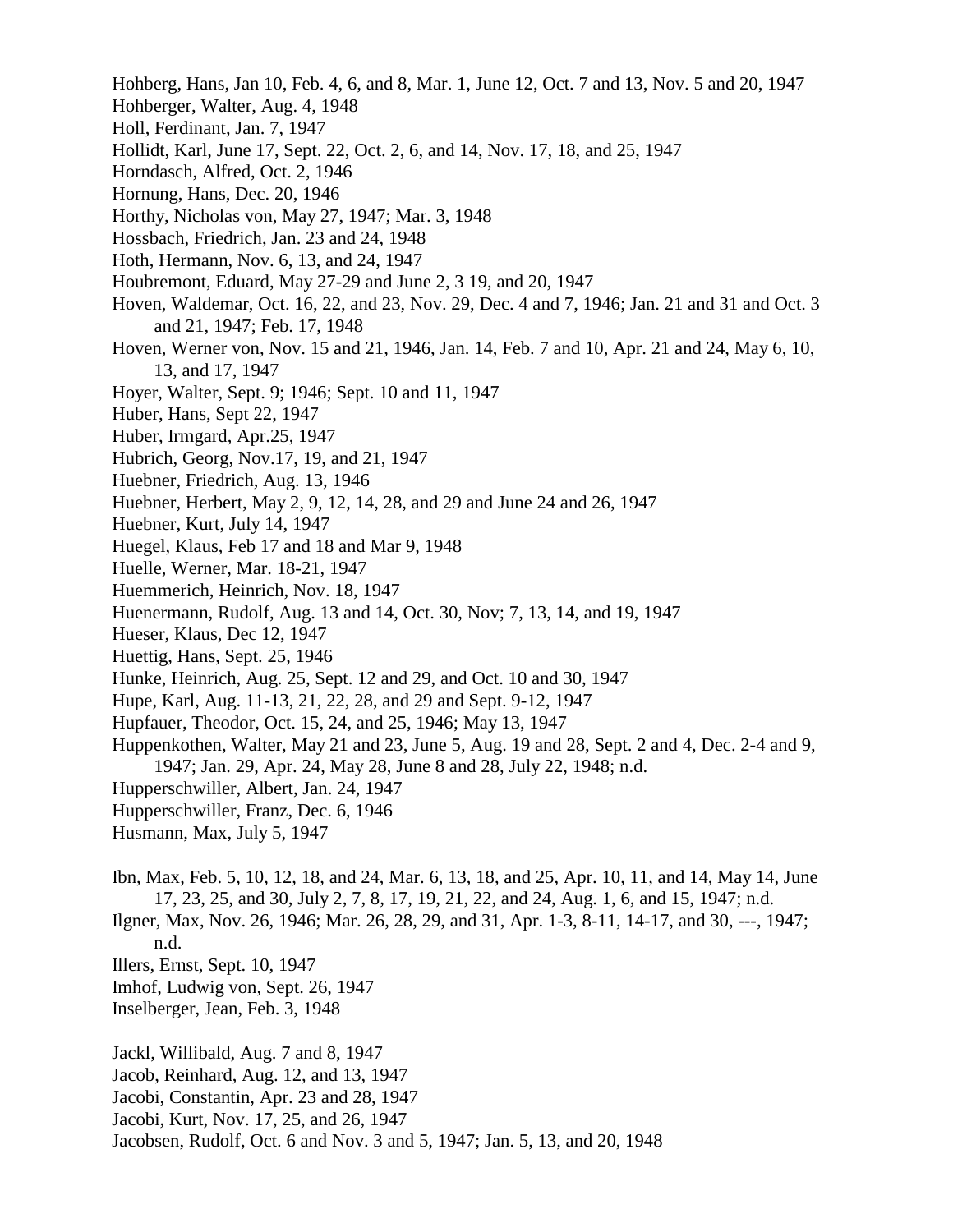- Jaeger, Paul, May 20, 1947
- Jaeger, Wilhelm, June 6 and 28, 1946; June 4, 1948
- Jaehne, Friedrich, Apr. 30 and May 29, 1947
- Jaehne, Norbert, Oct. 21 and 22, 1947
- Jahn, Walter, Apr. 24 and 25 and June 3 1947
- Jakubeit Fritz, Feb. 6 and Mar. 4 and 8, 1948
- Jakubik, Josef, May 23 1947
- Jakubsky Franz, Feb. 5 and 6, 1948
- Jankowski, Anton, Mar. 10 and 11, 1948
- Jankowski, Czeslaus, Feb. 8 and Mar. 10, 1948
- Jansky, Anneliese, Oct. 21, 1947
- Janssen, Friedrich, Feb. 21 and 26, Mar. 19, 24, 26, 28, and 31, Apr. 9, 14, and 18, May 21, June 11, 24, 27, 28, 30, and July 1, 3, 7, 8, 17, 18, 21, 23, and ---, Aug. 7, 1947
- Jantzen, Walter, Mar. 19, 1947
- Janz, Friedrich, Oct. 8, 1947
- Jedamzit, Eduard, Mar. 20 and June 13, 1947
- Jedicke, George, Nov. 21, 1946
- Jedwab, Beno, Apr. 30, 1948
- Jena, Horst, Mar. 7, 1947
- Jennes, Leonhard, Aug. 25, 1947
- Jlenz, Guenther, Oct. 8, 1947
- Jodl, Alfred, Sept. 6, 9, 16, and 25-27, 1946; n.d.
- Jodl, Ferdinant, Aug. 11 and 12, 1947
- Jochen, Otto, June 30, 1947
- Joeden, Johann, June 30 and July 1 and ---, 1947
- Joehnke, Herbert, Oct. 31 and Nov. 17, 1947
- Joel, Guenther, Oct. 20, 22, 23, 26, and 28 and Dec. 13, 14, 18, and 19, 1946; Feb. 11 and 25 and Mar. 6, 1947
- Joerss, Hans, Feb. 10, 12, 13, and 16 and Mar. 8, 1948
- Joham, Josef, May 10 and Sept. 13, 1947
- John, Wilhelm, Nov. 24, 1947
- Jonas, Karl, Sept. 30, 1947
- Jost, Heinz, Dec. 17, 1946; May 2 and 22, June 27, Oct. 10, 1947; Jan. 6 and Mar. 10, 1948
- Juettner, Hans, Aug. 6, 1946; Mar. 9, 24, and 25, Apr. 21, May 3, 1948
- Juettner, Max, Nov. 21, 1946; Jan 13 and Dec. 5, 9, and 11, 1947
- Jung, Edwin, Nov. 6, 1946; Jan. 29, 1947
- Junge, Wolf, Oct. 1, 1947
- Jungmann, Jacob, Oct. 4 and Nov. 5, 1946
- Jungmann, Karl, Oct. 28 and Nov. ---, 1946
- Junkersfeld, Josef, Oct. 17, 1947
- Juppe, Hans, Apr. 2, 1947
- Kadelke, Otto, Aug. 22 and Oct. 8, 1947
- Kaefer, Eduard, Oct. 30, 1947
- Kaehne, Herbert, May 2 and 7 and June 11, 1947
- Kaeufer, Josef, Oct. 20, 1947
- Kagel, Hermann, Apr. 12 and 30, 1948
- Kahr, Karl, Mar. 21 and Apr. 3, 16, and 24, 1947
- Kaindl, Anton, June 22 and 25 and July 3, 1946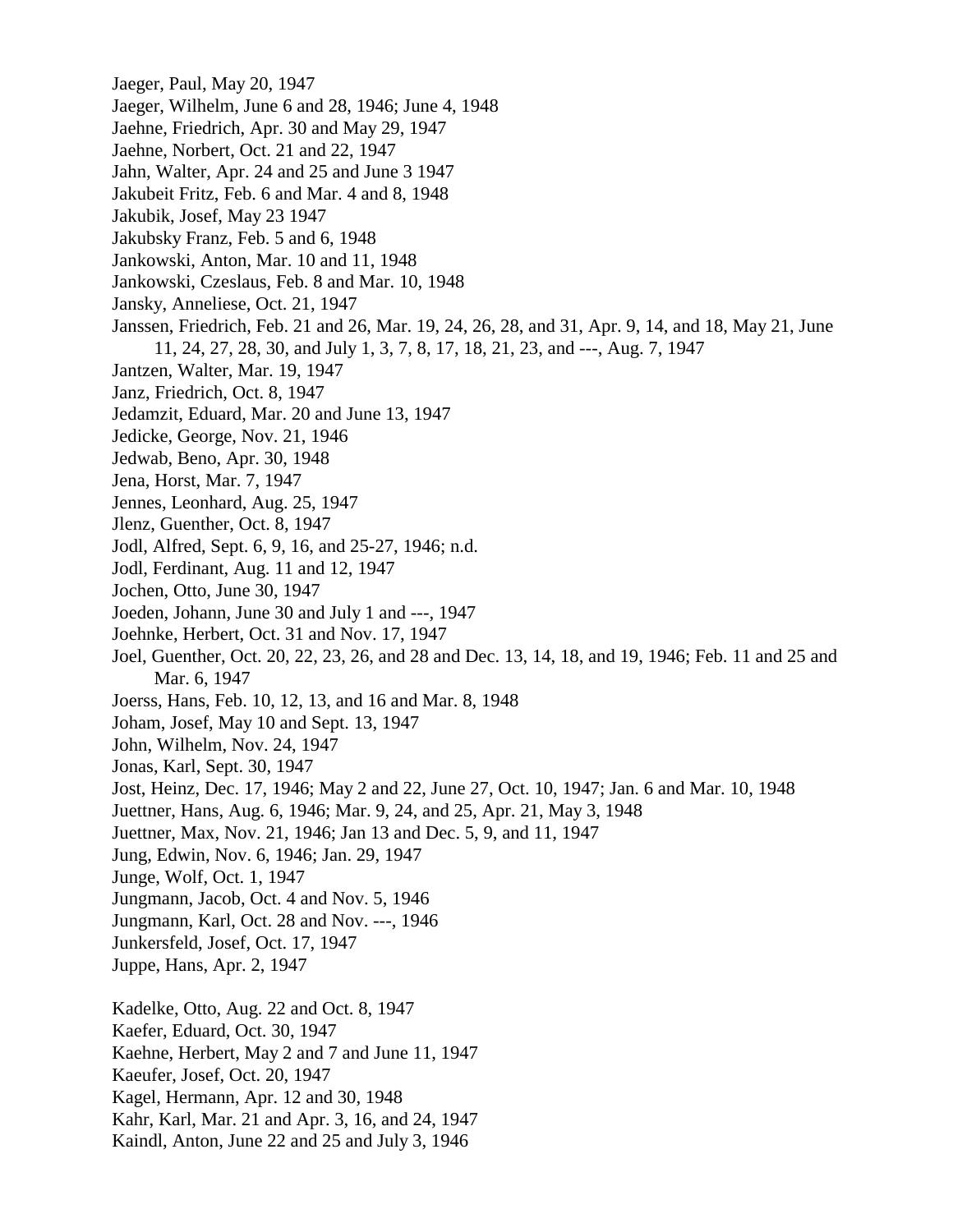- Kairies, Johann, Oct. 21, 1947
- Kaiser, Bernhard, May 29, 1947
- Kajum-Khan, Veli, Feb. 27 and Mar. 7 and 26, 1947
- Kalb, ---, Nov. 19, 1946
- Kaletsch, Konrad, Nov. 1, 2, and 23 and Dec. 3, 13, 16, 26, 27, and 31, 1946; Jan. 8, 10, 13, 15, and 17, Feb. 6, 7, 27, and 28, Mar. 3 and 27, 1947
- Kallen, Hans, Oct. 14, 1947
- Kalmbach, Siegfried, Aug. 12; 1948
- Kaltenbrunner, Ernst, Aug. 30 and Sept. 12, 13, 16, 19, 21, 24, and 25, 1946
- Kaluza, Johann, June 2, 1947
- Kammer, Lucie, Feb. 3, 1948
- Kammerhofer, Konstantin, Mar. 12, 13, 18, and 31, Apr. 15, 16, and 19, June 28, July 31, Dec. 30, 1947; Jan. 7, 1948
- Kampeter, Gustav, Oct. 17, 1947
- Kanz, Josef, Dec. 5, 1946
- Kappus, Karl, Aug. 20, 1947
- Karl, Hubert, May 21 and 22, June 18 and 21, July 1-3, 1947
- Karoli, Hermann, July 10 and Sept. 17, 19, and 23, 1947
- Kasztner, Rezsoe, July 18 and 22 and Aug. 4, 1947; Mar. 17 and Apr. 30, 1948
- Kater, Greta, n.d.
- Kather, Erich, Oct. 3, 1946
- Kattner, Liebhilde, Oct. 11, 1946
- Katzen-Ellenbogen, Edwin, Sept. 17 [1946?], Feb. 28, Mar. 1, 1947
- Katzenmeier, Philipp, Sept. 23, 1947
- Kauffmann, Karl, Aug. 24, 1946
- Kaufmann, H.U., Oct. 26, 1947
- Kaufmann, Heinz, Mar. 21, 1947
- Kausch, Hans, Oct. 16, 1947
- Kaussler, Karl, Apr. 29, 1948
- Kehrer, Joseph, Nov. 20, 1947
- Kehrl, Hans, July 31, Aug. 15, 22, and 28, Sept. 2, Oct. 23 and 29, Nov. 8, Dec. 11, 1946; Jan. 8, Mar. 11, 18, and 19, May 5, June 6, July 29-31, Aug. 15, 19, 25, 27, and 28, Sept. 4, 8, 9, and 11, Oct. 14, 17, 27, and 28, Nov. 7, 10, 13, and 14, 1947
- Keiper, Ludwig, Dec. 24, 1946
- Keiper, Wilhelm, Jan. 10, 24, and 28 and Mar. 11, 1947
- Keit, Klara, June 6 and July 17, 1947
- Keitel, Wilhelm, Sept. 10, 11, 13, 17, and 27, 1946
- Keppler, Wilhelm, Aug. 13, 16, and 30, Sept. 4 and 13, Oct. 10 and 23, Nov. 4, 1946; Jan. 10, Feb. 4, Mar. 5-7, 13, 14, and 18, May 5, 9, and 27, June 4, July 7, Aug. 13 and 20, Oct. 1, 7, 13, and 14, 1947
- Kerkhoff, Udo, Sept. 25, 1947
- Kerkmann, Hans, Nov. 17 and 25, 1947
- Kerling, Hans, Nov. 21 and 25, 1947
- Kerschensteiner, Anton, n.d.
- Kessel, --- von, July 21, 1947
- Kesselring, Albert von, Nov. 7, 1946
- Kettner, Hans, Nov. 18 and 19, 1947
- Kiefer, Max, Dec. 30 and 31, 1946; Feb. 3, 1947
- Kienast, Ernst, Aug. 6, 7, and 14, Nov. 28, Dec. 3, 1947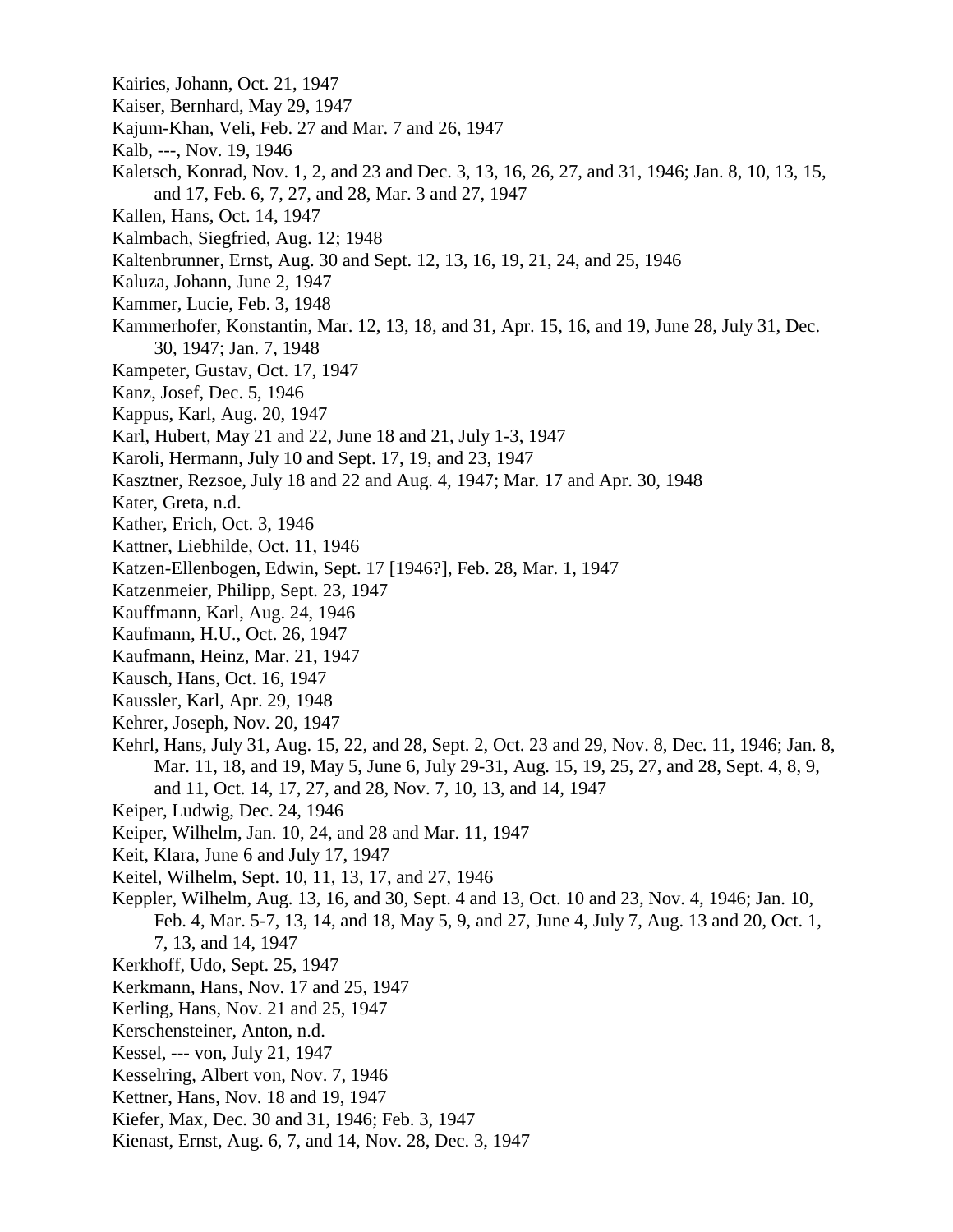Kiener, Helmuth, Dec. 7 and 30, 1946; Jan. 9, Feb. 18, June 11, 1947 Kieser, Walter, Sept. 23, 1947; Mar. 12, 1948 Kiewitz, werner, Dec. 3, 5, and 8, 1947 Killy, Leo, May 6 and July 22, 1947 Kimmich, Wilhelm, Nov. 7, 8, and 18, 1946 Kindler, Elisabeth, Sept. 14, 1947 Kipfmueller, Hans, June 13, 1947 Kipp, Karl, Dec. 15 and 16, 1946; July 15, 1948 Kirchert, Werner, Sept. 3, 1946; Jan. 17, 22, 23, and 27 and Feb. 5 and 12, 1947 Kirchfeld, Franz, June 2, 1948 Kirchhoefer, Georg, May 20, 1947; Jan. 28, 1948 Kirchhoff, Ludwig, Sept. 10, 1947 Kirchhoff, Willi, Nov. 27, 1946 Kirkamm, Otto, Feb. 6 and Mar. 10 and 11, 1948 Kirmse, Hermann, Oct. 24, 1947 Kirschbaum, Maria, Oct. 27, 1947 Kirschner, Otto, Feb. 5, 1948 Kitzinger, Karl, Mar. 11, 1948 Klas, Adolf, Nov. 7, 14, 17, and 18, 1947 Klaussen, Julius, July 1 and 2, 1947 Kleber, Otto, Aug. 26, 1947 Kleemann, Ulrich, June 17, 1947 Kleikamp, Helmut, Nov. 7, 1946; Oct. 13, 1947 Klein, Adam, Feb. 21, 1948 Klein, Horst, Jan. 10 and 11 and Feb. 6, 1947 Klein, Walter, Nov. 7, 1947 Kleine, Heinrich, Aug. 5, 6, and 12 and Oct. 10, 1947 Kleinschmidt, August, May 22, 1947; Jan. 20, 1948 Kleinschmidt, Kurt, June 4, 16, and 25 and July 15, 1947 Kleist, Bruno, Jan. 8 and 9, 1948 Klemm, Herbert, Jan. 4, 8, 13, and 25, Feb. 5 and 25, and Dec. 11, 1947 Klenck, Juergen von, Nov. 26, Dec. 5 and 11, 1946; Jan. 4 and 9, 1947 Kleppel, Arthur, Oct. 10, 1947 Kleykamp, Guenter, Nov. 6, 1947 Klingelhoefer, Woldemar, July 1 and 2 and Aug. 27, 1947 Klingenfuss, Karl, Nov. 3, 5, 7, and 14, 1947 Klingsporn, Hans, Sept. 18 and Oct. 2 and 13, 1947 Kloeble, Georg, June 30, 1947 Klomberg, Josef, Nov. 18, 1947 Klopfer, Gerhard, Mar. 24, Apr. 8, 16, and 23, June 12, 13, and 16, July 11 and 21, Nov. 14 and 21, 1947; Jan. 12, 13, 22, and 26, 1948 Kneissler, Pauline, Oct. 2, 1946 Knieriem, August von, Nov. 7, 22, and 27 and Dec. 2, 5, 11, and 13, 1946; Apr. 15 and 16, 1947 Kniess, Gustav, Jan. 15, 16, 18, and 20, 1947 Knipp-Merkel, Maria, July 10 and 11, 1947 Kniprath, Julie, Sept. 17, 1947 Knoblauch, Kurt, Nov. 30, 1946; Jan. 20 and 24 and Apr. 2, 1947 Knoll, Martin, oct. 30 and Nov. 2, 1947 Knollmann, Fritz, Nov. 25, 1946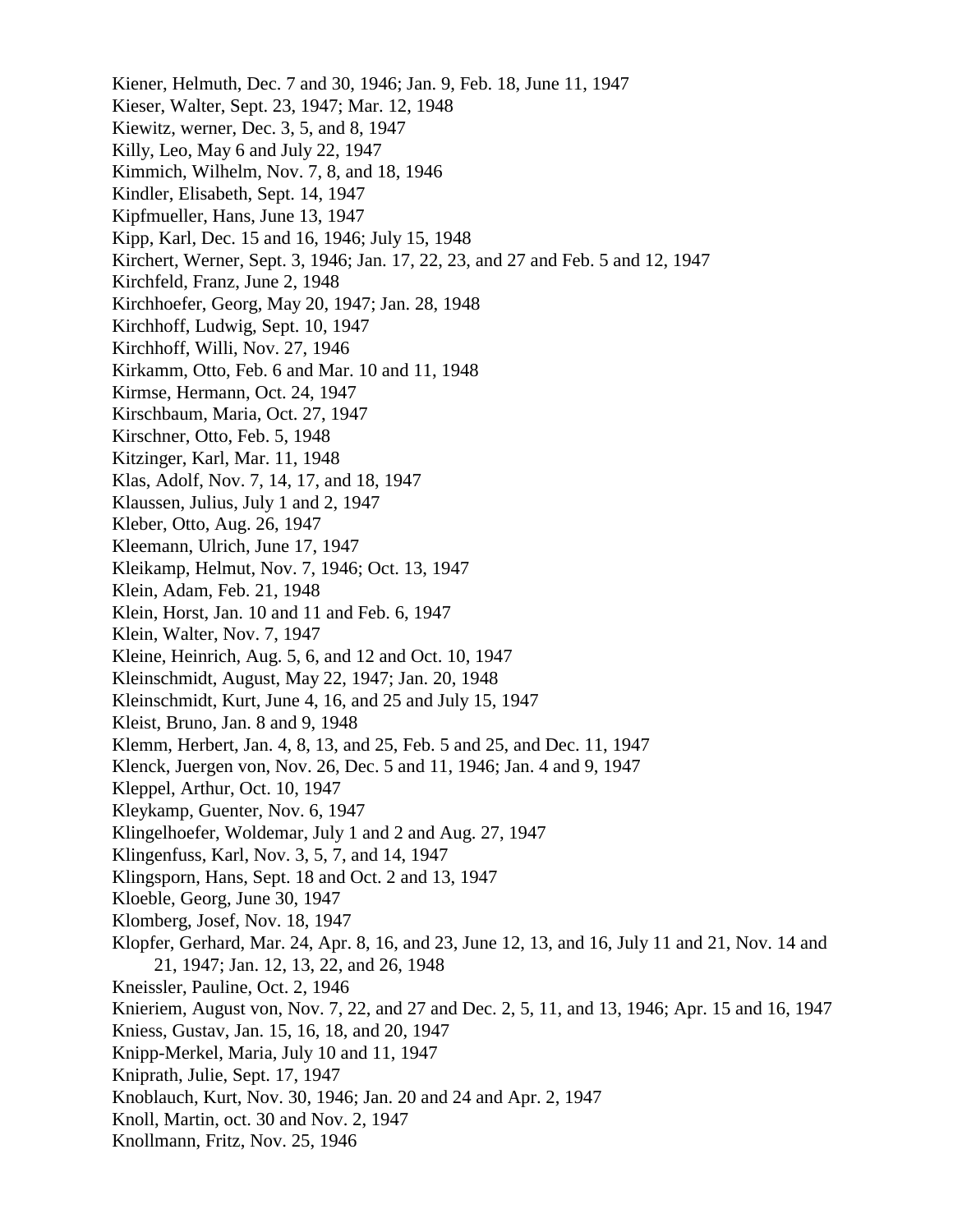Knoop, Eduard, Oct. 12, 1947 Knos, Arvidis, Oct. 9, 1946 Knott, Carl, Sept. 12, 1946 Kober, Georg, Feb. 7, 1947 Koch, Erika, Aug. 28, 1947 Koch, Friedrich, Mar. 12, 1947 Koch, Richard, Nov. 14, 1947 Koch, Waldemar, Nov. 13, 1946 Koch-Erpach, Rudolf, July 25 and 26, 1946 Koeberlein, Friedrich, Jan. 27 and Feb. 5, 1947 Koechling, Friedrich, Jan. 6-8, 1948 Koehler, Franz, Sept. 22, 1947 Koehler, Walter, Aug. 18, 21, and 28, Sept. 4, Nov. 21, 1947 Koelsch, Emil, Oct. 30, 1947 Koenig, Abraham, Jan. 22, 1947 Koenig, Karl, Sept. 23, 1947; Jan. 20, 1948 Koeppen, Werner, May 22, 27, and 29, June 10, Aug. 11, 1947 Koerner, Max, Feb. 18 and Mar. 1, 1948 Koerner, Paul, Nov. 4 and 6 and Dec. 4 and 12, 1946; Jan. 2, 7, 17, 22, 24, and 31, Feb. 13, Mar. 3, 4, and 17, Apr. 11, 15, and 25, May 6 and 21, June 6 and 26, July 2 and 24, Aug. 11, 14, 15, 20, 26, and 29, Sept. 5, 10, 16, 17, and 23,0ct. 9, 20, 28, and 29, 1947 Koester, Theodora, Dec 18, 1947 Koestlin, Herbert, Feb. 13, 1948 Koettgen, Werner, Apr. 23, 26, and 27, 1948 Kogard, Rudolf, Apr. 25 and May 7, 1947 Kogon, Eugen, Nov. 28, 1946 Kohn, Salomon, May 29, 1947 Kokothaki, Rakan, July 2 and 7, 1947 Kolb, Gerda, Apr. 21, 1947; Apr. 28, 1948 Kolberg, Hans, Aug. 21, 1946 Koller, Karl, Aug. 20, 1946; Feb. 25, 1948 Kolvenbach, Friedrich, Feb. 24, 1948 Konikowski, Janusz, Feb. 1, 1947 Kopp, Herta, Nov. 28, 1947 Koppenberg, Heinrich, June 25, Aug. 2, 12, and 28, Oct. 29, Dec. 9, 1947 Kordt, Erich, June 21 and 22, 1946 Korff, Hans, Apr. 8, 1948 Korn, Ernst, Aug. 1, 1947 Korn, Ludwig, Sept. 2, 1947 Korschan, Heinrich, June 26, July 1-3, 8, 11, 14, 16-18, 23, 24, 28, and 30, Aug. 5, 6, 8, and 12, 1947; n.d. Kortmann, Walter, Oct. 23, 1947 Kowalski, Alexander, Dec. 29, 1947 Kraege, Gustav, Aug. 15, 18, 19, 21, and 28, 1947 Kraeklow, Arnold. *See* Kreklow, Arnold Kraemer, Gustav, Jan. 28, 1948 Krafack, Erna, Mar. 3, 1947 Krafft, Theodor, May 30 and June 2-4, 6, and 10, 1947 Kraft, Friedrich, Apr. 3, 9, and 22, 1947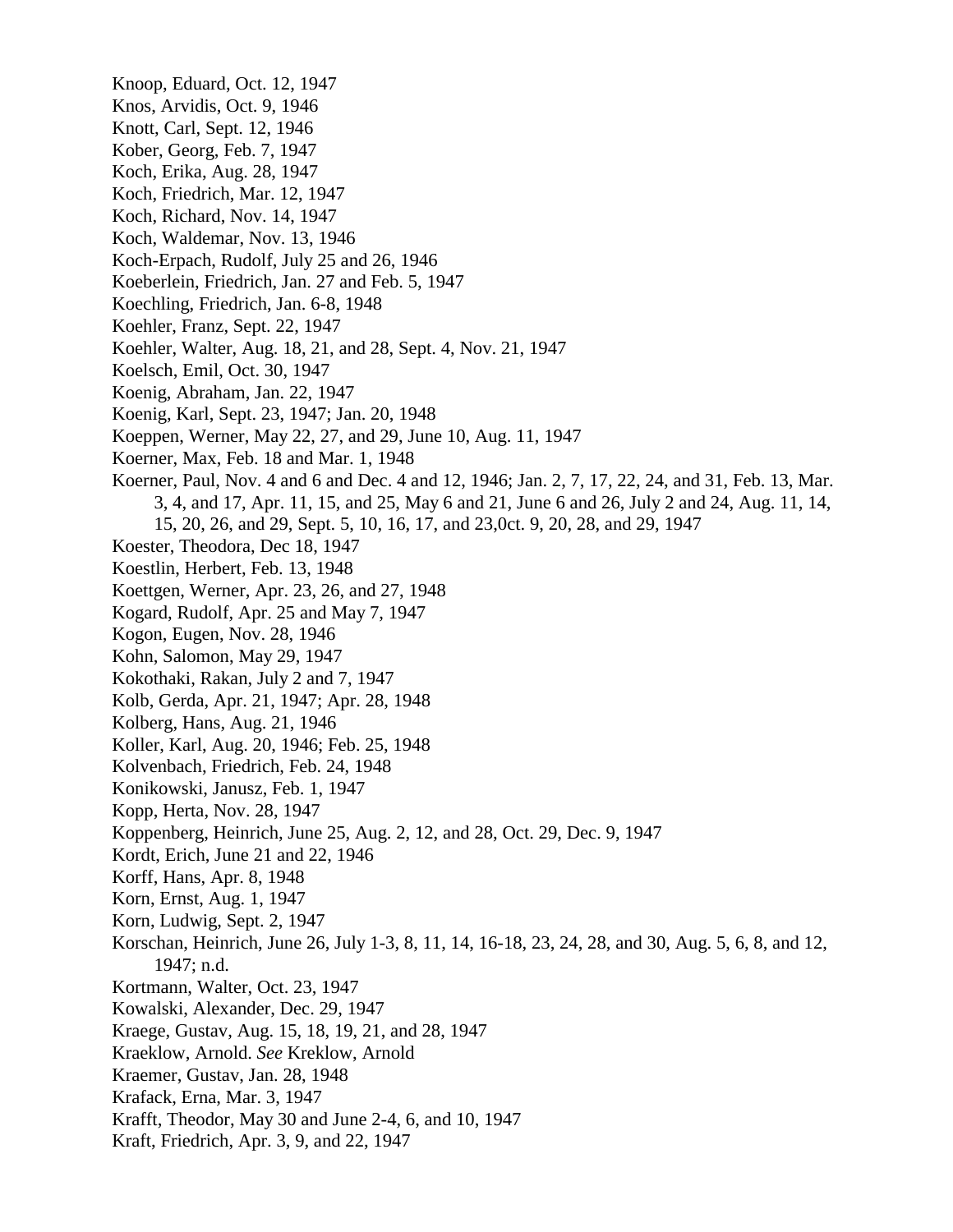- Krahn, Johannes, Sept. 19 and Oct. 18, 1946
- Kramer, Gerhard, Feb. 18, 1947
- Kramer, Hans, May 11, 1947
- Krancke, Theodor, June 15 and 16, 1948
- Kranich, Franz, May 28, 1947
- Kraske, Erich, Sept. 18, 1947
- Krauch, Carl, Nov. 7, 13, and 27 and Dec. 2 and 6, 1946; Jan. 6, 21, 22, and 24, Feb. 6, 14, 24, and ---, Mar. 6, 11, 24, 28, and 31, Apr. 1-4, 10, 14, and 24, 1947
- Krause, Reinhold, June 24 and 25, 1947
- Krause, Wilhelm, Sept. 8-l0, 1947
- Krauss, Richard, July 30, 1947
- Krebsbach, Eduard, May 20, 1947
- Kreklow, Arnold, June 13 and Sept. 4, 1947
- Kremer, Josef, Oct. 22, 1947
- Kreppel, Hans, Feb. 25, 1947
- Krichbaum, Wilhelm. *See* Krischbaum, Wilhelm
- Krieger, Ludwig, Jan. 26 and 27, 1948
- Krieger, Meta, Dec. 19, 1946
- Krischbaum, Wilhelm, Apr. 23 and July 18 and 19, 1947
- Krischbaum, Wilhelm, June 3 and 4, 1948
- Kritzinger, Friedrich, Mar. 5 and Apr. 11 and 25, 1947
- Krtwoschein, Lydia, Sept. 19, 23, and 24, 1947
- Krone, Heinrich, Feb. 21 and 25, Mar. 5, June 13, 1947
- Kronika, Jacob, Oct. 25, 1947
- Krueckemeyer, Heinrich, Aug. 14, 1947
- Krueger, Kurt, Feb. 8, 10-12, 18, 19, 25, and 27, Mar. 18, May 6 and 20, July 15, Aug. 15 and 21-23, Sept. 18, 1947
- Krueger, Paul, Oct. 14, 16, and 27, Nov. 18, 20, and 26, 1947; Jan. 14 and 23, 1948
- Krumey, Hermann, Aug. 15, Sept. 19, 23, 26, 29, and 30, Oct. 8 and 11, 1947
- Krummacher, Friedrich, Jan. 27, 1947
- Krupp, Bohlen von, und Halbach, Alfried, Feb. 20 and 25, Mar. 3, 11, 18, 20, 25, and 28, Apr. 1 and 8, 14, June 3, 11, 13, 14, 16, 17, 20, 23-25, 27, and 30, July 2, 3, 7, 8, 17, 18, 22, 23, 25, and 29, and 31, Aug. 1, 4-6, 8, 11, 13, and 19, 1947; n.d.
- Krupp, Bohlen von, und Halbach, Bertha, Mar. 3, 1947
- Krzywicki, Arthur, May 5, 1947
- Kubitz, Hansjochen, May 20, Oct. 3 and 7, Dec. 2, 1947
- Kuechler, Georg von, Mar. 29, Apr. 10 and 15, May 9, Oct. 8 and 16, Nov. 18, 1947
- Kueffner, Wilhelm, Aug. 14, 1947
- Kuegler, Max, Aug. 21 and 25, 1947
- Kuehn, Joachim, Aug. 20, 1947
- Kuehnen, Harald, Feb. 16 and 17, 1948
- Kuenzler, Karl, Apr. 11 and May 2, 1947
- Kueper, Wilhelm, July 9, 11, 21, and 24, Sept. 17, 19, and 29, Nov. 13, 1947; Jan. 14 and 21, 1948
- Kuepper, Gustav, June 3, 6, 9, 10, and 12, 1947
- Kuester, Georg, July 16, 1947
- Kuester, Werner, Nov. 25, 1947
- Kuettner, Karl, Apr. 10, 11, 14, 16, 21, and 25, 1947
- Kugler, Hans, Apr. 24, 25, and 28 and June 23, 24, and ---, 1947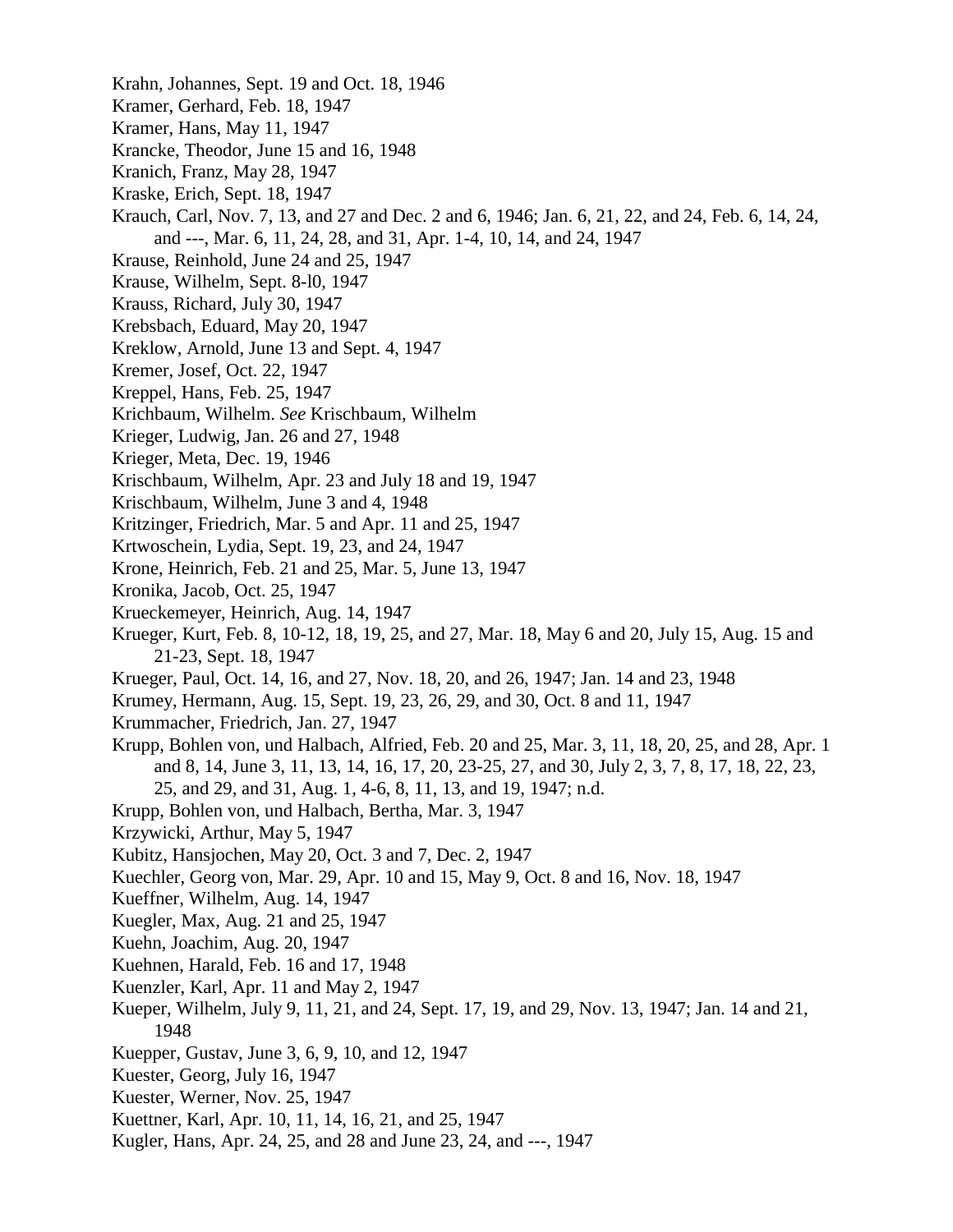Kuhn, Fritz, Nov. 5 and 25, Dec. 11, 1947; Jan. 8 and 9, 1948 Kuhn, Luitpold, Oct. 28, 30, and 31, 1947 Kuhnt, Richard, Dec. 5, 1946 Kulemann, Alfred, July 16, 19, and 23 and Sept. 23, 1947 Kumm, Otto, Jan. 7, Feb. 6, Mar ---, May 19, 1947 Kundt, Ernst, Oct. 20, 1947 Kuntze, Wilhelm, Feb. 8, Mar. 8, May 5, 1947 Kunzelmann, Johann, Oct. 29, 1947 Kunzelmann, Joseph, Oct. 29, 1947 Kupke, Hans, Sept. 23, 1945; May 8, June 11, 13, 20, 23, 27, and ---, July 1, 2, 7, 9,11, 14-17, 22, 24, 26, and 30, Nov. 21, ---, 1947 Kuppert, Erich, Aug. 12 and 20, 1947 Kurth, Wilhelm, Oct. 20, 1946 Kyllmann, Gerhard, Apr. 25, 26, and 28 and May 7, 9, and 10, 1947 Laemmermann, Otto, Sept. 24, 1946 Laermann, Walter, Feb. 4, Mar. 13, May 6, 10, and 24, July 21, 1947 Laeuen, Harald, Nov. 18, 1947 Lahousen, Erwin, Dec. 13 and 17, 1946; Apr. 17, 1947; Jan. 8 and 9 and June 16, 1948 Lakatos, Geza, June 10, 1947 Lamey, Hubertus, Jan. 20, 1947 Lammers, Hans, Nov. 5, 7, and 16, 1946; Jan. 20 and 30, Feb. 4, Apr. 13, 15, 21, and 29, May 3 and 16, July 2, Aug. 5, 8, 18-20, and 25, Sept. 8, Oct. 8 and 13, 1947 Landfried, Friedrich, Mar. 25, Apr. 2, 9, and 18, May 3, 5, and 7, 1947 Landsmann, Herbert, Sept. 17, 1947 Lang, Hermann, Aug. 13, 1947 Lang, Richard, Aug. 11 and Sept. 26, 1947 Lang, Walter, Oct. 18, 1947 Lange, Heinz, July 18, 1947 Lange, Kurt, Feb. 19, Jun 26, Oct. 1 and 17, Nov. 19, 24, and 25, 1947; Jan. 29 and Mar. 4, 1948 Langenberg, Werner, Feb. 4, 1947 Langner, Hermann, May 13, 1947 Lanz, Hubert, Jan. 18, Mar. 29, May 6, 1947 Lattmann, Erich, Dec. 8-11, 1947 Laubmeister, Hilde, Mar. 28, 1947 Lauenstein, Johann, Oct. 11, 1947 Laus, Kaethe, Feb. 25, 1947 Lautenschlaeger, Carl, Mar. 14, 20, 26 and 27, Apr. 2, 10, 12, 17, 23, 30, and ---, May 2, 1947 Lautz, Ernst, Jan. 6, 7, 10, and 17, 1947; June 14, 16, and 17, 1948 Laverrenz, Else, Dec. 9, 1947 Lebsanft, Egmont, May 20, 1947 Lederer, Francis, Mar. 6, 1948 Lederer, Viktor, Mar. 3, 1947 Leeb, Emil, Mar. 25, Apr. 14, 15, and 22, July 31, Sept. 11, 1947 Leeb, Wilhelm von, June 17, Sept. 22 and 25, Oct. 8, Nov. 20 and 28, 1947 Lehmann, Fritz, Jan. 9, 1947 Lehmann, Gerhard, Mar. 9 and 10, 1948 Lehmann, Heinrich, ---, 1946; Feb. 21 and 27, Mar. 5, 7, 11, 13, and 24, Apr. 11, 14, 15, and 23, May 16 and ---, June 16, 17, 19, 20, and 23, July 3, 9, 11, 16, and 23, Aug. 7 and 13, 1947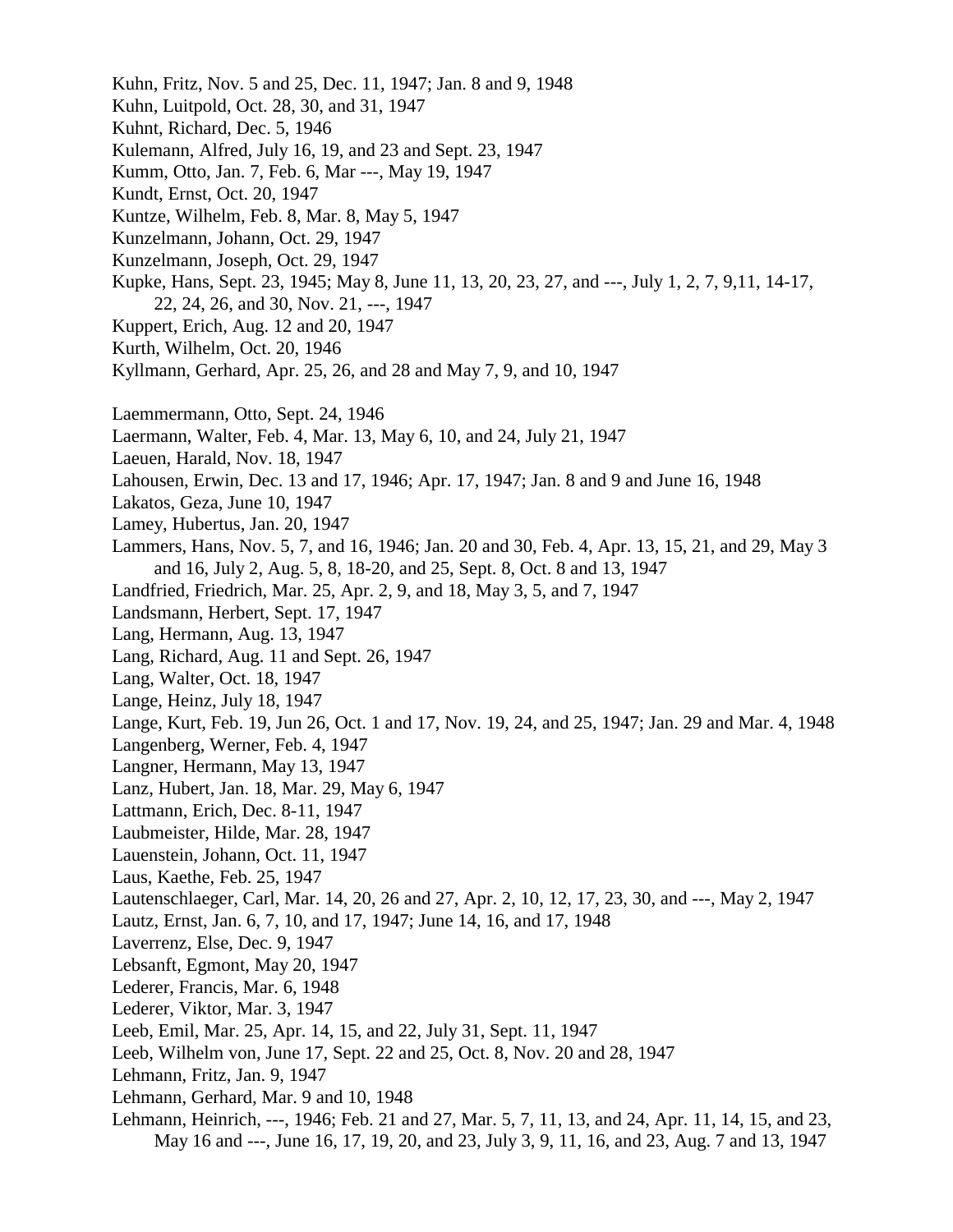Lehmann, Rudolf, Oct. 28, Nov. 6, 14, 16, 18, and 29 and Dec. 12, 18, 23, and 28, 1946; Mar. 25, Apr. 11, 23, and 29, Nov. 18, 21, and 26, 1947; Jan. 23, 1948

- Lehmann, Walter, Nov. 19, 1947
- Lehner, Ludwig, Mar. 30, 1947
- Leibbrandt, Georg, Sept. 23, 24, and 29, Oct. 1, 8, and 28, Nov. 3, Dec. 16, 1947; Mar. 2, 1948
- Lemmer, Ernst, Nov. 17, 1947
- Lenk, Paul, Nov. 20, 1947
- Lenner, Franz, Aug. 26, 1947
- Lentz, Baptist, Jan. 17, 1947
- Lenz, Paul, May 20, 1947
- Lenz, Walter, Aug. 30, 1947
- Leonhardt, Walter, Feb. 6, 1948
- Leppin, Gertrud, Feb. 5, 1947
- Lesse, Hermann, Nov. 16, 19, and 21, 1946
- Letsch, Walter, Jan. 24, 27, and 30, Feb. 1, 4, 18, 20, and 27, Mar. 11, 12, 19, 21, and 26, Apr. 8 and 17, May 6, 15, and 23, June 17, July 14, Aug. 26, Sept. 9 and 15, Oct. 2, 3, 7, 13, and 27, Nov. 3, 6, 18, 19, and 25, 1947; Jan. 29 and Feb. 16, 1948
- Levy,Robert, n.d.
- Leyser, Ernst won, Jan. 6, Mar. 7, Apr. 28, 1947
- L'Hoest, Theodor, Nov. 24, 1947
- Liebehenschel, Arthur, Sept. 18 and Oct. 7, 1946
- Liebel, Angelika, Sept. 16, 1947
- Liebl, Hermann, Aug. 5, 1947
- Lief, Hans, Nov. 25, 1946
- Limberger, Gisela, May 19 and 21 and July 29 and 31, 1947
- Limmer, Albert, Aug. 6, 1947
- Limp, Joseph, May 21, 1947
- Linde, Anni, Nov. 12, 1947
- Linde, Kurt, May 14, 22, and 27, July 3 and 10, Oct. 23 and 30, 1947; Jan. 20 and Feb. 3, 1948
- Lindemann, Georg, Aug. 27, 1946; May 21, June 20, Aug. 29, Sept. 29, 1947
- Lindemann, Karl, Feb. 12, 13, 18, and 28, May 6 and 27, June 4 and 5, Sept. 15, Dec. 1, 8, and 16, 1947; May 11, 1948
- Lindorf, Albert, May 29 and Oct. 29, 1947; n.d.
- Lindow, Kurt, Jan. 14, Apr. 3, May 9 and 19, July 16, 21, and 22, 1947; Jan. 20 and 22, Feb. 12, Mar. 5 and 10, Apr. 26, July 22, 1948; n.d.
- Lingg, Alfred, Feb. 21 and Aug. 1, 1947
- Linnarz, Viktor, Feb. 25, 1948
- Linsenmeyer, Heinrich, Nov. 25, 1946
- Lippe, Ernst zur, Jan. 21, Mar. 31, Apr. 10 and 18, May 6 and 7, 1947
- Lippert, Georg, Jan. 9, 1947
- Lippert, Josef, June 17, 1947
- Lipszyc, Alter, Apr. 25, 1947
- List, Wilhelm, Jan. 15, 16, and 21 and Mar. 7, 1947
- Litz, Wilhelm, Oct. 24, 1947
- Litzenberg, Willy, Feb. 6, Apr. 8, Aug. 26, Sept. 3 and 25, Nov. 26, Dec. 4, 10, and 15, 1947
- Loehr, Oskar, May 20 and July 15-19 and 21, 1947
- Loerner, Georg, Sept. 20 and Oct. 11, 1496; Jan. 21 and Feb. 4, 1947
- Loerner, Hans, Dec. 6, 1946; Jan. 22, 1947
- Loerzer, Bruno, Nov. 13, 1946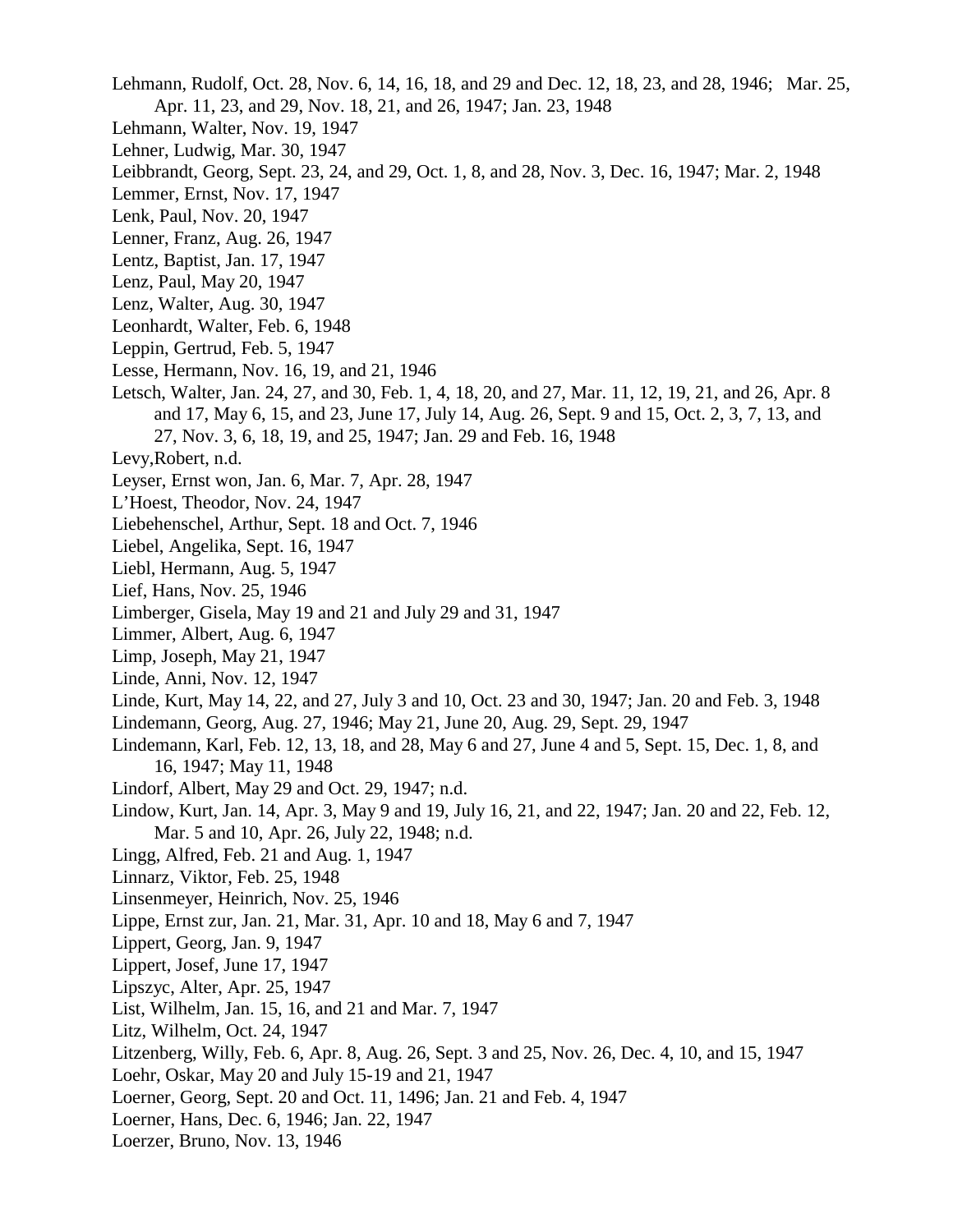Loesch, Karl von, Mar. 18 and 26, 1947 Loesener, Bernhard, June 24, 1947; Feb. 24, 1948 Loeser, Ewald, Apr. 3, 8, 12, 16-18, 21, 22, 24, and 28, July 16, 18, 23, 24, and 26, Aug. 4, 13, and 14, Sept. 26 and 30, 1947; n.d. Loeser, Ilse, Aug. 5, 1947 Loewenkamp, Willi, Nov. 20, 1947; Jan. 23 and 28 and Feb. 5, 1948 Lohbeck, Heinz, May 27 and 29, 1947 Lohl, Heinrich, Sept. 7, 1947 Lohmann, Johann, June 3, July 21, Sept. 30, 1947 Lohse, Bruno, Oct. 24, 1947 Lohse, Hinrich, Oct. 15, 20, 21, and 28, Nov. 20, Dec. 19, 1947; Jan. 12, 1948 Lom, Albert von, June 16-19 and 21, 1947 Loos, Roman, Jan. 13, Feb. 10, 14, 18, and 20, 1947 Lorenz, Erwin, May 12 and 21, June 2, Sept. 24 and 30, Oct. 7, 13, and 16, 1947 Lorenz, Heinz, Dec. 3 and ---, 1947 Lorenz, Reinhold, Sept. 16 and 17, 1947 Lorenz, Werner, Mar. 7, 15, and 27, May 13 and 20, June 9 and 25, 1947; Mar. 2, 1948 Losacker, Ludwig, Dec. 3 and 4, 1947 Lose, Heinrich. *See* Lohse, Hinrich Lotter, Josef, Apr. 7, 1948 Lotter, Karl, Feb. 2 and 3, 1948 Louis, Martin, Oct. 28, 1947 Lucke, Fritz, Oct. 3, 8, 13, and 22, 1947 Ludin, Hanns, June 18, 1947 Ludwig, Fritz, Aug. 14, 1947 Luecker, Otto, Jan. 20, 1948 Luecker, Wilhelm, Sept. 22, 1947 Luedtke, Egon, Nov. 20 and 26, 1947 Luer, Carl, Nov. 3, 4, and 26, 1947 Luettwitz, Smilo von, Nov. 1 and 4, 1946 Lutz, Josef, Sept. 25, 1946 Lutat, Erich, Sept. 19 and 24, 1947 Lutz, Joseph, Dec. 31, 1946 Lux, Hermann, May 19, 1947 Lwowski, Walter, Apr. 22, 23, 25, 28, and 30, May 1, 5-7, 9, and 10, Sept. 23, ---, 1947 Mackeben, Wilhelm, Jan. 15, 1948 Maczka, Zofia, Jan. 7, 1947 Madise, Juhan, May 21, 1947 Magilnetzky, Harry, June 16, 1948 Mahn, Amandus, Sept. 10, 19, 23, 29, and 30, 1947 Maier, Eugen, Dec. 11, 1947 Maiwald, Richard, Oct. 15, 17, and 23, 1947 Malletke, Walter, Oct. 20, 1947 Malsen-Ponickau, Lambert, Nov. 28, 1947 Maltzahn, Vollrath, July 14, 1947 Malzacher, Hans, July 26, Sept. 4, 5, 8, 10, 17, 19 and ---, Oct. 21 and 23, Nov. 3, 12, 13, 15, 20, and 21, Dec. 9, 1947 Mandl, Vladimir, Nov. 20, 1947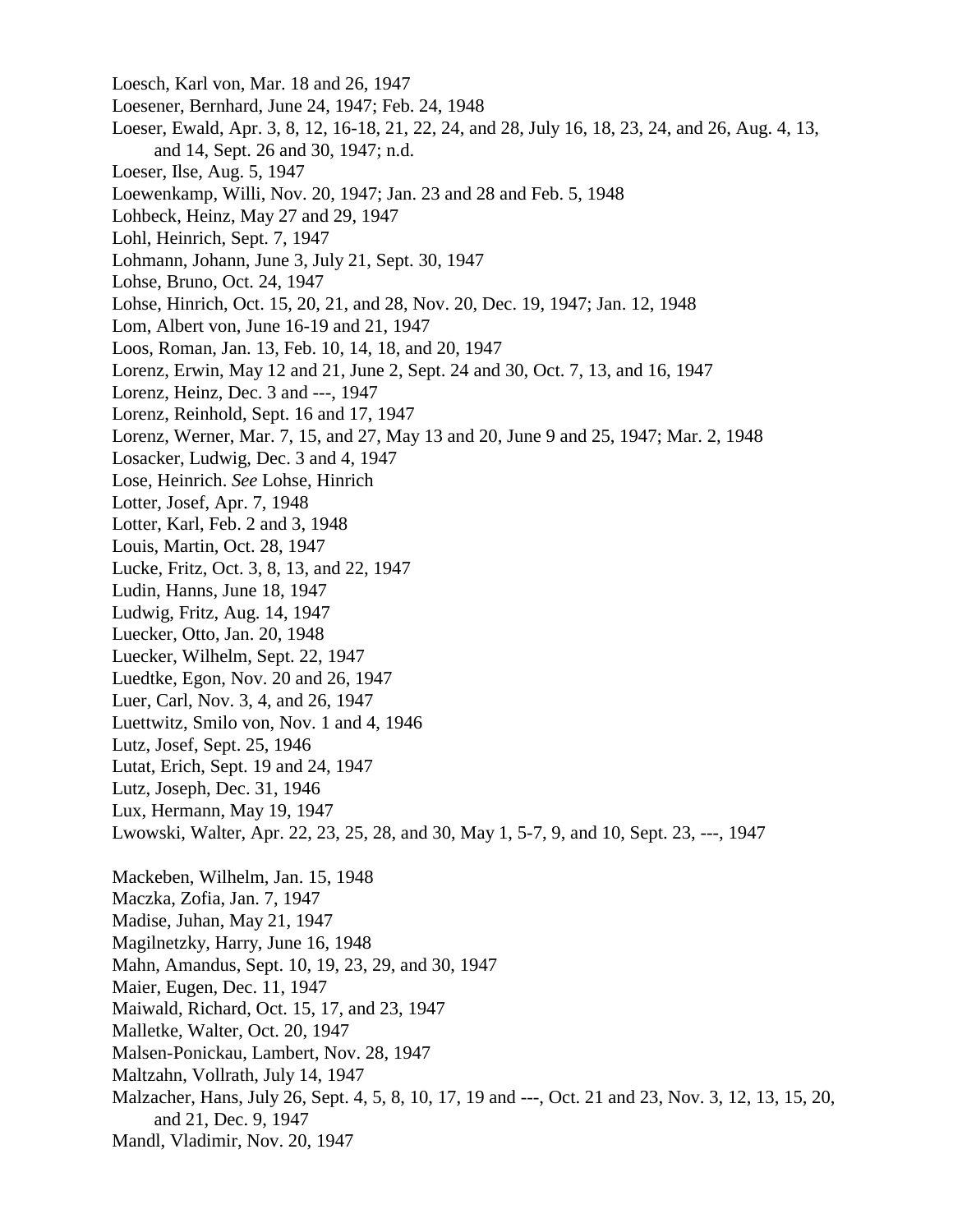- Mann, Alois, oct. 28 and Nov. ---, 1946
- Mann, Wilhelm, Mar. 28 and 31, Apr. 1, 3, 9, 10, 15, 17, 21, and 22, 1947
- Mannebach, Josef, June 30, 1947
- Mannsfeld, Hans, Feb. 6 and 8, 1948
- Manteuffel, Hasso von, Sept. 19 and 22, 1947
- Mantey, Willy, Oct. 1 and 3, 1947
- Mardoses, Nikolas, Aug. 19, 1947
- Marotzke, Wilhelm, Oct. 8, 1946; Feb. 11, July 1, 8, 29, and 30, Aug. 12 and 20, Sept. 16, Oct. 2, 8, and 15, Nov. 3 and 18, Dec. 11, 15, and 16, 1947; Jan. 5, 12, 16, 22, and 30 and Feb. 5, 1948
- Marschang, Franz, Oct. 15 and 16, 1947
- Martens, Wilhelm, Sept. 16 and 19, 1947
- Martetschlaeger, Franz, ---, 1947
- Martin, Benno, Mar. 14, Apr. 10, July 24, 1947
- Martiny, ---, Sept. 18, 1947
- Marwitz, Ralf von der, Feb. 24, 1948
- Marx, Georg, June 17, 1947
- Marx, Rudolf, Mar. 25 and 27, 1947
- Massow, Detlef von, July 25, 1947
- Matthaeus, Georg, Feb. 3, 1948
- Maul, Hans, Nov. 27, 1946
- Maurer, Gerhard, Mar. 13, 14, and 17-21, Apr. 24 and 29, May 13, June 19 and 26, July 7, Aug. \ 11, 12, and 26, 1947
- Maurer, Hermann, Feb. 19, 1948
- Mauss, Wilhelm, Jan. 17, June 9, Sept. 19 and 22, 1947
- Mayer, August, June 25, 1947
- Mayer, Elias, Sept. 5, 1947
- Mayer, Else, Aug. 7 and 8, 1947
- Mayer, Kurt, Mar. 27, 1947
- Mayer-Wegelin, Heinz, June 2, 4, and 5, 1947
- Mayr, Hans, Apr. 9, 10, and 28, 1947
- Mazuw, Emil, Oct. 14, 1947
- Mediger, Harald, Aug. 1S, 1947
- Meerter, Fritz, Nov. 7, 1946; Mar. 28, 29, and 31, Apr. 2, 8-12, 14, 17-19, 21-26, and 28, May 1 and 2, 1947
- Meerwald, Willi, Apr. 25 and May 12, 1947
- Meesmann, Rudolf, Oct. 15, 24, and 27, 1947
- Mehnert, Oswald, oct. 2, 1946; Feb. 5 and 6, 1948
- Mehrbach, Hans, Feb. 24, 1947
- Meier, Albert, Oct. 28 and Nov. ---, 1946
- Meier, August, Jan. 27, 1948
- Meinberg, Wilhelm, Oct. 13, 14, 16, 20, 23, 28, and 30, Nov. 3, 7, 10, 19, 24, and 25, Dec. 8, 1947; Jan. 13 and 15, Feb. 18, Mar. 10, 16, 19, 24, and 25, June 17, 1948
- Meissner, Hans, Feb. 19, 1948
- Meissner, Otto, Nov. 5, 1946; Jan. 6 and 10, Mar. 8, May 6 and 20, Oct. 14, Nov. 14, 1947
- Mellmer, Bruno, Dec. 8 and 19, 1947; Jan. 12 and Feb. 11, 1948
- Melnik, Katarzyna, Oct. 2, 1946
- Melzer, Agnes, Feb. 19, 1947
- Mendler, Hans, Oct. 2, 1947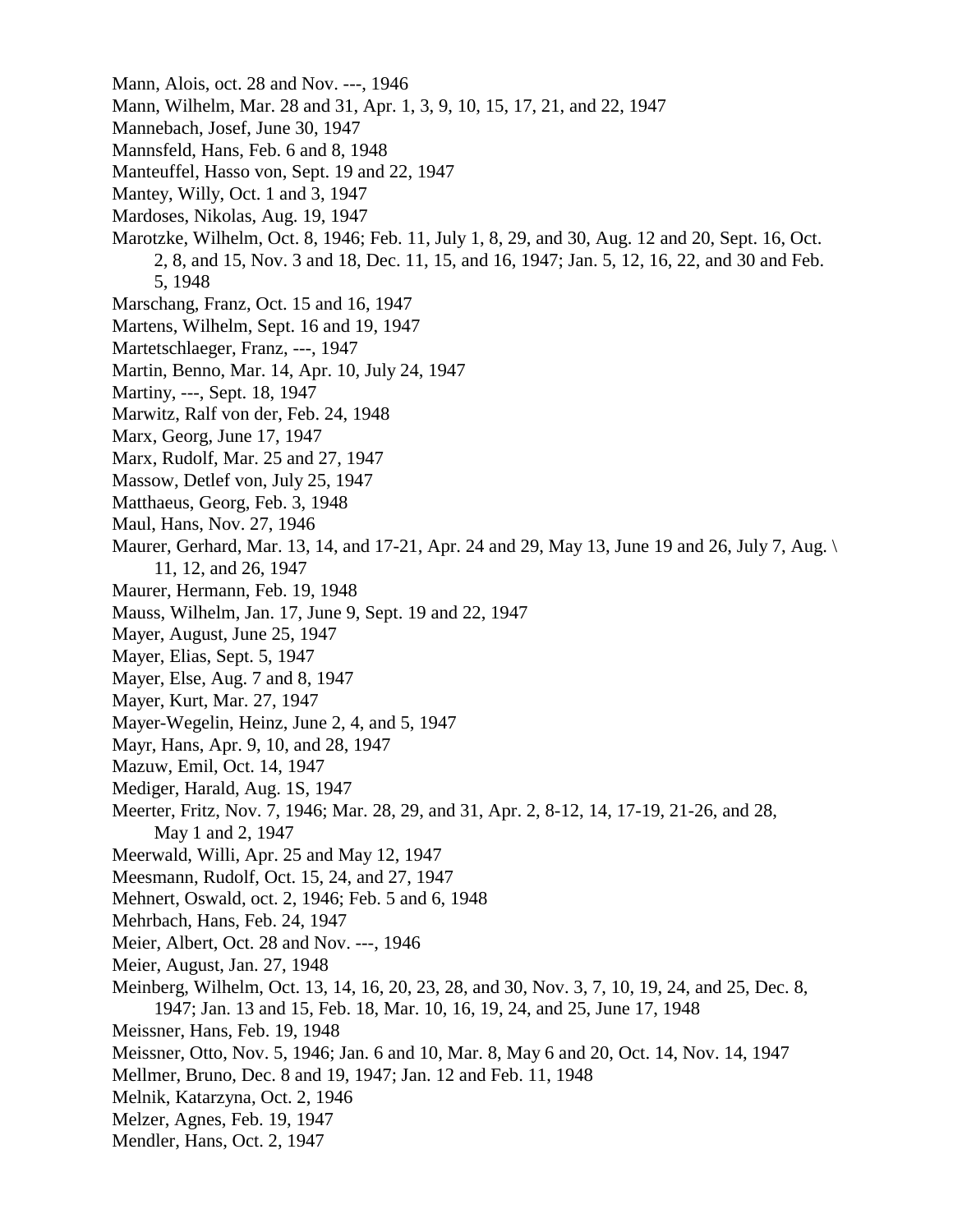Menneck, Fritz, Jan. 11-13, 1947 Mense, traugott, Nov. 24, 1947 Mentel, Valentin, June 12 and July 29, 1947 Mentler, Hans, Sept. 16, 1947 Mentz, Alex, Dec. 27, 1947 Mentzel, Rudolf, June 17, 1947 Merkel, Maria, Apr. 25, May 14, July 10, 1947 Mertens, Anton, Jan. 28 and 30, 1948 Mertens, Emil, Apr. 14, 1947 Mertens, Heinrich, May 22, 1947 Messing, Heinrich, Oct. 30, 1947 Messerschmitt, Willy, Oct. 4, 5, 7, 10, 23, and 31, 1946; July 16 and 17, 1947 Metger, Kurt, Dec. 30, 1947 Metje, Gerda, Sept. 22, 1947 Mettgenberg, Wolfgang, Jan. 3 and 9, Feb. 7, 12, 14, 26, and 27, Dec. 16, 1947 Metzger, Hans, Oct. 16 and 23, 1947 Metzger, Ludwig, Sept. 16 and 22, 1947 Metzner, Alfred, Oct. 15, 1947 Metzner, Erwin, May 13 and June 9 and 16, 1947 Meunier, Frederic, Oct. 21, 1947 Meurer, Fritz, Dec. 2 and 12, 1946; Jan. 7, 24, 29, and 31, Feb. 6, 13, 24, and 28, Mar. 14, May 2 and 29, June 17, Oct. 29, Nov. 20, Dec. 4 and 5, 1947; Mar. 8, 1948; n.d. Meyer, Artur, May 20, 1947 Meyer, Harry, July 18, 21, 23, 28, and 29 and Aug. 7 and 11, 1947 Meyer, Walter, Aug. 28, 1947 Meyer, Wilhelm, Sept. 24 and Oct. 2, 1947 Meyer-Hetling, Konrad, May 19 and June 26 and 28, 1947 Michel, Alfred, Feb. 24, 26, and 27, 1948 Michel, Elmar, Aug. 13, Oct. 9 and 29, Dec. 2 and 3, 1947; Jan. 23 and 26 and Mar. 1 and 4, 1948 Mielacher, Matthias, Aug. 25, 1947 Mietzschke, Gustav, Sept. 2, 1947; n.d. Milch, Erhard, Aug. 30, Oct. 14, 17, 18, 23, 25, and 30, Nov. 1, 6, and 8, Dec. 18, 1946; Apr. 3, May 13 and 17, July 7, Aug. 13, Sept. 16, Oct. 1 and 3, Dec. 12, 1947 Mildner, Rudolf, July 29, 1946 Miller, Albert, Mar. 28 and Apr. 2 and 9, 1947 Moebius, Martin, Mar. 14 and May 6, 1947 Moeckel, Karl, July 21, 1947 Moeller, Friedrich, Aug. 14, 28, and 29, 1947 Moellney, Eugen, Oct. 21, 1947 Mohr, Christian, Sept. 8 and Oct. 1, 1947 Mohr, Ernst, Sept. 30, 1947 Monden, Herbert, Jan. 5, 1948 Montpellier, Wilhelm, Feb. 12, 13, and 16, 1948 Morgen, Konrad, Aug. 30, Sept. 4 and 19, Oct. 11, 12, and 21, Dec. 6 and 13, 1946; Jan. 2, 18, 28, and 29, Feb. 12, Apr. 4 and 8, July 11, Oct. 15, Dec. 5, 10, and 19, 1947; Jan. 14, Mar. 22, and Apr. 15, 1948 Moritz, Alfons, Sept. 26, Oct. 4, 8, 11, and 14, 1946; Apr. 28 and 30 and May 21, 1947

Moritz, Else, Jan. 19, 1948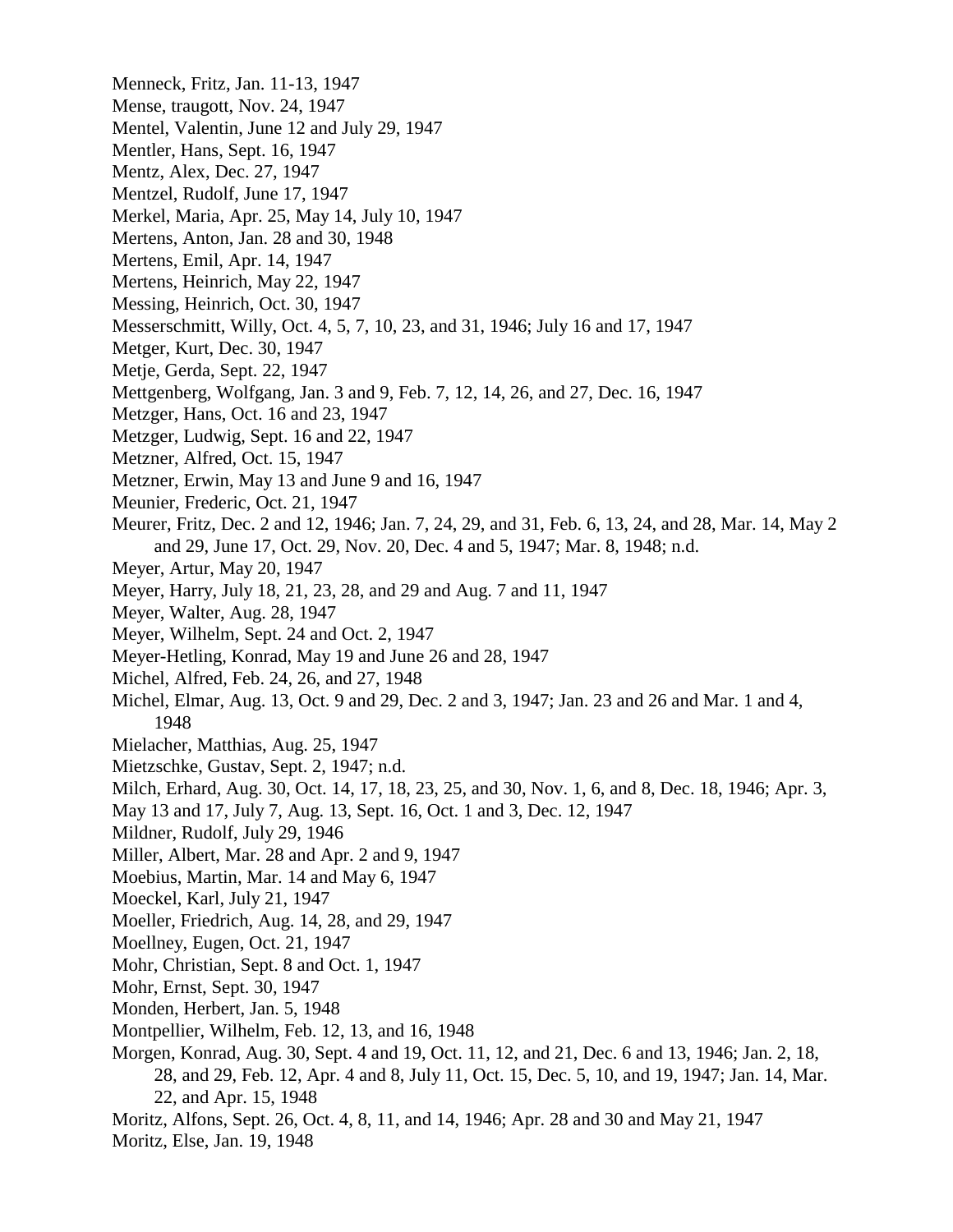- Moser, Theodor, July 11, 1947
- Mrugowsky, Joachim, July 19, 22, 25, and 29, Aug. 27, Sept. 23, Oct. 10, 11, 16, and 17, Nov. 7, Dec. 3, 1946; Jan. 31, 1947
- Mucnieks, Adis, Oct. 8, 1946
- Muehlen, August, Sept. 30 and Oct. 1, 1947
- Mueller, Albert, Nov. 15 and Dec. 19, 1946; Apr. 23, 1947
- Mueller, Alfred, July 30, 1947
- Mueller, Dr. Erich, Feb. 5, 11,14, 17, and 25, Mar. 17 and 28, Apr. 1, May 22, June 21, 25, 26, and 30, July 1, 2, 10, 11, 14, 16, 24, 25, and 28, Aug. 2, 5, and 6, 1947; Apr. 8, 1948
- Mueller, Erich, Aug. 11, 1947
- Mueller, Erich, Aug. 11, 1947
- Mueller, Eugen, Nov. 4-6, 10, 12, and 13, 1947; Apr. 8, 9, and 12, 1948
- Mueller, Friedrich, Sept. 22, 1947; Feb. 16 and 17, 1948
- Mueller, Fritz, Apr. 28, May 2, 20, and 28, June 12, 1947
- Mueller, Guenther, Aug. 24, 1948
- Mueller, Gutstav, Oct. 17 and 23, 947; Jan. 13, 1948
- Mueller, Hans, Apr. 29, May 6 and 22, June 14 and 17, July 11, Oct. 6, 1947
- Mueller, Herbert, Jan. 28, 1948
- Mueller, Johannes, June 24 and 25, July 22, Aug. 5, Oct. 29 and 31, Nov. 5, 10, 24, and 28, 1947; Jan. 1, 5, and 6, Apr. 20 and 23, July 12, 14, and 22, 1948
- Mueller, Karl Friedrich, Sept. 30 and Oct. 2, 1947
- Mueller, Karl Friedrich, Oct. 2, 1947
- Mueller, Oskar, Apr. 24, 29, and 30, June 13, 16, 17, and 19, Aug. 4, ---, 1947
- Mueller, Willy, Mar. 18, 1947
- Muench, Emilie, Sept. 29, 1947
- Muhlert, botho, Aug. 5, 6, and 9, 1947
- Mummenthey, Karl, Jan. 9 and June 11, 1947
- Mureck, Herbert, Aug. 14 and 15, 1947
- Murr, Gustav, Aug. 29 and Sept. 12, 1947
- Musset, Erich, Aug. 25, 1947
- Muthig, Julius, Sept. 5, 1946; Apr. 16, 1947
- Mutschler, Karl, June 11 and 13, 1947
- Muttatat, Otto, May 22, 1947
- Nasse, Arthur, Mar. 22 and 24, Apr. 15, 17, and 23, July 7, Sept. 5 and 18, 1947
- Naumann, Erich, June 4, 17, and 27, July 1, 1947; Mar. 2 and 15 1948
- Naumann, Friedrich, Nov. 17 and 18, 1947
- Nebelung, Guenther, Oct. 17 and 18, Nov. 19, 21, and 26, Dec. 3, 1946
- Neff, Walter, Nov. 12, Dec. 12-14 and 16, 1946; Jan. 20, 21, and 28 and Feb. 15, 20, 21, and 27, 1947
- Nehls, Emil Sept, May 5, 1947
- Neumann, Erich, Jan. 10 and 23, Mar. 21, Apr. 8, 9, 18, and 23, May 2, July 19, Aug. 8, Sept. 8, 10, 17, 23, 25, and 26, Oct. 16, 21, 27, and 31, Nov. 4, 6, 10, 18, 24, and 26, Dec. 9 and 15, 1947; Jan. 8 and 29 and Feb. 6, 1948
- Neumann, Franz, July 8, 1947
- Neumann, Guenther, Nov. 20, 1947; Feb. 18, 1948
- Nuemann, Hans-Heinrich, Aug. 26, 1947
- Neumann, Hans-Hendrik, Feb. 12, 1948
- Neumann, Heinrich, Feb. 3, 1948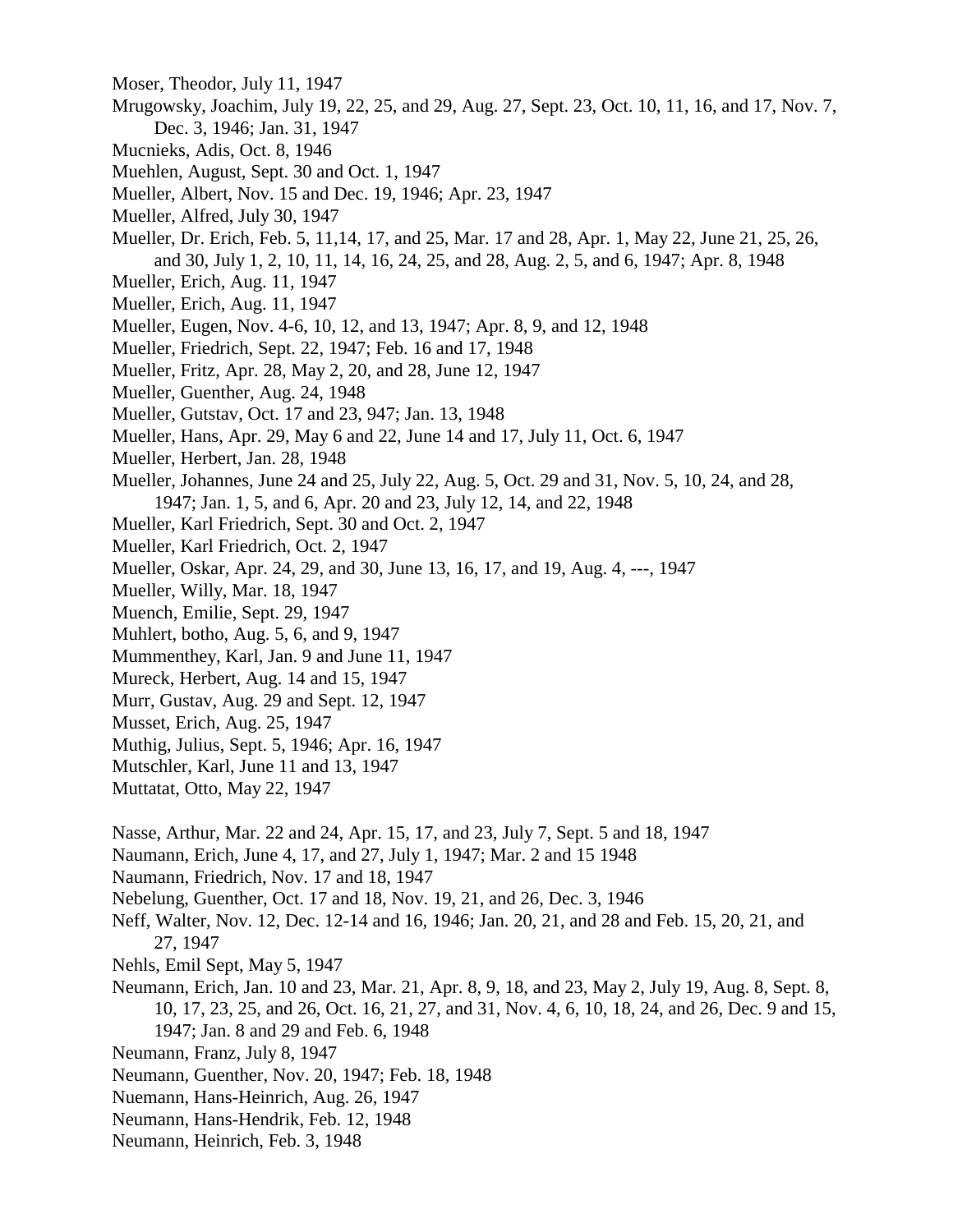Neurath, Constantin von, Sept. 12, 13, 19, 20, and 27 and Nov. 25, 1946; Apr. 17, 1947; n.d. Neuweiler, Friedrich, Aug. 11, 1947 Nieder-Tuebbesing, Friedrich, Sept 25, 1947; Feb. 17, 1948 Niermann, Fritz, Dec. 19, 1947 Nikolae, Nyiszli, Oct. 8, 1947 Nispel, Wilhelm, Aug. 12, 18, and 28, 1947 Nissen, Rolf, Apr. 21 and 22, 1948 Noack, Erich, May 20, 1947 Noack, Helmut, July 15, 16, 19, and 22 and Aug. 20 and 21, 1947 Nocht, Erna, Aug. 11, 1947 Nohles, Peter, Feb. 25 and Mar. 1 and 30, 1948 Nolte, Else, Sept. 10, 1947 Nolting, Karl, Feb. 11, 1948 Hordhauss, Herbert, June 9, 1947 Nort, Julia Opt Ten, Feb. 12, 1947 Nosske, Gustav, June 28 and 29, 1947 Nostitz, Eberhard von, Nov. 14 and 17-19, 1947 Nostitz-Wallwitz, Oswalt von, Aug. 21 and 22, 1947 Novikova, Eugenie, Oct. 2, 1946 Nowitzki, Valentin, Dec. 18 and 19, 1947 Nuebler, Ludwig, Aug. 16, 1946 Numberger, Johann, Oct. 7, 1947 Nun, Otto, Sept. 24, 1946 Oberheitmann, Theo, Nov. 13, 1947 Oberheitner, Theodor, Nov. 26, 1947 Oberheuser, Herta, Oct. 31, Nov. 13, Dec. 28, 1946 Ochocki, Jan, Jan. 3, 1947 Oelhafen, Otto von, May 7 and 28, 1947 Oelrichs, Lilly, Jan. 17 and Oct. 26, 1947 Oeschey, Rudolf, Nov. 1 2 and Dec. 17 and 27, 1946 Oest, August, Apr. 11 and May 2, 1947 Ogorewak, Josef, Sept. 2, 1947 Ohlendorf, Otto, Aug. 6, Sept. 4, Oct. 4, Nov. 12, 15, 18, and 20, Dec. 2, 4, 12, and 18, 1946; Jan. 20-22, Feb. 3 and 4, Mar. 4, 13, 18, 27, and 31, Apr. 1, 2, 21, 24, and 25, May 29, June 16 and 23, Oct. 14 and 16, Nov. 20, Dec. 17, and 18,1947; Apr. 27 and May 27, 1948 Ohler, Paul, Aug. 12 and 15, Oct. 2, Nov. 5, 1947; Feb. 17, 1948 Ohnesorge, Wilhelm, Mar. 27, Apr. 3 and 29, May 1, 1947 Okonnek, Anton, Mar. 5, 8, and 9, 1948 Opperbeck, Josef, Feb. 28 and Apr. 1, 1947 1947 Ortmann, Paul, Sept. 23 and Nov. 18, 1947 Osenberg, Werner, Dec. 5, 6, and 17, 1946 Osten, Otto, Apr. 13, 1947 Oster, Heinrich, Mar. 31 and Apr. 3, 8, and 11, 1947 Osterkamp, Herbert, June 26; 1947, 1947 Ostermann, Walter, Sept. 16, 1947 Ott, Adolf, Feb. 21, Apr. 24 and 29, June 16, 1947 Ott, Eugen, Oct. 17 and Nov. 6 and 25, 1947 Ott, Hans, July 28-30 and Aug. 7, 1947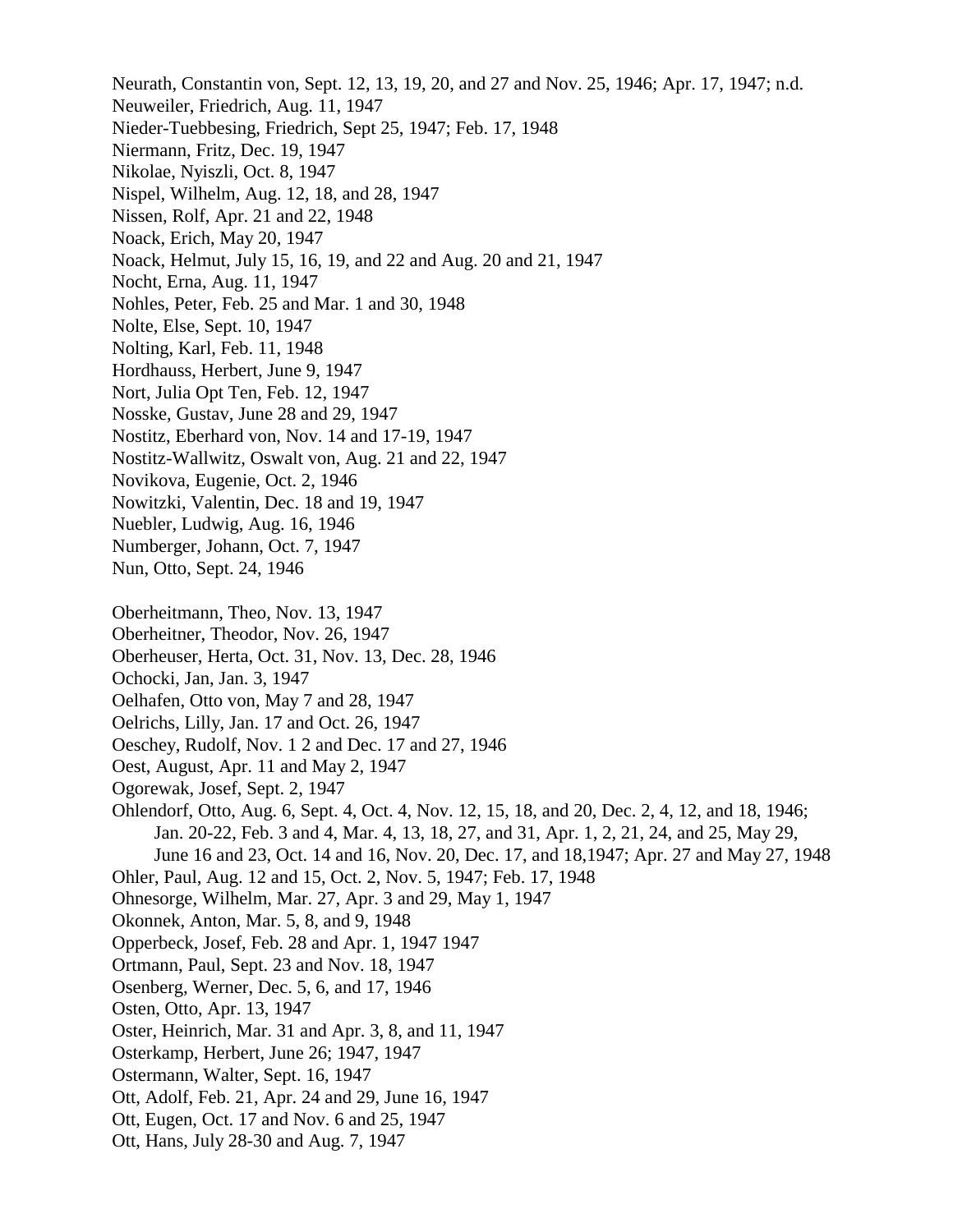Otto, Herbert, Sept. 3 and Oct. 17, 1947 Ottow, Eugen, Jan. 27, 1948 Overbeck, Gustav, Aug. 5, 11, and 12, Sept. 17, Oct. 6 and 28, Nov. 25, Dec. 15, 1947; Feb. 9, 1948 Overhoff, Julius, Mar. 18, 1947 Paeffgen, Theodor, Jan. 21, Apr. 15, June 25, July 30, Aug. 6 and 20, Nov. 10, Dec. 23, 1947; Jan. 8, 10, 13, and 19 and July 16, 1948 Pancke, Guenther, July 24 and Aug. 4 and 8, 1947 Panzer, Arnulf, Sept. 27 and 30, 1947 Pape, Fritz, Jan. 20, 1948 Papen, Franz von, Sept. 10, 17, and 26, 1946; Aug. 8, 1947; Feb. 27, 1948 Parpatt, Friedrich, Jan. 8, 1948 Parrisius, Felix, Aug. 27 and Sept. 11, 1947 Parzenczewski, Abraham, Nov. 5, 1946 Passarge, Mario, Sept. 9, 10, and 12, 1947 Passarge, Willibaldo, May 7 and July 4, 1947 Patutschnick, Heinrich, Sept. 17 and 19 and Nov. 10, 1947 Paul, Czaja, Oct. 30, 1947 Pauls, Hugo, Dec. 28, 1947 Paulsen, Peter, Mar. 18, 1948 Paus, Lore, May 20, 1947 Payrebrune, de Sant Seve, Fernst, July 18 and 22-25, 1947 Peiper, Joachim, Apr. 17, 1947 Pekelska, Frantiska, Oct. 13, 1946 Pemsel, Max, Feb. 17, 1947 Perkunder, Friedrich, Aug. 4 and 5, 1947 Perl, Hans, Aug. 20, 1946 Peschel, Ulrich, Feb. 26 and 28, 1948 Peters, ---, Oct. 26, 1947 Peters, Hans, June 16, 1947 Petersen, Hans, Oct. 22, Nov. 21 and 27, Dec. 3, 1946; Jan. 30, 1947 Petersson, Bruno, Feb. 9, 1948 Petri, Leo, Dec. 10 and 12, 1946; Dec. 12 and 29, 1947 Petschulis, Hedwig, Apr. 22, 1948 Petterson, Lucille, Jan. 27, 1948 Petzold, Michael, Sept. 19, 1946 Peuckert, Oskar, Jan. 26, 1948 Pfaffenberger, Jakob, Sept. 3, 1947 Pfannenstiel, Rudolf, Nov. 19, 1946 Pfannenstiel, Wilhelm, Oct. 30, 1947 Pfanumueller, Hermann, Sept. 21 and Oct. 4, 1946 Pfeffer, Franz, Oct. 21, 1947 Pfeffer, Philippe, Nov. 13, 1947 Pfeiffer, Friedrich, Oct. 21, 1947 Pfeiffer, Karl, Sept. 11 and 13, 1947 Pfirsch, Karl, Sept. 17-20, 1946; June 21, 25, and 26, July 1, 2, 8, 17, 19, 24, 25, 28, 30 and 31, Aug. 14, 1947 Pflaum, Johann, June 3, 1947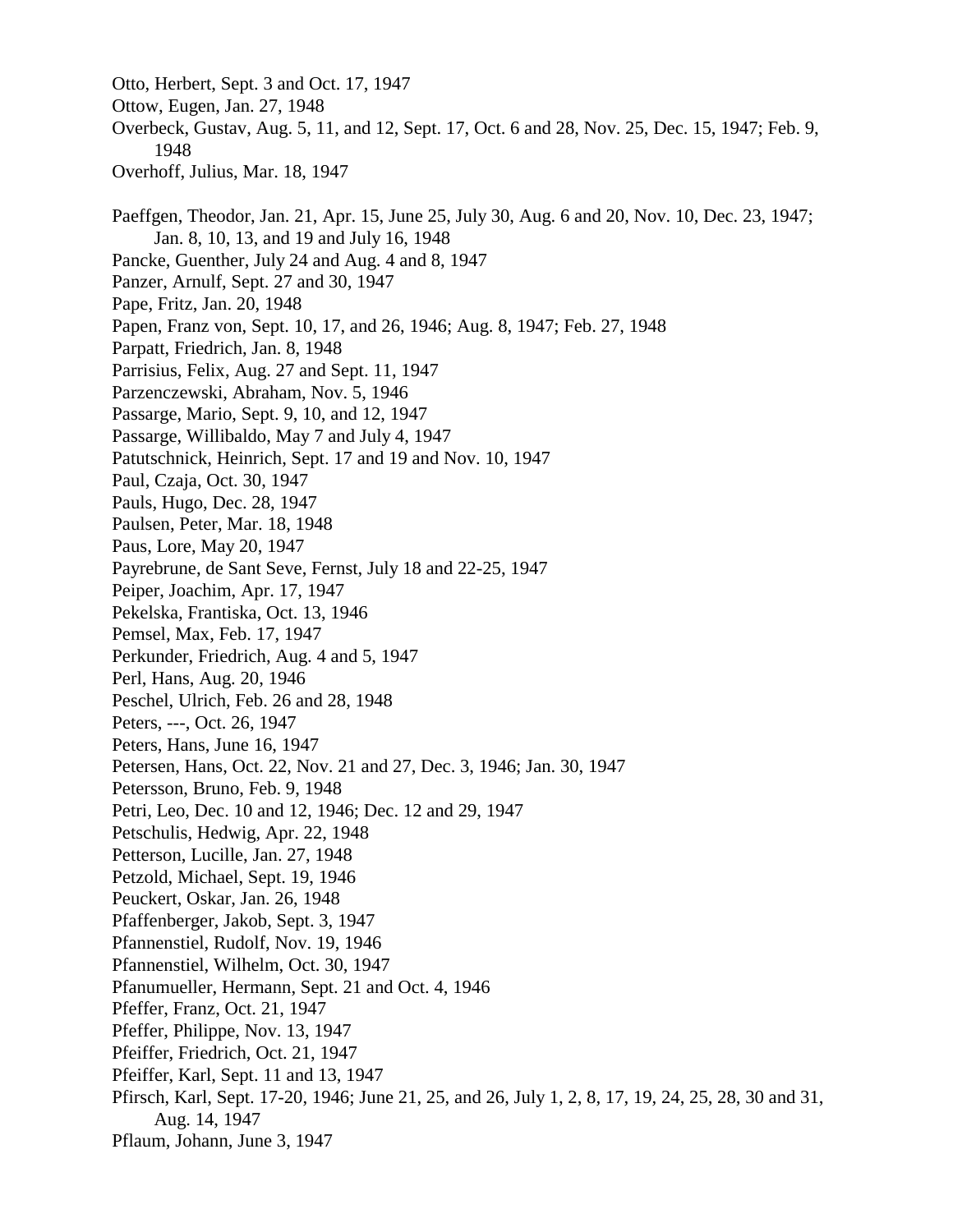- Pflaumbaum, Walter, Mar. 19 and Apr. 9 and 18, 1947
- Pfuhlstein, Alexander von, Apr. 1, 1947
- Philipp, Friedrich, Sept. ---, 1947
- Philipp, Prinz von Hessen, May 6, 1947
- Piegeler, Wilhelm, May 21, 1947
- Pienkowski, Stanislaw, Apr. 22 and 26, 1948
- Pier, Matthias, Nov. 26, Dec. 3, 16, and 23, 1946; Jan. 7, 1948
- Pietzsch, Albert, Oct. 7, 1946
- Pilder, Hans, Aug. 7 and 12, Sept. 3, 16, and 29, Oct. 1, 2, 13, 28, and 31, Nov. 13, 1947; Jan. 16, 1948
- Pilz, Hermann, Sept. 23 and 25, 1947
- Pinkus, Ber, Nov. 5, 1946
- Piper, Max, Sept. 3, 1947
- Pirazzi, Karl, Aug. 6, 1947
- Pister, Hermann, Mar. 3 and Aug. 26, 1947
- Plaane, Lilli, Oct. 8, 1946
- Planic, Tomase, Feb. 5, 1948
- Pleiger, Paul, Nov. 7 and 15, Dec. 12 and 27, 1946; Jan. 3, 6, 11, 14, 16, 17, 21, 24, 29, and 31, Feb. 3, 12, and 26, Mar. 3, 4, 7, 8, 13, and 14, Apr. 18, May 7 and 13, July 31, Sept. 19, 22, and 25, Oct. 16, 22, and 30, Nov. 3, 1947
- Pleyer, Anton, Aug. 7, 1947
- Pliegeler, Wilhelm. *See* Piegeler, Wilhelm
- Plocher, Hermann, Jan. 27 and 28, 1948
- Poelchau, Harald, Oct. 1946
- Pohl, Oswald, July 11, 12, 15, 16, 22, 24-27, and 31, Aug. 2 and 31, Sept. 3, 9, 17, and 26, Oct. 4, 7, 12, 16, 17, and 28, Nov. 25, Dec. 3, 6, and 17, 1946; Jan. 2, 4, 6, 7, 11, 18, 20, 21, 25, and 31, Feb. S, 11, and 26, Mar. 2, 3, 17-22, 26, 28, and 31, Apr. 1-3, July 7, Nov. 17 and 19, 1947; June 9, 1948; n.d.
- Pohle von Dziecieleki, Herbert, Mar. 29 and May 22, 1947
- Pokorny, Adolf, Sept. 12, Oct. 30, Nov. 8 and 29, 1946; Feb. 28, 1947
- Poligkeit, Max, Jan. 21, 22, 27, and 30, 1948
- Pook, Hermann, Nov. 13 and Dec. 12, 1946; Jan. 20, 1947
- Popp, Fritz, Sept. 5, 1947
- Poppendick, Helmut, Oct. 11, Nov. 13 and 30, 1946; June 20 and July 23, 1947
- Praus, Josef, Feb. 8 and Apr. 5, 1947
- Prey, Josef, Dec 17 and 26, 1946
- Priednieks, Alfred, Apr. 28 and 29, 1947
- Prinsler, Hermann, Oct. 16 and 20, 1947
- Proksch, Hans, Apr. 24 and 29 May 23, June 13, 1947
- Proksch, Victor. *See* Proksch, Hans
- Puhl, Emil, Mar. 29, June 25, July 28, Sept. 11 and 25, Oct. 3, 8, 10, 17, 27, and 28, 1947; n.d.
- Puntzengruber, Gisa, Jan. 10, 1947
- Punzengruber, Rudolf, Feb. 10 and 13, 1947
- Pusch, Wolfgang, Sept. 1, 1947

Quambusch, Hans, Nov. 21 and 22, 1946

- Quandt, Karl, Aug. 20 and 22, 1947
- Quednau, Friedrich, May 19, 1946
- Quicker, Waldemar, Aug. 29, 1947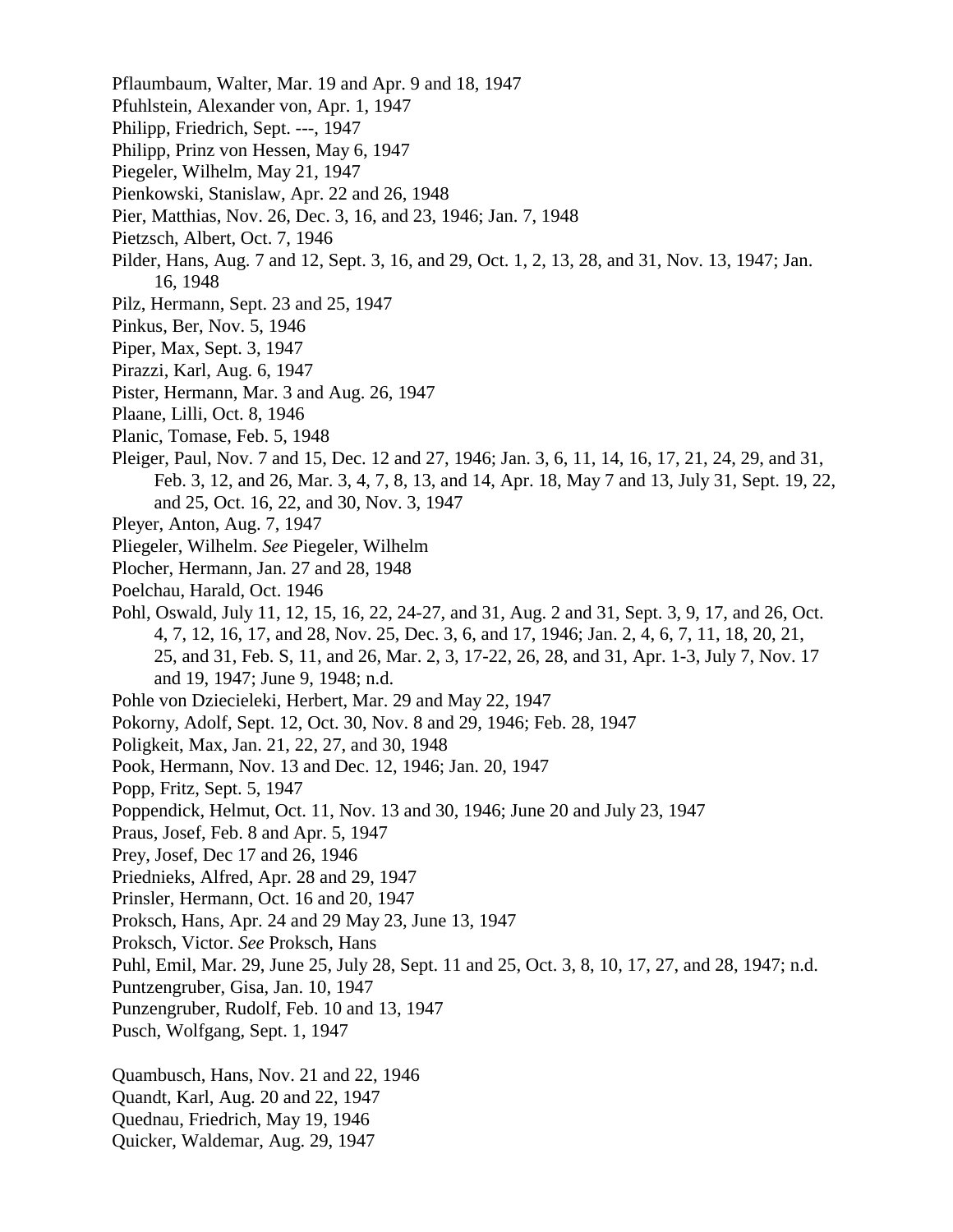Quint, Karl, July 21, 1947 Quiring, Franz, Jan. 16, 1948 Rabius, Wilhelm, Feb. 12, 1948 Rademacher, Franz, Sept. 23, 25, 26, and 30, Oct. 2, 3, 10, 14, and 21, Nov. 18, Dec. 11, 1947; Mar. 3, Apr. 12, July 21, 1948 Rademacher, Hans, May 23, 1947 Rademacher, Hellmuth, Feb. 27, 1948 Radestock, Irmgard, Nov. 28, 1946 Radetzki, Waldemar von, July 24 and 25 and Nov. 14, 1947; Feb. 27, 1948 Radl, Karl, Mar. 9 and 10, 1948 Radlauer, Curt, May 28, 1947 Radunski, Konrad, Oct. 2, 1947 Radusch, Friedrich, June 12 and July 8, 1947 Raeder, Erich, Sept. 6 and 9, Nov. 27, Dec. 19, 1946; Jan. 20, Feb. 1, 26, and 28, Mar. 22, May 6, July 10, 1947 Rafalowitz, Moses, Oct. 4, 1946 Rafelsberger, Walter, Sept. 22 and Oct. 1, 1947; Feb. 5, 1948 Ragaller, Ernst, Oct. 8 and 11, 1947 Rager, Frederick, July 29, 1947 Rahn, Rudolf, May 27, July 23 and 24, Aug. 5, 20, and 26, Nov. 18, Dec. 4, 1947 Rahner, Margarete, Sept. 25 and 26, 1947 Rainer, Friedrich, July 11, 1946 Rammler, Georg, Dec. 21, 1946; Jan. 20 and 24, 1947 Rang, Friedrich, July 3 and Sept. 23, 1947 Ranzinger, Franziska, Aug. 13, 1947 Rapp, Reinhold, Nov. 18, 1946 Rasch, Emil, Aug. 13, 1947 Rasche, Karl, Apr. 25, May 19 and 27, July 26, Sept. 15, 16, 24, and 25, Oct. 14 and 29, 1947 Rascher, Hans, Dec. 11 and 13, 1946 Ratajczak, Alojzy, Feb. 8 and Mar. 11, 1948 Ratering, Hermann, Aug. 27, 1947 27 Rauch, Emmerich, Apr. 2, 1947 Raunau, Peter, Dec. 4, 1947 Raus, Erhard, Oct. 22, 23, and 27, 1947 Rausch, Felix, Nov. 11, 1947 Raussendorff, Ernst von, Dec. 28, 1947 Rauter, Hanns, May 20, 1947 Rebel, Konrad, May 27, 1947 Redies, Franz, May 19, 1947 Reeder, Egbert, Jan. 10 and 14 and Feb. 5 and 6, 1947 Reemtsma, Philipp, Mar. 11 and apr. 8, 1947 Reger, horst, Dec. 9-12, 1947 Regul, Oskar, Sept. 30, 1946 Rehwagen, Adolf, Feb. 13, 1948 Reichert, Jacob, Oct. 11 and Nov. 18, 1946; Jan. 3, Feb. 4, May 5, 14, 17, and 21, June 18, July 3, 7, 15, Sept. 8, Oct. 3, 1947 Reichert, Leon, Oct. 20 and 22, 1947 Reiff, Wilhelm, May 22 and 23, June 5 and 11, July 11, 23, 29, and 31, Aug. 4, 13, and ---, 1947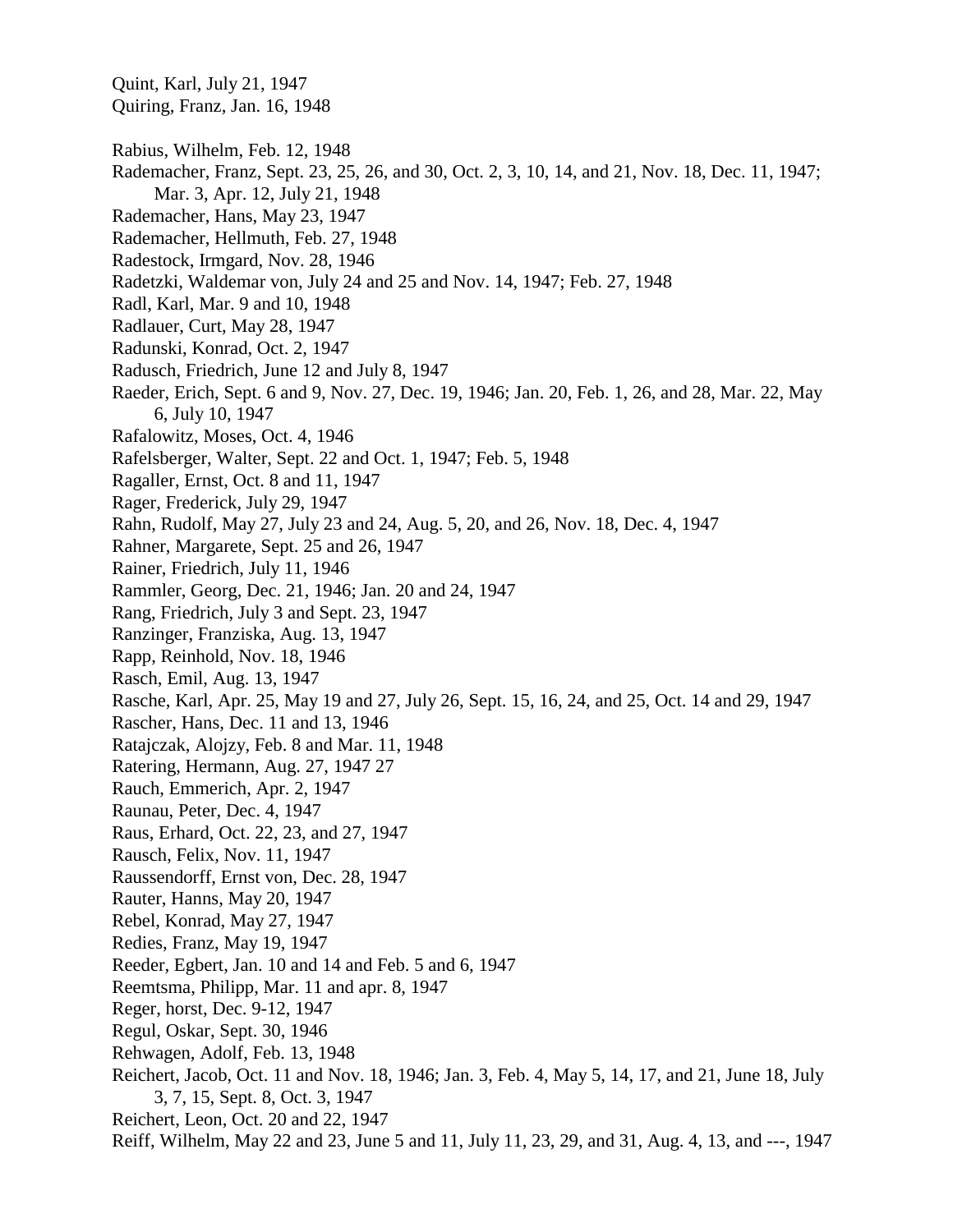- Rein, Friedrich, Oct. 30, 1947
- Reinbothe, Hermann, Apr. 3, 15, 17, and 22, May 13 and 16, June 10 and 16, 1947
- Reinecke, Guenther, Aug. 20, 24, and 29, Sept. 24, Nov. 25 and 29, 1946; Feb. 1 and 27, Apr. 26, 1947; July 21, 1948
- Reinecke, Hermann, Oct. 30, Nov. 18, 21, and 30, 1946; Jan. 17, 29, and ---, Feb. 11, 25, and 26, Mar. 19, Apr. 25, May 12, 22, 24, and 27, July 1, 8, and 10, Nov. 17-20 and 24, 1947
- Reinefarth, Heinz, Sept. 19, 20, and 23, Nov. 6, 23, and 25, 1946; Feb. 4, 1948
- Reinhardt, Fritz, Feb. 7, 10, and 19, Mar. 1, 4, 11, and 27, Apr. 8, May 2 and 7, Oct. 31, Nov. 8, Dec. 9, 11, 12, and 16, 1947
- Reinhardt, Hans, June 17,0ct. 8, 9, 14, 27, and 29, Nov. 4, 20, and 25, 1947
- Reinhart, Alexander, Aug. 7 and 22 and Sept. 9, 1947
- Reinhold, Paul, June 27, 1947
- Reinicke, Eugen, Sept. 30, 1947
- Reinicke, Hansjuergen, Jan. 6, 1947
- Reinke, Helmut, May 2, 1947
- Reinthaler, Anton, Feb. 5 and 21 and June 16, 1947
- Reischle, Hermann, Jan. 28 and 31, June 9, Oct. 15, 17, 20, and 24, Nov. 19 and 26, 1947; Jan. 15 and Mar. 4, 1948
- Reiss, Paul, Mar. 4 and May 16, 1947
- Reiter, Hans, Nov. 22 and Dec. 19, 1946; Jan. 29 and Mar. 12 and 13, 1947
- Reither, Gertrud, Feb. 22, 1948
- Reithinger, Anton, May 29 and June 4, 6, 12, 18, and ---, 1947
- Rekowski, Carl, Sept. 17, 1947
- Rellensmann, Karl, Oct. 15 and Nov. 18, 1947
- Remmers, Hans-Hermann, Sept. 11, Oct. 1 and 17, Nov. 17, 1947
- Rendulic, Lothar, Oct. 10 and 30, Nov. 1, 4, and 20, Dec. 7 and 10, 1946; Jan. 9 and 11, Feb. 11, Mar. 13 and 27, Apr. 21, 1947; n.d.
- Renner, Eduard, Sept. 15, 1947
- Renner, Georg, June 4 and 7, 1947
- Rente-Fink, Caeciel von, July 31, 1947
- Reppe, Julius, Nov. 26, 1946
- Reubold, Hans, Apr. 10, 1947
- Reuss, Friedrich, Sept. 27 and Oct. 1, 1946
- Reuter, Georg, Feb. 3, 1948
- Reutter, Paul, May 13, 1947
- Rheinlaender, Paul, Feb. 28, Mar. 1-3 and 8-10, 1948
- Rhenius, Helmuth, July 29, 1947
- Ribinski, Leon, Sept. 23, 1947
- Ribbentrop, Joachim von, Sept. 6, 11, 13, 23, 27, and ---, 1946; n.d.
- Richter, Barbara, Nov. 9, 1947
- Richter, Ferdinand, Aug. 20, 1946
- Richter, Georg, Sept. 26, 1946
- Richter, Karl, Dec. 17, 1946
- Richter, Reinhold, Feb. 13, 1947
- Richter, Werner von, Sept. 10-12 and 24, 1947; Mar. 2 and 3, 1948
- Richthofen, Heinz von, Jan. 28, 1948
- Rieck, Albert, June 7, 1948
- Riecke, Hans, Feb. 7, 26, and 27, Apr. 14, May 8, June 6 and 9, Nov. 18, Dec. 17, 19, and 23, 1947; Jan. 12, 20, and 30, Feb. 3 and 10, Mar. 16, 19, and 23, 1948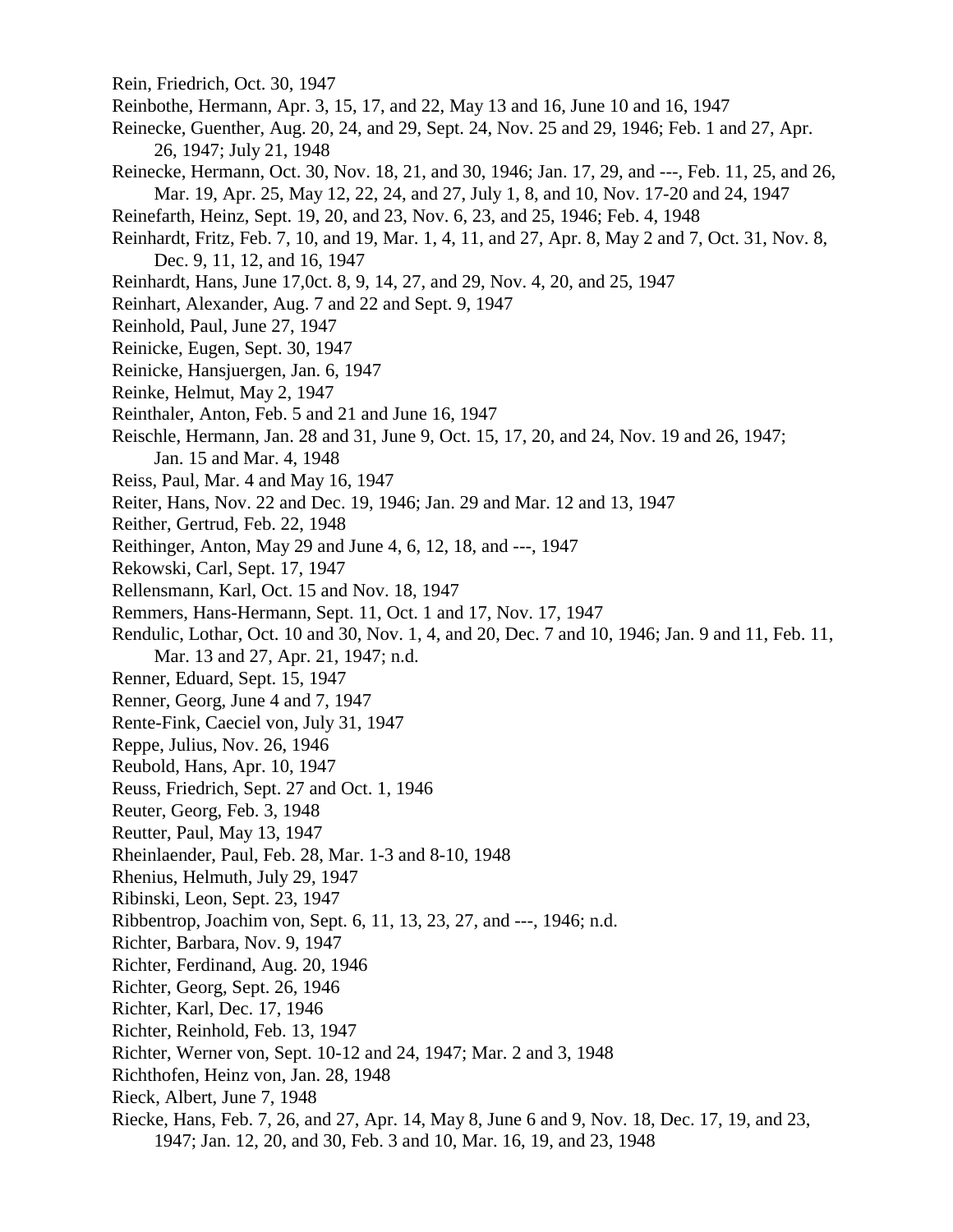- Rieckhoff, Herbert, May 12, 1948
- Ried, Hadrian, Oct. 20 and 22, 1947
- Rieder, Anita, Sept. 23, 1947
- Riedweg, Franz, Jan. 20 and 22, Apr. 3 and 28, Nov. 5, l9, and 26, Dec. 11, 1947
- Riege, Paul, Feb. 26 and Apr. 9, 1947
- Rieger, Wilhelm, Nov. 14, 1947
- Riehle, Joachim, June 3, 4, 6, 9, 16, and 30, July 25, Sept. 18, 1947
- Rieker, Irmgard, Aug. 25-27, 1947
- Rietdorf, Georg, Feb. 2, 1948
- Rimann, Waldemar, July 18 and Sept. 12, 1947
- Rinderfeld, Eberhardt, Dec. 12, 1946
- Ring, Friedrich, Nov. 26, 1946
- Ringer, Friedrich, Jan. 2 and 15 and Sept. 5, 1947
- Rinn, Hans, Aug. 4, Sept. 16, Oct. 8, Nov. 13, Dec. 17, 1947
- Rintelen, Emil von, Nov. 1 and 23, 1946; June 3 and 4, 1947
- Risse, Roland, Dec. 5 and 6, 1946
- Ritter, Alfons, Oct. 30, 1947
- Ritter, Gerhard, Aug. 30, Sept. 3, 4, and 6, Oct. 13, 20, 23, and 24, Nov. 26, Dec. 1, 4, and 15-17, 1947
- Ritter, Karl, Apr. 1, 9, and 18, May 6, 19, and 27, June 3, 4, and 24, July 21 and 24, Aug. 21, Sept. 9 and 24, Oct. 31, Nov. 1 and 26, 1947
- Rittstieg, Fritz, Sept. 19 and 22, 1947
- Rode, Ernst, Aug. 9 and Oct. 3, 1946
- Rode, Hildegard, Mar. 24, 1947
- Roechling, Hermann, Oct. 30 and 31, Nov. 1, 6, 9, and 30, Dec. 6, 11, 17, 18, 21, and 27, 1946; Jan. 2, 21, and 22, Feb. 12, Mar. 17 and 18, Apr. 15, 22, and 26, Sept. 20, Oct. 20, Nov. 5, 1947; n.d.
- Roedel, Georg, June 20, July 8, Aug. 5 and 6, 1947; Jan. 14, 1948
- Roeder, Karl, Feb. 11, 13, 17, 18 and 20, 1947
- Roeder, Manfred, Jan. 15, 25, and 31, May 23, June 30, July 14, Sept. 29, Nov. 26, Dec. 2, 5, and 9, 1947; June 3 and 4 and July 9, 1948; n.d.
- Roedern, Bolko von, Jan. 21 and 29, 1948
- Roediger, Gustav, Aug. 25, 1947
- Roegner, Adolf, May 27 and July 17, 1947
- Roehmer, Rottraut, Oct. 12, 1946; Jan. 12, 1948
- Roell, E., Nov. 26, 1946
- Roesner, Clara, Feb. 11, 1948
- Roettel, Erich, Aug. 23, 1946
- Roettig, Otto, Oct. 15, 20, and 21 and Nov. 18, 1947; Jan. 28, 1948
- Roettiger, Hans, Dec. 3, 5, 8, and 9, 1947
- Rogorik, Josef, Oct. 2, 1946
- Rohde, Alfred, Feb. 25 and 26, Mar. 6, 10, 26, 29, and 31, 1947
- Rohland, Walther, Dec. 23, 1946; Jan. 7, 9, 15, 18, 21, and 29, Feb. 1, 3, 5, 10, and 25, Mar. 3, 4, 8, 14, and 21, Apr. 9, May 2, 22, and 29, June 5, 10, 11, 16, and 25, July 1, 2, and 22-24, Aug. ---, Dec. 2 and 18, 1947; Jan. 20, 1948
- Romberg, Hans, Oct. 29 and 30, Nov. 13 and 26, Dec. 5, 1946; Feb. 27, 1947
- Rompe, Hermann, Aug. 2 and 14, 1947
- Roques, Franz von, Oct. 14, 15, 20, and 24, 1947; Apr. 27 and June 23, 1948
- Roques, Karl von, Oct. 21-24 and Nov. 18 and 28, 1947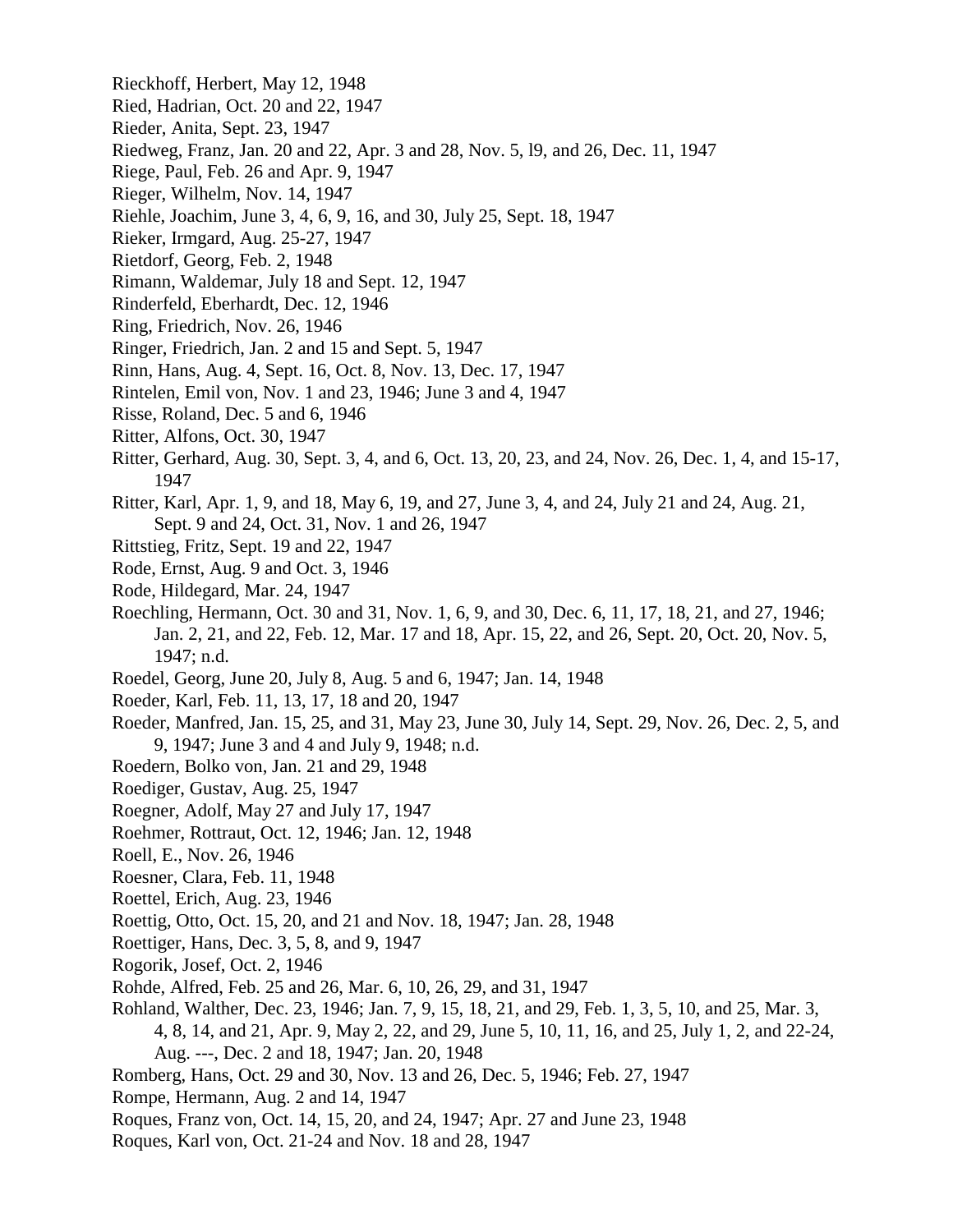Rose, Gerhard, Oct. 30, Nov. 13, Dec. 3, 4, and 27, 1946; Oct. 2, 1947 Rosenbaum, Isak, Mar. 4 and 8, 1948 Rosenbaum, Kurt, Aug. 27 and 28 and Sept. 3-5, 8, 9, and 11, 1947 Rosenberg, Alfred, Sept. 9, 10, 27, and 28, 1946 Rosenberg, Friedrich, Oct. 22 and 24, 1947 Rosenberg-Gruszcynski, Alfred von, Aug. 31, 1946 Rossa, Erich, Apr. 15, 1947 Rossbach, Martin, May 29-31 and June 1 and 8, 1947; Jan. 22, 1948 Rosskothen, Hermann, May 22, 1947 Rossmann, Otto, Sept. 4 and 9, 1946 Rostock, Hermann, Feb. 24, 1948 Rostock, Paul, Oct. 14 and Dec. 2, 1946; Mar. 4, 1947 Roterberg, Eberhard, Dec. ---, 1947 Rothaug, Oswald, Dec. 12, 13, 19, and 20, 1946; Feb. 2, 1947 Rothe, Leo, Oct. 22, 1947 Rothe-Roth, Richard, Oct. 16 and 24, 1947 Rothenberger, Kurt, Jan. 3, 4, 10, 13, and 24, Feb. 12 and 13, Mar. 4, 1947 Rottenberg, Bascha, Oct. 9, 1946 Rottenberg, Franz, Sept. 13, 1947 Rottenstein, Luba, Oct. 9, 1946 Rottman, Friedrich, Sept. 5, 1946 Rudolph, Hubert, Oct. 15, 1947 Rudolph, Karl, Aug. 30, 1946 Rudolphi, Joachim, Dec. 11 and 12, 1947 Ruebe, Adolf, Nov. 14 and Dec. 17, 1947 Ruediger, Fritz, July 2 and 3, 1947 Ruehl, Felix, May 8, June 9, 24, and 26, 1947 Ruehmer, Karl, Jan. 31 and Feb. 14, 1947 Ruemann, Arthur, Oct. 19 and Nov. 7, 1947 Ruff, Siegfried, Sept. 28, Oct. 14, 18, 22, and 26, Nov. 7, Dec. 5, 1946; Jan. 22 and 23, Feb. 25, 1947 Ruhnau, Heinrich, May 21, 1947; Feb. 12, 1948 Ruoff, Hans, May 3, 1947 Ruth, Lilli, Dec. 13, 1946 Ruther, Hermann, July 8, 9, 16, and 17, 1947; Mar. 23, 1948 Rzadkowski, Albert, Sept. 10, 1947 Saager, Gerhard, Nov. 6, 10, 12, and 19 and Dec. 9, 16, and 17, 1947; Jan. 23 and 24, 1948 Sachse, Guenter, Oct. 14, 1947 Saenger, Fritz, Oct. 16, 1947 Saenger, Ingrid, Aug. 12, 1947 Salmuth, Hans von, June 17, Sept. 22 and 26, Oct. 8, Nov. 17 and 18, 1947 Salzmann, Walter, May 9, 1947 Sandberger, Martin, Jan. 27, Apr. 23, May 23 and 27, June 4 and 12, Nov. 25, 1947; Feb. 16 and 27 and Mar. 1, 1948 Sanner, Wolfgang, Apr. 25, 1947 Santo, Camill, July 26, 28, and 29 and Aug. 1, 1947 Sarne, Fritz, Sept. 20, 1947 Sauckel, Fritz, Sept. 6, 7, 10, 11, 13, 14, 18, 19, 23, and 24, 1946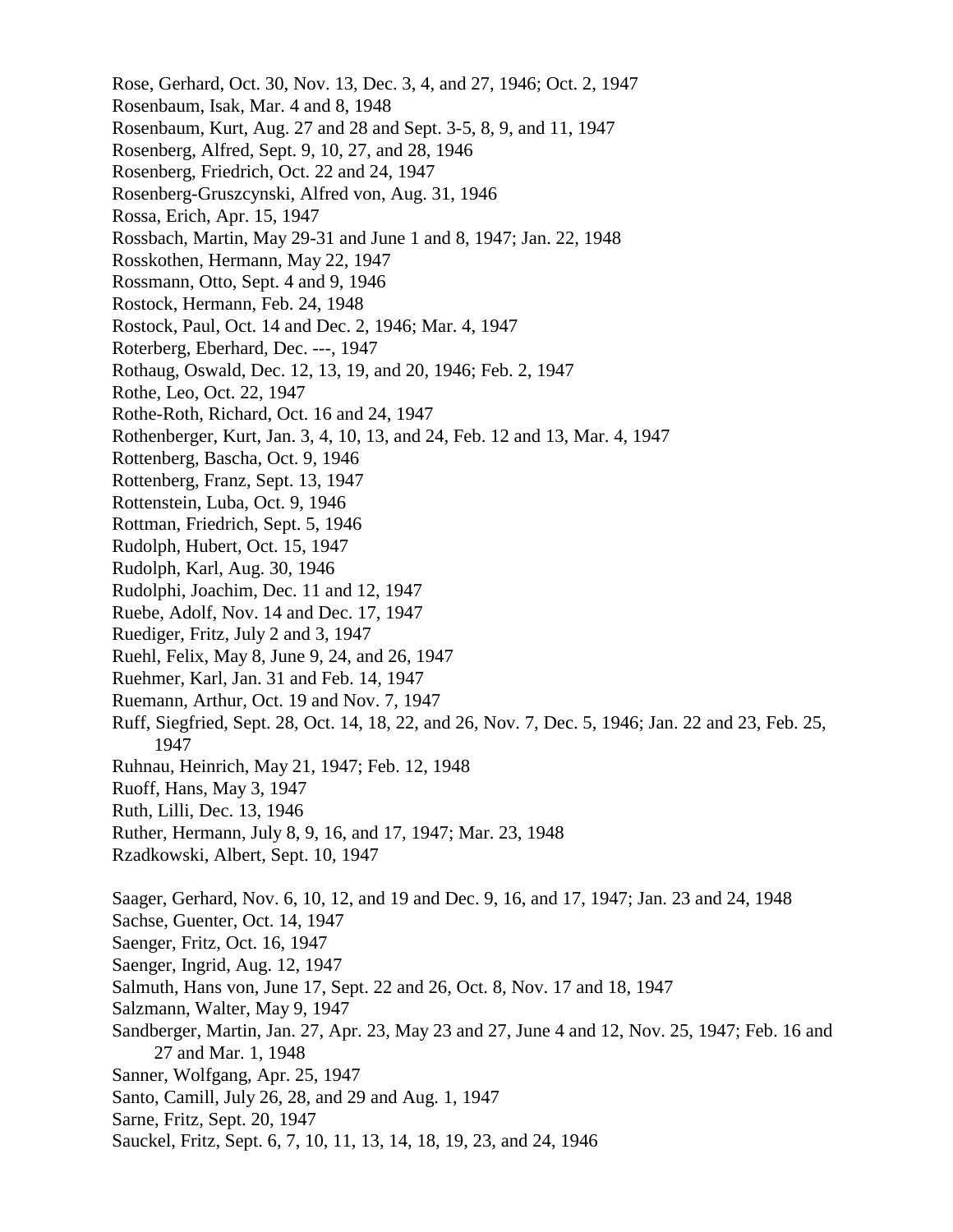- Sauer, Arnold, July 28 and 30 and Aug. 8 and 11, 1947
- Sauer, Willi, Aug. 15, 1947
- Sauerbruch, Peter, Apr. 14, 15, and 17, 1947
- Sauerteig, Max, Nov. 4, 1947
- Saupert, Hans, June 30, Aug. 13, and Sept. 3, 1947
- Saur, Karl, Nov. 7, 13, and 29 and Dec. 30, 1946; Jan. 6, 9, 10, 16, 22, 23, 25, and 27, Feb. 4, 11, 14, 20, and 25, Mar. 17, Apr. 3, May 16, July 9, and Aug. 28, 1947; n.d.
- Savelsberg, Heinz, June 10, 11, and 13, 1947
- Saxer, Justus, Mar. 20 and Apr. 18, 1947
- Schaber, Friedrich, Feb. 27, 1947
- Schacht, Hjalmar, Sept. 11 and 17, 1946; July 25 and 31, Aug. 1, 1947
- Schaechter, Henrik, Oct. 21, 1947
- Schaefer, Ernst, Mar. 31, Apr. 1 and 2, June 16, 1947
- Schaefer, Friedrich, June 9, 1947
- Schaefer, Hans, Nov. 13 and 24, 1947
- Schaefer, Konrad, Sept. 25, Oct. 4, 14, and 23, Nov. 22 and 29, 1946; Jan. 22 and July 17, 1947
- Schaefer, Werner, Sept. 22, 1947
- Schaefer, Wilhelm, Apr. 5, 1947
- Schaeffner, Hans, June 29, 1948
- Schafhauser, Karl, Aug. 6 and 7, 1947
- Schakin, Kurt, Mar. 2, 3, and 5, 1948
- Schaller, Max, Nov. 27, 1946
- Schallermeyer, Luitpold, May 7 and June 23, 1947
- Schapper, Gottfried, Oct. 21 and Dec. 8 and 19, 1947; Jan. 15, 22, and 23, 1948
- Scharping, Karl, Dec. 11, 1947
- Schaub, Julius, Dec. 7, 1946; Oct. 27, 1947
- Schaub, Wilhelm, Mar. 17 and 24, 1947
- Schauf, Edmund, Feb. 6, 1948
- Schaumburg-Lippe, Friedrich, Apr. 24, 1947
- Schechter, Henric, July 27, 1948
- Scheel, Gustav, Apr. 25, 1947
- Schefold, Wilhelm, Sept. 29 and Oct. 1, 1947
- Scheide, Rudolf, Nov. 27 and Dec. 2, 1946; Jan. 16, Mar. 26 and 27, Apr. 29, 1947
- Scheider, Lorenz, Sept. 18, 22, and ---, 1947
- Scheidt, Wilhelm, Oct. 4, 1946
- Schellenberg, Walter, July 29, Sept. 3 and 6, Oct. 11, 13, and 26, Nov. 13, 20, and 21, Dec. 4, 6, and 13, 1946; Jan. 3, 8, 13, 24, and 31, Feb. 3, Mar. 8, 10, 13, and 26, Apr. 30, July 11 and 17, Aug. 5 and 29, Sept. 17, 18, and 26, nov. 13, 14, 17, and 26, 1947
- Schellenmeier, Luitpold, July 22, 1947
- Schellmann, Otto, Jan. 23, 1947
- Schemmel, Nikolaus, oct. 8 and 13, 1947
- Schenk, Rudolf, June 18, 1946
- Scheuerer, Otto, Oct. 1 and 3, 1947
- Scheurlen, Heinz, Feb. 10 and 13, 1947
- Schieber, Walther, Dec. 17, 19, 23, and 27, 1946; Jan. 21, Feb. 8, 10, and 15, mar. 14, Apr. 5 and 23, May 1, 21, and 26, June 4, July 7, 17, and 30, Aug. 8, 1946; Jan. 13 and 14, 1948
- Schiedlausky, Gerhard, Mar. 4 and 6, 1947
- Schienke, Marie-Luise, May 6 and 7, 1948
- Schierenbeck, Julius, Mar. 23, 1948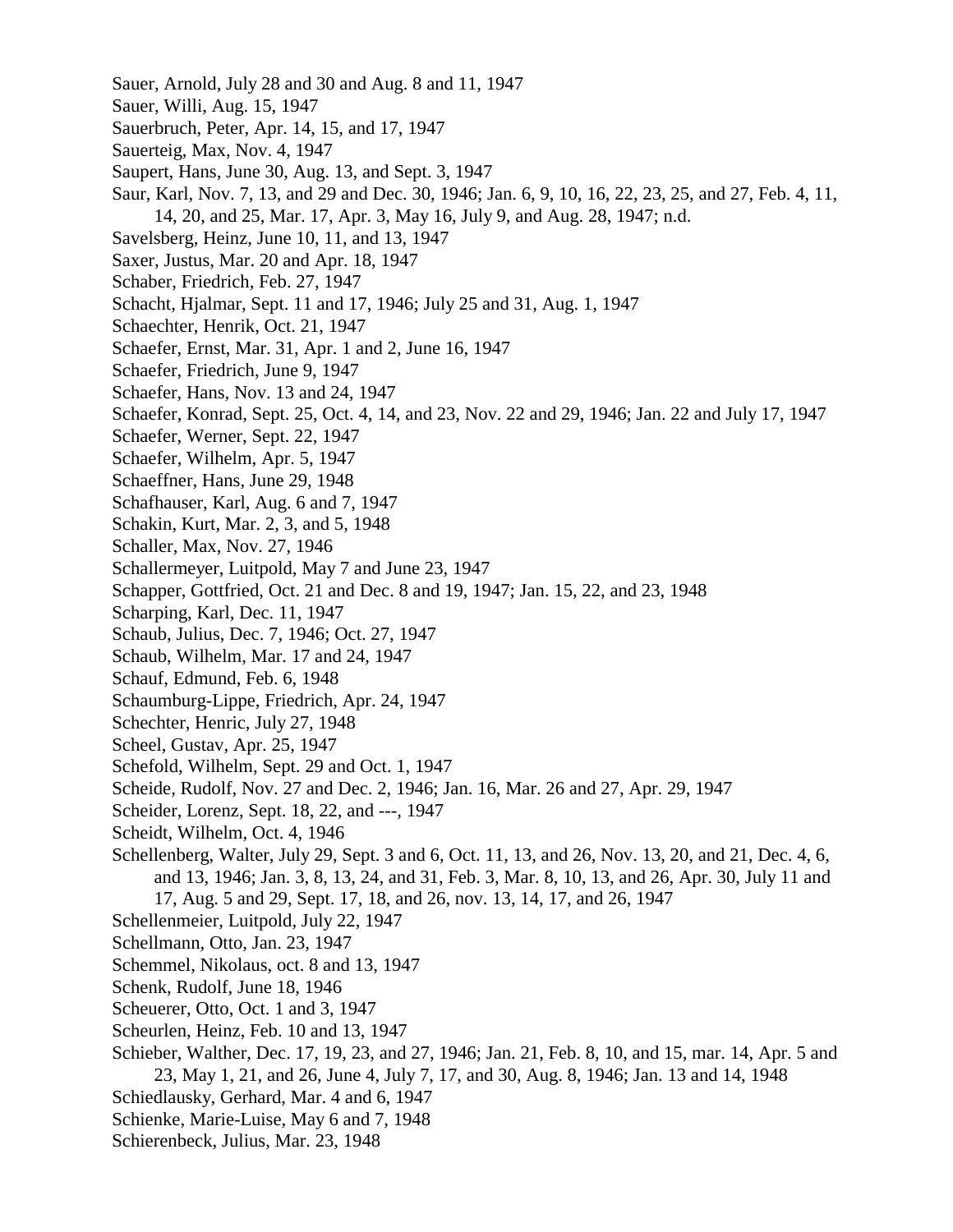Schild, Georg, Oct. 1-3, 1947 Schild, Heinz, Aug. 14, 1947 Schildkoetter, Artur, Dec. 27, 1947 Schiller, Guenther, July 24, 25, 30, and 31, 1947 Schiller, Otto, Aug. 4, 1947 Schimana, Walter, Feb. 3 and 13, Apr. 21 and 25, July 9 and 25, Nov. 4, 1947 Schimmelpfennig, Heinz, Apr. 14-16, 1948 Schindlmayr, Adalbert, Feb. 19 and 24, 1948 Schink, Friedrich, May 22, 1947 Schippel, Hans, Nov. 26, 1947 Schirach, Baldur von, Sept. 17 and 20 and Dec. 17, 1946; Jan. 14 and June 5, 1947 Schirmer, Hans, Feb. 6 and Mar. 2, 1948 Schirmer, Ludwig, Dec. 20, 1946; Jan. 8, 1947 Schittenhelm, Alfred, Nov. 13 and 20, 1946 Schiwon, Anton, Nov. 5, 1947 Schlaf, Johann, Oct. 20, 1947 Schlarp, Otto, Nov. 4, 1946 Schlegel, Hans, Mar. 14, 1947 Schlegelberger, Franz, Aug. 27 and Nov. 13, 1946; Feb. 8 and 28, 1947 Schleier, Rudolf, Apr. 28, May 6, 9, 13, 26, and 27, July 22 and 23, Aug. 21 and 22, Sept. 3, Oct. 21, Nov. 1, 1947 Schlessmann, Georg, June 11, Aug. 4, 21, and 29, Oct. 2, 1947 Schlippenbach, Melchior von, Oct. 6, 1947 Schlitter, Oskar, Jan. 20 and 21, 1948 Schloemer, Ernst, Aug. 14, 1947 Schlossberger, Hermann, May 26, 1947 Schlosser, Hermann, Oct. 27, 1947 Schlotterer, Gustav, Sept. 25, 29, and ---, Oct. 15 and 17, 1947; Jan. 16, Feb. 10 and 11, 1948 Schlubeck, Heinrich, Aug. 14, 1947 Schmauser, Karl, Mar. 26, Aug. 21 and 22, Oct. 27 and 29, Nov. 13 and 21, 1947 Schmelter, Fritz, Nov. 15 and 26 and Dec. 30, 1946; Jan. 24, Feb. 20, 24, and 28, Mar. 27, Apr. 22, 25, and 29, May 8 and 22, July 15 and 29, Nov. 24, 1947; June 5, 1948 Schmickler, Fritz, Sept. 18, 1947 Schmid, Josef, Mar. 20, 1947 Schmid-Lossberg, Heinz, May 6 and Dec. 5, 1947 Schmidt, Adam, May 20 and Mar. 22 and 23, 1948 Schmidt, Guido, Nov. 26, 1946 Schmidt, Hans, Jan. 17 and Feb. 29, 1947 Schmidt, Horst, Nov. 28, 1946 Schmidt, Karl, Aug. 11, 1947 Schmidt, Paul Karl, Mar. 10, Apr. 3 and 22, May 15, July 21, 22, and 28, Oct. 24 and 28, Nov. 4, 10, 12-14, and 22, Dec. 10, 1947 Schmidt, Rudolf, Oct. 31 and Nov. 3, 1947; Jan. 19, 1948 Schmidt, Walter, Jan. 11 and 13, 1947 Schmidt-Klevenow, Kurt, Jan. 17, 22, and 30 and Feb. 12, 1947 Schmieden, Karl von, June 20 and 26 and Dec. 17, 1947 Schmitt, Karl, Apr. 3, 21, and 29, 1947 Schmitt, Paul, May 9, 1947 Schmitz, Hermann, Nov. 26 and Dec. 9, 1946; Apr. 1, 9-11, 14, 17, 18, 21, and 28, 1947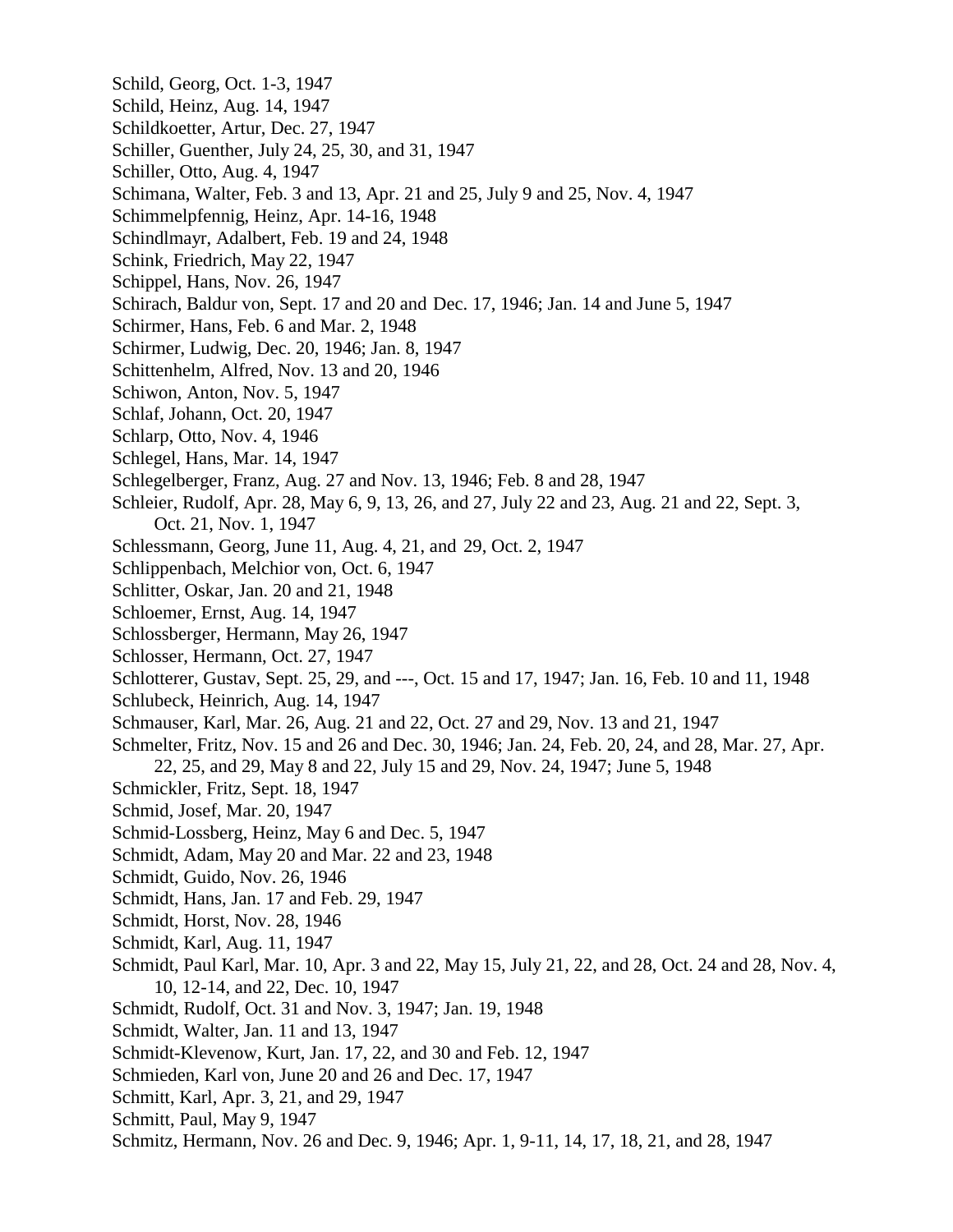Schmoelder, Karl, Oct. 8, 1947; Jan. 22 and Feb. 18 and 20, 1948 Schmuckerschlag, Franz, Mar 11 and June 5, 1947 Schmundt, Hubert, Oct. 2, 1947 Schnapper, Fritz, July 30, 1948 Schnause, Johannes, July 24, 1947 Schneider, Christian, Mar. 7, 13, 19, 22, and 27, Apr. 8, 14, 15, 18, 19, 21-25, and ---, 1947 Schneider, Hannes, Mar. 16 and 18, 1948 Schneider, Helmut, July 12 and 14 and Sept. 26, 29, and 30, 1947; Mar. 4, 1948 Schneider, Wilhelm, Feb. 26 and Oct. 17, 1947 Schniewind, Otto, June 17, Sept. 22, 25, and 30, Oct. 7, 14, and 31, Nov. 19, 21, and 25, 1947 Schnitzler, Georg von, Nov. 26, 1946; Feb. 20, 21, 24, and 27, Mar. 1, 15, 18, 24, and 31, May 2 and 5, 1947 Schnobert, Andreas, Sept. 26, 1946 Schobert, Max, Feb. 26 and 27, 1947 Schoder, Emil, Apr. 24, 1947 Shoelz, Joachim, Mar. 17, 1947 Schoen-Angerer, Joachim von, Mar. 9, 1948 Schoene, Kurt, June 20, 1947 Schoener, Heinrich, Sept. 3, 4, and 8, 1947 Schoenig, Hans, Feb. 13, 1948 Scholz, Paul, Jan. 16, 1948 Schorr, Therese, May 23, 1947 Schrader, Gerhard, May 20, 1947; Jan. 21, 1948 Schramm, Emil, Feb. 26, 1947 Schramm, Percy, July 14, 1948 Schreiber, Michael, Aug. 26 and 29, 1946 Schreier, Christian, Nov. 14, 1946 Schreyer, Karl, May 28 and 29, 1947 Schroeder, Baron von, Mar. 31, 1948 Schroeder, Erich, July 11 and Aug. 15, 1947 Schroeder, Ernst, Feb. 11 and 19, 1948 Schroeder, Hans, Jun 20 and July 1, 17, and 21, 1947 Schroeder, Johannes, Sept. 20, Oct. 27 and 29, 1947; Feb. 5, ---, 1948 Schroeder, Karl, Dec. 14, 1946; May 9, 1947 Schroeder, Kurt von, Mar. 10 and 28, May 21, June 18, July 2, 14, 18, and 21, Aug. 18 and 21, 1947; Feb. 5 and 18, 1948 Schroeder, Oskar, July 2, Sept. 19, Oct. 2, 3, 19, 21, 23, and 25, Nov. 12 and 22, Dec. 2 and 3, 1946; Jan. 11 and 21, 1947 Schroedter, Albert, Jan. 26, 1948 Schroer, Karl, Apr. 10 and May 8, 1947 Schu, Hans, June 4, 6, 9, 13, and 16, 1947 Schubert, Heinz von, Nov. 7, 1946; Jan. 23, Feb. 4, 18, 21, and 24, Mar. 14, Apr. 25, June 9 and 17, Oct. 31, 1947 Schuebbe, Wilhelm, Feb. 10, 1947 Schuerhoff, Valentin, Oct. 28 and Nov. 7, 1947 Schuermann, Kurt, Dec. 30, 1947; Feb. 19, 1948 Schuermann, Willy, ---, 1946; Apr. 22, 23, and 25, May 5 and 16, July 31, Dec. 30, 1947 Schulhoff, Erwin, Nov. 10, 1947 Schulte, Alfred, Sept. 13, 1946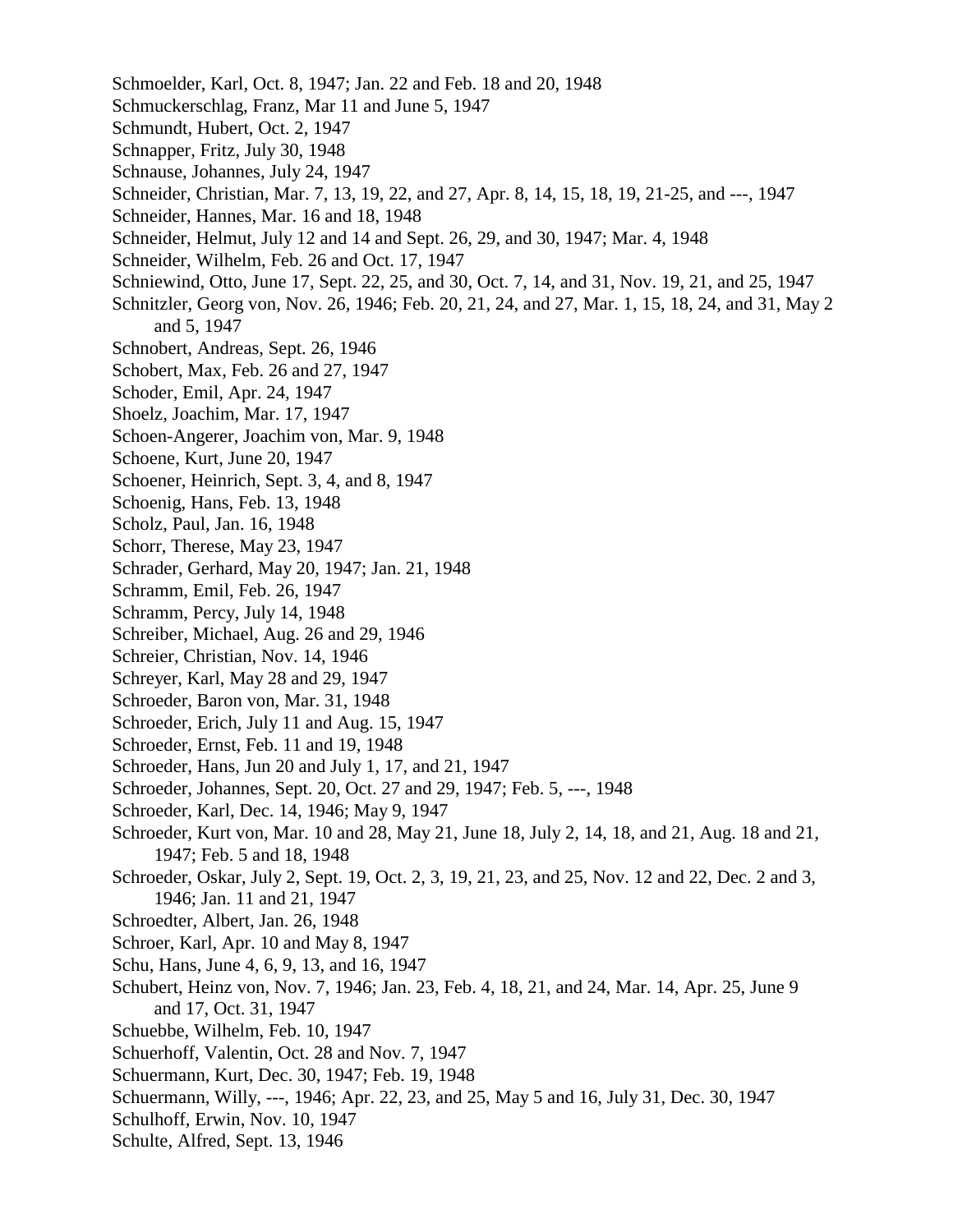- Schultz, Ernst, Nov. 14 and Dec. 4, 1946; Jan. 14 and Apr. 9, 1947
- Schultze-Pfaelzer, Gerhard, June 18, 1947
- Schulz, Bruno, June 2, 1947; May 10 and 13, 1948
- Schulz, Erich, May 7 and July 24-26 and 28, 1947
- Schulz, Erwin, Apr. 4 and 9, May 5, 23, and 26, June 12, Nov. 14, 1947; July 21 and 22 and Aug. 12, 1948
- Schulz, frida, July 8, 1947
- Schulz, Heinrich, Apr. 10 and Dec. 8, 1947
- Schulz, Konrad, Oct. 21, 1947
- Schulze, Georg, Feb. 20 and Apr. 1, 1947
- Schulze, Rudolf, Sept. 16 and 19, 1947
- Schumacher, Gertrud, Dec. 18, 1946
- Schumacher, Walter, June 11 and 12, 1947
- Schumburg, Emil, July 21 and Oct. 21, 1947
- Schupp, Wilhelm, Dec. 29, 1947
- Schuster, Heinrich, Dec. 5, 1946; Jan. 29 and Oct. 13, 1947
- Schuster, Ludwig, Sept. 21, 1946
- Schwab, Hermann, June 18, 21, and 23, 1947
- Schwab, Norbert, Aug. 22, 1947
- Schwalm, Fritz, May 27 and 28 and June 25, 1947
- Schwarte, Vera, Sept. 6, 1947
- Schwartz, Albert, Feb. 14 and 19 and Aug. 27, 1947
- Schwarz, Bernhard, May 7, 9, 14, and 26, 1947
- Schwarz, Franz, Apr. 1, 1947
- Schwarz, Heinrich, Feb. 25, 1947
- Schwarz, Heinz, May 7, 1947
- Schwarz, Otto, Apr. 11, 1947
- Schwarzbach, Fritz, Oct. 30, 1947
- Schwarze, Wilhelm, May 6 and June 2, 1947
- Schwarzenberger, Otto, May 2, 12, and 20 and June l9, 25, 26, and 30, 1947
- Schwarzmann, Hans, June 24, 1947
- Schweighofer, Fritz, Dec. 12, 1947
- Schweizer, Ernst, Feb. 26, 1947; July 7, 1948
- Schweizer, Hans, Dec. 6, 10, and 23, 1946
- Schwendemann, Karl, Jan. 6, 1948
- Schwenke, Johann, Nov. 27, 1946
- Schwerin von Krosigk, Lutz, Feb. 10, Mar. 21 and 26, Oct. 3 and 29, Nov. 10, 1947
- Schwersenz, Werner, Sept. 23, 1947
- Schwind, Herbert, Dec. 12, 1946
- Scodla, Johann, Mar 11, 1948
- Sebald, Else, Aug. 12, 1947
- Seebohm, Karl, June 13, 17, and 18, 1947
- Seel, Hans, May 19 and Sept. 18, 1947
- Sehn, Jan, Dec. 16, 1947
- Seibert, Willi, Mar. 11-13, Apr. 1, Nov. 28, 1947
- Seidenfad, Heinrich, May 23 and 28 and Sept. 17 and ---, 1947; Feb. 12, 1948
- Seldte, Franz, Oct. 11, 23, 29, and 31, Nov. 1 and 19, 1946
- Seligmann, Hugo, Nov. 12, 14, and 21 and Dec. 10, 1947
- Selzam, Friedrich, Dec. 18, 1947; Jan. 8, 1948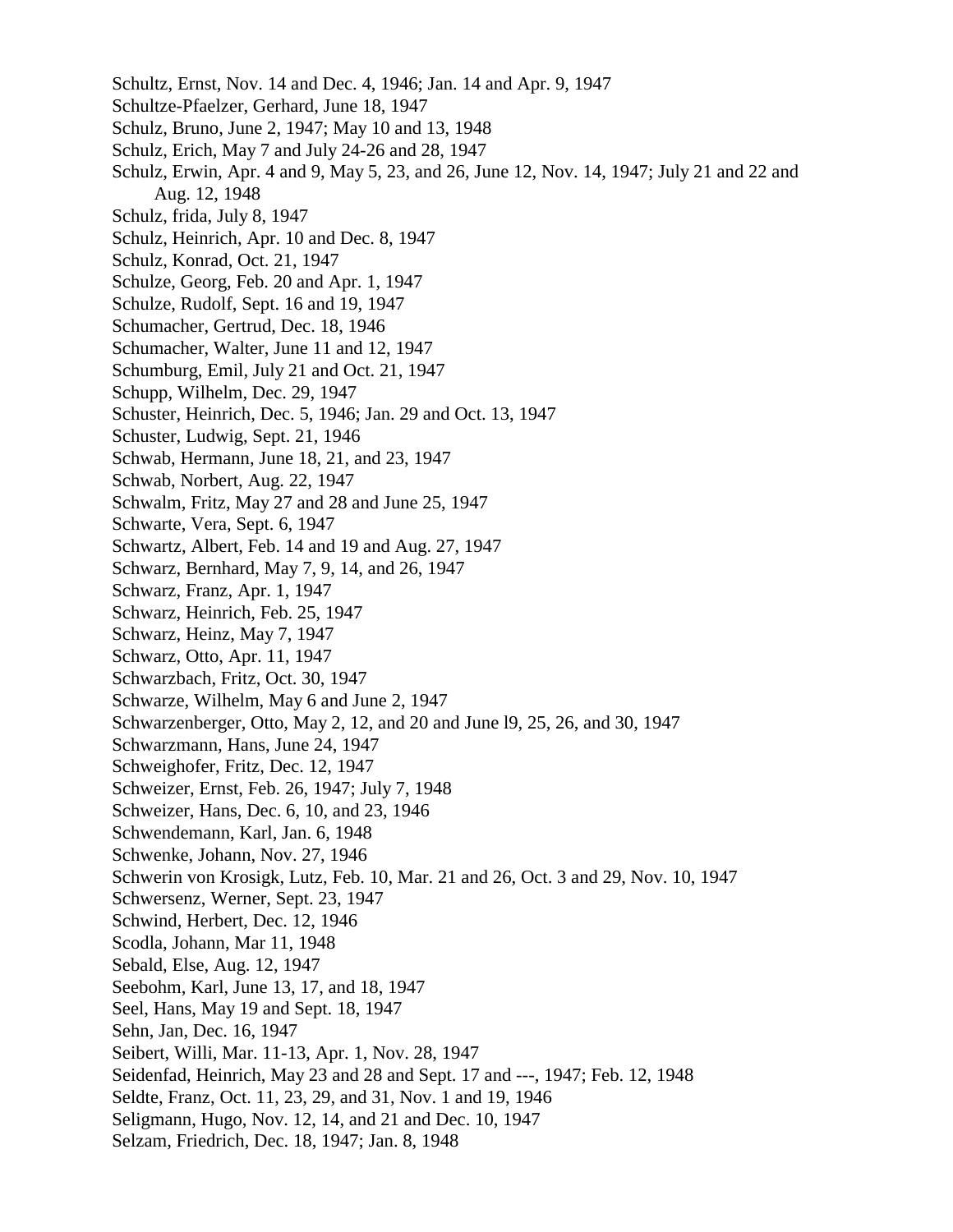- Senf, Alfred, Apr. 10, 1947
- Senner, Herbert, Dec. 18 and 23, 1946
- Senzky, Wilhelm, Sept. 2, 1947
- Sethe, Ewald, nov. 19 and 21, 1947
- Seute, Robert, Dec. 5, 1947
- Seybold, Michael, Aug. 7, 1947
- Seyss-Inquart, Arthur, Sept. 12 and 27, 1946
- Seynsche, Karl, Sept. 22, 1947
- Siegel, Kurt, Dec. 1 and 2, 1947
- Siegmann, Friedrich, Jan. 5-7, 1948
- Siemens, Hermann von, Sept. 20 and 25, and Dec. 27, 1946; Jan. 2, 1947
- Siensinger, Ludwig, Nov. 27, 1946
- Sievers, Wolfram, Aug. 16, 17, 20, 28 and 29, Sept. 3, 5, and 12, Oct. 11 and 28, Nov. 23 and 26, 1946; Jan. 11, 21, and 23, Feb. 5 and 27, Aug. 15, Sept. 2-4, 1947; n.d.
- Siggelkow, Herbert, Nov. 13, 1946; Jan. 23, 1947
- Silberstein, Leopold, Mar. 5 and 9, 1948
- Sill, Wilhelm, May 22, 1947
- Simon, Hermann, Jan. 26, 27, 29, and 30 and June 7, 1948
- Simon, Johann, Jan. 17, 1947
- Simon, Olga, June 17, 1947
- Singer, Ludwig, Feb. 6, 1947
- Sinnhuber, Johannes, Jan. 21, 1948
- Sirewez, Elke, July 9 and 19, 1948
- Six, Franz, Jan. 10 and 15, Apr. 2, May 6 and 14, June 2, July 29, 1947
- Sixt, Friedrich, Mar. 1 and 4 and Apr. 9, 1948
- Skorzeny, Otto, Aug. 21, 1946; Mar. 8, 1948
- Slupetzky, Anton, Feb. 16, 1948
- Smeets, Karl, Nov. 17, Dec. 2, 8, 10, and 11, 1947
- Smolen, Kazimierz, Dec. 15 and 16, 1947; Feb. 25 and 28, 1948
- Sodenstern, Georg von, Oct. 1-3 and 6, 1947
- Sogemeier, Martin, Mar. 21 and 27, Aug. 4, Sept. 23, Oct. 3, 7, and 10, Nov. 18, 1947; Jan. 13, 15, and 27, 1948
- Sohl, Hans, Oct. 1, 2, 6, and 7, Nov. 18, Dec. 3 and 4, 1947; Mar. 22, 1948
- Sojka, Josef, Mar. 5, 1948
- Sollmann, Max, Mar. 10, 26, and 31, Apr. 8, 22, 24, and 26, June 24, 26-28, and 30, 1947; Mar. 2 and 3, 1948
- Soluk, Jakob, Oct. 7, 1947
- Solveen, Walter, Aug. 7, 11, and 14, 1947
- Somann, Otto, Jan. 6, 1948
- Sommer, Karl, Sept. 5 and 24, Oct. 4, 8, 10, and 28, Dec. 6 and 16, 1946; Jan. 10 and 22, Feb. 13, Mar. 3, 4, 6, and 10, Apr. 4, 1947
- Sonnenberg, Heinrich, Sept. 29 and 30, 1947
- Sonnenburg, August, Aug. 4, 1947
- Sonnleithner, Franz, May 27 and June 4, 1947; n.d.
- Soodla, Johannes, Mar. 11, 1948
- Soppart, Karl, Jan. 20 and 21, 1948
- Spaarmann, Erich, Nov. 19, 1947
- Spachholz, Gottfried, May 29, 1947
- Spacil, Josef, Feb. 17 and 20, Mar. 13, Apr. 14, and May 5, 1947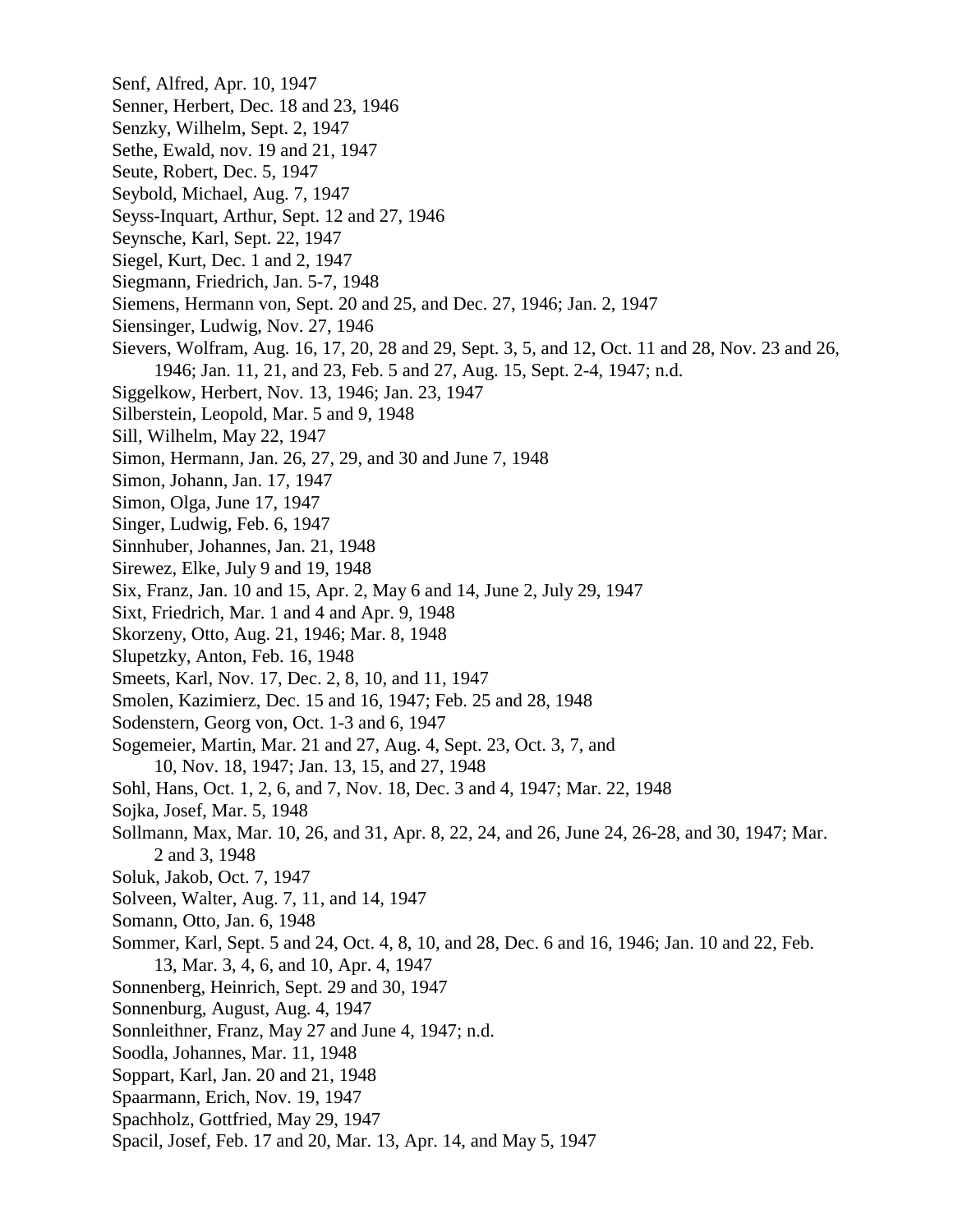- Spaenig, Hermann, Nov. 16, 1947
- Spahn, Franz, Feb. 3, 1948
- Spahn, Karl, Oct. 18, 1947
- Sparmann, Erich, Sept. 28, Oct. 2, 8, and 11 and Nov. 4, 1946; Jan. 28, May 22, Oct. 21, Nov. 20 and 26, Dec. 1 and 29-31, 1947
- Specht, Ernst, Sept. 10, 1947
- Speer, Albert, Sept. 5, 12-14, 16, and 18 and Dec. 30, 1946; Jan. 31, 1947; n.d.
- Speidel, Hans, Sept. 24 and Oct. 31, 1947
- Speidel, Wilhelm, Jan. 9, Feb. 11 and 18, Mar. 8, Apr. 18 and l9, 1947
- Spengler, Wilhelm, Feb. 27 and May 16, 1947
- Sperrle, Hugo, Oct. 17 and 31 and Nov. 20, 1947
- Spetter, Isaac, Nov. 13, 1947
- Spiler, Juraj, July 10, 12, and 16, Oct. 8 and 13, Nov. 19, 1947
- Spoehring, Walter, July 17 and 22 and Aug. 6, 1947
- Spoelmink, Hermann, Sept. 23 and Nov. 25, 1947
- Sprick, Fritz, Feb. 24, 25, 27, and 28, 1948
- Stackelberg, Nikolai von, May 12-14, 1948
- Stahl, Friedrich, June 10 and 11, 1947
- Stahmer, Heinrich, Oct. 17 and Nov. 6, 1947
- Staischak, Leon, Sept. 3, 1947
- Stankiewicz-Wisniewski, Kasimir, Nov. 17, 1947
- Stark, Paul, Nov. 18, 1947
- Staubwasser, Anton, Sept. 29, 1947
- Staud, Eberhard, May 1, 1947
- Staudinger, Wilhelm, May 7 and June 2, 1947
- Staudte, Hans, May 12 and 23 and July 28-30, 1947
- Stedtfeld, Heinrich, Mar. 22-24, 1948
- Steen, William, June 30 and Dec. 10, 19, and 30, 1947; Jan. 7, 1948
- Steenbock, Hans, May 3 and 5, 1947
- Steengracht von Moyland, Gustav, Feb. 20, Mar. 6, 18, 20, 21, 24, and 25, May 5, 8, and 15, June 23, July 31, Sept. 29, Oct. 8, 13, and 16, Nov. 25, 1947
- Steffen, Hans, July 29, 1947
- Steffler, Wilhelm, Jan. 12, 19, 23, 26, and 28, Mar. 22 and 23, Apr. 15, 1948
- Stegmeier, Karl, Sept. 25 and 26, 1947
- Steimle, Eugen, July 7, 9, and 24 and Nov. 19, 1947
- Stein, Herbert, July 16, 1947
- Stein, Karl, May 21 and 22, 1947
- Stein, Klaus, ---, 1946; Jan. 4, 9, 14, and 16 and Jun 10, 1947
- Stein, Margrit von, Nov. 21 and 24, 1947
- Steinbrinck, Otto, Jan. 23-25 and 27-31 and Feb. 3-5, 24, and 27, 1947
- Steinforth, Johannes, Oct. 21, 1947
- Steinmetz, Melanie, Feb. 12 and 13, 1948
- Stellmann, Wilhelm, Jan. 16, 1947
- Stemmler, Wilhelm, Nov. 14, 1947
- Stephan, Werner, Oct. 20 and 29 and Nov. 21 and ---, 1947
- Stern, Jan, Mar. 1, 1947
- Stier, Guenther, Sept. 16, 1947
- Stiller, Georg, Nov. 7 and 10 and Dec. 10 and 16, 1947
- Stitz-Ulrici, Leonhard, Dec. 11 and 16, 1947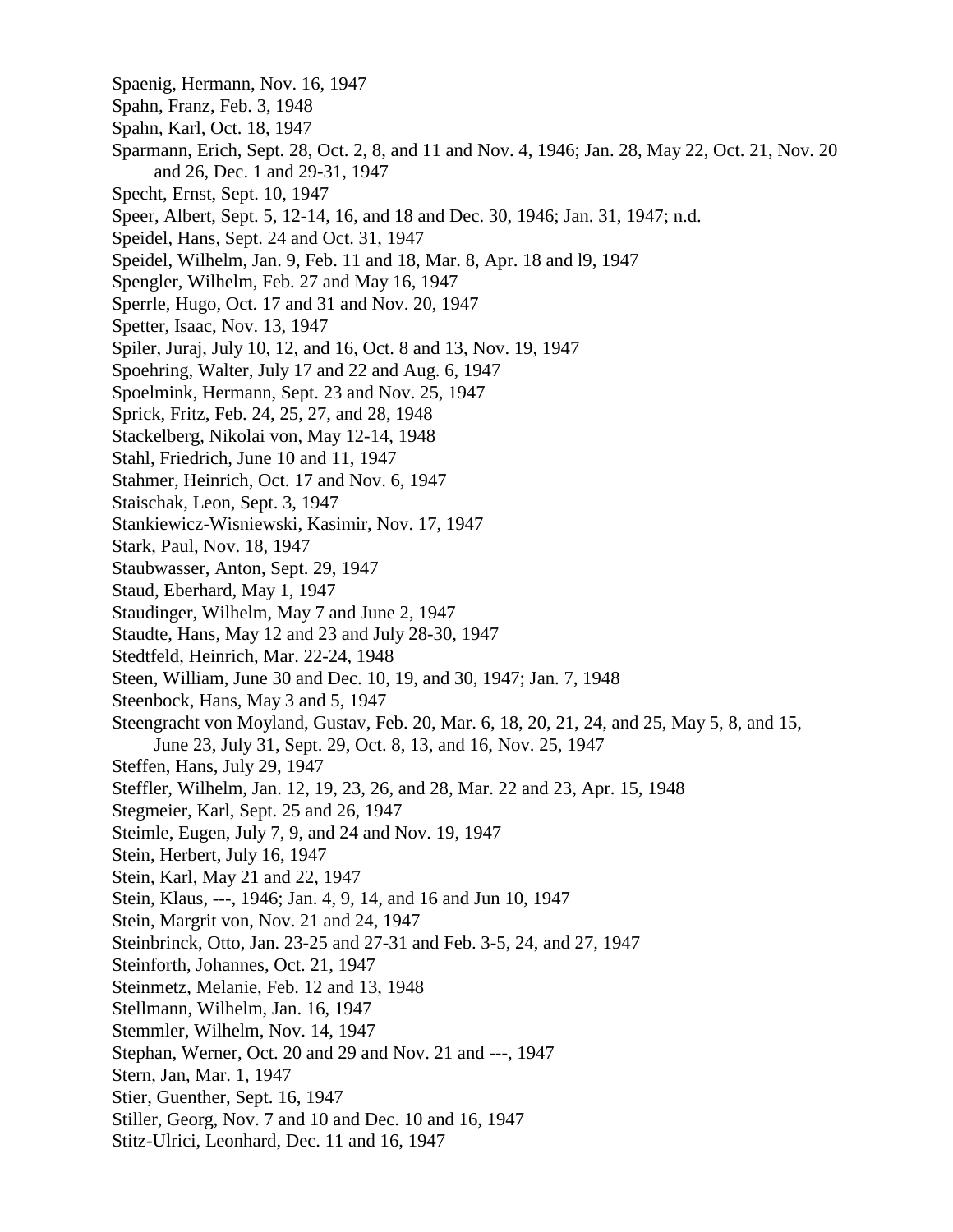- Stock, Adolf, Sept. 15, 1947
- Stoehr, Heinrich, Dec. 5, 1946
- Stommen, Emil, Oct. 21, 1947
- Stothfang, Walter, Aug. 26 and Sept. 3, 1947
- Strack, Hans, Aug. 5, 1947
- Stratmann, Hubert, Sept. 26, 1947
- Strauch, Eduard, Aug. 4, 1947
- Strelow, Walter, Nov. 19, 1946
- Strempel, Fritz, Oct. 17, 1947
- Strobel, Helmut, Sept. 18, 1946
- Stroh, Karl, Feb. 6 and Mar. 17, 1947
- Stroop, Juergen, Sept. 7, 1946
- Struss, Ernst, Jan. 8 and 15, Feb. 25, Mar. 14, 17, 20, and 24, Apr. 16, May 29 and 30, June 2, 3, 12, 20, 22, and ---, Aug. 6 and 22, Nov. 21,1947
- Stuckart, Wilhelm, Apr. 16, 21, and 23, July 25 and 30, Oct. 23 and 28, Nov. 7, 10, and 26, 1947
- Stud, Erich, Dec. 5, 6, 9, and 18, 1946; Oct. 15 and Dec. 9, 1947
- Stumpff, Hans-Juergen, Jan. 20 and 21, Feb. 16, July 23, 1948
- Sturm, Wilhelm, Jan. 10, 1947
- Stutterheim, Hermann von, Nov. 8, 18, and 19 and Dec. 17, 19, and 20, 1946; Feb. 19, Mar. 1, 8, 11, and 12, May 9, July 31, Aug. 5, 1947
- Suadicani, Hertha, Mar. 3 and 6, 1947
- Suchanek, Willi, Sept. 18 and 25, 1946; Jan. 14 and Feb. 10, 1947; Feb. 10, 1948
- Suchomel, Hugo, Feb. 11, 13, 18, 21, 23, and 25, 1947
- Suendermann, Helmut, Nov. 19, 20, and 26, 1946; July 31, Oct. 14, 15, 17, and 28, Nov. 5, 10, and 26, Dec. 4, 1947
- Suren, Friedrich, June 18, 1947
- Sydower, Wilhelm, Jan. 13, 1947; Jan. 12, 1948
- Sylla, Gerhard, Jan. 22, 1948
- Szabo, Ladislas von, Feb. 3, 1948
- Szczerbaniuk, Adolf-Marek, Mar. 8, 1948
- Szilvinyi, Richard von, Sept. 9, 1947
- Szod, Richard, Feb. 8, 1948
- Szyfferblatt, Mojsche, Apr. 28 and May 10, 1948
- Tadsen, Anny, Mar. 15, 1948
- Tarek, Uszer, Nov. 5, 1946
- Tauber, A., Mar. 3, 1947
- Tauboeck, Karl, June 18, 1947
- Teichmann, Walter, Sept. 5, 9, 11, 24, 25, and 29, Oct. 7 and 13, Dec. 18, 1947; Jan. 20 and Feb. 3, 1948
- Tengelmann, Ernst, Mar. 5 and 17, 1947
- Tengelmann, Walter, Apr. 28 and Oct. 6 and 8, 1947
- Tengelmann, Wilhelm, Nov. 21, 1947
- Terberger, Hermann, Feb. 6, 18, and 19 and Mar. 5, 1947
- Terhaar, Jost, Apr. 26, 28, 29, and ---, May 2 and 28, June 24, 1947
- Ter-meer, Fritz, Nov. 7, 1946; Mar. 28, 29, and 31, Apr. 2, 8-12, 14, 17-19, 21-26, and 28 and May 1 and 2, 1947
- Tesch, Guenther, May 19 and June 24, 25, 28, and 30, 1947
- Tesseraux, Ernst, Jan. 14, Apr. 11, May 7 and 26, June 17, 1947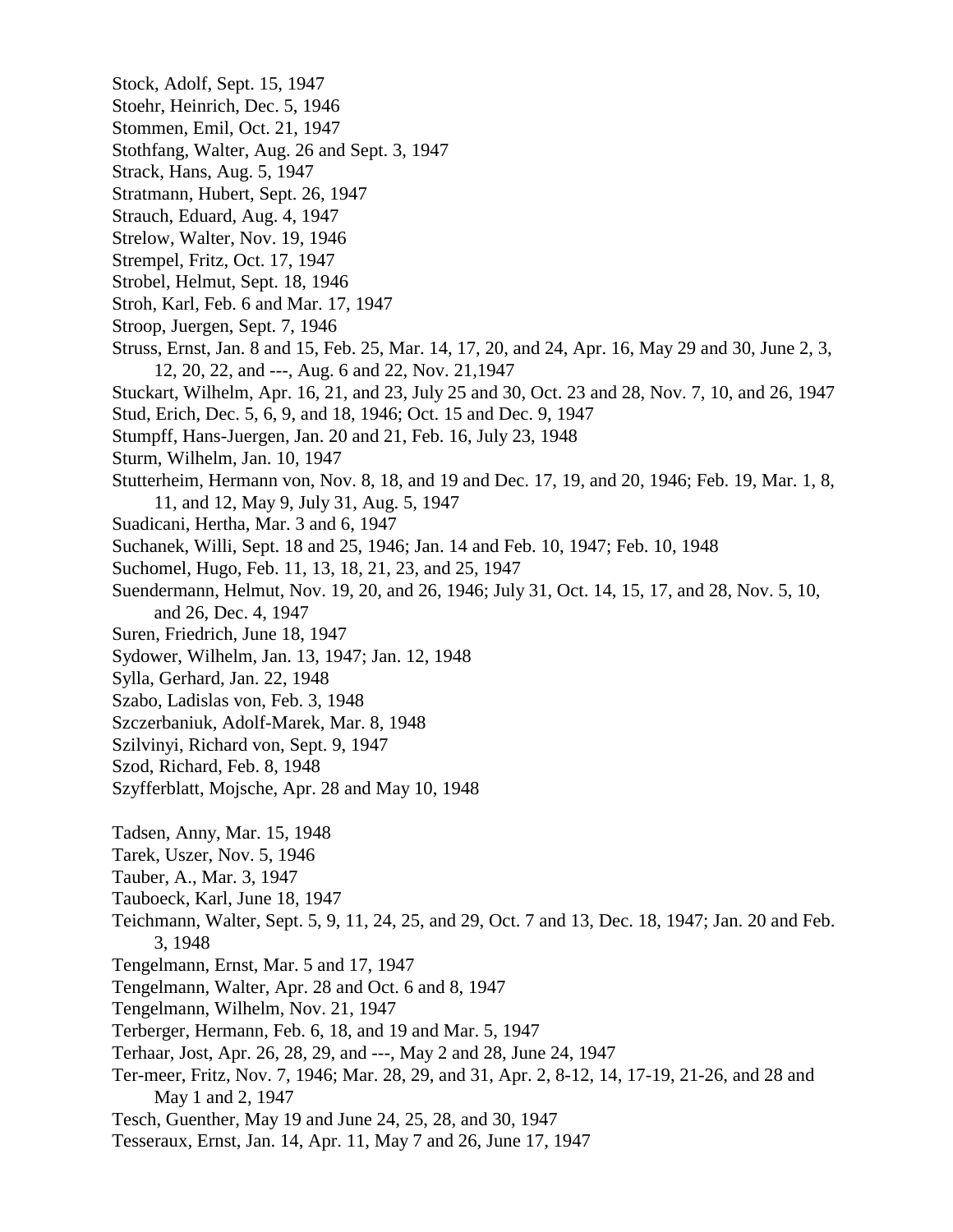- Thadden, Eberhard von, Aug. 19, 1946; Apr. 1, 3, 11, 15, and 29, May 15 and 26, June 18, July 1, 21, 24, and 28, Aug. 20, 21, and 27, Sept. 9, 19, and 24, Nov. 20, Dec. 5 and 16, 1947; Apr. 8, 1948
- Theiss, Johann, Oct. 16, 1947
- Theissen, Ernst, Oct. 14, 1947
- Thermann, Edmund von, Oct. 9, 10, and 30, 1947
- Thiedemann, Richard, Sept. 26, 1947
- Thiele, August, Oct. 16 and 17, 1947
- Thissen, Karl, Jan. 6, 7, 15-17, Mar. 25, 1947
- Thoma, Emil, Feb. 24, 1948
- Thomas, Siegfried, Mar. 14 and July 10, 1947
- Thomsen, Hans, Apr. 25, 1947
- Thum, Kathe, Apr. 10, 1947
- Thum, Walter, Oct. 10, 1947
- Tilburg, Pieter-Cornelis van, Nov. 4, 1946
- Tillmanns, Robert, Jan. 16, 17, 20, and 27, 1947
- Tim, Max, Sept. 4 and 19, Oct. 3, 8, 10, 11, and 30, Nov. 20, 26, and 30, Dec. 2, 3, 5, and 27, 1946; Jan. 20, Apr. 15, May 14 and 23, June 16 and 19, July 22 and 28, Aug. 6, Sept. 8, 9, 15, 19, 23, and ---, 1947; Jan. 27, Feb. 4 and 16, Apr. 13, 1948
- Tippelskirch, Werner von, Nov. 22, 25, 27, 29, and 30 and Dec. 3, 4, 19, 20, 23, and 27, 1946; Jan. 8, 14, 16, and 30, July 31, Aug. 29, 1947
- Tix, Arthur, Apr. 14, 1947; June 9, 1948
- Toepfer, Martin, Aug. 15, 1946
- Toll, Eberhard von, Sept. 17 and 19, 1947
- Tomander, August, Sept. 9, 1947
- Tomaszewski, Waclaw, Mar. 12, 1948
- Toppe, Alfred, Oct. 29, 1946; Mar. 12, 1948
- Traeger, Friedhelm, Dec. 11, 1947
- Tramp, Walter, Aug. 13, 1947
- Traut, Karl, Oct. 5 and Nov. 6, 1947
- Tredup, Hans, May 12, 1947
- Treister, Noack, Mar. 3, 1947
- Treusch, Wilhelm, Oct. 17, 1947
- Trimpop, Max, Oct. 27, 1947
- Trinkaus, Walter, Jan. 24 and 25 and Feb. 11 and 13, 1947
- Trockel, Adolf, May 17 and 23 and Sept. 17 and 24, 1947
- Trockel, Anneliese, May 28, 1947
- Trodler, Herbert, Aug 7 and 8, 1947
- Trost, Karl, Dec. 4, 1946; Jan. 15, 1947
- Trutter, Adolf, Oct. 15, 1946
- Tschentscher, Erwin, Jan. 2 and 14, 1947

Ubbelohde, Leo, Sept. 29, 1947

Uebe, Otto, Oct. 15 and 16, 1947

- Uebelhack, Friedrich, Sept. 2 and Nov. 6 and 7, 1947
- Ueberschar, Wolfgang, May 6, June 24, July 8 and 9, 1947; Feb. 18 and Mar. 3, 1948
- Ufer, Georg, Nov. 28, Dec. 1, 2, 9, and 10, 1947; Jan. 3 and 5, 1948
- Ullrich, August, Oct. 30, 1946
- Ulm, Otto, July 26 and 28, 1947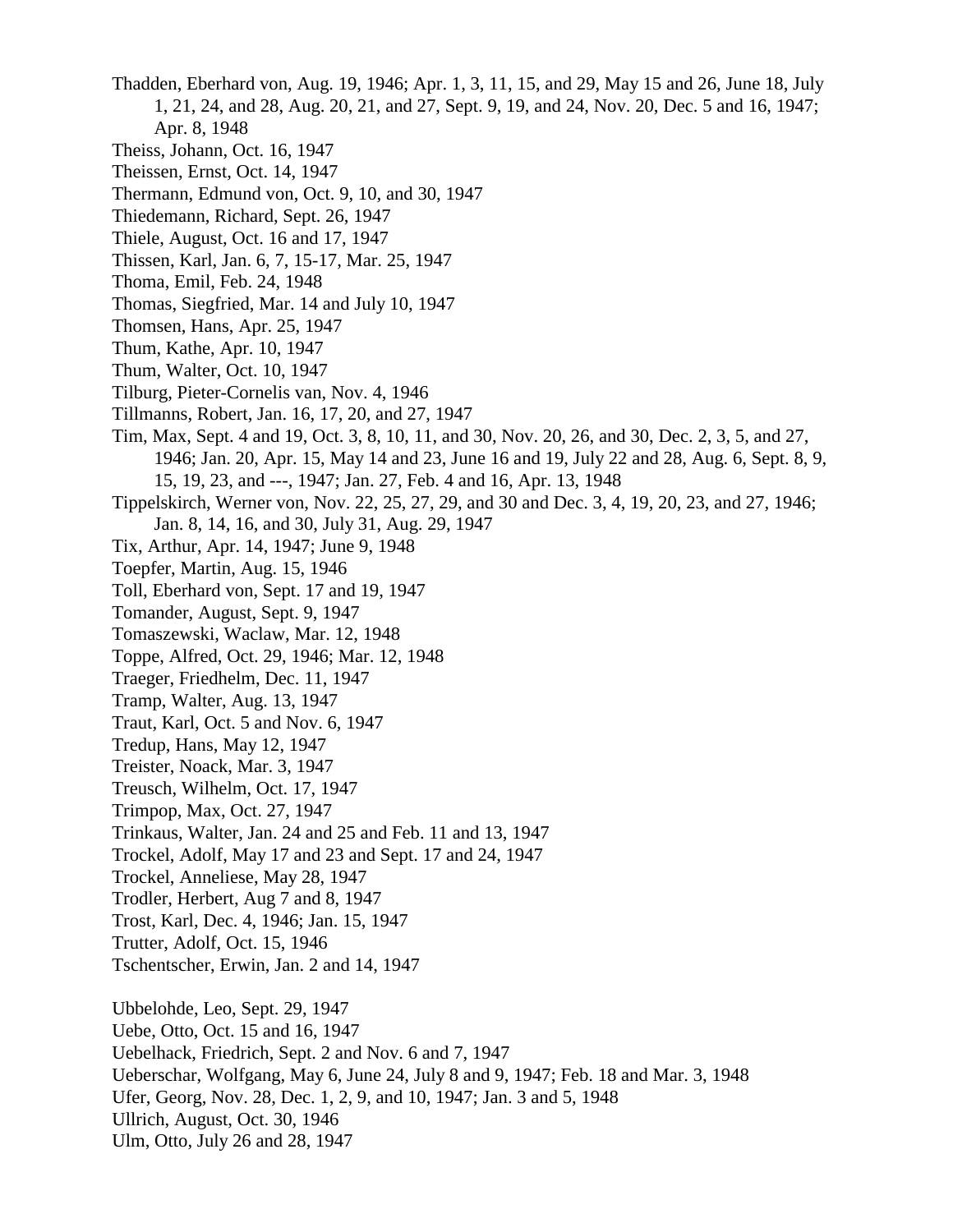- Ulrich, Hans, May 24, 1947
- Unglaube, Karl, May 7, 1947
- Unkelbach, Friedrich, Dec. 5, 1946
- Unz, Max, Aug. 13 and 14, 1947
- Uszer, Tarek, Nov. 5, 1946
- Utikal, gerhard, Apr. 4 and 23, May 13, Aug. 15, 21, 25, and 27, 1947
- Utz, Willibald, Jan.16, 1947
- Vahrenhold, Hedwig, Dec. 19, 1947
- Vaillant, Wilhelm, Aug. 26 and 27, Sept. 5, 8, 10, and 15, 1947
- Vambersky, Adolf, Oct. 3, 1946
- Vanhauer, Kurt, Apr. 28, 1947
- Varnbuehler, Ulrich von, Apr. 10, 11, and 15, 1947
- Veesenmeyer, Edmund, Oct. 3, 1946; Mar. 18, Apr. 1, 2, 11, 14, 16, and 28, May 13, 24, 21, 26, and 28, June 3, 24, 27, and 28, July 8 and 22, Aug. 13, 20, and 27, Oct. 23, Nov. 1, 1947
- Vergin, Willy, Nov. 21, 1947
- Vesper, Heinrich, Dec. 5 and 12, 1946; Jan., 15, 1947
- Vetter, Hellmuth, Oct. 3, 1947
- Vetter, Karl, June 4 and Aug. 27, 1947
- Viehbahn, Max, Jan. 28 and 29 and Feb. 2, 1948
- Viermetz, Inge, Mar. 28, may 15 and 22, June 6 and 30, July 1, 1947; Mar. 3, 4, and 9, 1948
- Vietz, Franz, Aug. 12, Sept. 18, 1947
- Vieweg, August, Dec. 4, 1946
- Vitek, Rudulf, Mar. 3, 19476
- Voelter, Helmut, May 14, 1947
- Vogel, Albin, Mar. 19 and 23, 1948
- Vogel, Emil, Aug. 28 and Sept. 3, 1947
- Vogelmann, Emil, Oct. 30, 1947
- Vogt, Edmund, Oct. 16, 1947
- Vogt, Josef, Dec. 7 and 9, 1946; Jan. 16, 1947
- Vogt, Karl, July 15 and 18 and Aug. 21, 1947
- Volk, Leo, Jan. 9, 10, 17, and 28, Feb. 3 and 6, Mar. ---, 1947
- Volkenborn, Fritz, June 3 and 17 and Aug. 14 and 15, 1947
- Vormann, Nikolaus von, Sept. 21 and Oct. 2, 1946; Nov. 6 and 10, 1947
- Vorwald, Wolfgang, May 7, Dec. 3, 4, and 16, 1947; July 9, 1948
- Voss, Wilhelm, Dec. 11 and 20, 1946; Jan. 23, 25, and 31 and Apr. 16, 1947
- Vowinkel, Ernst, Nov. 22, 1947
- Vrankowic, Wladimir, Mar. 21, 1947
- Wachtel, Bernhard, Nov. 24, 1947
- Wagenaar, Lion, Sept. 23, 1947
- Wagener, Karl, Dec. 9, 11, 12, and 16, 1947
- Wagner, Franz, Oct. 28 and Nov. ---, 1946
- Wagner, Georg, Nov. 15 and 25, 1946
- Wagner, gerhard, Jan. 7-9, Feb. 4, June 11, 1948; n.d.
- Wagner, Hans, Mar. 18, May 14 and 21, June 6, 9-11, 13, and 16, July 9, 14, and 23, Aug. 5, 6, and 8, Sept. 5 and 8, 1947; Apr. 8 and 9, 1948
- Wagner, Helga, Aug. 15, 1947
- Wagner, Horst, Sept. 3, Oct. 18, Dec. 31, 1946; Mar. 10 and 31, Apr. 15 and 25, May 6 and 28,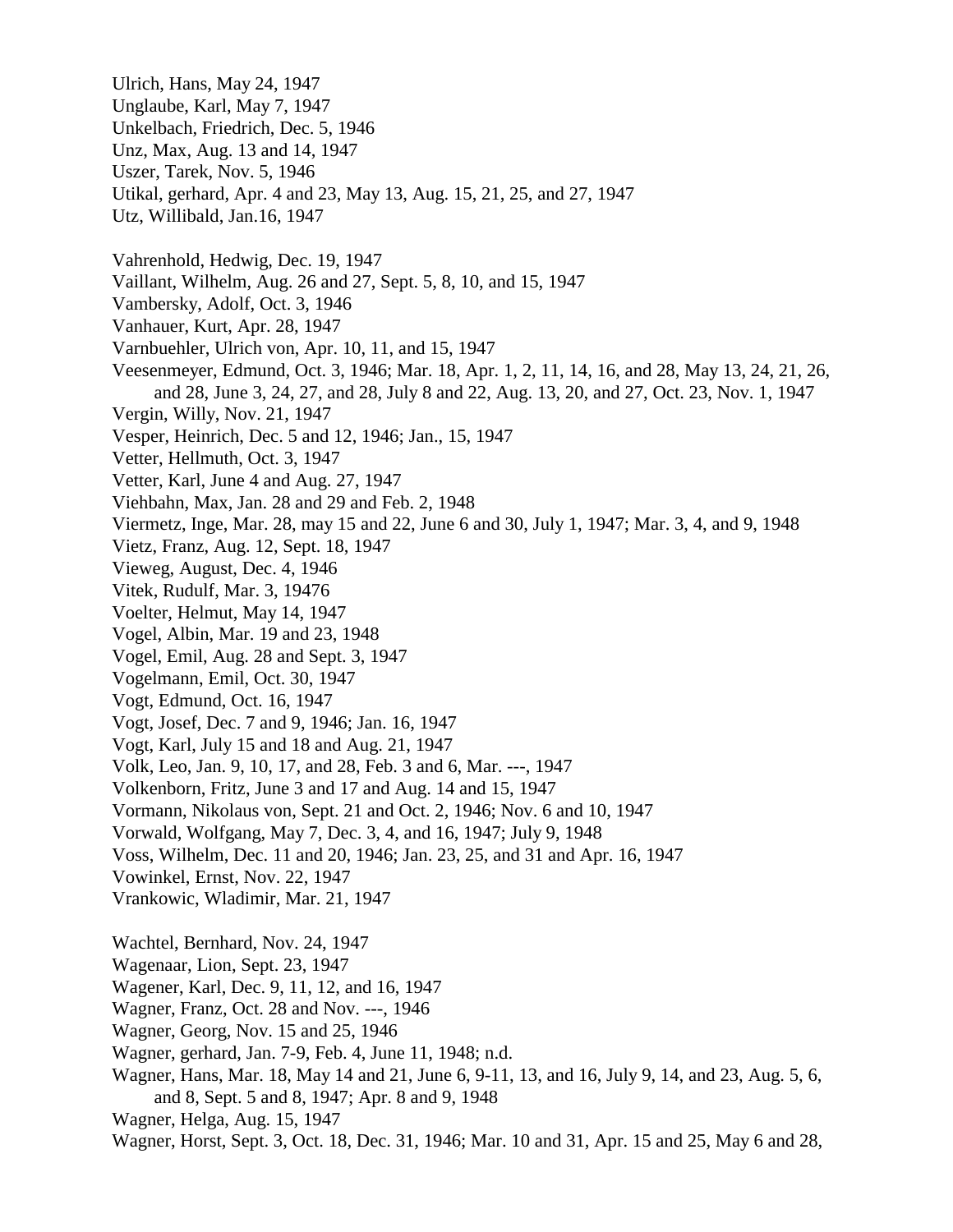June 16, July 2 and 18, Sept. 24, oct. 3 and 21, Nov. 20 and 21, Dec. 4, 1947

- Wagner, Ilse, Dec. 18 and 19, 1947; Feb. 9, 1948
- Wagner, Karl, Sept. 3, 1947
- Wagner, Otto, Oct. 28 and ---, 1946
- Wagner, Richard, Feb. 27, Mar. 11-13, Apr. 2, May 16, Aug. 7 and 26, Nov. 24 and 25, Dec. 9 and 12, 1947; Jan. 14, 1948
- Wagner, Rudolf, July 8, 16, and 23, 1947
- Wagner, Wilhelm, June 20 and 24 and Sept. 16, 1947
- Waitz, Robert, Nov. 12, 1947
- Waldeck und Pyrmont, Josias von, Mar. 6, 1947
- Walloth, Fritz, June 27, 1947
- Walser, Erwin, May 20, 21, 23, 26, and 27 and June 2, 1947
- Walter, Alexander, Oct. 12, 25, 30, and 31, 1946
- Walther, Gerda, Apr. 1, 1947
- Walz, Hans, Sept. 20 and 25 and Dec. 29, 1946
- Waneck, Wilhelm, Oct. 25, Nov. 1, 9, and 29, 1946; Jan. 9 and 13, Feb. 18, June 4, 8, and 10, 1948
- Wanninger, Heinz, May 7, 1947
- Warlimont, Walter, Sept. 28, Oct. 3, 4, 9, 12, 14, 17, 18, 21, 24, 28, and 31, Nov. 1 and 4, 1946; Jan. l0, 11, 17, 24, 25, and 30, Feb. 28, Mar. 3 and 5, June 17, Oct. 9, Nov. 4, 6, 10, 12, 18, 21, 24, and 26, Dec. 11, 1947; Jan. 12 and 23, 1948
- Webendoerfer, Horst, Nov. 24, 25, and 28, Dec. 3, 1947
- Weber, Anton, May 23, 1947
- Weber, Friedrich, Feb. 19 and 27, 1948
- Weber, Karl, Aug. 11, 1947
- Weber, Waldemar, Mar. 8 and 9 and May 12, 1948
- Weckmann, Rudolf, May 24 and 26, 1948
- Wegener, Karl, Oct. 24, 1947
- Weggel, Andreas, June 12, 1947
- Wegner, Anton, Mar. 13, 1947
- Wehlmann, Andreas, Feb. 11 and 12, 1948
- Wehner, Alfred, Oct. 13, 1947
- Wehner, Alois, Aug. 22 and 25, 1947
- Weichs, Maximilian von, Jan. 31, Feb. 3, 4, 6, 10, 12, and 14, Apr. 1, 19, and 30, May 29, 1947
- Weider, Willy, Jan. 31, 1947
- Weigand, Max, Aug. 25 and 27, 1947
- Weigelt, Horst, Nov. 19, 1947
- Weimann, Arno, May 26, 1947
- Wein, Benedikt, Dec. 17 and 26, 1946
- Weinberg, Josef, Nov. 5, 1946
- Weinberger, Josef, Aug. 29, 1947
- Weisensee, Wilhelm, Aug. 8, 1947
- Weiske, Elisabeth, Feb. 11, 1948
- Weiss, Albrecht, Apr. 1, 3, and 22, May 16 and 22, July 28 and 30, 1947
- Weiss, Bernhard, Dec. 14 and 20, 1946
- Weiss, Erich, June 9, 1947
- Weiss, Walter, May 20, June 13, Oct. 30 and Nov. 5, 1947
- Weiss, Walter, Georg, Sept. 23-25 and 30 and Nov. 14, 1947
- Weiss, Wilhelm, June 24 and Aug. 7, 12, 13, and 15, 1947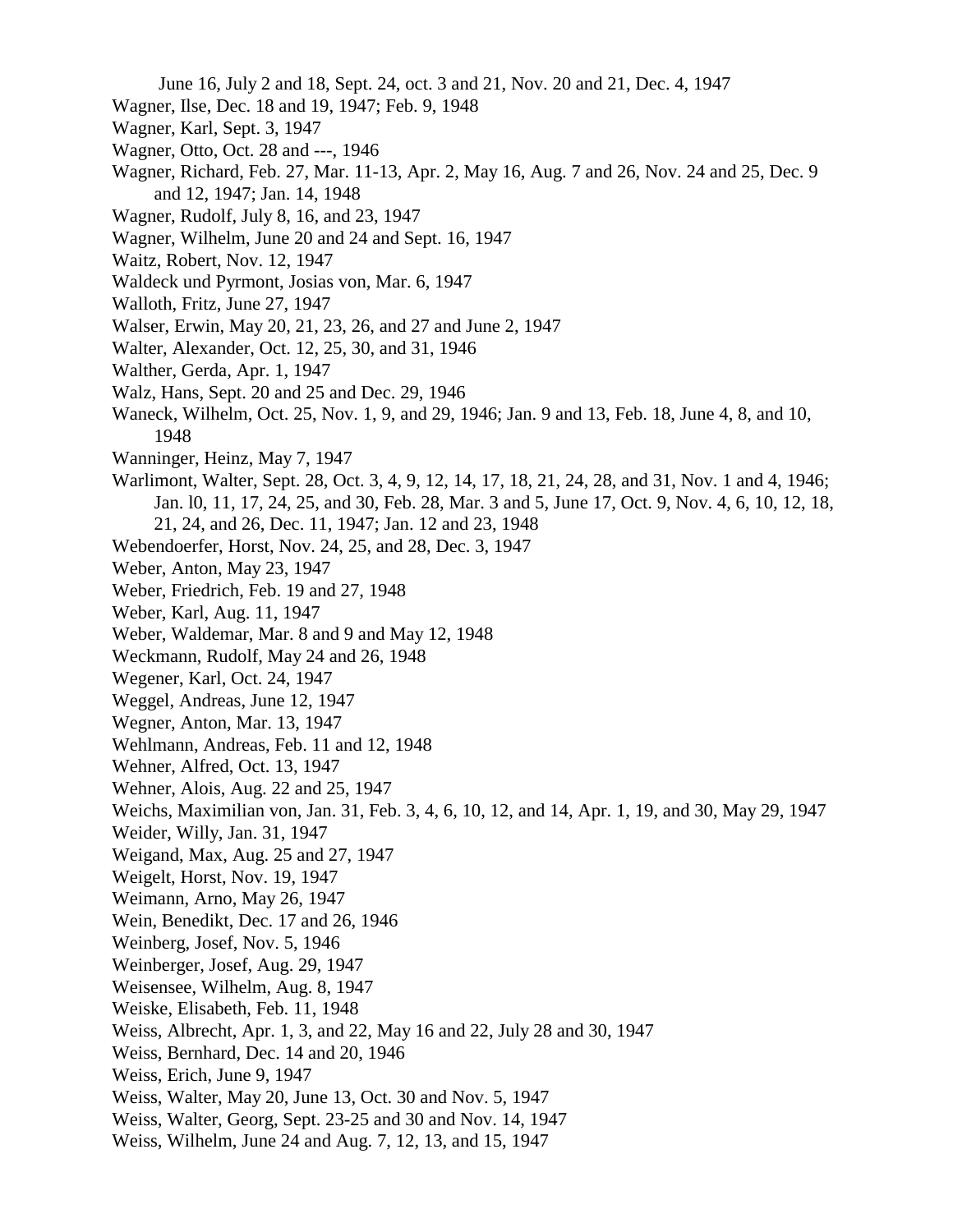- Weisser, Erich, Apr. 29, May 7 and 29, June 19, 1947 Weiss-Ruethel, Arnold, Apr. 21, 1947 Weizsaecker, Carl, Oct. 27, 1947 Weizsaecker, Ernst, Mar. 28, Apr. 1, 4, 23, and 27, Oct. 3, 20, 21, 30, and 31, 1947 Weltz, Georg, Oct. 9, Nov. 6-8, 14, and 23, Dec. 31, 1946; Jan. 11, 1947 Welzl, Oskar, Nov. 12 and 14, 1946; Feb. 27, 1947 Wenck, Walter, Oct. 9, 1946; Oct. 14, 1947 Wendler, Fritz, Aug. 5, 1947 Weniger, Anna, Apr. 24 and May 26, 1947 Wenk, Jakob, Dec. 20, 1947 Wentzensen, Edmund, July 28 and Sept. 16, 1947 Werkmeister, Karl, Sept. 23, 1947 Wesse, Hermann, Apr. 25, 1947 Westerkamp, Eberhard, Jan. 13-15, 19, 21, and 22, 1948 Westerkamp, Rudolf, Feb. 7 and 9, 1948 Westhoff, Adolf, Nov. 4, 23, and 26, 1946; Apr. 3 and 28, May 16, 22, and 23, Sept. 4, 8, and 15, Oct. 24, Nov. 19 and 28, Dec. 2-5, 8, and 11, 1947; Jan. 20 and Mar. 8, 1948 Westphal, Carl, Jan. 3 and 4, 1947 Westphal, Siegfried, Sept. 18, 1946; June 9 and 10 and Dec. 16 and 17, 1947 Westrem, Reinhard von, Nov. 20, 21, and 25, 1947 Westrick, gerhard, Apr. 8 and 24, 1947 Wetzel, Friedrich, May 22, 1947 Wezel, Emil, July 1 and 11 and Nov. 19, 1947 Wiebeck, Gerhard, Feb. 28 and Mar. 3, 1947 Wiebens, Wilhelm, Apr. 20, May 11, 14, and 18, 1948 Wiedemann, Fritz, Dec. 23, 1946; Mar. 17, 1947 Wiedemann, Otto, June 14, 1947 Wiederhold, Rudolf, Feb. 9, 1948 Wiele, Gerhard, Sept. 20 and Oct. 21, 1947 Wierzba, Franticzek, Feb. 8, 1948 Wiese, Friedrich, June 17 and Sept. 29, 1947 Wiesenthal, Simon, May 27 and 28, 1948 Wieser, Erich, Apr. 29, 1947 Wieshofer, Fritz, July 22 and Aug. 21, 1947 Wilhelm, August, May 19, 1947 Wilhelm, Karl, Sept. 10, 1946 Wilke, Hans-Guenther, Oct. 30, 1947 Willie, Bruno, July 31 and Aug. 19, 1947 Willers, Hans, Feb. 12 and 20, 1947 Willikens, Werner, Feb. 4 and 20, June 6, Dec. 4, 5, 10, and 16, 1947; Jan. 6, 7, and 27 and Feb. 9 and 18, 1948 Willrich, Wilhelm, Mar. 15, 1948 Willrich, Wolfgang, Mar. 16, 1948 Wilmowsky, Tilo von, Apr. 28 and Aug. 6, 1946; Sept. 26, 1947 Wilutzky, Horst, Jan. 26-28, 1948 Wimmer, Friedrich, June 25, 1947 Windecker, Adolf, Nov. 21 and 25, 1947 Winkel, Carl, Nov. 27, 1946
- Winkelmann, Otto, June 3, 1947; Oct. 15, 1948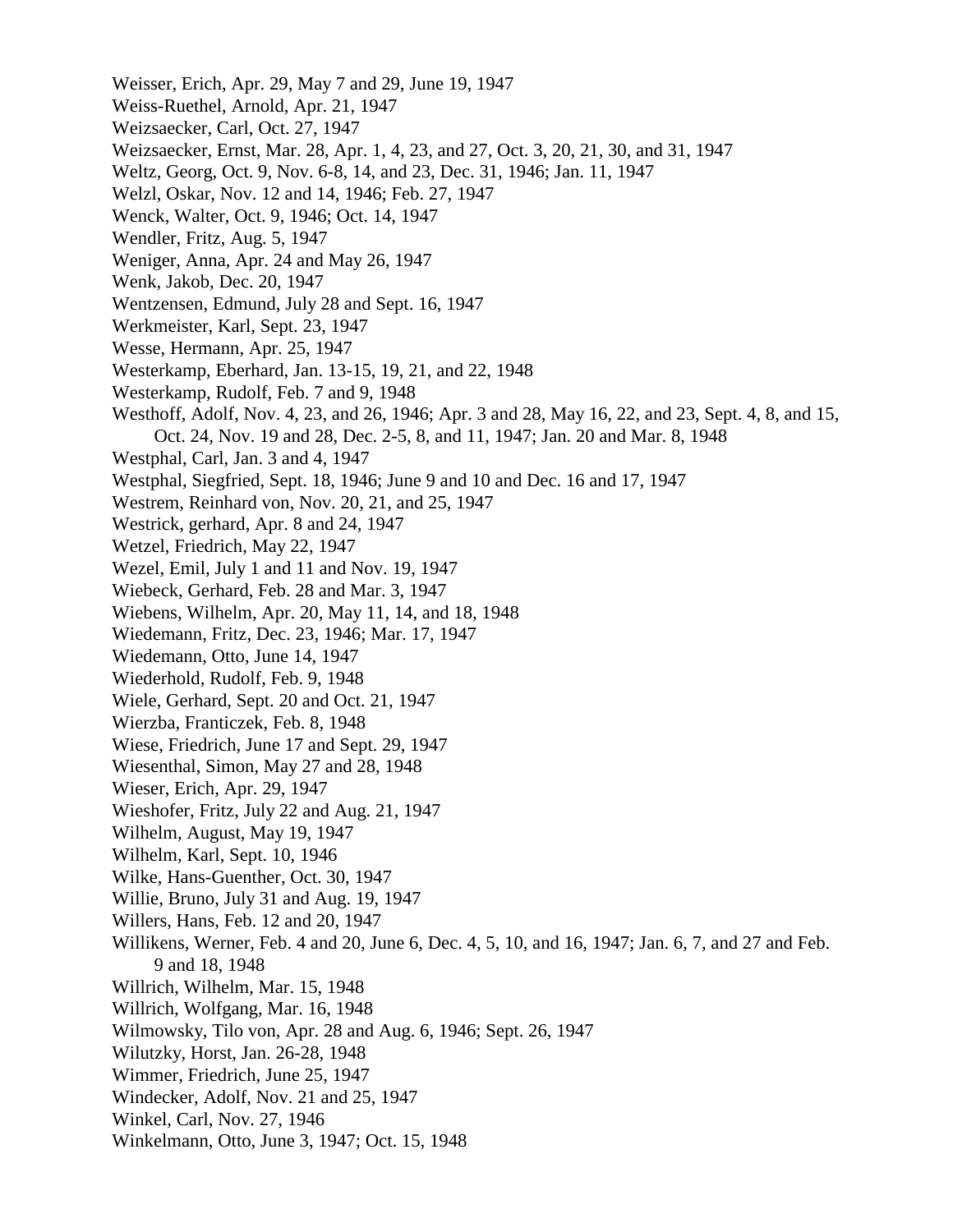- Winkhaus, Kurt, Apr. 7, 1947
- Winkler, Georg, Sept. 25, 1947
- Winkler, Heinz, Dec. 19, 1947
- Winkler, Max, July 18 and 19, Aug. 7, 11-13, and 15, Sept. 3, 8-10, 15, 17, and 24, Oct. 3, 15, and 31, Nov. 4 and 19, Dec. 16, 1947; Jan. 26-28 and Feb. 2, 1948
- Winter, Alfred, Oct. 8 and 27, 1947
- Winter, August, Aug. 1, Oct. 19, 23, and 29, Nov. 19 and 21, 1946; June 13 and 17, Dec. 17, 1947; Apr. 9, 1948
- Wirsich, Kuno, Oct. 13-16, 1947
- Wirsing, Giselher, Dec. 18 and 19, 1947
- Wirth, Wolfgang, Feb. 12, 13, and 21, 1947
- Wirz, Ernst, Oct. 30, Nov. 19, Dec. ---, 1947
- Wiskott, Wolfgang, Sept. 8, 1947
- Wisliceny, Dieter, June 11, 1947
- Witt, Georg, Nov. 15, 19, and 30, 1946
- Wittenberg, Gertrud, Sept. 24, 1947
- Wittwer, Max, Aug. 8 and 13 and Nov., 28, 1947
- Witzke, Walter, Oct. 21, 1947
- Wladyslaw, Guzik, Feb. 2, 1948
- Woehler, Otto, Aug. 6 and 7, Nov. 4, 1946; Nov. 19-21 and 24, 1947
- Woerl, Ludwig, Apr. 29 and May 7, 1947
- Woermann, Ernst, apr. 24, May 5, 9, 22, and 27, June 9, July 3 and 9, Aug. 11, Sept. 25, oct. 22, Nov. 10, 1947
- Woersdorfer, Wilhelm, Dec. 29, 1947
- Wohltat, Helmuth, Aug. 8 and 9 and Oct. 9, 1947; Jan. 29, 1948
- Wolf, Ernst, Apr. 28, 1947
- Wolf, Gustav, Nov. 4 and 5, 1947
- Wolf, Hans, Apr. 2, May 20, June 10, 1947
- Wolf, Johanna, July 1 and 15, 1947
- Wolf, Ludwig, May 23 and 27 and Sept. 16, 1947
- Wolff, Herbert von, Nov. 26, 1947
- Wolff, Jeanette, Feb. 26, 1948
- Wolff, Karl, Dec. 11, 14, and 16, 1946; Feb. 25, 26, and 28, Apr. 8, 12, and 24, June 25, Sept. 29, Oct. 1, 3, 4, and 28, Nov. 3, 26, and 28, Dec. 1 and 16, 1947; Jan. 28, 1948
- Wolkerstorfer, Josef, Oct. 3, 9, 10, 14, 15, 20, and 28 and Nov. 7, 17, and 24, 1947
- Wolscht, Lysander, Feb. 25 and 26, 1948
- Wolz, Oskar, Sept. 2, 1947
- Worch, Rudolf, Jan. 30, 1948
- Woyrsch, Udo von, Sept. 18, 1946
- Wrase, Wilhelm, May 20, 1947
- Wucherer, ---, Dec. 8, 1947
- Wuest, Walter, May 22 and 29, 1947
- Wuester, Walther, Dec. 3, 1947
- Wulff, Alfons, Oct. 6 and 7, 1947
- Wunder, Gerhard, Aug. 18 and 26, 1947

Zabel, Werner, Aug. 31, 1948

- Zahn, Christian, Jan. 8 and 9, 1948
- Zahn Gerhard, Jan. 30 and 31 and Feb. 3, 1948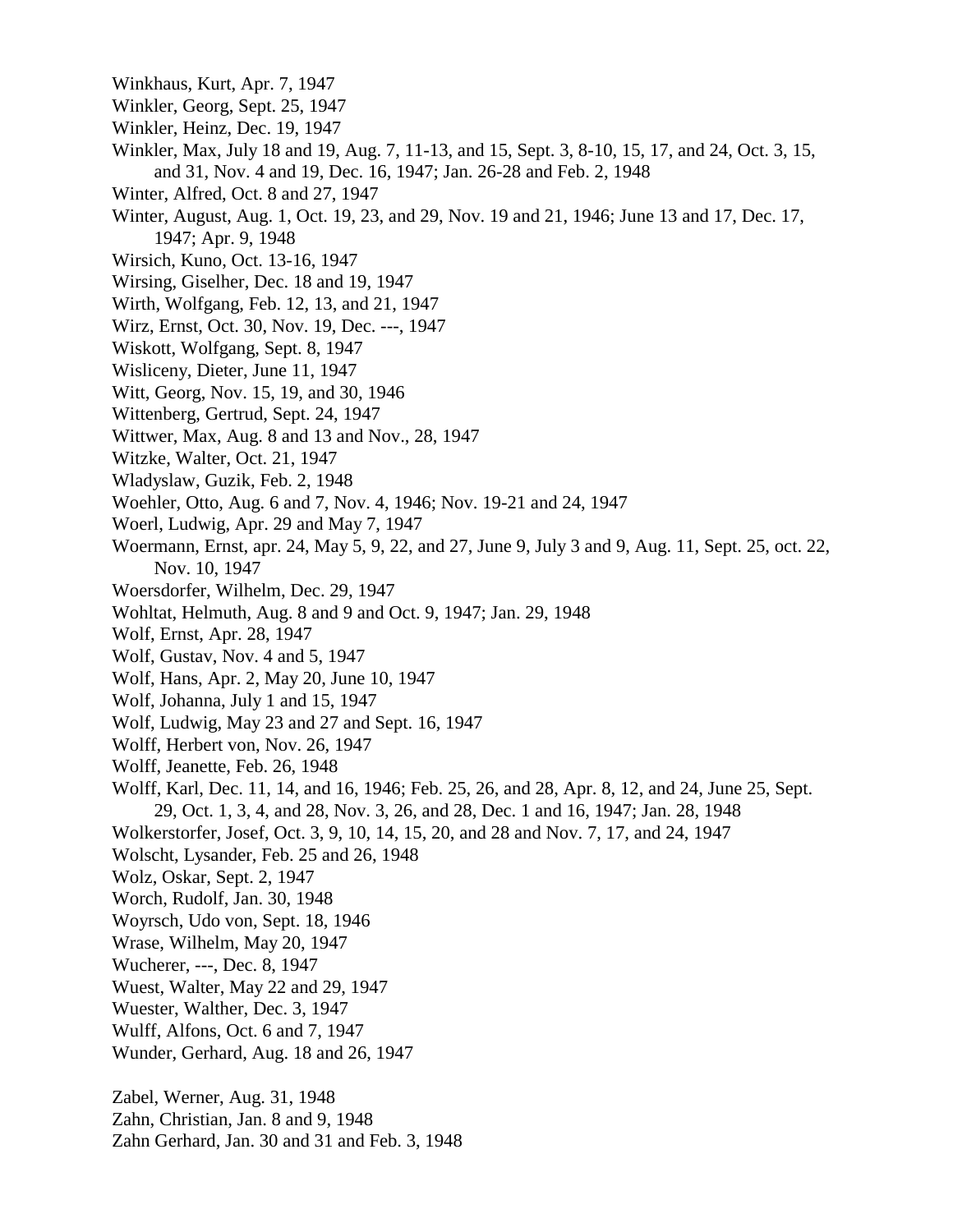Zaks, Abraham, Nov. 29, 1946 Zaks, Szyja, Nov. 29, 1946 Zander, Georg, Mar. 15, 1947 Zapp, Ewald, Aug. 12, 14, 19, and 23, Sept. 19, May 15 and 20, June 28, July 5, 1947 Zarnack, Wolfgang, Aug. 21, 22, and 28, Sept. 9 and 17, Oct. 15, 1947 Zeidelhack, Max, Jan. 6, 8, and 14, 1948 Zeitzler, Kurt, June 13, 16, and 17, 1947; Jan. 24 and 30, Feb. 2-4, June 23 and 28, 1948 Zelcer, Michael, Oct. 4, 1946 Zeppelin, Harro von, Jan. 10 and 12, 1948 Zeuschel, Hans, Dec. 18, 1947 Ziegfeld, Arnold, Oct. 2, 1947 Ziervogel, Erika, July 30, 1947 Ziesmer, Willi, Nov. 18, 1947 Zimmer, Guido, Mar. 4 and Apr. 8, 1948 Zimmermann, Friedrich, May 21 and 22, 1947 Zimmermann, Paul, Apr. 9, May 16 and 22, July 15, Sept. 11, 1947 Zinsser, Hugo, Mar. 31, Apr. 2, and Oct. 6, 1947 Zirpins, Walter, May 5, 1948 Zoller, Viktor, May 21, 1947 Zschintzsch, Werner, June 12, 1947 Zschirnt, Kurt, Sept. 9 and Nov. 3, 1947 Zwirner, Hans, May 28, June 3, 16, and 19, 1947

## APPENDIX I

## List of Persons Interrogated for the IMT

Following is an alphabetically arranged list of names of individuals interrogated by the Interrogation Division of the IMT under the direction of Col. John H. Amen, 1945-46.

Abegg, Wilhelm Amann, Max Bach-Zelewski, Erich von Bargen, Bernhard von Becher, Kurt Beckler, Bernhard Berger, Gottlieb Best, Werner Bilfinger, Rudolf Blaha, Franz Blank, Margaret Blaskowitz, Johannes Blomberg, Werner von Bodenschatz, Karl Boetticher, Friedrich von Bohle, Ernst Boley, Gottfried Brandt, Karl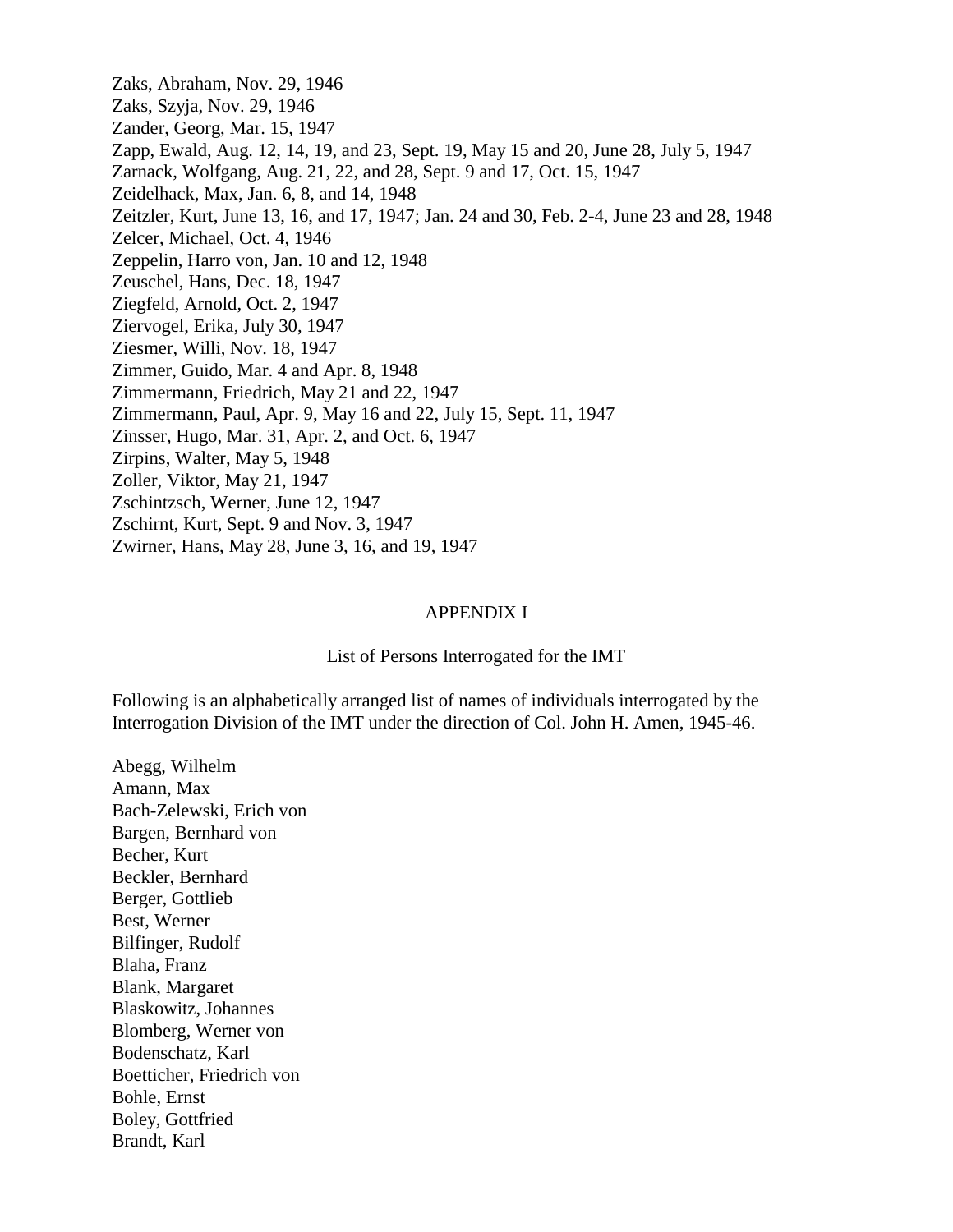Brauchitsch, Berndt Brauchitsch, Walter von Brueninghoff, Hildegarde Brunner, Karl Buch, Walter Buechs, Herbert Buehler, Josef Buerkner, Leopold Conrad, Hans Conti, Leonardo Daluege, Kurt Darre, Richard Diels, Ludwig Diels, Rudolf Dietrich, Joseph Doenitz, Karl Doerffler-Schuband, Werner Draeger, Hans Eigruber, August Eigruber, Berger Falkenhausen, Alexander von Falkenhorst, Nikolaus von Fath, Hildegarde Ficker, Hans Fischer, Fritz Frank, Hans Freyend, Ernst von Frick, Wilhelm Fritsche, Hans Funk, Walter Gathen, Joachim Gebhardt, Ernst Gerdes, bertus Gerken, Martin Gienanth, Ulrich von Glaise-horstenau, Edmund von Goerdeler, Julius Goering, Albert Goering, Hermann Gottfriedsen, Bernd von Grothmann, Werner Grundherr, werner von Guderian, heinz Guyon-Witschel, Louise Gyldenfeldt, Heinz von Haagen, Eugene Haberstock, Karl Halder, Franz Hardy, Kalman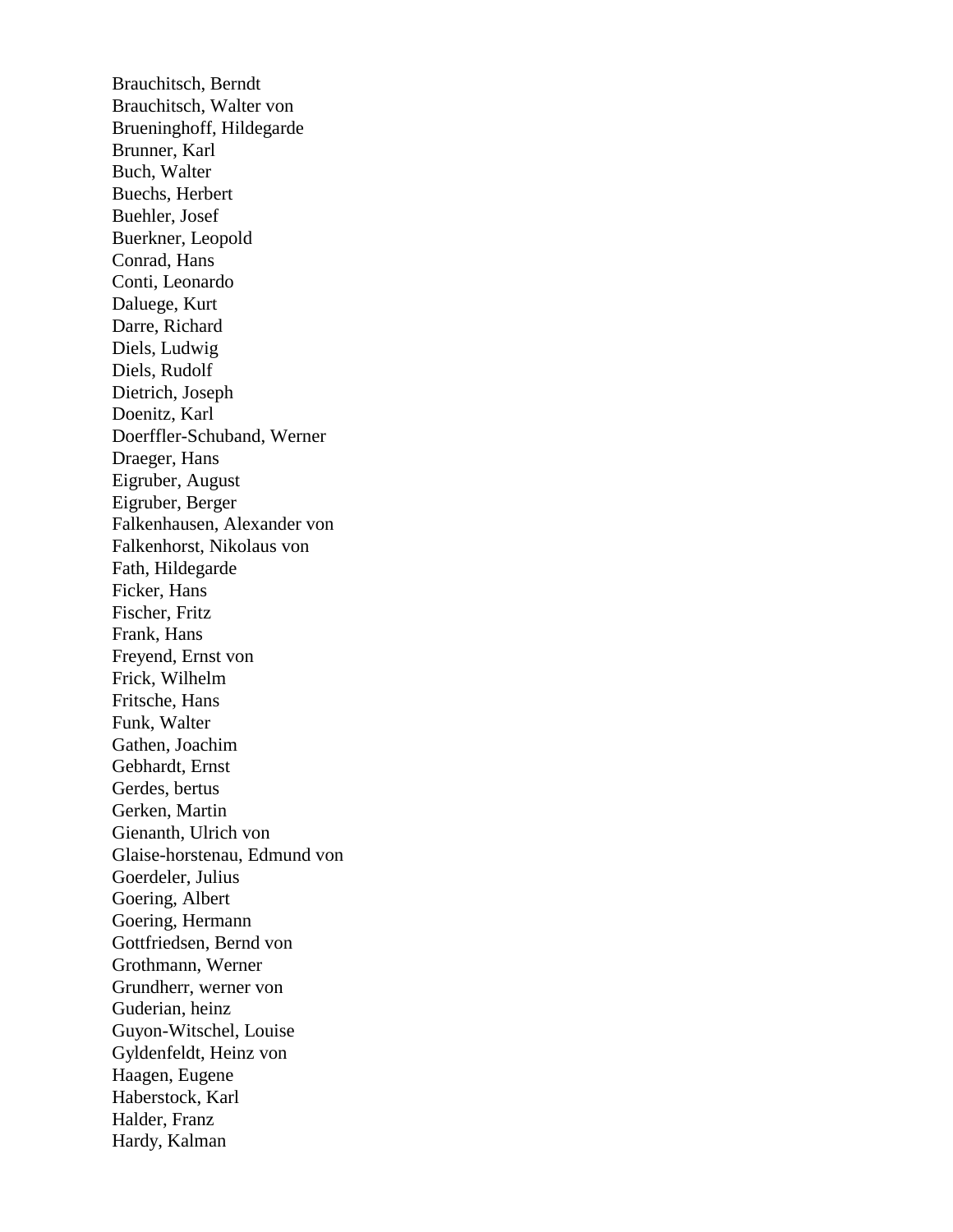Haushofer, Karl Heisig, Peter Hemmen, Hans Hess, Rudolf Hessler, Gunther Himmtler, Gudrun Himmerl, Margaret Hingst, Auguste Hoellriegel, Alois Hoess, Rudolf Hoettl, Wilhelm Hofer, Walter Hoffmann, Heinrich Horthy, Nicholaus von Huppenkothen, Walter Jodl, Alfred Kajum-Khan, Veli Kaltenbrunner, Ernst Keitel, Wilhelm Keppler, Wilhelm Kesselring, Albert Kick, William II Kirchert, Werner Knochen, Edward Koch, --- Koerner, Paul Kolbe, Fritz Koller, Karl Kraffczyk, Helene Krauch, Carl Krieg, Hermann Kroll, Hans Kumming, Eugene Kunze, Hildegarde Lahousen, Erwin Lammers, Hans Lehmann Rudolf Ley, Robert Limburger, --- Litzenberg, Willy Lochner, Louis Lohse, Bruno Luedde-Neurath, Walter McClelland, Roswell Manstein, Erich vonn Mantel, Ernst Mantel, William Marchel, Zygmunt Martin, Benno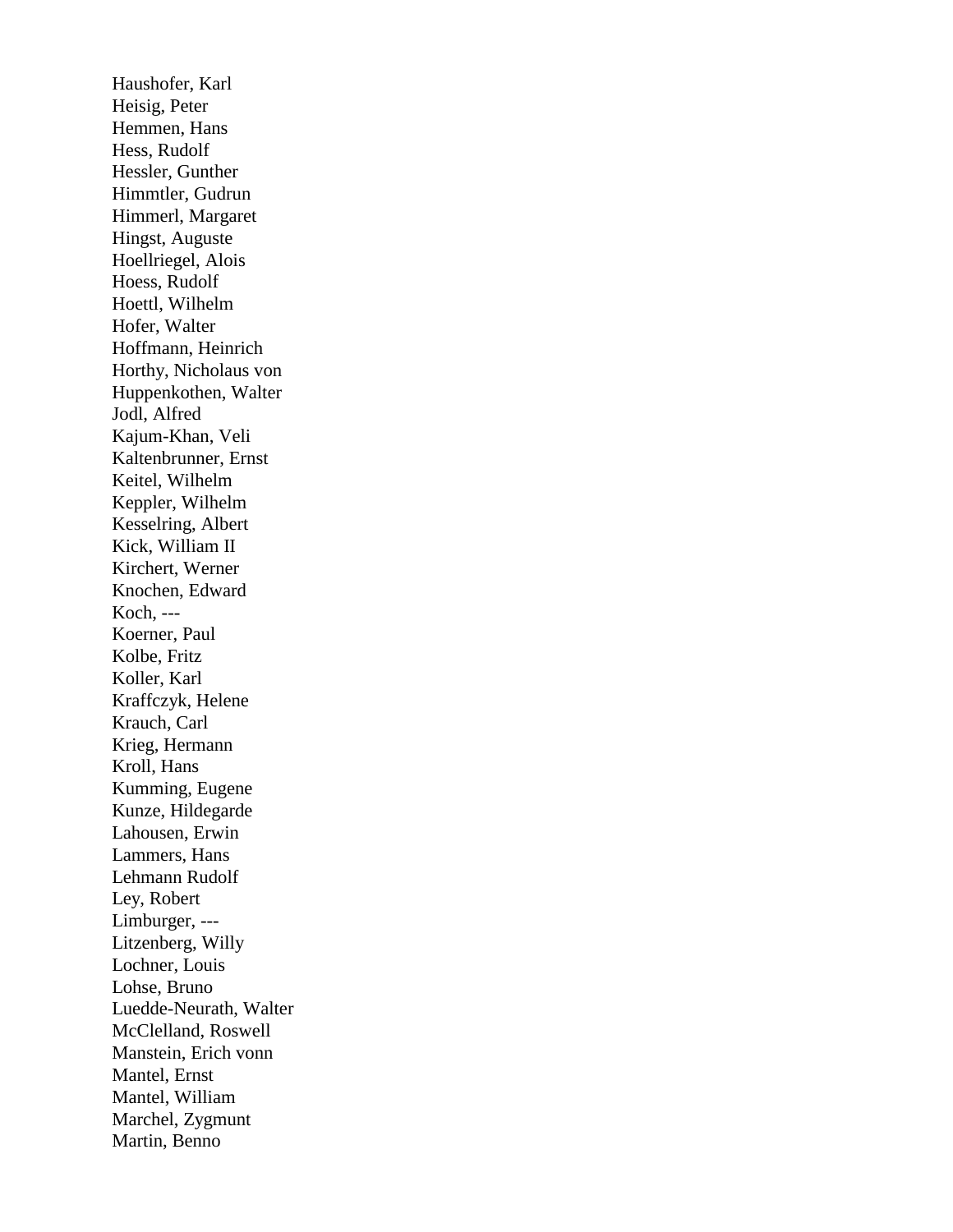Michal, Elmar Milch, Erhard Mildner, Rudolf Moll, Otto Musy, Jean Naujocks, Alfred Neubacher, Hermann Neurath, Constantin von Oberheuser, Herta Obermueller, --- Oetting, Arno von Ohlendorf, Otto Papen, Franz von Papenfuss, Thea Patin, Wilhelm Pfannmueller, Herman Pirner, Helmut Pohl, Oswald Puhl, Emil Raeder, Erich Rainer, Friedrich Ranis, Ernst Reinecke, Hermann Reinwald, Theresa Rittentrop, Joachim von Ritter, Karl Rode, Ernst Roepert, Werner Roettiger, hans Rosenberg, Alfred Rotacker, Hans Salman, otto Sauckel, Fritz Schacht, Hjalmar Schaub, Julius Scheidler, Arthur Scheidt, Wilhelm Schellenberg, Walter Schilling, Claus Schirach, Baldur von Schirrmeister, Moritz von Schlabrendorf, Fabian von Schmidt, Paul Otto Schneider, Johann Schroeder, Christiana Schroedl, Laura Schuschnigg, Kurt von Schwarz, Franz Schweppenburg, Leo Geyr von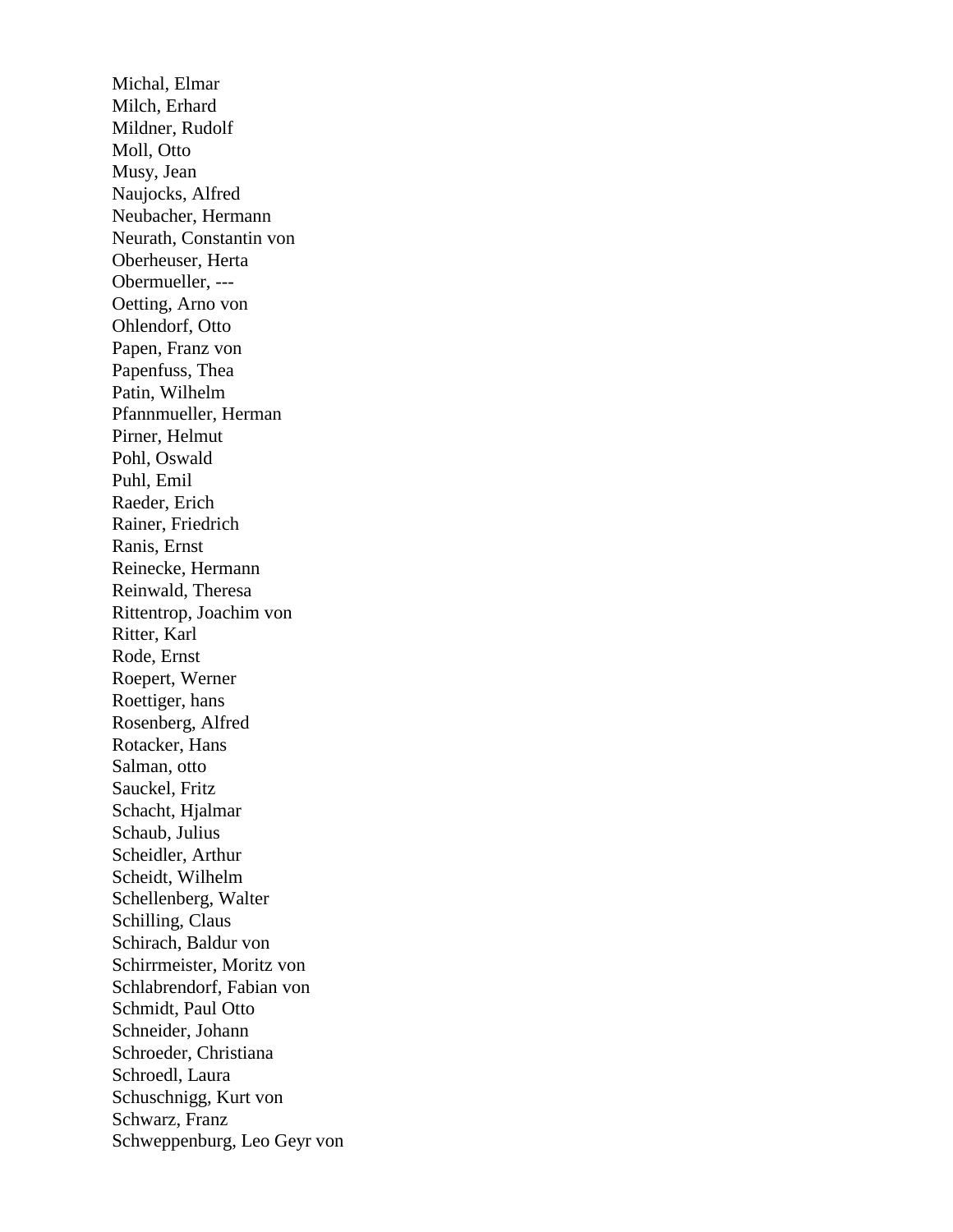Seldte, Franz Seyss-Inquart, Arthur Sievers, Wolfram Skorzeny, Otto Speer, Albert Speer, ingeborg Sperrle, hugo Steengracht von Moyland, Gustav Streicher, Adele Streicher, Julius Stroelin, Karl Stuckart, Wilhelm Stumpff, Hans Tauboeck, Karl Thyssen, Fritz Timm, Max Treite, Percival Uiberreither, Siegfried Vajna, Gavor Vargan, Werner von Wagner, Gerhard Warlimont, Walter Weichs, Maximilian von Welczek, Count von Westhoff, Adolf Westphal, Siegfried Wiedemann, Fritz Wisliceny, Dieter Wolf, Johanna Wolff, Karl Zesbron, Guyon Zitzewitz, --- von Zolling, Ernest

## APPENDIX II

List of Persons Interrogated and Consolidated Reports by Subjects

Following are two lists: first, individual reports arranged alphabetically by names of persons interrogated by various agencies made available to the interrogation branch of OCCWC and the Interrogation Division of the IMT; and second, an unarranged list of consolidated reports grouped by subject matter of the interrogation collected at Nuernberg from various sources including 3d and 7th Army interrogation centers as well as British agencies.

Explanation of Major Symbols Used

Zschintzsch, Werner

AIC Allied Intelligence Committee (London)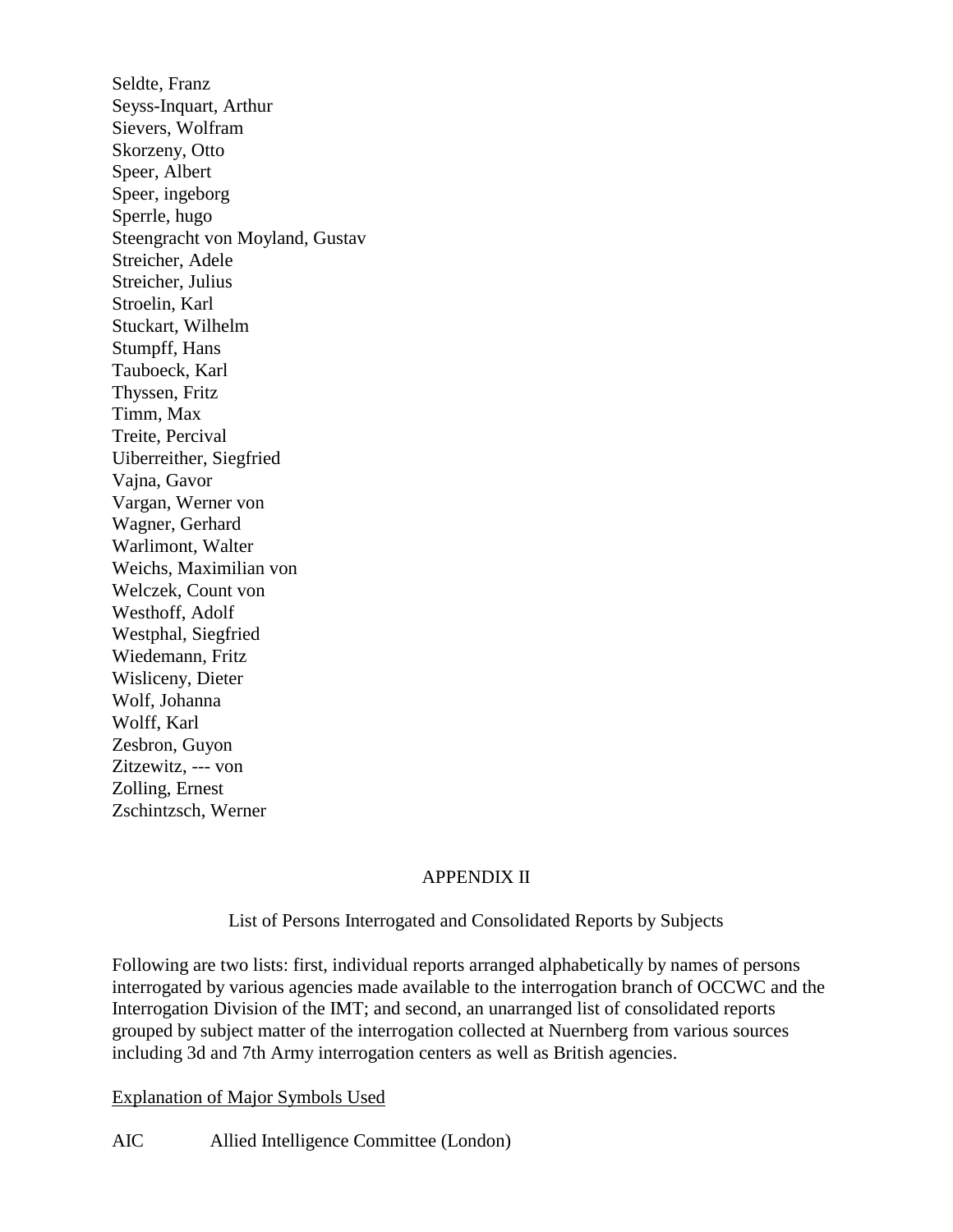| <b>BDIC</b>  | <b>Berlin District Interrogation Center</b>             |
|--------------|---------------------------------------------------------|
| <b>CCPWE</b> | Continental Central Prisoner of War Enclosure           |
| CI.          | Counter Intelligence/Civilian Internment                |
| <b>CIR</b>   | <b>Consolidated Special Interrogation Report</b>        |
| DI           | Director of Intelligence                                |
| <b>FDIR</b>  | <b>First Detailed Interrogation Report</b>              |
| <b>FIAT</b>  | Field Intelligence Agency, Technical                    |
| <b>FIR</b>   | <b>First Interrogation Report</b>                       |
| <b>HIR</b>   | <b>Historical Interrogation Report</b>                  |
| IR           | <b>Interrogation Report</b>                             |
| $_{\rm IIR}$ | <b>Intermediate Interrogation Report</b>                |
| <b>MFIU</b>  | Mobile Field Interrogation Unit                         |
| <b>MISC</b>  | Military Intelligence Service Center                    |
| <b>OI</b>    | <b>Operational Intelligence</b>                         |
| <b>PIR</b>   | <b>Preliminary Interrogation Report</b>                 |
| <b>PWB</b>   | Psychological Warfare Branch                            |
| RI           | Report of Interrogation                                 |
| <b>RIR</b>   | <b>Reinterrogation Report</b>                           |
| <b>SAIC</b>  | Seventh Army Interrogation Center                       |
| <b>SHAEF</b> | <b>Supreme Headquarters Allied Expeditionary Forces</b> |
| <b>SIR</b>   | <b>Special Interrogation Report</b>                     |
| <b>TIC</b>   | <b>Triumph Interrogation Center</b>                     |
| <b>USDIC</b> | United States Special Detention Interrogation           |
| <b>USFET</b> | United States Forces European Theater                   |
| <b>USSBS</b> | United States Strategic Bombing Survey                  |

## INDIVIDUAL REPORTS

| Name                    | Date; Interrogation Number   |
|-------------------------|------------------------------|
| Abs, Otto               | June 24, 1945; PIR           |
| Alliger, Franz          | Feb. 5, 1946; IIR No. 49     |
|                         | Feb. 8, 1946; FIR No. 89     |
| Albert, Ekkehard        | Oct. 9, 1945; SAIC/FIR/53    |
| Albert, Fritz           | June 14, 1946; CI-PIR/126    |
| Albert, Josef           | Aug.16, 1945; SAIC/PIR/229   |
| Albrecht, Erich         | Sept.8, 1945; SAIC/PIR/272   |
| Allmendinger, Karl      | Sept.11, 1945; OI-PIR/2      |
|                         | Dec.28, 1945; OI-FIR/27      |
| Altdorfer, Max          | Sept. 11, 1945; SAIC/PIR/281 |
| Alvensleben, Rudolf von | Sept.11, 1945; SAIC/PIR/277  |
| Amann, Max              | May 26, 1945; SAIC/24        |
| Amende, Hermann         | Jan.22, 1946; CI-FIR/78      |
| Andres, Gerhard         | Sept.10, 1945; PIR           |
| Angerstein, Karl        | June 30, 1945; SAIC/PIR/91   |
| Arenberg, Robert, Prinz | Aug. 16, 1945; PIR           |
| Arnold, Wilhelm         | June 26, 1945; SAIC/PIR/22   |
| Arps, Theodor           | July 5, 1945; SAIC/PIR/109   |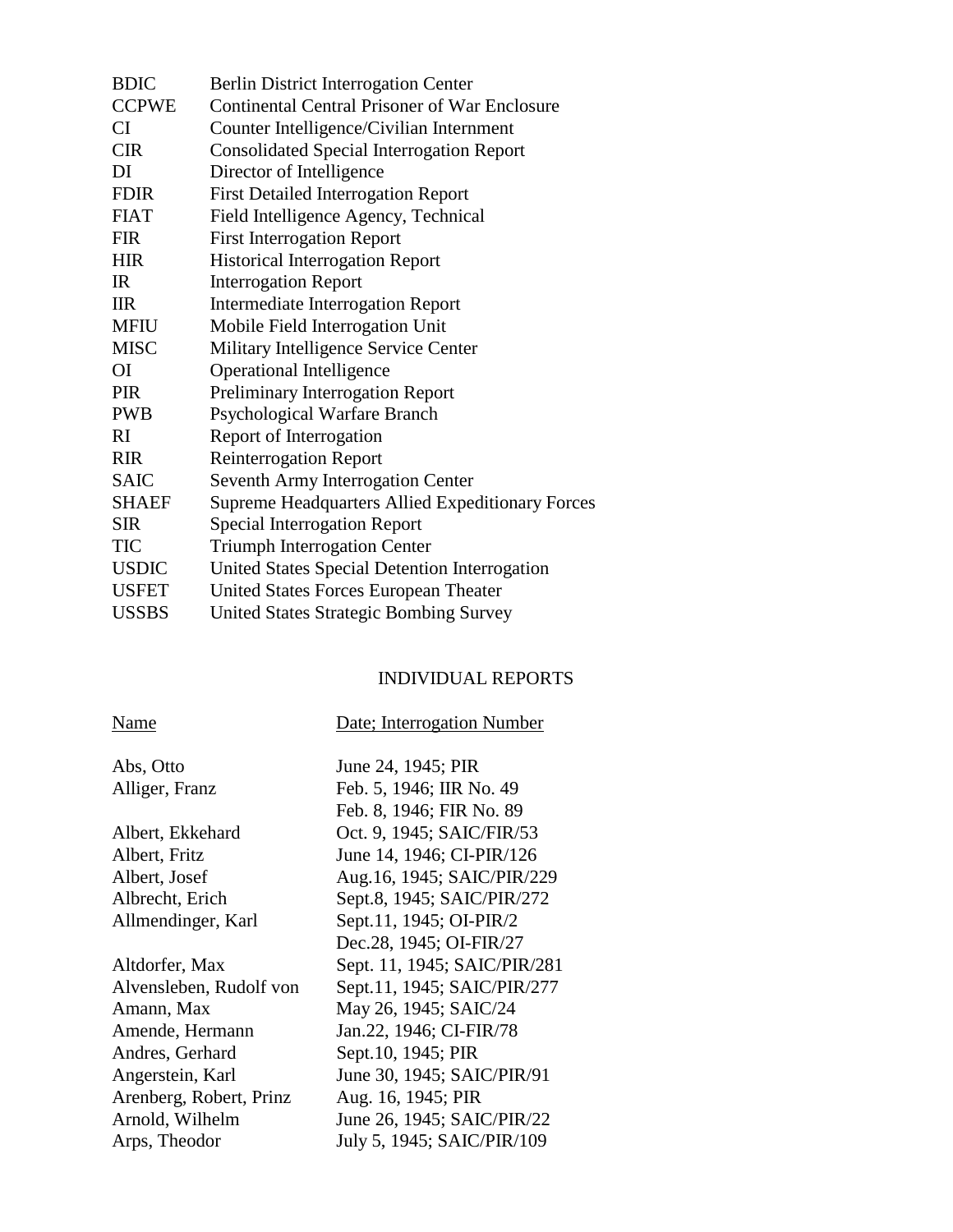Bahr, Hans July 12, 1945; FIR Bardossy, De Laszlo July 17, 1945; SAIC/27 Behrens, Heinrich July 12, 1945; PIR 176 Berg, Josef June 13, 1945; FIR Bergen, Heinrich July 20, 1945; PIR 186 Berger, Gottlob June 5, 1945; SAIC/X/7 Bertram, Jakob June 29, 1945; FIR Bethke, Kurt May 24, 1945; CIR 4/2 Biron, --- June 9, 1945; SAIC/18

Blaum, Wolfgang Jan. 21, 1946; CI-FIR/77

Augustin, Karl Nov. 19, 1945; OI-PIR No. 31 Augustin, Wilhelm Nov.19, 1945; SAIC/PIR/226 Bader, Kurt Aug. 4, 1945; SAIC/PIR/161 Bakker, Karl **Aug. 21, 1945**; FIR No. 56 Sept. 9, 1945; SAIC/FIR/40 Barnickel, Claus June 26, 1945 SAIC/PIR/33 Barth, Ludwig Sept. 5, 1945; SAIC/PIR/256 Bauer, Joseph June.27, 1945 SAIC/PIR66 Aug. 13, 1945; SAIC/FIR/25 Bayerlein, Fritz Feb.8, 1946; OI-IIR No. 29 Becht, Ernest June 27, 1945 SAIC/PIR/49 Bechtel, Heinrich July 16, 1945 SAIC/PIR/178 Becker, Herbert July 13, 1945 SAIC/PIR/166 Becker, Walter **Aug.14**, 1945 PIR No. 206 May 23, 1946; CI-PIR No. 119 June 22, 1946; CI-IIR/54 Beckman, Paul **Apr. 11, 1946; CI-FIR No. 107** Beetz, Hildegard July 19, 1945; PIR No. 27 Behr, Hans von July 5, 1945; SAIC/PIR/97 Belinoff, Ilia Sept. 18, 1945; SAIC/PIR/291 Beller, Karl Sept. 8, 1945 SAIC/PIR/273 Belling, Josef Sept. 21, 1945; PIR No. 70 Oct. 27, 1945; CI-FIR No. 41 Berendsen, Friedrich July 23, 1945; SAIC/PIR/205 Dec. 28, 1945; OI-FIR No. 28 Bernhard, Heinrich Aug. 7, 1945; PIR No. 44 Dec. 4, 1945; CI-IIR/31 Best, Karl May 14, 1946; CI-PIR/115 Beyer, Paul Sept. 6, 1945 SAIC/PIR/271 Beyer, Wilhelm Sept. 5, 1945; SAIC/PIR/260 Bibra, Sigismund von June 24, 1946; CI-PIR/No. 127 Bingler, Kurt June 23, 1945; SAIC/PIR/4 Birkenstock, Edward Aug. 31, 1945; SAIC/PIR/251 Blaschke, Hugo Feb. 5, 1946; OI-FIR No. 31 Blaser, Heinrich Feb. 27, 1946; USDIC/DE 8 Blaskowitz, Johannes July 28, 1945 CCPWE #32/DI-43 Blaum, Rudolf Mar. 26, 1946; CI-PIR/107 July 18, 1946; CI-FIR/118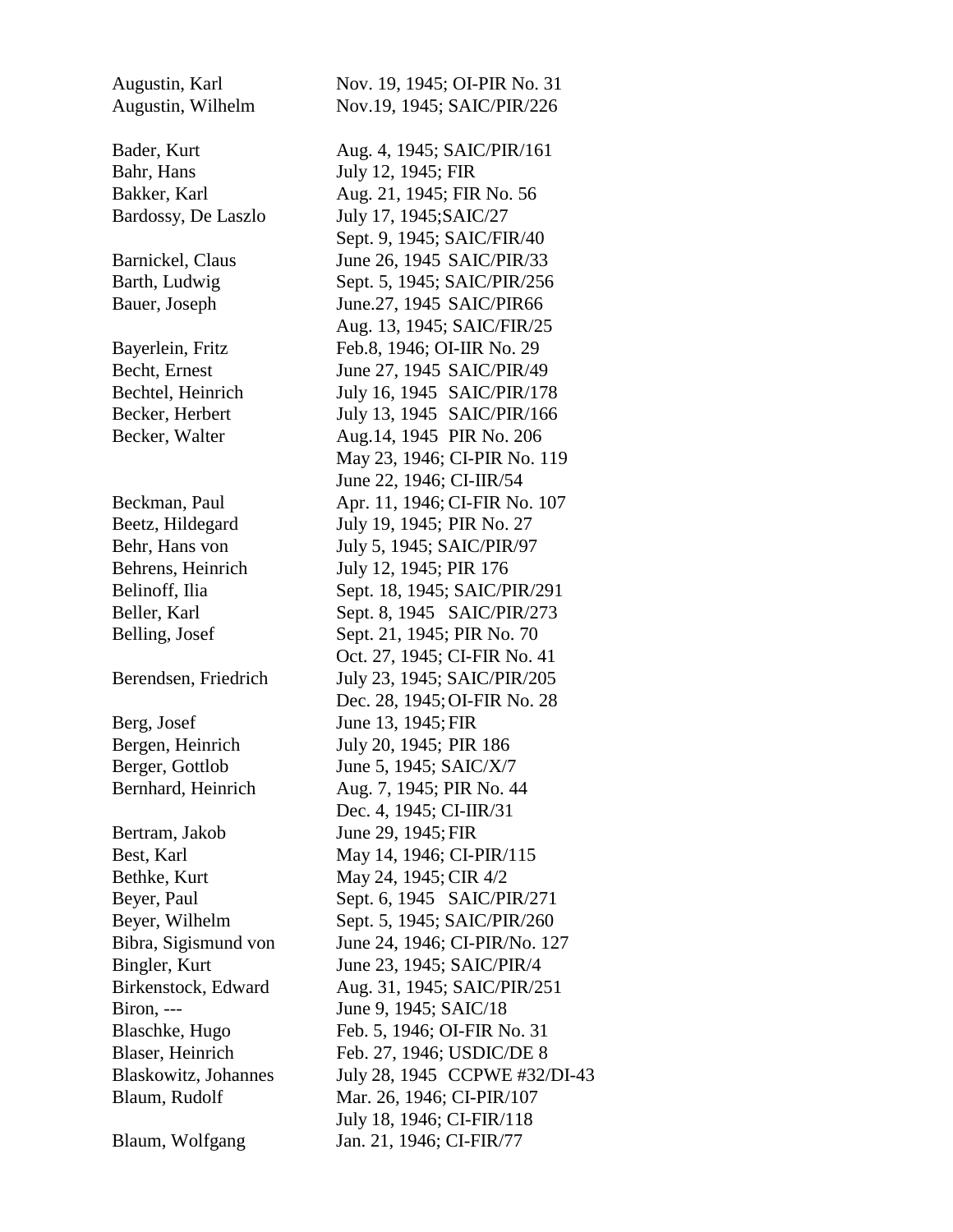Block, Johanna Sept. 3, 1945; FIR No. 27 Blomberg, Hans Aug. 2, 1945; FIR 45 Blomberg, Werner von Sept. 13, 1945; SAIC/PIR/46 Blome, Kurt July 2, 1945; PIR No. 1 Bockelberg, Hans June 29, 1945; SAIC/PIR/70 Boehles, Richard July 16, 1945; SAIC/PIR/177 Boehme, Karola Aug. 4, 1945; SAIC/PIR/225 Boepple, Ernst June 30, 1945; SAIC/PIR/93 Bohle, Ernst July 26, 1945; FIR No. 10 Bohlen, Ludwig Aug. 14, 1946; CI-PIR/133 Bomhard, Adolf von June 27, 1945; SAIC/PIR/59 Bonatz, Ernst June 27, 1945; SAIC/PIR/56 Bonatz, Wilhelm Aug. 31, 1945; PIR AIC 1841 Bonin, Bogoslav von Sept. 12, 1945; PIR No. 3 Botsch, Walter Sept. 13, 1945; PIR No. 7 Braeutigam, Otto Sept. 5, 1945; SAIC/PIR/264 Brandenberger, Erich Aug. 29, 1945; PIR AIC 1829 Braun, Rudolf June 30, 1945; SAIC/PIR/89 Brauneiser, Ludwig July 3, 1945; SAIC/PIR/105 Breckenfeld, Hermann Sept. 10, 1945; EDIC/PIR/2 Brodersen, Peter July 19, 1945; SAIC/PIR/181 Broemse, Karl July 13, 1945; SAIC/PIR/163 Bruch, Hermann July 5, 1945; SAIC/PIR/110 Brueckner, Fritz Sept. 6, 1945; SAIC/PIR/267 Brueckner, Wilhelm June 22, 1945; SAIC/PIR/3 Bruno, Karl June 30, 1945; SAIC/PIR/80 Buch, Hans-Christoph Jan. 22, 1946; CI-RI 8 Bucksch, Heinrich July 23, 1945; SAIC/PIR/204 Buchler, Joseph July 19, 1945; AIC 1350 Buchler, Otto July 5, 1945; SAICIPIR/100 Buerger, Gerhard Sept. 25, 1945; PIR AIC 1868 Bugge, Hans Sept. 12, 1946; CI-PIR/135 Bulling, Hans Aug. 20, 1945; FIR 61 Buntrock, Georg Sept. 17, 1945; CI-PIR/ No. 65 Burkhardt, Hans June 29, 1945; SAIC/PIR/74 Burkhardt, Karl June 22, 1945; PIR TIC Case No. 711

 Sept. 28, 1945; SAIC/IIR/201 Sept. 7, 1945; OI-RIR/4 Sept. 28, 1945; OI-FIR/6 Dec. 28, 1945; OI-FIR No. 29 Borchers, Hans June 25, 1945; CCPWE #32/DI-15 Bouhler, Philipp June 12, 1945; CCPWE # 32/DI-4 Brandt, Karl July 2, 1945; CCPWE I' 32/DI-21 July 21, 1945; SAIC/FIR/10 Oct. 31, 1945; OI-PIR/24 Sept. 13, 1946; CI-PIR/136 Dec. 21, 1946; CI-FIR/134 Buch, Walter June 13, 1945; CCPWE #32/DI-5 Feb. 12, 1946; CI-FIR No. 83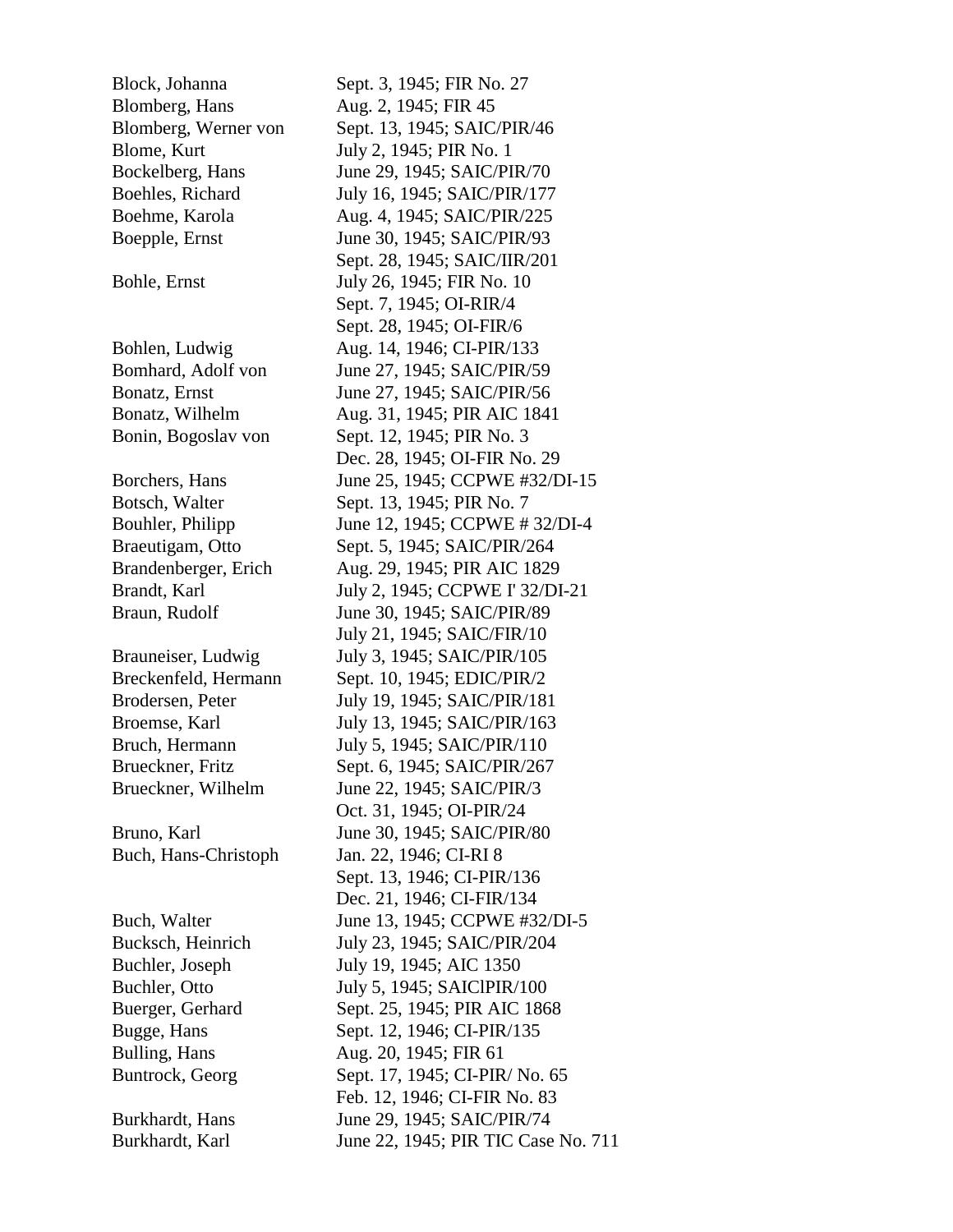Burri, Franz Feb. 13, 1946; USDIC/PP 21 Busch, Friedrich Oct. 2, 1945; CI-PIR No. 73 Jan. 11, 1946; CI-FIR/67 Buttmann, Rudolph June 29, 1945; SAIC/PIR/68 Canaris, Joachim July 18, 1946; CI-PIR No. 130 Cecchi, Renato June 30, 1945; SAIC/PIR/82 Cernak, Matus June 26, 1945; SAIC/r-'IR/42 Mar. 16, 1946; OI-FIR/34 Chandler, Douglas July 12, 1945; PWB/SAIC/20 Claessen, Max June 23, 1945; SAIC/PIR/7 Claus, Rudolf Dec. 11, 1945; CI-FIR No. 53 Cramon, Hellmuth von Mar. 20, 1946; USDIC/DE 9 Cubelic, Ratomir June 27, 1945; SAIC/PIR/43 Dahmen, Gerhard June 11, 1945; TIC Case # 180 Daluege, Kurt June 16, 1945; CCPWE # 32/DI-10 Dannhauser, Paul Sept. 11, 1945; OI-PIR No. 1 | Darre, Walter June 28, 1945; CCPWE # 32/SM-1 Daufeldt, Hans **Aug. 7, 1945**; PIR No. 45 Degelow, Fritz Sept. 6, 1945; SAIC/PIR/265 Degephart, Christof Nov. 8, 1945; OI-PIR No. 27 Dernbach, Friedrich Dec. 11, 1946; CI-IIR/57 Dessovic, Milan von June 23, 1945; SAIC/PIR/15 Deubel, Georg July 12, 1945; PWB/SAIC/21 Diederichs, Otto June 27, 1945; SAIC/PIR/50 Dietrich, Josef June 1, 1945; PWB/SAIC/ll June 11, 1945; SAIC/43 June 14, 1945; SAIC/46 Dinglinger, Gerda Sept. 11, 1945; SAIC/PIR/282 Dithmar, Ludwig July 5, 1945; SAIC/PIR/106 Dittmann, Erich Oct. 19, 1945; BDIC/PIR/58 Doerfler, Karl June 30, 1945; SAIC/PIR/92 Doerifler-Schuband, June 24, 1945; SAIC/PIR/16 Werner July 20, 1945; SAIC/RIR/1 Doernemann, Karl July 7, 1945; SAIC/PIR/125 Drenkhan, Albert Aug. 21, 1945; PIR 232 Drewes, Heinz Sept. 22, 1945; SAIC/PIR/298 Duda, Walter **Oct.** 9, 1945; CI-FIR No. 34 Duesterberg, Georg Aug. 30, 1945; FIR No. 24 Dupont, Friedrich Aug. 24, 1945; PIR AIC 1808 Eberstein, Friedrich von Dec. 6, 1945; CI-CIR/10 Ebner, Peter July 23, 1945; SAIC/PIR/208

Ebrecht, Georg Aug. 31, 1945; FIR No. 26 Eckholt, Oscar June 29, 1945; SAIC/PIR/72 Edlinger, Franz Oct. 5, 1945; SO6/USDIC/PP3 Ehrenberg, Hans June 27, 1945; SAIC/PIR/60 Ehser, Max Sept. 5, 1945; SAIC/PIR/262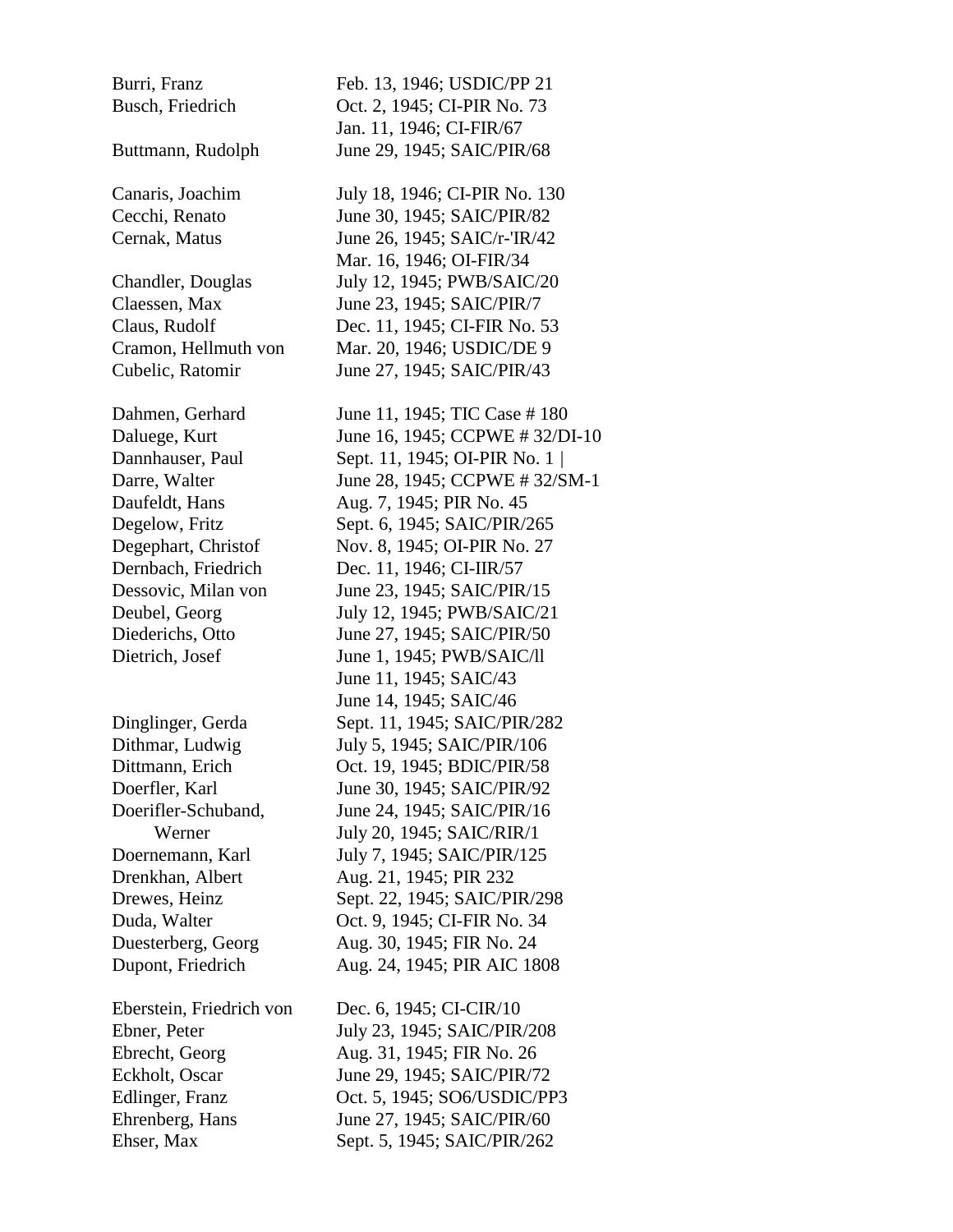| Eigruber, August                                    | Sept. 19, 1945; S01/USDIC/PP1 |
|-----------------------------------------------------|-------------------------------|
|                                                     | Ref. No. A-112                |
| Eisenberg, Werner                                   | Aug. 2, 1945; PIR No. 37      |
|                                                     | Jan. 11, 1946; CI-FIR No. 62  |
| Endres, Fritz                                       | June 27, 1945; SAIC/PIR/45    |
| Erdle, Richard                                      | Mar. 18, 1946; CI-PIR No. 105 |
| Erfurth, Waldemar                                   | Oct. 13, 1945; OI-PIR No. 14  |
| Ertl, Georg                                         | Oct. 13, 1945; CI-PIR/80      |
|                                                     | Feb. 18, 1946; CI-FIR No. 93  |
| Ertl, Oskar                                         | Oct. 8, 1945; S07/USDIC/PP4   |
| Eschenlohr, Armin                                   | June 27, 1945; SAIC/PIR/55    |
| Esser, Hermann                                      | May 28, 1945; PWB/SAIC/1      |
| Euler, Philipp                                      | July 5, 1945; FIR 14          |
|                                                     |                               |
| Falkenhausen, Alexander von Oct. 24, 1945; OI-FIR 8 |                               |
| Falkenhorst, Nikolaus von                           | Aug. 10, 1945; SAIC/FIR/22    |
| Fath, Hildegard                                     | Sept. 25, 1945; PIR AIC 1892  |
| Feddersen, Paul                                     | Sept. 25, 1945; PIR AIC 1886  |
| Fegelein, Waldemar                                  | June 26, 1945; SAIC/PIR/30    |
|                                                     |                               |
| Feichtmayr, Otto                                    | Aug. 27, 1945; SAIC/PIR/241   |
| Feldhusen, Konrad                                   | June 30, 1945; PIR 154        |
| Ferid, Murad                                        | Aug. 3, 1945; PIR No. 42      |
|                                                     | Jan. 30, 1946; CI-FIR/81      |
|                                                     | Oct. 18, 1945; CI-IIR/28      |
|                                                     | Dec. 21, 1945; CI-IIR/39      |
|                                                     | Jan. 18, 1946; CI-IIR/44      |
| Fest, Anton                                         | Aug. 25, 1945; PIR No. 56     |
|                                                     | Apr. 3, 1946; CI-FIR No. 106  |
| <b>Ficker Hans</b>                                  | July 3, 1945; SAIC/PIR/104    |
| Fidrmuc, Paul                                       | May 29, 1946; CI-PIR No. 123  |
| Fiehler, Karl                                       | June 5, 1945; PWB/SAIC/15     |
| Fischer, Anton                                      | Sept. 22, 1945; SAIC/PIR/297  |
| Fischer, Friedrich                                  | Oct. 29, 1945; CI-FIR/45      |
| Fischer, George                                     | Jan. 14, 1946; CI-FIR/60      |
| Fischer, Helmut                                     | Sept. 13, 1945; CI-PIR No. 64 |
| Fischer, Herbert                                    | June 27, 1945; SAIC/PIR/47    |
| Fischer, Karl                                       | July 9, 1945; SAIC/PIR/134    |
| Fischer, Ludwig                                     | July 9, 1945; SAIC/PIR/129    |
|                                                     | July 26, 1945; SAIC/FIR/14    |
|                                                     | Oct. 30, 1945; SAIC/RIR       |
|                                                     | Aug. 23, 1945; SAIC/RIR/3     |
| Fitzlaff, Hans                                      | July 9, 1945; SAIC/PIR/143    |
| Fitzrandolph, Sigismund                             | July 12, 1945; PWB/SAIC/23    |
| Flade, Hans                                         | July 13, 1945; SAIC/PIR/168   |
|                                                     |                               |
| Fleming, Walter                                     | July 28, 1945; SAIC/PIR/221   |
| Foerster, Friedrich                                 | Aug. 21, 1945; PIR AIC 1790   |
| Frank, August                                       | Aug. 27, 1945; SAIC/PIR/246   |
| Frank, Bernhard                                     | July 18, 1945; SAIC/PIR/186   |
| Frank, Hans                                         | May 27, 1945; SAIC/26         |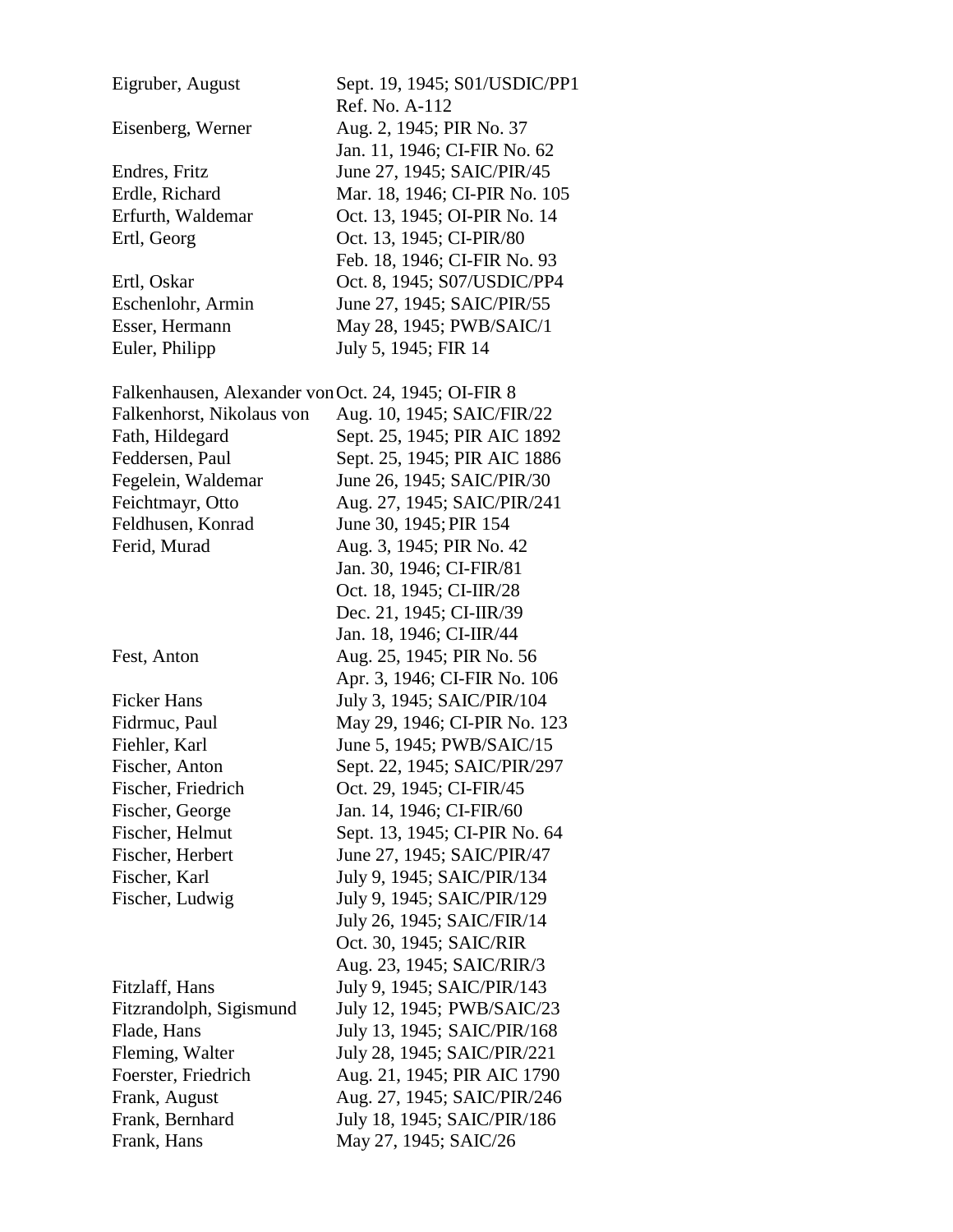June 12, 1945; CCPWE 1t 32/DI-6 Frantisek, Nejedly Mar. 20, 1947; CI-IIR/62 Franz, Erich July 16, 1945; FIR No. 22 Franzbach, Max Mar. 25, 1946; CI-PIR No. 108 Frauenfeld, Alfred May 26, 1945; SAIC/25 May 27, 1945; SAIC/27 Frenzel, Ernst June 30, 1945; SAIC/PIR/85 Friedmann, Heinrich Sept. 28, 1945; OI-PIR/10 Friedrichs, Karl Aug. 16, 1945; SAIC/PIR/230 Fries, Walter July 13, 1945; SAIC/PIR/173 Fritz, Marvin Sept. 15, 1945; BDIC/PIR/24 Fuchs, Heinrich Oct. 16, 1945; OI-PIR No. 18 Jan. 9, 1946; OI-FIR/23 Fuchs, Paul Jan. 23, 1946; CI-FIR/76 Fuchrer, Hans **Aug.** 3, 1945; PIR No. 39 Fuehrer, Wilhelm July 22, 1945; SAIC/FIR/15 Fugger, Margarete Aug. 27, 1945; PIR AIC 1814 Funhoff, Theodor Aug. 27, 1945; SAIC/PIR/238 Funk, Walter May 31, 1945; PWB/SAIC/7 June 2, 1945; SAIC/36 Furch, Karl Mar. 27, 1946; CI-PIR/109 Gabriel, Rudolf Oct. 6, 1945; BDIC/PIR/47 Gaehring, Friedrich June 5, 1945; CIR 4/9 Gandert, Hans June 24, 1945; SAIC/PIR/17 Gareis, Heinrich June 27, 1945; SAIC/PIR/46 Garhmann, Theo Sept. 10, 1945; IR No. 41 AIC 1370 Garthe, Arnold **Oct. 9, 1945; CI-PIR No. 77**  Feb. 15, 1946; CI-FIR/90 Gassebner, Alois June 30, 1945; SAIC/PIR/95 Gebhardt, Josef July 13, 1945; SAIC/PIR/164 Gehlen, Reinhard June 21, 1945; SAIC/R/ Gehra, Leo Sept. 6, 1945; PIR AIC 1850 Gerhard, Georg May 16, 1946; CI-PIR/117 July 20, 1946; CI-SIR No. 9 Gerlach, Hans **Oct.** 27, 1945; CI-FIR/40 Gerlach, Walter July 5, 1945; SAIC/PIR/94 Gerloff, Helmut July 9, 194-5; SAIC/PIR/139 Gersdorff, Rudolf Oct. 30, 1945; OI-PIR No. 23 Feb. 18, 1946; OI-IIR/34 Gerspacher, August July 5, 1945; SAIC/PIR/79 Gerum, Josef Sept. 19, 1945; SAIC/PIR/295 Gesterkamp, Richard July 5, 1945; PIR 142 Gheorghe, Ion June 23, 1945; SAIC/PIR/14 Sept. 27, 1945; SAIC/FIR/50 Giese, Walther Sept. 12, 1945; BDIC/PIR/12 Glaeser, Josef Dec. 8, 1945; CI-IIR/33 Glaise von Horstenau, Aug. 5, 1945; SAIC/FIR/21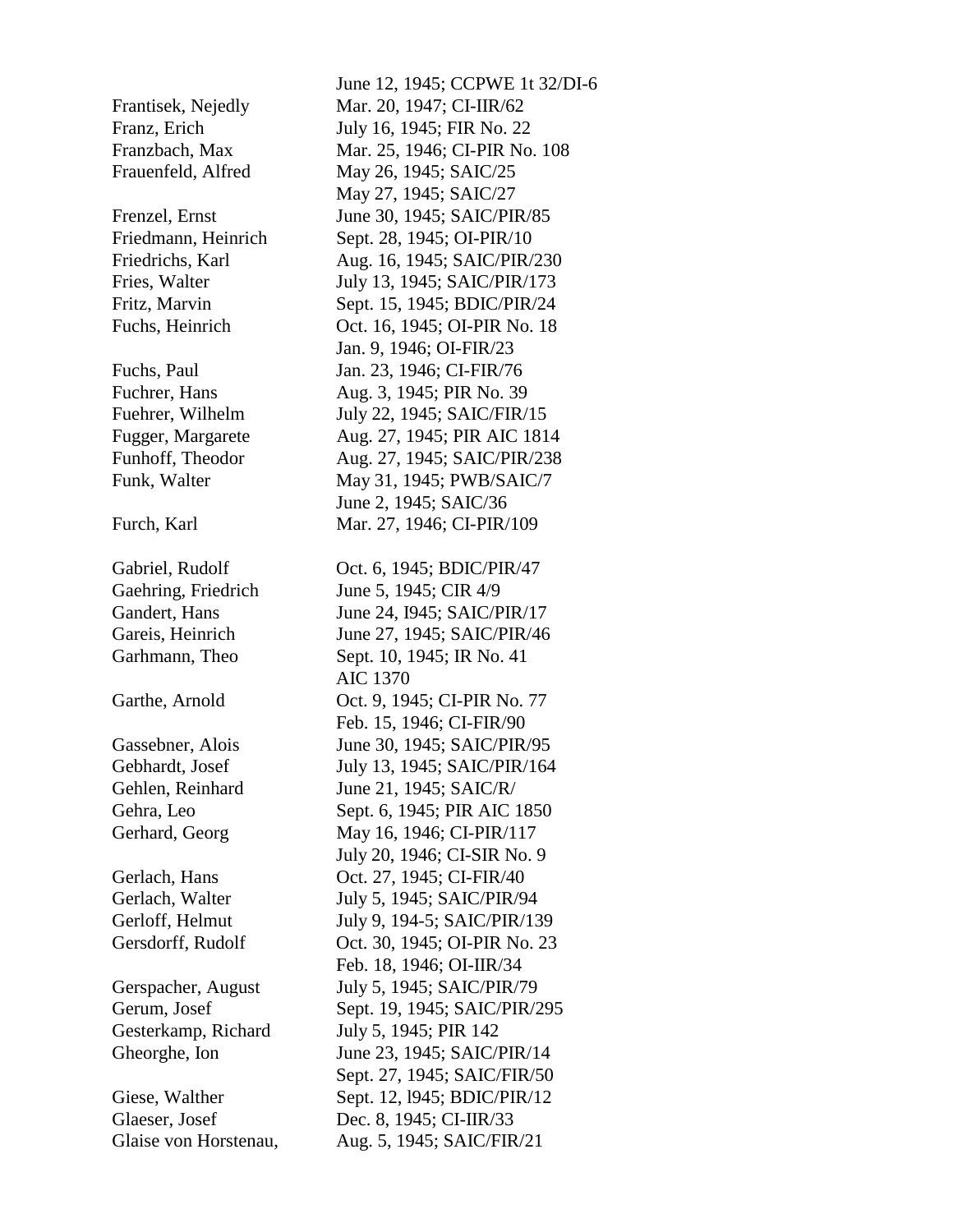| Edmund                |                                 |
|-----------------------|---------------------------------|
| Goering, Albert       | June 28, 1945; SAIC/PIR/67      |
|                       | Sept. 19, 1945; SAIC/FIR/48     |
| Goering, Hermann      | May 19, 1945; SAIC/13           |
|                       | May 19, 1945; SAIC/14           |
|                       | May 23, 1945; SAIC/16           |
|                       | June 15, 1945; CCPWE #32/DI-7   |
|                       | Oct. 24, 1945; OI-RIR No. 7     |
| Goetz, Matthias       | July 9, 1945; SAIC/PIR/142      |
| Golubinzew, ---       | June 26, 1945; SAIC/PIR/40      |
| Goreschi, Hassan      | Apr. 15, 1946; G320/USDIC/DE 13 |
| Graf, Georg           | Sept. 22, 1945; BDIC/FIR/11     |
| Graf, Hannelore       | Oct. 23, 1945; BDIC/PIR/65      |
| Grau, Fritz           | July 7, 1945; SAIC/PIR/122      |
| Gravenhorst, August   | Sept. 19, 1945; PIR 255         |
| Gregoric, Danilo      | June 10, 1946; OI-FIR/36        |
| Greifelt, Ulrich      | July 6, 1945; SAIC/PIR/114      |
| Greiner, Helmuth      | Jan. 14, 1946; OI-IIR/26        |
| Greiner, Philipp      | Mar. 14, 1946; OI-FIR/98        |
| Greiser, Arthur       | June 1, 1945; PWB/SAIC/12       |
| Griphan, Walter       | July 9, 1945; SAIC/PIR/137      |
| Grolmann, Helmuth von | July 23, 1945; SAIC/PIR/206     |
| Gruber, Max           | Mar. 20, 1947; CI-IIR/61        |
| Grunsky, Hans         | June 26, 1945; SAIC/PIR/28      |
| Guderian, Heinz       | May 25, 1945; SAIC/23           |
|                       | May 31, 1945; PWB/SAIC/9        |
|                       | July 26, 1945; SAIC/FIR/12      |
|                       | Aug. 28, 1945; USFET/IR 10      |
| Guenther, Rudolf      | Feb. 6, 1945; CI-IIR/47         |
| Gunzelmann, Emil      | June 9, 1945; SAIC/42           |
| Guter, Eberhard       | Sept. 29, 1945; SAIC/PIR/308    |
|                       |                                 |
| Haberstumpf, Robert   | July 9, 1945; SAIC/PIR/132      |
| Haderer, Anton        | June 27, 1945; SAIC/PIR/64      |
|                       | Dec. 1, 1945; OI-FIR/19         |
| Hain, Konrad          | June 23, 1945; SAIC/PIR/12      |
| Halder, Fritz         | July 19, 1945; SAIC/PIR/192     |
| Halmanseger, Leonhard | Sept. 7, 1945; PIR No. 61       |
|                       | Oct. 3, 1945; CI-IIR/ No. 24    |
| Hamfler, Hermann      | May 28, 1946; CI-PIR No. 122    |
| Hammes, Ernst         | Aug. 5, 1946; CI-PIR/132        |
|                       | Apr. 2, 1947; CI-FIR/140        |
| Harbers, Guido        | June 26, 1945; SAIC/PIR/23      |
| Harten, Walther       | Sept. 11, 1945; SAIC/PIR/280    |
| Hartl, Albert         | Mar. 22, 1946; CI-PIR/106       |
|                       | May 18, 1946; CI-IIR/53         |
|                       | Jan. 9, 1947; CI-FIR/123        |
| Haushofer, Karl       | Sept. 22, 1945; FIR No. 3       |
| Hausser, Paul         | July 9, 1945; SAIC/FIR/6        |
|                       |                                 |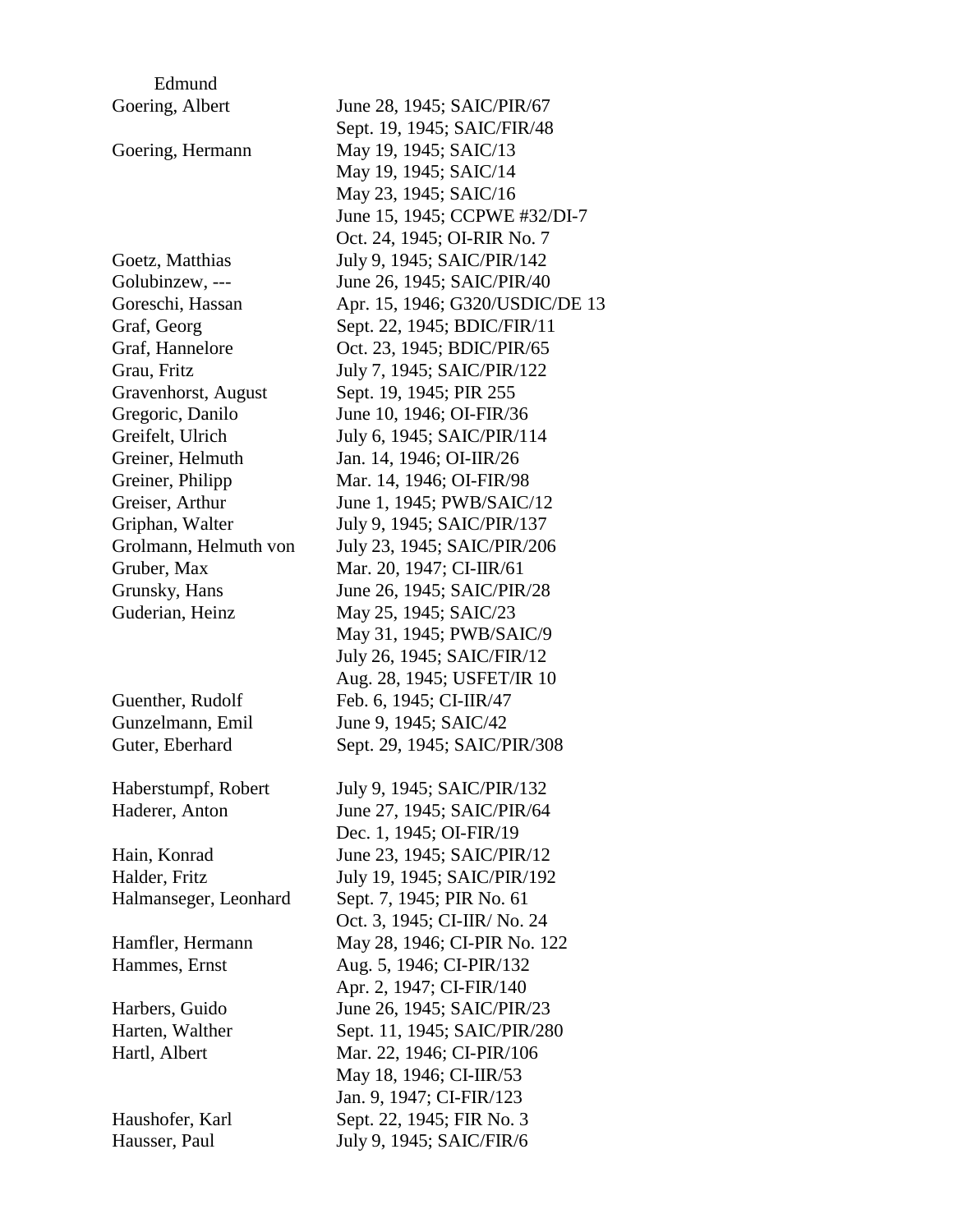Havemann, Otto Sept. 18, 1945; BDIC/PIR/27 Hayler, Franz June 13, 1945; SAIC/44 Heinz, Wilhelm Aug. 16, 1945; SAIC/PIR/231 Heinze, Werner Sept. 7, 1945; SAIC/PIR/270 Heinze, Wolfram Sept. 7, 1945; PIR AIC 1854 Heisler, Hans July 19, 1945; SAIC/PIR/193 Helm, Arthur July 13, 1945; SAIC/PIR/169 Hemmen, Hans June 27, 1945; SAIC/PIR/38 Hencke, Andor Apr. 5, 1946; OI-FIR No. 35 Hengl, Georg von Jan. 22, 1946; OI-PIR No. 37 Henk, Emil **Apr. 22, 1945**; SAIC/10 Henkel, Rudolf Sept. 19, 1945; SAIC/PIR/293 Apr. 29, 1946; CI-FIR/109 Henschel, Kurt July 18, 1945; PIR No. 25 Dec. 18, 1945; CI-IIR No. 37 Jan. 11, 1946; CI-FIR/68 Herb, Alfred June 26, 1945; SAIC/PIR/41 Herrlitz, Erich Sept. 19, 1945; CI-PIR No. 68 Feb. 20, 1946; CI-IIR/48 Mar. 2, 1946; CI-FIR/91 Herrslet, Joachim July 19, 1945; SAIC/PIR/194 Hertslet, Georg Sept. 11, 1945; SAIC/FIR/43 Hesse, Fritz July 12, 1945; PWB/SAIC/25 Heuer, Karl May 29, 1945; CIR/4/4 Heusinger, Adolf Sept. 13, 1945; OI-PIR No. 6 Dec. 28, 1945; DI-IIR/24 Jan. 10, 1946; OI-FIR/30 Jan. 11, 1946; OI-IIR/14 Feb. 1, 1946; OI-RIR/15 Feb. 5, 1946; OI-RIR/16 Heydekampf, Gerd von July 13, 1945; SAIC/PIR/170 Hinkel, Hans May 28, 1945; SAIC/28 Hinselmann, Wilhelm July 10, 1945; FIR No. 12 Hoehne, Alice Oct. 29, 1945; CI-FIR No. 46 Hoellriegel, Alois Sept. 10, 1945; PIR AIC 1864 Hoermann, Hans Aug. 23, 1945; PIR Hoettl, Wilhelm Sept. 10, 1945; IR No. 43 Sept. 15, 1945; AIC 894 Hofer, Franz May 24, 1945; SAIC/19 Hoffmann, Christoph July 25, 1945; PIR No. 34 Hoffmann, Heinrich July 13, 1945; SAIC/PIR/165 Hoffmann, Kurt July 7, 1945; SAIC/PIR/119 Hoffmann, Margarethe Sept. 27, 1945; BDIC/FIR/19 Hoffmann, Rolf June 23, 1945; SAIC/PIR/11 Hofmann, Otto Aug. 16, 1945; PIR-IIR No. 53 Jan. 10, 1946; CI-FIR/58 Hohenlohe, Schillingsfuerst, Oct. 25, 1945; CI-PIR/87 Prinz Chlodwig von Holstem, Walter July 6, 1945; SAIC/PIR/116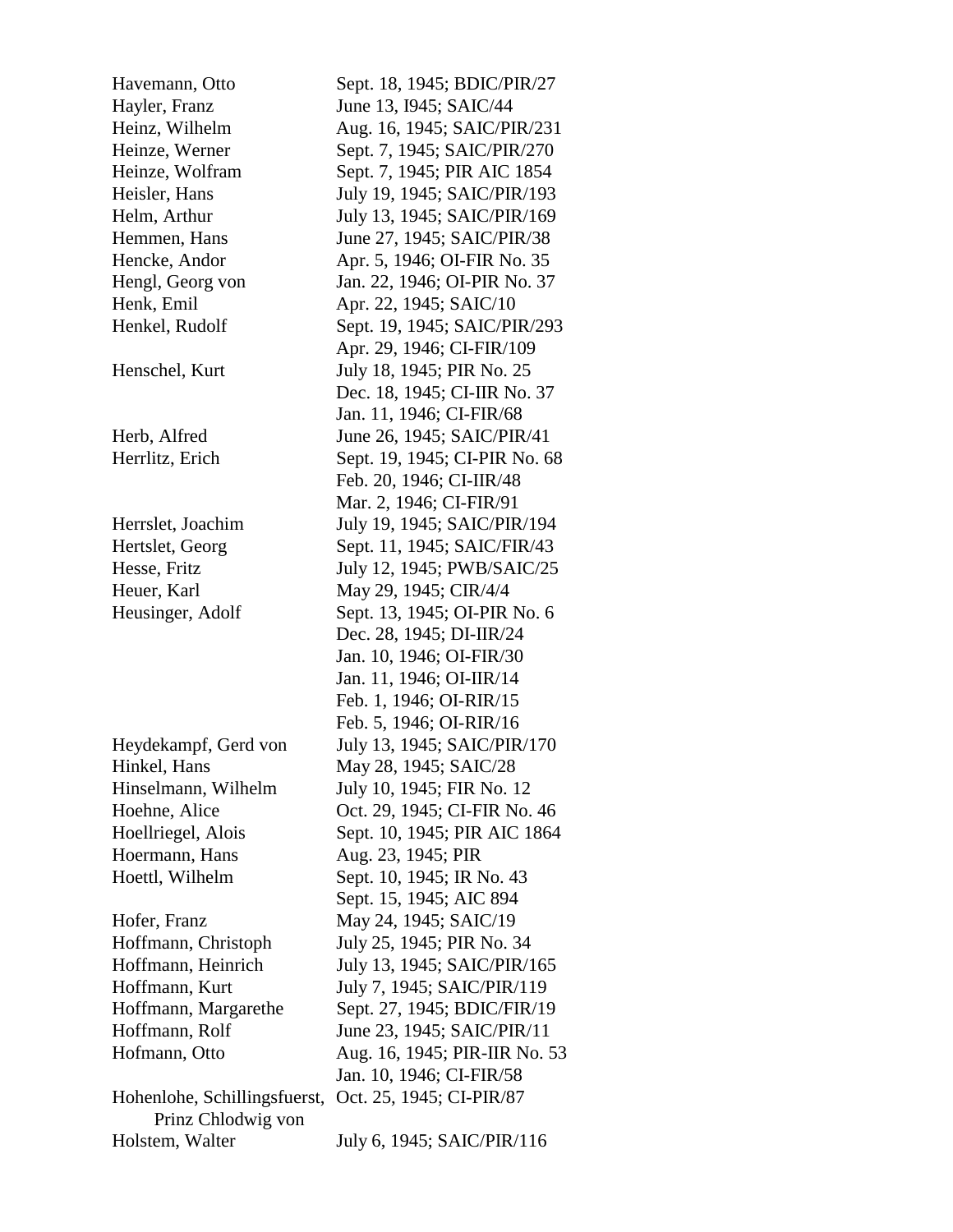Kapp, Werner Aug. 21, 1945; PIR

Holz, Willi Oct. 29, 1945; CI-FIR/44 Holzapfel, Karl Sept. 28, 1945; SAIC/PIR/304 Honigmann, Erich Oct. 1, 1945; SAIC/PIR/311 Hoppe, Kurt July 18, 1945; PIR 179 Horthy, Nicholas July 17, 1945; CCPWE #321X-P 19 Hoven, Waldemar June 22, 1945; TIC Case No. 738 Huether, Werner Oct. 30, 1945; CI-FIR/48 Hummel, Fritz **Apr. 16, 1947; CI-FIR/144** Hunke, Werner **Oct. 14, 1945; CI-PIR No. 79**  Jan. 17, 1946; CI-FIR/75 Huppenkothen, Walter Oct. 9, 1945; CI-PIR No. 76 Hussein, Prince Shihab July 19, 1945; SAIC/PIR/191 Huts, Bernard June 28, 1945; PIR 135 Hutterer, Georg Aug. 7, 1946; CI-FIR/19 Imredy, Bela July 16, 1945; PWB/SAIC/26 Isermann, Felix Sept. 27, 1945; SAIC/PIR/301 Isselhorst, Erich Aug. 9, 1945; PIR No. 48 Jacobi, Walter Sept. 25, 1945; PIR AIC 1874 Jacobsen, Alfred July 25, 1945; PIR No. 35 Jacobsen, Rudolph Mar. 16, 1946; CI-PIR No. 103 Janiszewski, Raman June 26, 1945; SAIC/PIR/31 Jetter, Erwin Jan. 15, 1946; OI-PIR No. 36 Jodl, Alfred July 10, 1945; CCPWE # 32/DI-27 Judt, Karl July 5, 1945; TIC Case No. 457 Juergen, Herbert Oct. 29, 1945; CI-PIR/88 Jung, Igor July 12, 1945; SAIC/PIR/160 Juris, Wilhelm July 5, 1945; FIR TIC Case No. 434 Kadner, Ernestine Oct. 10, 1945; SO14/USDIC/PP 11 Kaestle, Heinrich Oct. 29, 1945; CI-FIR/42 Kahle, Erich **Aug.** 30, 1945; PIR 251 Kaleske, Karl June 12, 1945; P.F. 602397 Nov. 1, 1945; CI-FIR/51 Kaltenbrunner, Ernst May 25, 1945; CIR 4/3 June 28, 1945; IIR Kamphoevener, Kurt von June 30, 1945; SAIC/PIR/81 Kamplade, Ewald Sept. 5, 1945; PIR 253 Kardakoff, Basil Aug. 5, 1945; SAIC/R/8 Kasiar, Karl June 27, 1945; PIR 122 Kayser, Kornelius Sept. 28, 1945; SAIC/PIR/307 Kehrl, Hans **Oct.** 22, 1945; OI-PIR No. 19 Keim, Georg Sept. 12, 1945; OI-IIR/5 Sept. 25, 1945; OI-IIR/9 Sept. 27, 1945; OI-FIR/5 Keller, Lydia Mar. 30, 1946; CI-PIR/111 Apr. 26, I946; CI-FIR/108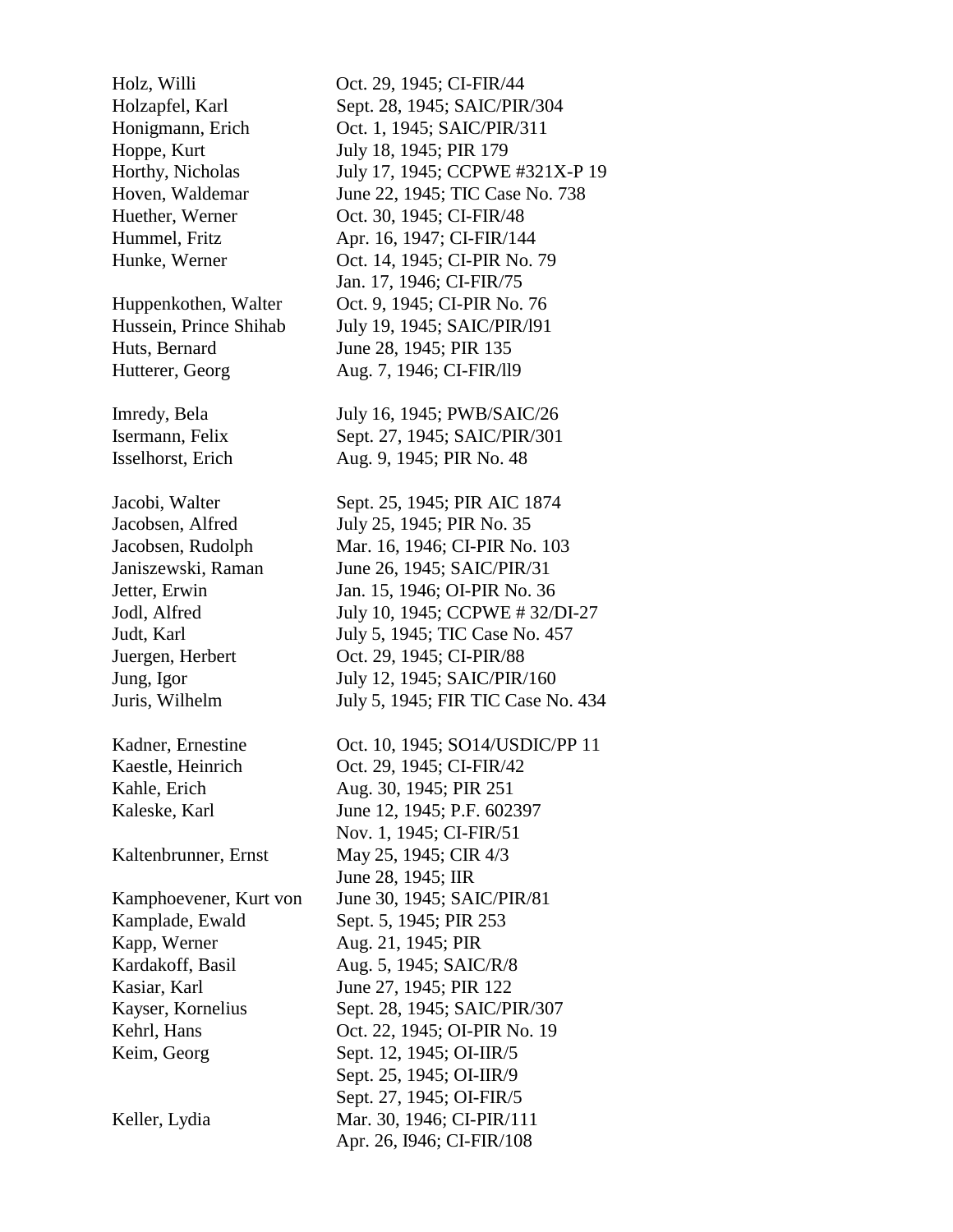Keppler, Wilhelm Nov. 2, 1945; OI-IIR/15 Kirchner, Wolfram Jan. 3, 1946; CI-IIR/42 Klevemann, Hans June 29, 1945; PIR 136 Koch, Alexander **Aug. 22, 1945**; PIR 249 Koelle, Fritz June 2, 1945; CIR 4/8 l Koester, Heinrich July 20, 1945; FIR 32 Kossen, Konrad July 3, 1945; PIR 139

Keppler, Georg June 27, 1945; SAIC/PIR/51 Sept. 10, 1945; SAIC/FIR/41 Kiel, Erich Sept. 6, 1945; SAIC/PIR/268 Klasing, Ernst July 28, 1945; SAIC/PIR/223 Klee, Eugen Jan. 24, 1946; OI-FIR/24 Klein, Hans July 25, 1945; SAIC/PIR/214 Kleyenstueber, Arno Mar. 8, 1946; CI-PIR/100 Klingenburg, Ernst Jan. 11, 1946; CI-PIR/94 May 9, 1946; CI-FIR/112 Kluy, Hans July 10, 1945; SAIC/PIR/153 Kneip, Gustav Sept. 10, 1945; BDIC/PIR/3 noblauch, Kurt June 26, 1945; SAIC/PIR/37 Knoll, Kurt June 30, 1945; SAIC/PIR/90 Kobus, August Sept. 13, 1945; SAIC/PIR/288 Koehler, Walter July 17, 1945; SAIC/PIR/181 Koehler, Walter Aug. 27, 1945; SAIC/PIR/237 Koellner, Otto July 9, 1945; SAIC/PIR/138 Koenigsmann, Victor July 28, 1945; SAIC/PIR/224 Koenigswiese, Adolf Oct. 8, 1945; S08/USDIC/PP5 Koerner, Paul July 5, 1945; SAIC/PIR/101 Koestring, Ernst Sept. 11 1945; SAIC/FIR/42 Koeth, Karl July 20, 1945; SAIC/PIR/199 Kohsan, Arthur July 7, 1945; SAIC/PIR/128 Konoye, Hidemaro July 21, 1945; SAIC/PIR Kontz, Erno von Aug. 24, 1945; SAIC/PIR/234 Koppensteiner, Heinrich Aug 27, 1945; SAIC/PIR/243 Kopperschmidt, Ernst Aug. 21, 1945; FIR No. 63 Korff, Berthold June 22, 1945; SAIC/PIR/5 Kornatzki, Leonhard von Mar. 5, 1946; CI-PIR/99 Kosche, Erich Sept. 19, 1945; SAIC/PIR/294 Kothen, Hans vcn<br>
Sept. 11, 1945; SAIC/PIR/279 Kracke, Oscar July 14, 1945; SAIC/PIR/174 Kraell, Alexander July 18, 1946; CI-PIR/129 Sept. 6, 1946; CI-IIR/58 Krahe, Anton July 3, 1945; FIR TIC Case No. 433 Krailizek, Walter Aug. 10, 1945; PIR No. 50 Apr. 1946; CI-FIR/105 Kraus, Erwin Aug. 14, 1945; SAIC/FIR/26 Kraushaar, Walter Feb. 28, 1946; CI-IIR/50 Mar. 9, 1946; CI-FIR/92 Krazer, Karl Dec. 17, 1945; CI-IIR/38 Jan. 9, 1946; CI-FIR/66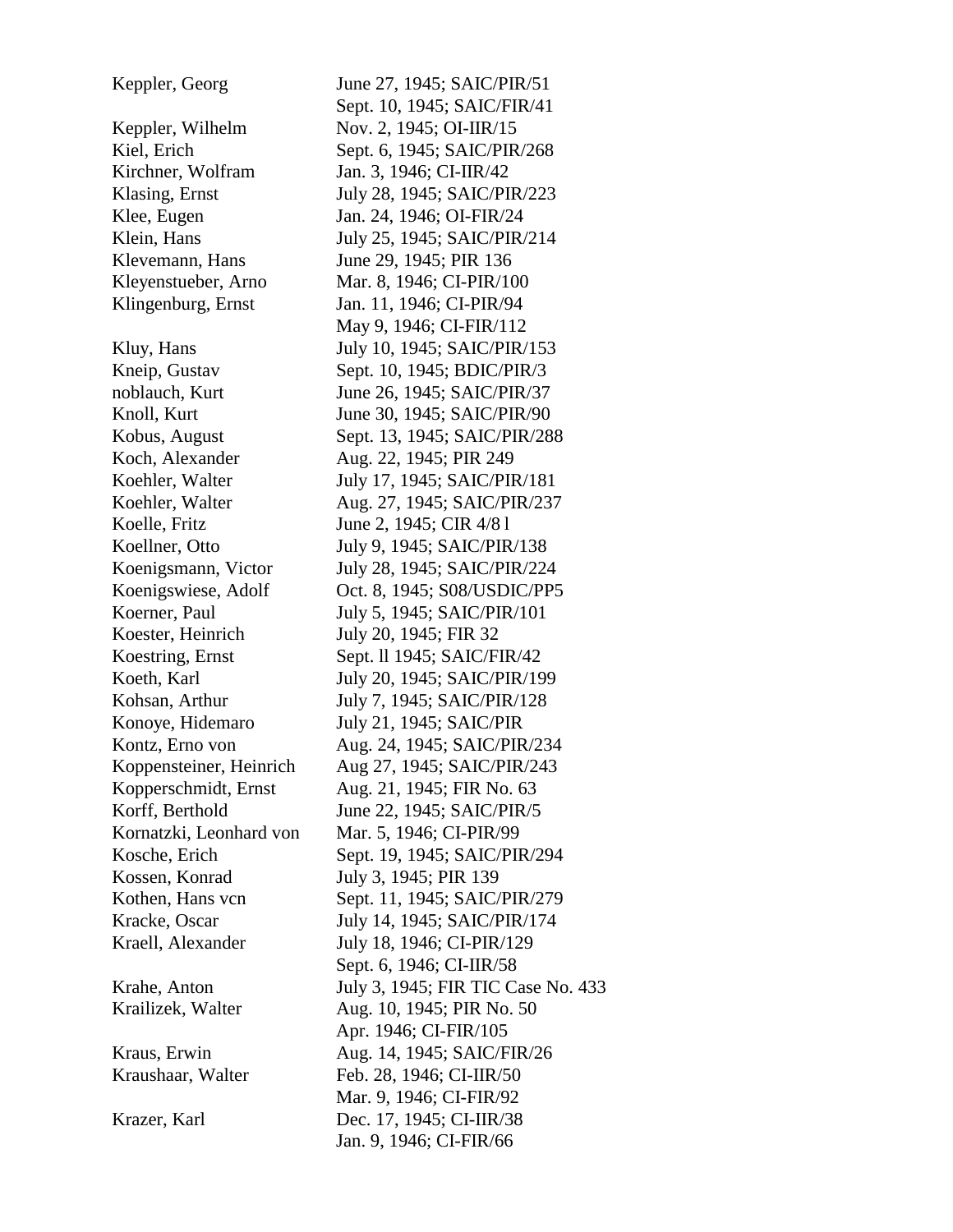Kuebart, Wilhelm June 1, 1945; CIR 4/7

Kretschmer, Gerhard Sept. 19, 1945; CI-FIR No. 30 Krichbaum, Wilhelm Sept. 5, 1945; SAIC/PIRl263 Kriebel, Karl June 26, 1945; SAIC/PIR/27 Krieger, Horst July 13, 1945; SAIC/PIR/167 Kritzinger, Friedrich July 27, 1945; CCPWE #32/DI-42 Krosigk, Schwerin von June 19, 1945; CCPWE #32/DI-9 Graf Lutz **July 8, 1945; CCPWE #32/DI-24**  Aug. 13, 1945; Extracts from Diary Nov. 5, 1932-Feb. 5, 1933 Apr. 15-May 1, 1945 Sept. 1, 1945; RIR No. 2 Sept. 7, 1945; OI-RIR/3 Jan. 15, 1946; OI-RIR/10 Kuetzing, Walter July 21, 1945; SAIC/PIR/201 Kugler, Werner July 7, 1945; SAIC/PIR/117 Kummerle, Kurt July 2, 1945; SAIC/PIR/99 Kuntzi, Adolf July 25, 1945; PIR 185 Kurrer, Otto Sept. 27, 1945; CI-IIR No. 23 Kurz, Heinrich June 27, 1945; SAIC/PIR/44 Kysety, Gejzor July 7, 1945; SAIC/PIR/120 Lainer, Falko July 20, 1945; SAIC/PIR/196 Lammers, Hans May 29, 1945; SAIC/32 May 31, 1945; PWB/SAIC/6 Aug. 22, 1945; OI-RIR/1 Lange, Heinz Aug. 27, 1945; SAIC/PIR/239 Lange, Karl **Aug. 27, 1945; SAIC/PIR/247** Lange, Kurt von July 20, 1945; SAIC/PIR/200 Langenberg, Werner June 26, 1945; SAIC/PIR/36 Aug. 22, 1945; SAIC/FIR/30 Langenfass, Walter July 20, 1945; SAIC/PIR/198 Larsson, Nils May 17, 1945; SAIC/12 Latossek, Adolf Sept. 27, 1945; SAIC/PIR/300 Laur, Johann June 24, 1945; SAIC/PIR/19 July 12, 1945; PWB/SAIC/24 Aug. 5, 1945; SAIC/FIR/18 Laux, Helmut Nov. 20, 1945; OI-PIR/32 Lederer, Karl July 5, 1945; SAIC/PIR/87 Leeb, Wilhelm von May 30, 1945; PWB/SAIC/4 Legau, James July 9, 1945; SAIC/PIR/130 Leiner, Hans Sept. 28, 1945; SAIC/PIR/305 Leissner, Wilhelm May 14, 1946; CI-PIR/116 Ley, Robert May 29, 1945; SAIC/30 May 30, 1945; PWB/SAIC/2 July 18, 1945; CCPWE # 32/DI-35 Lieber, Friedrich Oct. 13, 1945; CI-PIR/78 Feb. 27, 1946; CI-FIR/94 Lind, Ernst Feb. 1, 1946; CI-FIR/84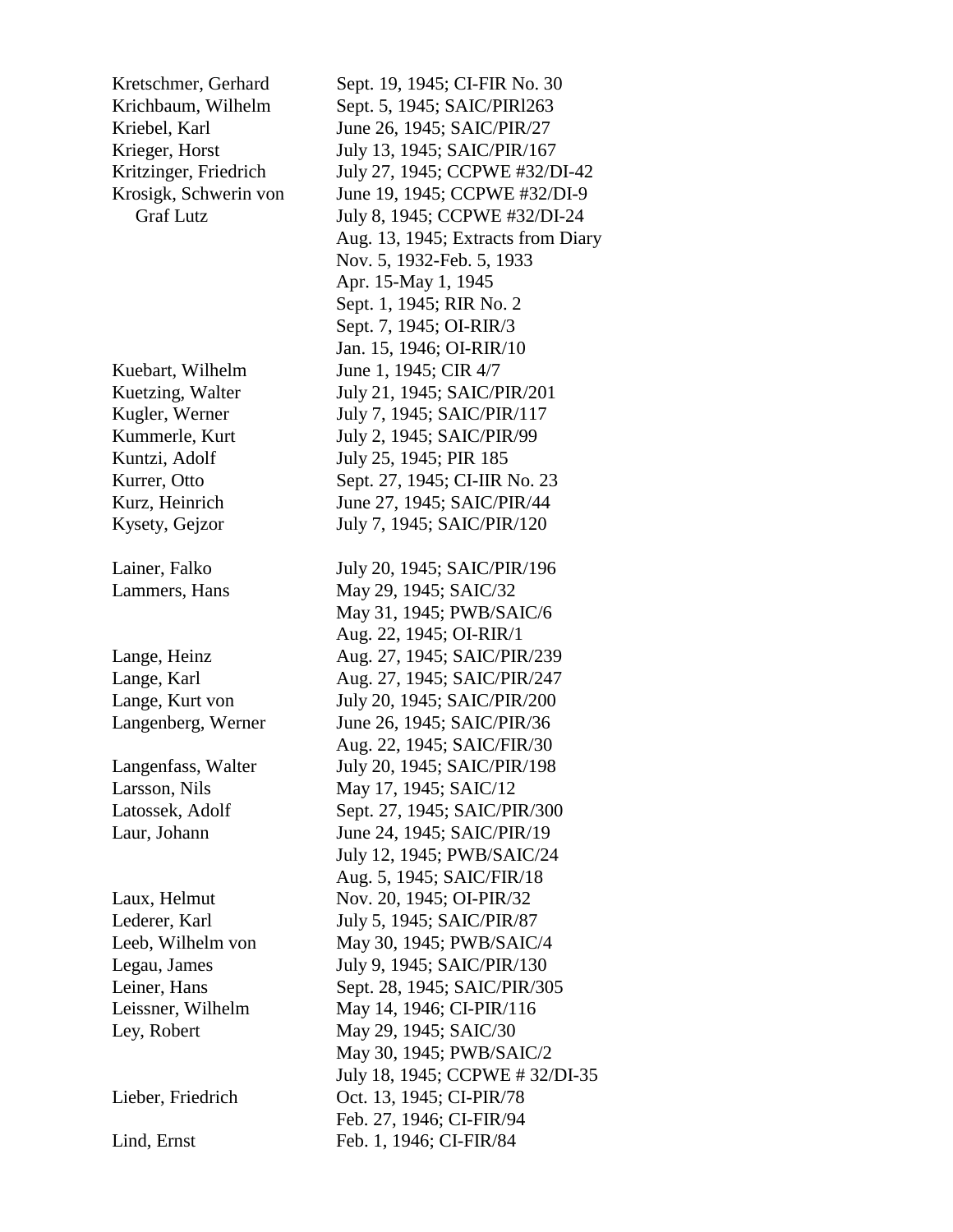| Linde, Kurt              | Oct. 1, 1945; SAIC/PIR/312      |
|--------------------------|---------------------------------|
| Lindow, Kurt             | Sept. 19, 1945; CI-PIR No. 66   |
| Lippert, Julius          | Sept. 28, 1945; SAIC/PIR/303    |
| Lippmann, Arno           | Aug. 23, 1945; SAIC/PIR/233     |
| List, Andreas            | June 29, 1945; SAIC/PIR/76      |
| List, Wilhelm von        | June 8, 1945; PWB/SAIC/17       |
| Loerner, Georg           | July 3, 1945; SAIC/PIR/103      |
|                          | Sept. 28, 1945; SAIC/IIR/200    |
| Lohmann, Johann          | Oct. 1, 1945; SAIC/PIR/315      |
|                          |                                 |
| Loos, Roland             | Sept. 19, 1945; CI-PIR No. 67   |
|                          | Jan. 22, 1946; CI-FIR/72        |
| Luckow, Herbert          | July 10, 1945; SAIC/PIR/145     |
| Luetgebrune, Walter      | Oct. 2, 1945; SAIC/PIR/320      |
| Lueth, Friedrich         | June 29, 1945; SAIC/PIR/71      |
| Lundahl, Randulf         | July 17, 1945; SAIC/PIR/183     |
|                          |                                 |
| Maier, Johann            | Feb. 12, 1946; G1209/USDIC/PP22 |
| Mair, Georg              | July 13, 1945; SAIC/PIR/172     |
|                          | Aug. 6, 1945; SAIC/FIR/19       |
|                          | Sept. 3, 1945; SAIC/FIR/45      |
| Malsen-Ponickau, Erasmus | July 26, 1945; SAIC/PIR/218     |
| von                      |                                 |
| Manderschied, Hans       | Sept. 5, 1945; FIR No. 28       |
| Manneck, Erich           | June 27, 1945; SAIC/PIR/39      |
| Mansfeld, Erich          | July 30, 1945; IIR              |
| Mantel, Ernst            | July 9, 1945; SAIC/PIR/140      |
| Manteuffel, Hasso von    | Apr. 15, 1946; USFET, G-3       |
|                          | Apr. 23, 1946 USFET, G-3        |
| Martin, Benno            | Aug. 3, 1945; PIR No. 40        |
|                          | Sept. 3, 1945; IIR No. 21       |
| Martius, Georg           | July I0, 1945; SAIC/PIR/148     |
| Maschmann, Melita        | Aug. 31, 1945; SAIC/PIR/254     |
| Maus, Wilhelm            | Jan. 15, 1946; CI-IIR/45        |
| Mayer, Hans              | Aug. 27, 1945; PIR              |
| Mayer, Tobias            | Sept. 26, 1945; BDIC/FIR/18     |
| Mayer-Hasselwander,      | Aug. 27, 1945; PIR              |
| Liselotte                |                                 |
| Mayr, Roderich           | Aug. 24, 1945; SAIC/PIR/235     |
|                          | Oct. 4, 1945; SAIC/IIR/2        |
| Meier, Johannes          | July 23, 1945; PIR 183          |
| Meinas, Kurt             | July 13, 1945; PIR 174          |
| Meisinger, Joseph        | Dec. 3, 1945; CI-PIR/93         |
|                          | May 25, 1946; CI-FIR/113        |
| Meissner, Otto           | June 12, 1945; CCPWE #32/DI-4   |
| Mensens, Christoph       | June 27, 1945; SAIC/PIR/54      |
| Menzel, Kurt             | June 27, 1945; SAIC/PIR/53      |
|                          |                                 |
| Merker, Otto             | July 18, 1945; SAIC/PIR/185     |
| Merz, Willi              | Aug. 27, 1945; SAIC/PIR/240     |
| Metz, Eduard             | June 30, 1945; SAIC/PIR/83      |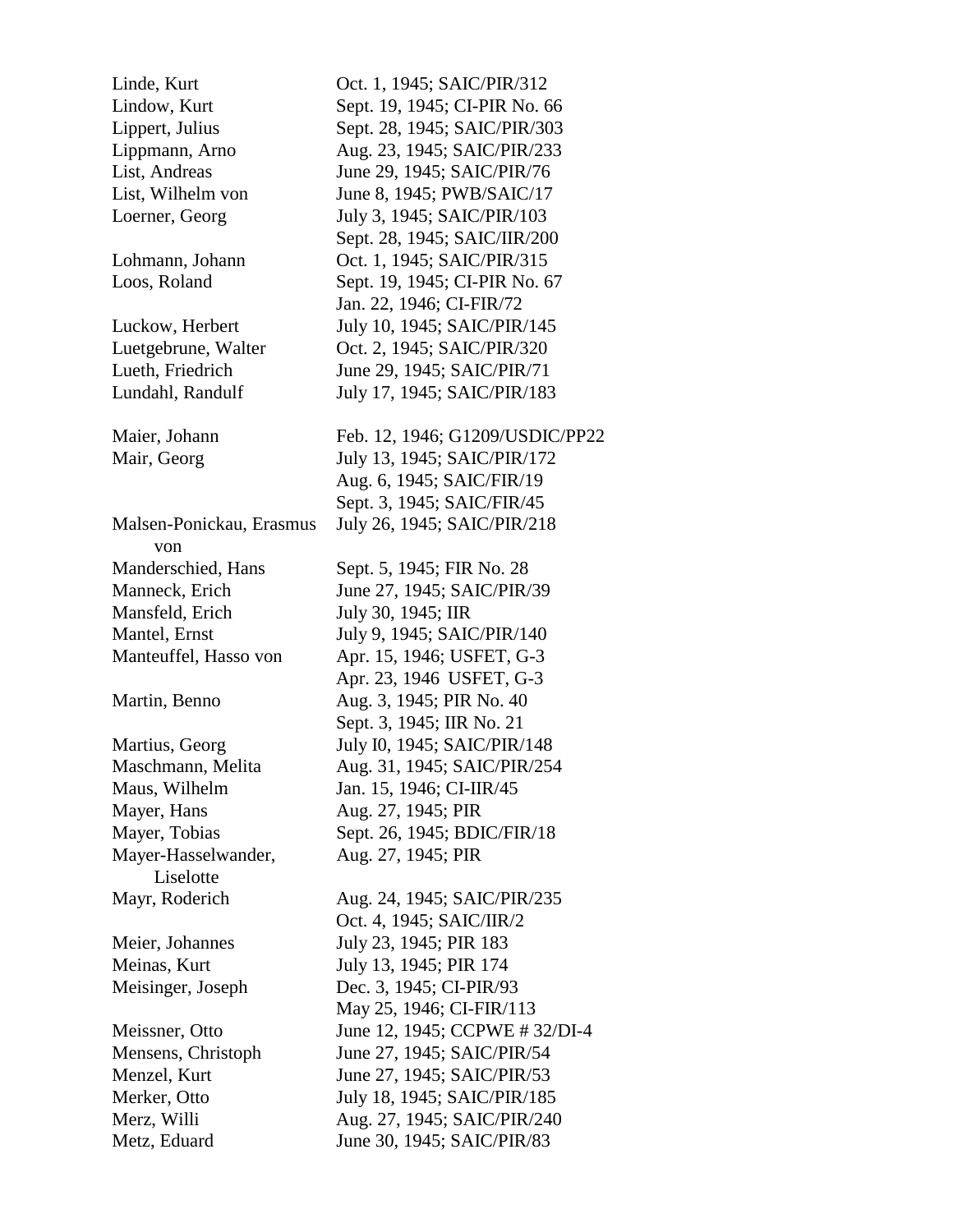- Monsees, Hinrich June 14, 1945; PIR 49
- 

Neeser, Alfred July 16, 1945; IIR

Oetting, Arno June 26, 1945; SAIC/PIR/35

Meyszner, August June 26, 1945; SAIC/PIR/26 Miethe, Werner Feb. 6, 1946; CI-FIR/88 Mildner, Rudolf Sept. 5, 1945; USFET, PIR No. 59 Sept. 11, 1945; IR No. 47 Jan. 11, 1946; CI-FIR/70 Mirre, Ludwig July 9, 1945; SAIC/PIR/144 Mittelstaedt, Kurt Sept. 28, 1945; SAIC/PIR/306 Mitterbauer, Leopold Oct. 18, 1945; S09/USDIC/PP6 Mlynarczky, Julius Sept. 17, 1945; SAIC/PIR/290 Mohlmeyer, Wilhelm June 26, 1945; FIR No. 1 Monauni, Leo July 9, 1945; SAIC/PIR/133 July 11, 1945; FIR 13 Morell, Theodor Sept. 14, 1945; OI-PIR/9 Morgen, Konrad Oct. 1, 1945; SAIC/PIR/313 Moser, Josef 0ct. 1, 1945; SAIC/PIR/314 Mosthaf, Walther Aug. 11, 1945; SAIC/PIR/228 Muehe, Ludwig June 24, 1945; SAIC/PIR/20 Mueller, Hans June 12, 1945; CI-PIR No. 125 Mueller, Paula June 1, 1945; SAIC/35 Mueller, Reinhold Sept. 6, 1945; SAIC/PIR/266 Nagel, Gustav Sept. 20, 1945; PIR AIC 1889 Nagel, Jacob July 22, 1945; CCPWE #32/DI-39 Aug. 8, 1945; CCPWE #32/DI-50 Jan. 7, 1946; OI-RIR No. 12 Navratil, Friedrich Sept. 19, 1945; S04/USDIC/PP2 Nepf, Hans Aug. 20, 1945; PIR AIC 1780 Neubacher, Hermann Aug. 15, 1945; PIR No. 51 Jan. 29, 1946; CI-IIR No. 36 Feb. 1, 1946; CI-RIR/4 Neuhaus, Hans von June 23, 1945; SAIC/PIR/8 Neumann, Albert Apr. 13, 1945; CI-12th Army Group Neumann, Erich Oct. 11, 1945; OI-PIR/12 Feb. 18, 1946; OI-FIR/33 Niebuhr, Dietrich Jan. 17, 1946; CI-PIR/97 June 20, 1946; CI-FIR No. 115 Nohles, Peter June 29, 1945; FIR TIC Case 468 Nordmann, Herbert June 14, 1946; OI-PIR/38 Novak, Johann Oct. 17, 1945; BDIC/FIR/44 Oberbeil, Wilhelm Sept. 28, 1945; CI-PIR No. 71 Jan. 10, 1946; CI-FIR/71 Oberg, Karl June 15, 1945; PIR-12th Army Group

Oberlindober, Hanns Aug. 31, 1945; SAIC/PIR/253 Oehl, Eduard July 12, 1945; SAIC1PIR/157 Oesterle, Alfons Mar. 14, 1946; CI-FIR/100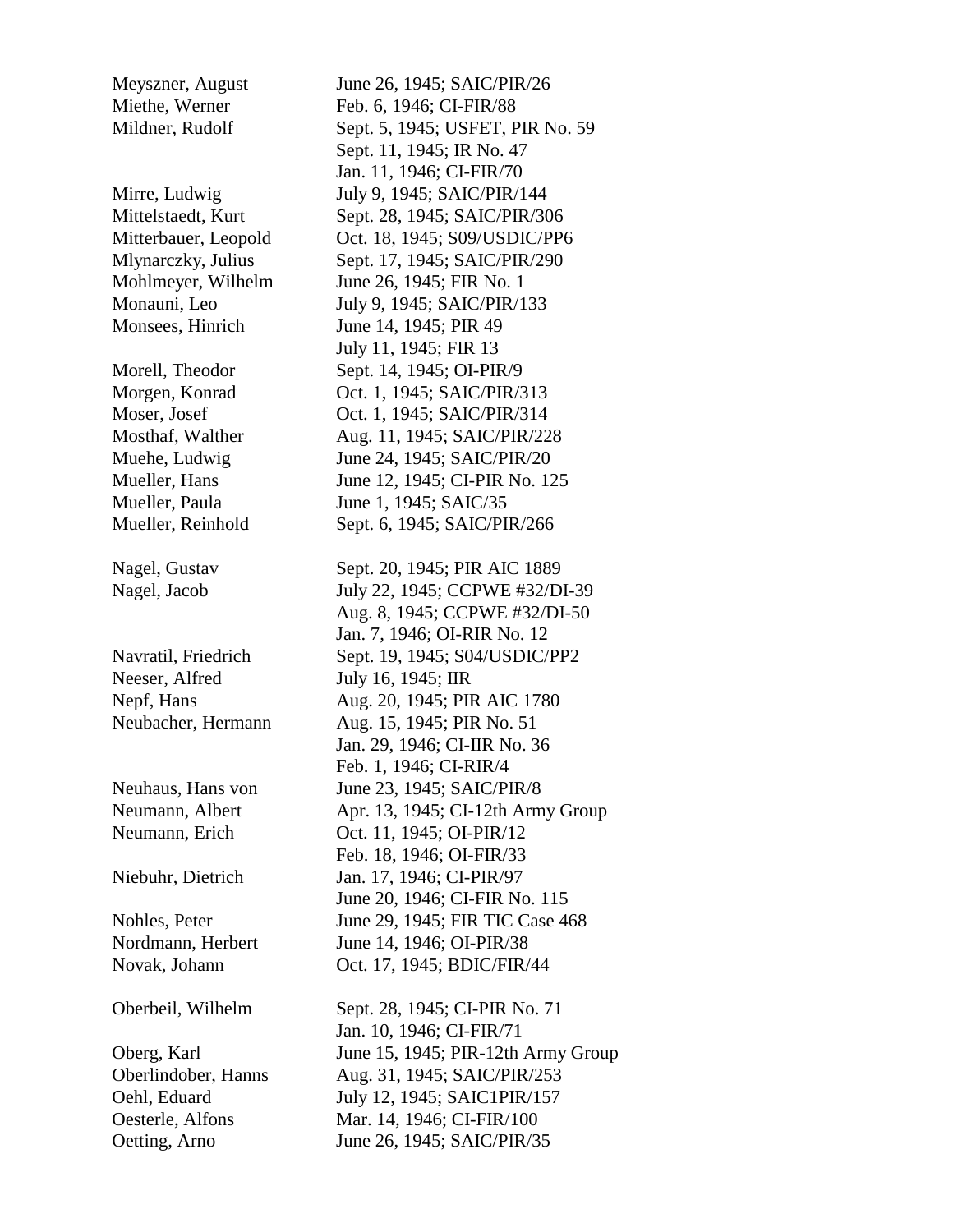Ogilvie, Hans Sept. 5, 1945; PIR No. 60 Mar. 12, 1946; CI-IIR/52 Mar. 21, 1946; CI-FIR/103 Oldenbourg, Helmut Sept. 28, 1945; SAIC/PIR/302 Olzinger, Johanna Oct. 11, 1945; S016/USDIC/PP13 Oppenlander, Kurt July 5, 1945; SAIC/PIR/102 Ott, Johann Aug. 27, 1945; SAIC/PIR/245 Sept. 21, 1945; SAIC/FIR/49 Otten, Friedrich June 29, 1945; PIR 129 July 10, 1945; FIR 15 Pabst, Karl July 25, 1945; SAIC/PIR/211 Pade, Willi Aug. 31, 1945; SAIC/PIR/250 Paeffgen, Theodor Sept. 19, 1945; CI-PIR No. 69 Pander, Rudolf Dec. 7, 1945; OI-IIR/35 Panzer, Wolfgang Sept. 10, 1945; SAIC/PIR/274 Papadopoulos, Panajotis Oct. 26, 1945; CI-FIR/39 Papen, Franz Oct. 3, 1945; OI-IIR/12 Oct. 27, 1945; OI-FIR/12 Pastoors, Heinz July 18, 1945; SAIC/PIR/187 Aug. 8, 1945; SAIC/FIR/20 Patin, Wilhelm July 14, 1945; SAIC/PIR/176 Peter, Charlotte **Oct. 18, 1945**; BDIC/PIR/59 Petersen, Wilhelm June 29, 1945; SAIC/PIR/73 July 14, 1945; SAIC/FIR/8 Oct. 14, 1945; OI-PIR No. 15 Dec. 28, 1945; OI-IIR/25 Peterson, Hans June 2, 1945; SAIC/37 Pfannmueller, Hermann July 9, 1945; SAIC/PIR/131 Sept. 14, 1945; SAIC/FIR/44 Pfuhlstein, Alexander von Apr. 11, 1945; SAIC/3 Pinder, Wolfgang Aug. 2, 1945; FIR No. 13 Plankert, Hans June 12, 1946; CI-PIR/124 Podein, Wilhelm Sept. 26, 1945; PIR AIC 1893 Feb. 25, 1946; CI-FIR/95 Poggendorf, Hugo July 21, 1945; SAIC/PIR/203 Potthast, Hedwig May 22, 1945; SAIC/15 Poulos, Georg June 27, 1945; SAIC/PIR/61 Primes, Max **Oct. 1, 1945; SAIC/PIR/316** Prowe, Max 0ct. 2, 1945; SAIC/PIR/321 Pueckler, Otto Sept. 3, 1945; SAIC/PIR/255 Puetsch, Walter Nov. 19, 1945; OI-PIR/30 Rackl, Karl July 7, 1945; SAIC/PIR/118 Aug. 21, 1945; SAIC/FIR/28 Radl, Karl **Oct.** 4, 1945; CI-FIR No. 33 Radtke, Gabriele Oct. 11, 1945; SO17/USDIC/PP14 Radtke, Werner Oct. 8, 1945; SO10/USDIC/PP7 Raediker, Friedrich Aug. 6, 1945; FIR No. 53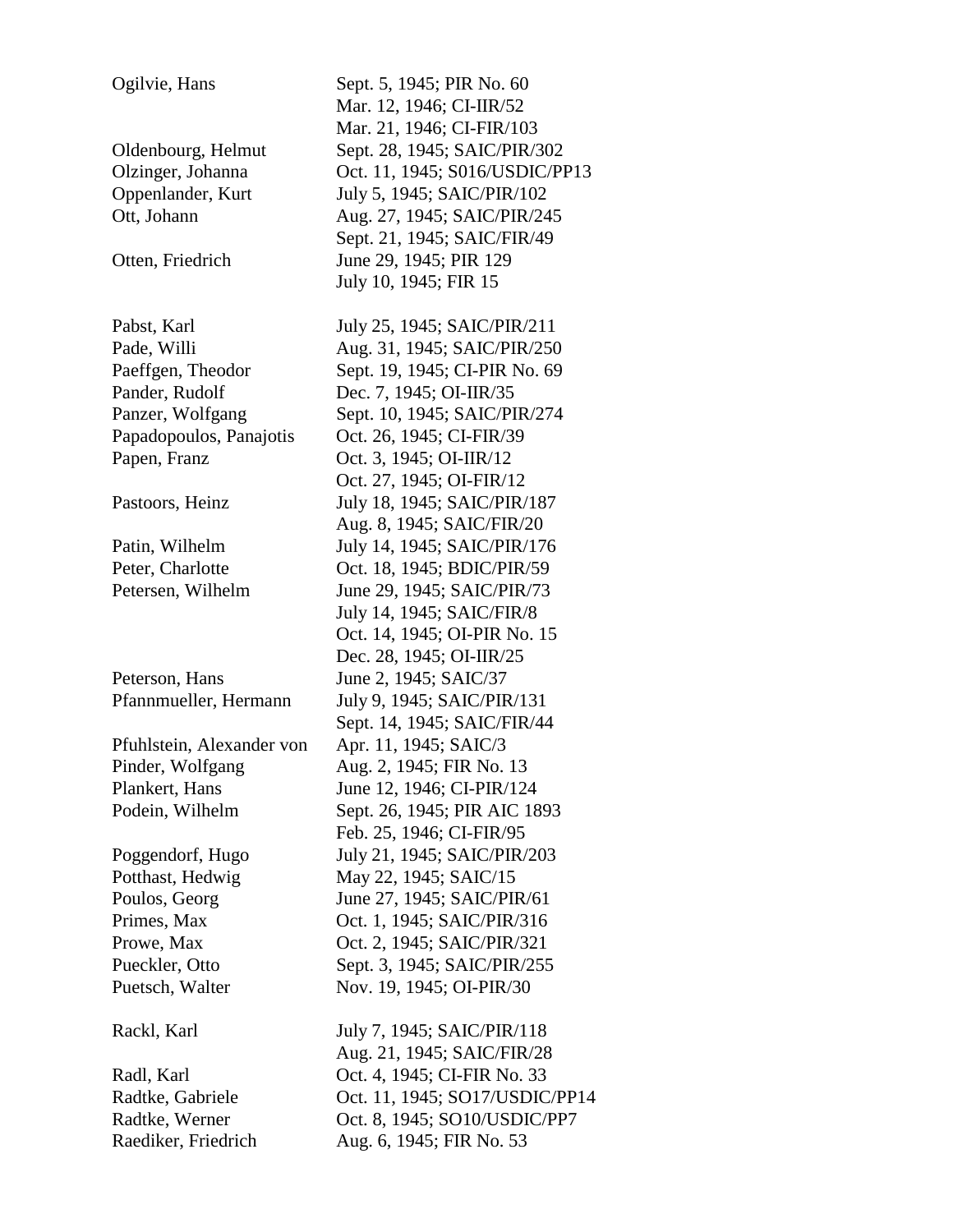Rahn, Rudolph Oct. 31, 1945; CI-FIR/126 Rascher, Siegmund Dec. 6, 1945; CI-CIR No. 10 (Based on interrogation of Friedrich von Eberstein and Ernst Wagner.) Raue, Willi Sept. 29, 1945; SAIC/PIR/309 Rauh, Johann Oct. 22, 1945; CI-IIR/26 Rausch, Max Sept. 21, 1945; PIR AIC 1891 Regnath, Franz **Aug.** 31, 1945; PIR AIC 1836 Reichel, Karl **Aug.** 31, 1945; OI-IIR No. 3 Reimann, Karl June 24, 1945; SAIC/PIR/21 Reinecke, Hermann Aug. 7, 1945; CCPWE # 32/Di-49 Reinefarth, Heinz Sept. 13, 1945; SAIC/PIR/286 Reinhardt, Fritz Sept. 13, 1945; OI-PIR/8 Reinicke, Georg July 23, 1945; SAIC/PIR/207 Reiss, Hans **Aug.** 30, 1945; SAIC/PIR/249 Reiter, Hans Sept. 11, 1945; BDIC/PIR/11 Rekowski, Carl Sept. 25, 1945; OI-RIR/5 Renthe-Fink, Cecil von Mar. 29, 1946; OI-FIR/36 Reppert, Ernst Mar. 18, 1946; CI-PIR/104 Rettig, Georg June 28, 1945; PIR TIC Case No. 402 Reyle, Walter **Aug. 22, 1945; SAIC/PIR/232** Rhein, Karl June 27, 1945; SAIC/PIR/62 Rhode, Herbert June 30, 1945; SAIC/PIR/84 Ribbe, Friedrich Sept. 3, 1945; PIR 252 Ribbentrop, Annelies Oct. 1, 1945; PIR AIC 1903 Ribbentrop, Joachim von July 6, 1945; CCPWE #32/DI-23 Richter, Rolf May 23, 1946; CI-PIR No. 120 Richthofen, Heinz von Oct. 1, 1945; SAIC/PIR/318 Riefenstahl, Leni May 30, 1945; PWB/SAIC/3 Rieger, Wilhelm June 27, 1945; SAIC/PIR/48 Rink, Otto Sept. 5, 1945; SAIC/PIR/261 Rintelen, Emil von Oct. 26, 1945; OI-FIR/10 Riotte, Wilhelm July 13, 1945; PIR 177 Ritter, Karl **Aug.** 31, 1945; OI-IIR/1 Rode, Ernst **Oct.** 22, 1945; CI-IIR/29 Rodenwald, Ernst Apr. 13, 1945; SAIC/7 Roesinger, Otto June 30, 1945; SAIC/PIR/75

 Sept. 8, 1945; SAIC/FIR/38 Sept. 21, 1945; OI-IIR No. 7 Oct. 15, 1945; BDIC/FIR/37 Oct. 11, 1945; CI-RIR/2 July 9, 1945; CCPWE #32/DI-26 July 17, 1945; CCPWE #32/DI-34 July 29, 1945; CCPWE #32/DI-45 July 3, 1946; CI-IIR No. 55 Sept. 29, 1945; OI-IIR/10 Oct. 31, 1945; CI-FIR/50 Aug. 13, 1945; SAIC/FIR/24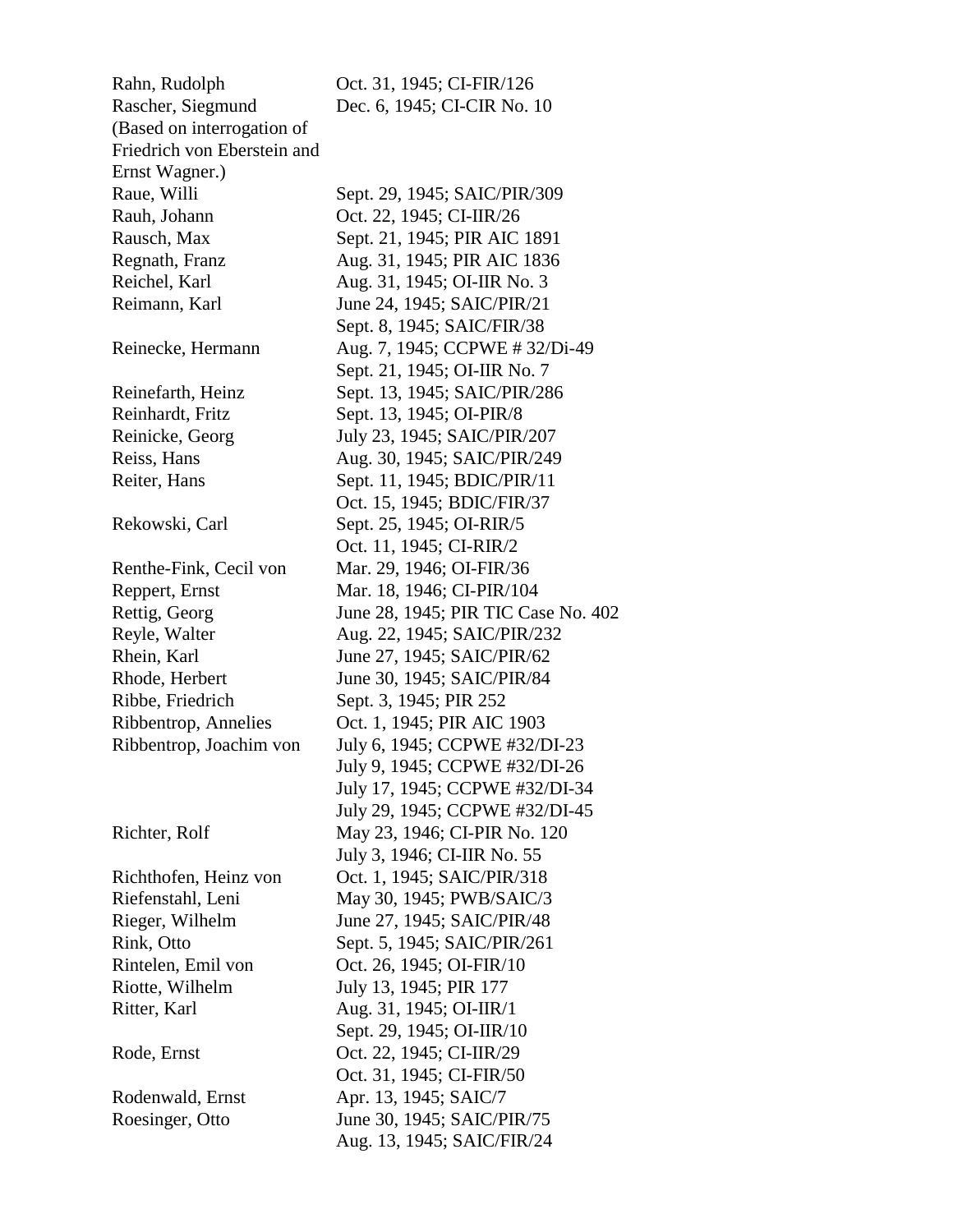Rogal, Otto July 17, 1945; IIR

Schirach, Baldur von July 18, 1945; PIR 28

Rogosavow, Ivan June 23, 1945; SAIC/PIR/10 Rohrscheidt, Kurt July 18, 1946; CI-PIR/128 Rosenberg, Alfred June 20, 1945; CCPWE #32/DI-13 Oct. 16, 1945; OI-RIR/6 Rossmann, Josef July 7, 1945; SAIC/PIR/124 Jan. 29, 1946; OI-FIR/22 Rotberg, Sigmund von July 21, 1945; SAIC/PIR/197 Rotheigner, Heinrich Aug. 16, 1945; PIR AIC 1776 Rudolf, Franz July 14, 1945; SAIC/FIR/9 Ruedeger-Hoppe, Jutta Sept. 20, 1945; SAIC/PIR/296 Ruehle, Gerhard May 31, 1945; PWB/SAIC/8 Rummel, Hans Sept. 17, 1945; IR No. 48 AIC 1481 Ruoff, Wilhelm Aug. 11, 1945; SAIC/PIR/227 Sabath, Hermann July 10, 1945; SAIC/PIR/149 Sachs, Ernst **Oct. 24, 1945**; OI-FIR/9 Sauckel, Fritz June 4, 1945; PWB/SAIC/14 June 26, 1945; SAIC/PIR/34 Aug. 16, 1945; PIR No. 54 Oct. 29, 1945; OI-FIR/13 Saupert, Hans June 24, 1945; SAIC/PIR/18 Schachermayr, Stefan Oct. 10, 1945; S011/USDIC/PP8 Schacht, Hjalmar July 11, 1945; USFET, G-5 Aug. 6, 1945; FIAT No. 1 Aug. 25, 1945; FIAT No. 2a Aug. 25, 1945; FIAT No. 2b Sept. 3, 1945; FIAT No. 3 Schaefer, Ernst Feb. 12, 1946; OI-FIR/32 Schaeffer, Immanuel Aug. 28, 1945; SAIC/FIR/33 Schaeffler, Ludwig July 7, 1945; SAIC/PIR/126 Schaeffner, Hans Oct. 8, 1945; CI-PIR/74 May 6, 1946; CI-FIR/111 Scharf, Hermann Feb. 12, 1946; G1216/USDIC/PP20 Scheel, Gustav July 20, 1945; SAIC/PIR/195 Scheele, Hans von July 10, 1945; SAIC/PIR/154 Scheidl, Leopold Sept. 22, 1945; OI-FIR/4 Scheidt, Wilhelm July 12, 1945; PWB/SAIC/19 July 24, 1945; SAIC/PIR/210 Sept. 23, 1945; SAIC/IIR/1 Scheikl, Franz July 18, 1945; SAIC/PIR/188 Scheuermann, Wilhelm Sept. 10, 1945; IR 46 AIC 1697 Schieber, Walther June 18, 1945; SAIC/48 Schiller, Franz July 12, 1945; SAIC/PIR/159 Schilling, Claus Sept. 7, 1945; SAIC/FIR/39 Oct. 29, 1945; CI-FIR/37 Schlake, Robert July 16, 1945; SAIC/PIR/179 Schleehauf, Oskar Dec. 10, 1945; OI-PIR/33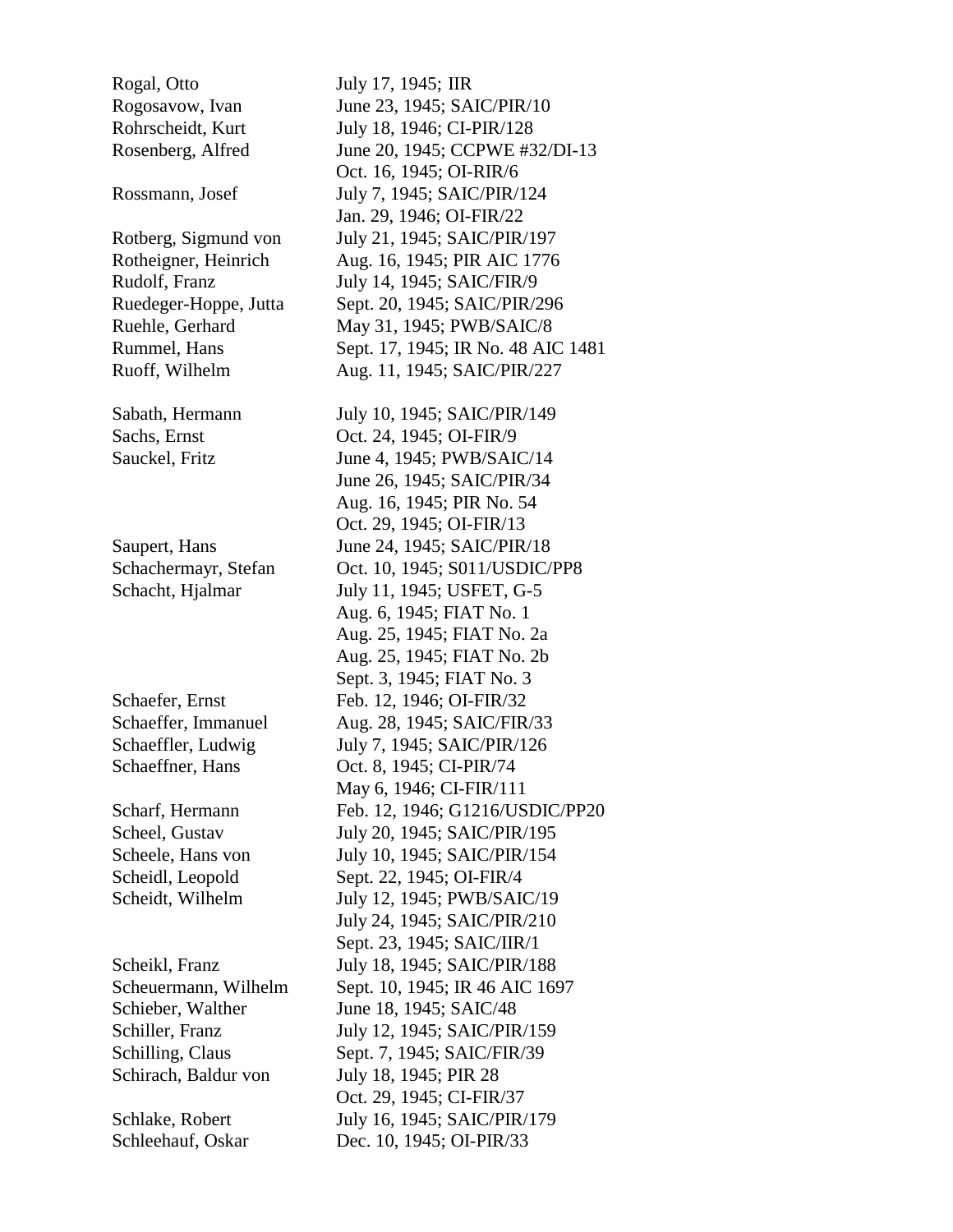Schlumprecht, Karl July 5, 1945; SAIC/PIR/96 Schmauser, Karl July 10, 1945; SAIC/PIR/147 Schmidt, Julius Mar. 15, 1946; CI-FIR 101 Schmidt, Karl July 19, 1945; SAIC/PIR/189 Schmidt, Martin June 27, 1945; SAIC/PIR/57 Schmidt, Paul June 16, 1945; SAIC/47 Schmidt, Paul Otto Oct. 29, 1945; OI-PIR/21 Schmiedel, Oskar July 7, 1945; SAIC/PIR/123 Schmieden, Werner von July 21, 1945; SAIC/PIR/202 Schmitt, Carl **Oct. 18, 1945**; BDIC/PIR/61 Schmitt, Heinrich June 29, 1945; SAIC/PIR/77 Schmitthenner, Paul Sept. 6, 1945; SAIC/PIR/269 Schmitz, Mathias Sept. 8, 1945; PIR /AIC 1859 Schmucker, Hans Sept. 20, 1945; PIR /AIC 1888 Schneider, Hans Sept. 5, 1945; SAIC/PIR/258 Schneider, Ludwig July 5, 1945; SAIC/PIR/111 Schneider, Rudolf June 22, 1945; SAIC/PIR/2 Schniewind, Otto July 5, 1945; SAIC/PIR/108 Schnorr, Robert **Oct. 11, 1945**; CI-FIR/35 Schock, Alfred July 13, 1945; SAIC/PIR/171 Schoeller, Albert June 26, 1945; SAIC/R/3 Schoene, Johannes Apr. 3, 1946; CI-PIR/113 Schoerner, Ferdinand June 3, 1945; SAIC/39 Schrader, Gerhard July 17, 1945; SAIC/PIR/182 Schrader, Rudolf July 5, 1945; SAIC/PIR/98 Schramm, Percy **Oct. 11, 1945**; OI-PIR/13 Schramm, Wilhelm von Dec. 28, 1945; OI-IIR/23 Schreiber, Aloys May 20, 1946; CI-PIR/118 Schreier, Karl July 26, 1945; SlIC/PIR/217 Schroeder, Erich May 27, 1946; Cl-PIR/121 Schroeder, Oskar July 1945; USBS No. 77 Schroedl, Laura Sept. 26, 1945; PIR AIC 1899 Schubert, Conrad von June 29, 1945; SAIC/PIR/69 Schubert, Heinz Oct. 14, 1945; CI-PIR/81 Schuchmann, Georg July 27, 1945; OI-PIR/131 Schultze, Hermann June 27, 1945; SAIC/PIR/63 Schulz, Kurt July 13, 1945; SAIC/PIR/175 Schulz, Walter June 23, 1945; SAIC/PIR/9 Schumm, Oscar July 25, 1945; SAIC/PIR/212 Schummer, Hans July 6, 1945; SAIC/PIR/115

 Aug. 22, 1945; SAIC/FIR/31 June 19, 1945; SAIC/49 Jan. 14, 1946; OI-IIR/28 June 28, 1945; SAIC/R/5 July 1, 1945; SAIC/R/7 Aug. 29, 1946; CI-FIR/122 Jan. 6, 1947; CI-RIR/7 Feb. 4, 1947; Cl-FIR/136 Jan. 14, 1946; CI-FIR/69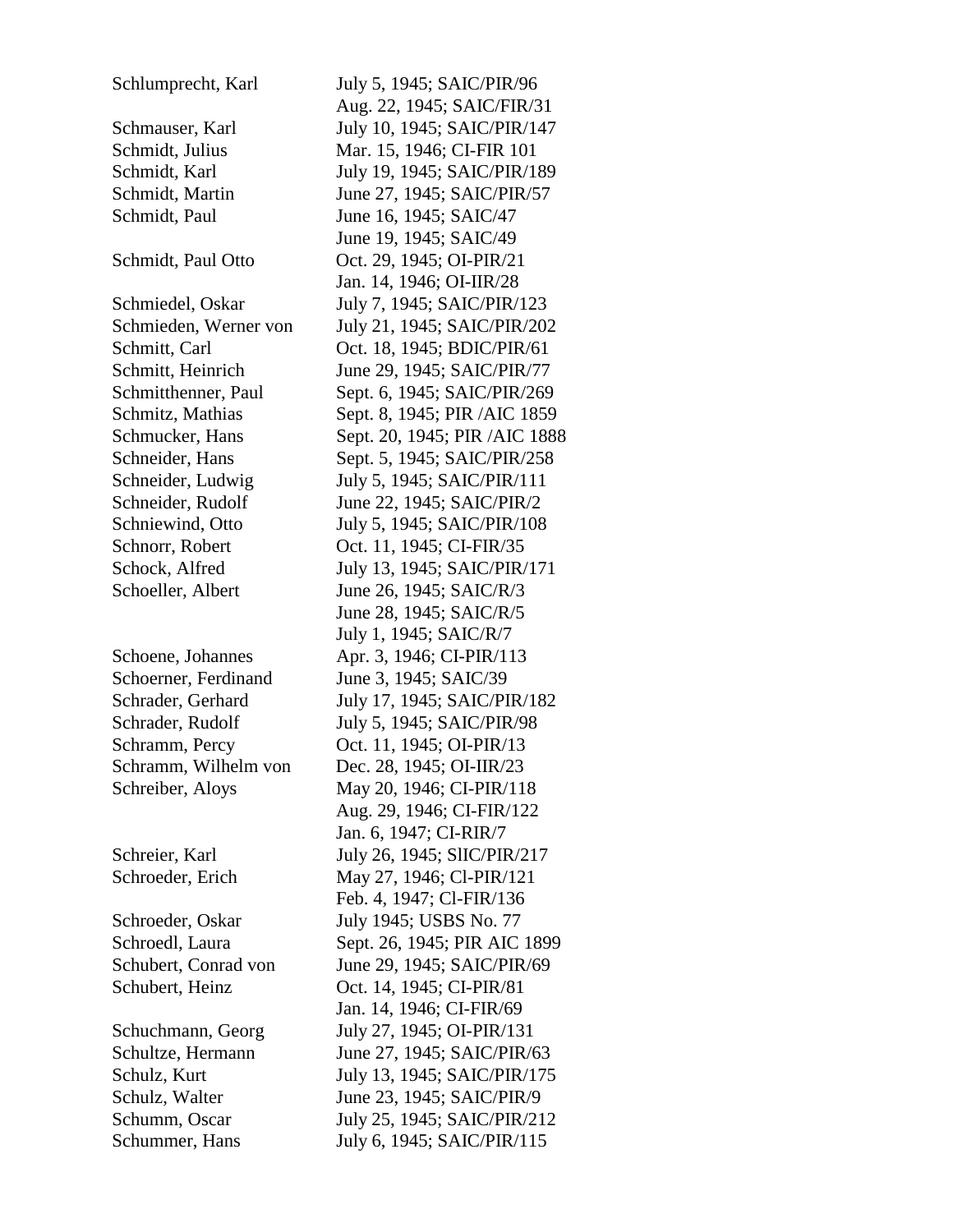Oct. 6, 1945; SAIC/FIR/52 Schuster, Karl July 5, 1945; SAIC/PIR/107 Schwaegermann, Guenther Mar. 12, 1945; CI-PIR/101 Schwarz, Franz June 25, 1945; SAIC/FIR/2 July 25, 1945; CCPWE # 32/DI-41 Schwarz, Ludwig Aug. 31, 1945; SAIC/PIR/252 Schwarz, Wilhelm June 19, 1945; FIR TIC Case 483 Schwarz Van Berk, Hans June 20, 1945; SAIC/PIR/1 Schweinle, Karl June 26, 1945; SAIC/PIR/25 Schwerin, Gerhard von Sept. 28, 1945; OI-PIR/11 Dec. 28, 1945; OI-FIR/26 Schwichtenberg, Otto Oct. 18, 1945; BDIC/FIR/39 Schwind, Martin June 22, 1945; SAIC/FIR/1 Seidel, Otto **Aug. 22, 1945**; PIR 250 Seidel, Rudolf May 31, 1945; MFIU CIR 4/5 Seidel, Waldemar Aug. 16, 1945; FIR 55 Seifert, Kurt July 23, 1945; SAIC/PIR/209 Seiss, Karl **Oct.** 30, 1945; CI-FIR147 Seldner, Eudard June 27, 1945; SAIC/PIR/52 Seldte, Franz Sept. 12, 1945; OI-FIR/1 Selle, Otto **July 25**, 1945; SAIC/PIR/213 Sellschopp, Heinrich July 6, 1945; SAIC/PIR/113 Sensburg, Walter Mar. 9, 1946; CI-IIR/51 Mar. 22, 1946; CI-FIR/104 Mar 25, 1945; CI-RIR/5 Sensfuss, Franz Oct. 30, 1945; OI-PIR/22 Setz, Josef July 12, 1945; SAIC/PIR/156 Seubert, Franz **Apr. 4, 1946; S065/USDIC/DE 12** Seyss-Inquart, Arthur June 20, 1945; CCPWE #32/DI-12 Sieger, Erwin July 28, 1945; SAIC/PIR/222 Apr. 9, 1946; CI-PIR/114 Sievers Karl July 12, 1945; SAIC/PIR/155 Simanek, Friedrich Aug. 27, 1945; SAIC/PIR/244 Simon, Walter Feb. 18, 1947; OI-SIR/40 Six, Franz **Apr. 2, 1946**; OI-PIR/112 Skoczylas, Edmund June 23, 1945; SAIC/PIR/13 July 12, 1945; SAIC/FIR/7 Skorzeny, Otto May 31, 1945; MFIU CIR 4/6 Smowski, Konstanty June 30, 1945; SAIC/PIR/86 Aug. 28, 1945; SAIC/FIR/34 Soeding, Bernward June 26, 1945; SAIC/PIR/24 Soehlmann, Fritz June 28, 1945; PIR 133 Sommer, Hans Dec. 10, 1946; CI-FIR/130 Sommer, Marcelle July 19, 1945; SAIC/PIR/190 Spacil, Josef Aug. 4, 1945; PIR 43 Speer, Albert (Follows Zschintzsch, Werner) Speer, Hermann July 7, 1945; SAIC/PIR/121 Spennemann, Hermann July 17, 1945; PIR 18 Staerkert, Willy **Aug. 23, 1945; PIR AIC 1805**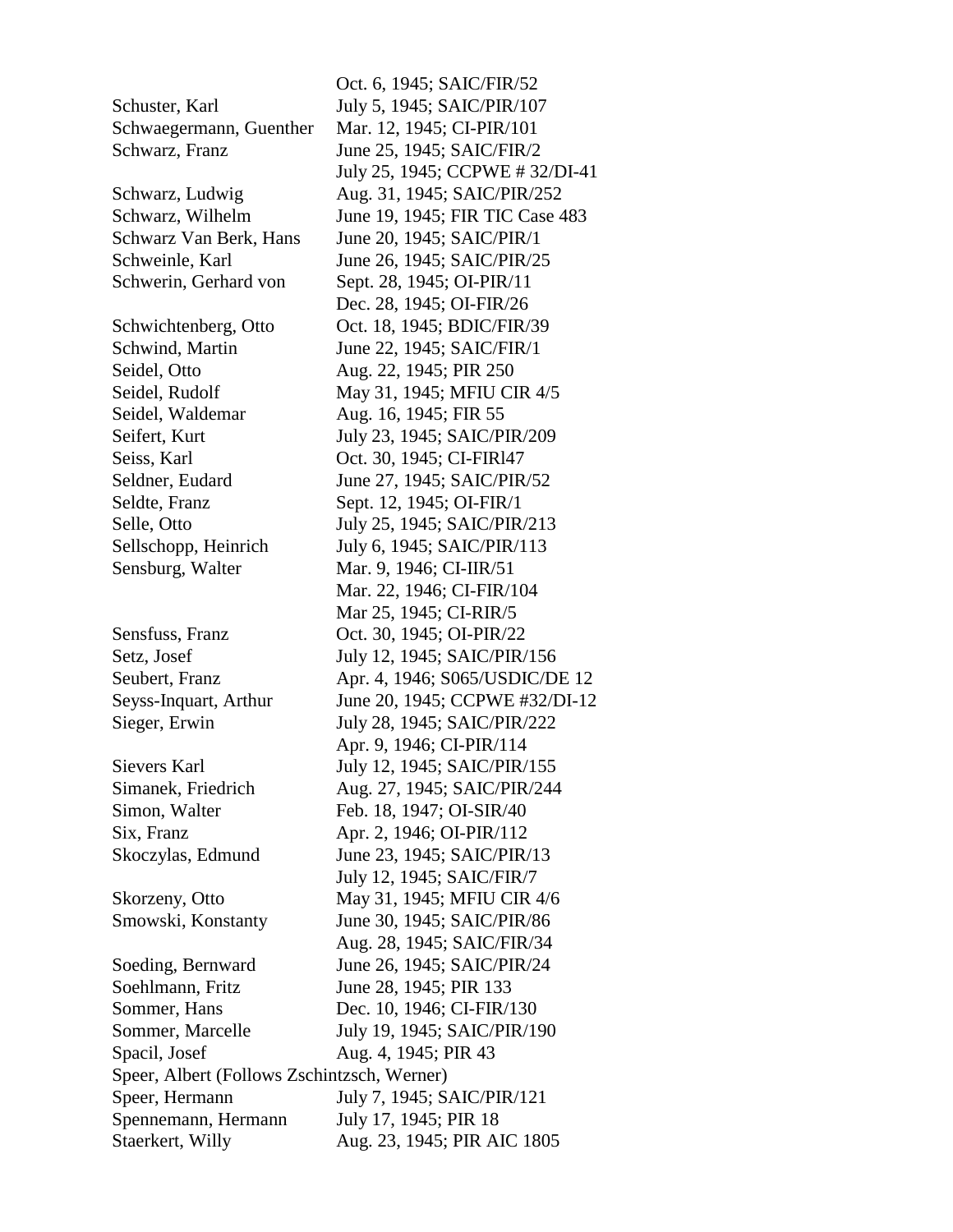Stakelmeier, Adolf Sept. 5, 1945; SAIC/PIR/259 Stanke, Eberhard Sept. 13, 1945; CI-PIR/62 Starkel Karl June 27, 1945; SAIC/PIR/65 Steane, Anthony Sept. 13, 1945; SAIC/FIR/47 Steffen, Karl Sept. 1, 1945; PIR 58 Stein, Walter Dec. 28, 1945; CI-FIR/57 Steinhauser, Conrad July 6, 1945; SAIC/PIR/112 Steinmann, Georg Dec. 10, 1945; OI-PIR/34 Stempel, Josef Mar. 15, 1946; CI-FIR/102 Stengel, Friedrich Dec. 22, 1945; CI-FIR/56 Stephan, Alfons Oct. 20, 1945; BDIC/FIR/40 Stepp, Walter July 7, 1945; SAIC/PIR/127 Stock, Juergen June 24, 1945; SAIC/PIR/29 Stocker, Josef July 17, 1945; SAIC/PIR/180 Stockmann, Walter Jan. 29, 1946; CI-FIR/73 Stolz, Hans Sept. 13, 1945; CI-PIR/63 Strack, Hans July 26, 1945; SAIC/PIR/215 Strempel, Heribert von Dec. 14, 1945; OI-PIR/35 Strodthoff, Alfred July 18, 1945; PIR 178 Stroop, Juergen July 26, 1945; SAIC/PIR/220 Stubbs, Erwin Sept. 13, 1946; CI-PIR/134 Stuckart, Wilhelm Sept. 13, 1945; OI-FIR/2 Suess, Karl Sept. 14, 1945; CI-FIR/29 Tarbuk, Robert von Jan. 19, 1946; CI-FIR/63 Taysen, Adalbert von Nov. 20, 1945; CI-PIR/90 Tengelmann, Wilhelm July 12, 1945; SAIC/PIR/162 Teupel, Ernst **Oct.** 1, 1945; SAIC/PIR1317 Thermann, Edmund von Sept. 22, 1945; OI-IIR/8 Thier, Theobald Sept. 5, 1945; SAIC/PIR/257 Thomas, Wilhelm July 9, 1945; SAIC/PIR/141

 Jan. 22, 1946 Oct. 9, 1945; SAIC/FIR/54 Staudinger, Hans Aug. 27, 1945; PIR AIC 1810 Dec. 28, 1945; CI-FIR/55 Sept. 15, 1945; OI-IIR/4 Stengracht von Moyland, June 27, 1945; CCPWE #32/DI-16 Gustav July 2, 1945; CCPWE #32/DI-19 Sept. 16, 1945; OI-IIR/6 Jan. 17, 1946; CI-FIR/74 Streicher, Julius July 2, 1945; CCPWE #32/DI-20 Stroelin, Karl June 15, 1945; CCPWE #32/DI-8 Aug. 16, 1945; PIR 55 Oct. 10, 1945; CI-IIR/24 Oct. 18, 1945; CI-IIR/25 Nov. 27, 1946; CI-FIR/131 Suchomel, Hugo Mar. 28, 1946; S097/USDIC/PP23 Feb. 2, 1946; CI-FIR/85 Teske, Werner Sept. 17, 1945; PIR AIC 1877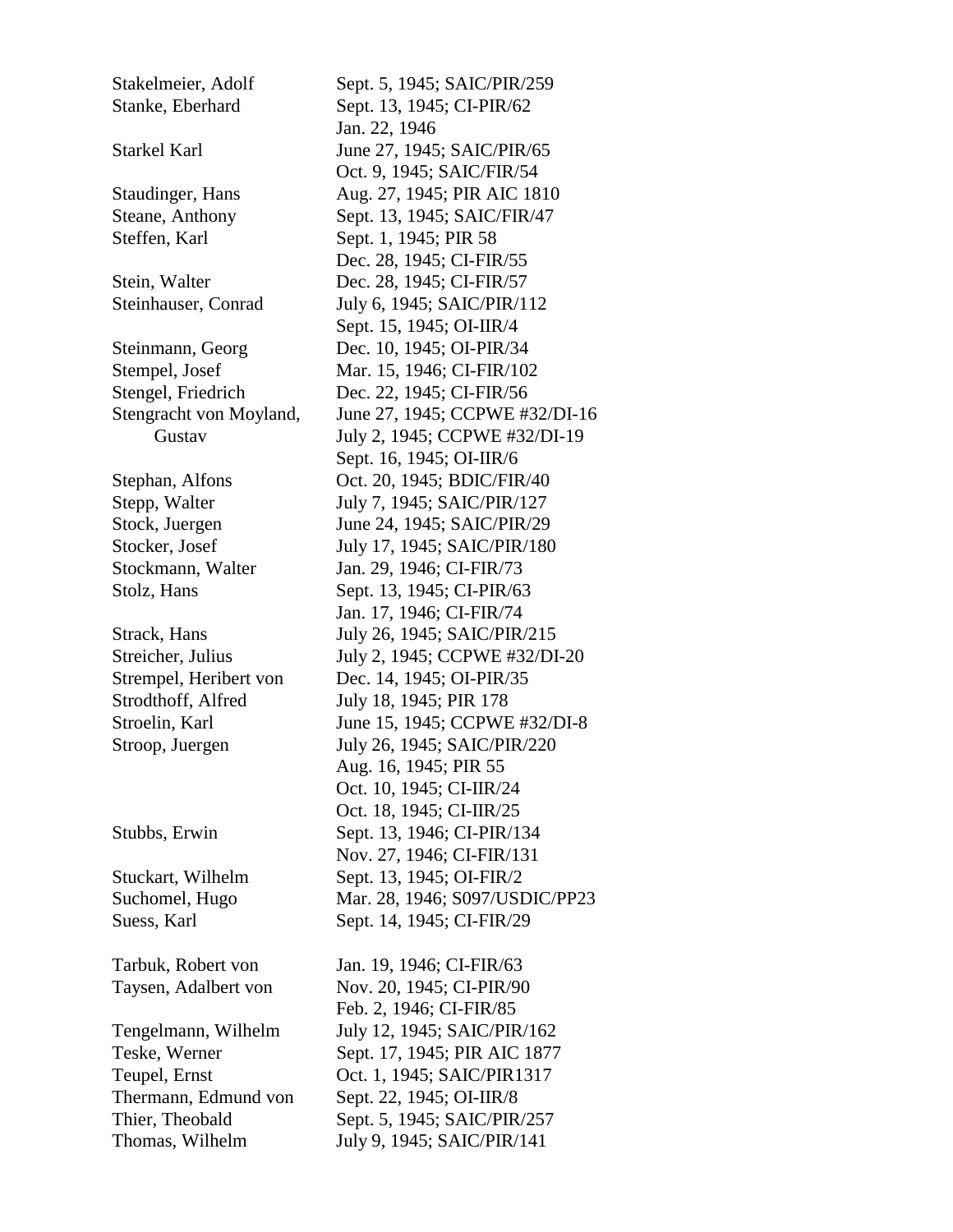Westarp, Heinrich von Sept. 17, 1945; SAIC/PIR/289

Thost, Hans Jan. 15, 1946; S020/USDIC/DC9 Thyssen, Fritz Sept. 4, 1945; FIAT No. 1 Till, Rudolf Mar. 7, 1946; S081/USDIC/DE10 Timmler, Markus July 10, 1945; SAIC/PIR/151 Tippelskirch, Werner von Nov. 30, 1945; OI-FIR/21 Trischkat, Hans July 26, 1945; SAIC/PIR/219 Uehle, Josef July 20, 1946; CI-FIR/116 Ulbrich, Adolph Sept. 17, 1945; BDIC/PIR/23 Urach, Albrecht von Oct. 15, 1945; CI-IIR/27 Oct. 26, 1945; CI-FIR/38 Uschmann, Hans Aug. 27, 1945; SAIC/PIR/242 Vernunft, Wallfried Sept. 10, 1945; IR 42 AIC 1257 Vilsmaier, Richard June 26, 1945; SAIC/PIR/32 Voeczkoendy, Ladislas May 28, 1945; SAIC/29 July 20, 1946; FIR/117 Vollbrecht, Johannes June 29, 1945; SAIC/PIR/78 Vowinckel, Kurt Oct 14, 1945; OI-PIR/17 Waag, Alexander Oct. 9, 1945; CI-PIR/75 Jan. 3, 1946; CI-IIR/41 Feb 1, 1946; CI-FIR/87 Wagner, Ernst Dec 6, 1945; CI-CIR 10 Wagner Gerhard July 24, 1945; CCPWE #32 Nav R-1 Wagner, Richard Aug. 25, 1945; SAIC/PIR/236 Wahl, Karl May 24, 1945; SAIC/18 Sept. 19, 1945; SAIC/PIR/292 Walter, Paul July 1945; USSBS No. 76 Wanderer, Madeleine June 4, 1945; SAIC/40 Warlimont, Walter July 3, 1945; SAIC/FIR/3 July 24, 1945; SAIC/FIR/11 July 31, 1945; CCPWE # 32/DI-46 Aug. 21, 1945; SAIC/FIR/29 Oct. 24, 1945; OI-RIR/9 Dec. 28, 1945; OI-IIR/22 Dec. 28, 1945; OI-FIR/25 Warning, Herbert July 23, 1945; PIR/182 Weber, Friedrich July 9, 1945; SAIC/PIR/135 Weichs, Max von May 30, 1945; PWBiSAIC/5 Oct. 12, 1945; SAIC/FIR/55 Weickardt, Hans Mar. 28, 1946; CI-PIR/110 Weirauch, Peter Jan. 24, 1946; CI-IIR/43 Jan. 28, 1946; CI-FIR/82 Wenckstern, German von Dec. 26, 1946; CI-FIR/135 Wentzel, Erika July 18, 1946; CI-FIR/120 Werner, Georg July 10, 1945; SAIC/PIR/146 Werz, Luitpold Nov. 8, 1945; OI-PIR/28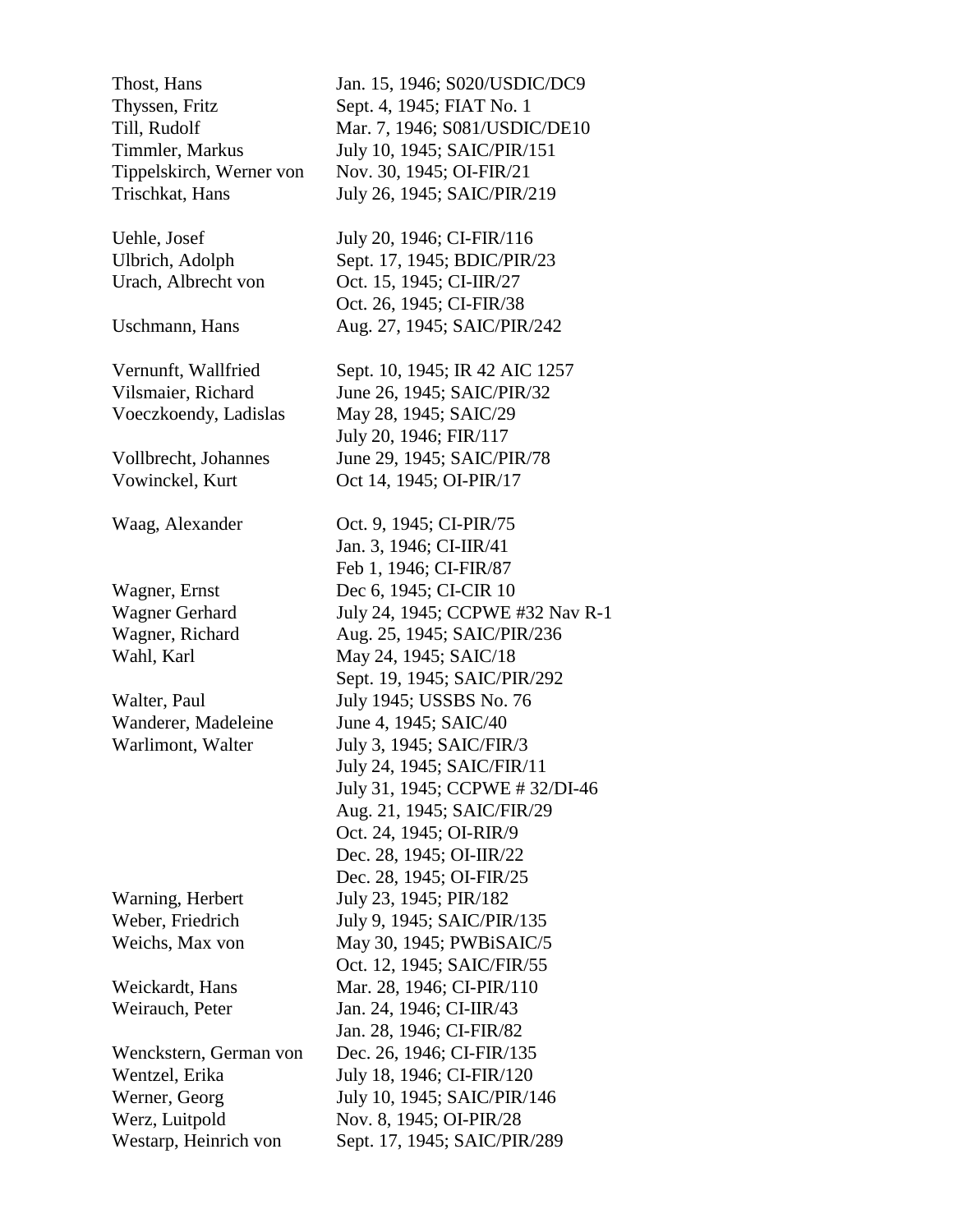Wex, Helmut July 17, 1945; IIR

Wubbe, Willi Aug. 14, 1945; FIR/56

 Jan. 31, 1946; CI-PIR/98 May 1, 1946; CI-FIR/110 May 18, 1946; CI-RIR/6 Westphal, Siegfried Aug. 29, 1945; PIR AIC 1828 Aug. 7, 1945; FIR/47 Weyersberg, Albert July 9, 1945; SAIC/PIR/136 Wiebeck, Gerhard Sept. 11, 1945; SAIC/PIR/276 Wiedemann, Fritz Jan. 14, 1946; CI-PIR/95 Wiedemann, Otto Mar. 15, 1946; CI-PIR/102 May 15, 1946; CI-FIR/114 Wieshofer, Fritz July 19, 1945; PIR/29 Willikens, Werner July 6, 1945; SAIC/FIR/5 Wilms, Hans Sept. 10, 1945; SAIC/PIR/275 Nov. 22, 1945; OI-FIR/18 Winkelmann, Otto July 25, 1945; PIR/33 Wirsing, Giselher Aug. 8, 1945; PIR/46 Oct. 2, 1945; CI-FIR/32 Wohlschlaeger, Philipp June 23, 1945; SAIC/PIR/6 Wolf, Johanna May 31, 1945; PWB/SAIC/10 Wolff, Hans Jan. 22, 1946; CI-IIR/46 Wolff, Reinhardt Jan. 16, 1946; CI-FIR/59 Worthmann, Wilhelm July 26, 1945; SAIC/PIR/216

Zauner, Mate Mar. 5, 1946; S091/USDIC/PS3 Zeileisen, Karl von July 10, 1945; SAIC/PIR/150 Nov. 28, 1945; OI-FIR/17 Zeller, Alfons Aug. 15, 1945; SAIC/FIR/27 Ziegler, Karl June 27, 1945; SAIC/PIR/58 Zinnemann, Curt Sept. 19, 1945; CSIR/5 Zlatareff, Ilia July 12, 1945; SAIC/PIR/158 Zuang, Johann Feb. 1, 1946; CI-FIR/86 Zupke, Johannes July 10, 1945; SAIC/PIR/152 Zschintzsch, Werner July 14, 1945; CCPWE #32/DI-31

Speer, Albert June 4, 1945; Heinkel and Frydag June 5, 1945 June 4/5, 1945; Heinkel and Frydag June 5/7, 1945; Frydag June 9, 1945; FIAT No. 20a June 21, 1945; SHAEF, G-2 May 29, 1945; SHAEF, 1st Sess. May 28, 1945; SHAEF, 2d Sess. May 29, l9A5; SHAEF, 3d Sess. May 29, 1945; SHAEF, 4th Sess. May 30, 1945; SHAEF, 5th Sess. May 30, 1945; SHAEF, 6th Sess. June 1, 1945; SHAEF, 7th Sess., Pt. I and II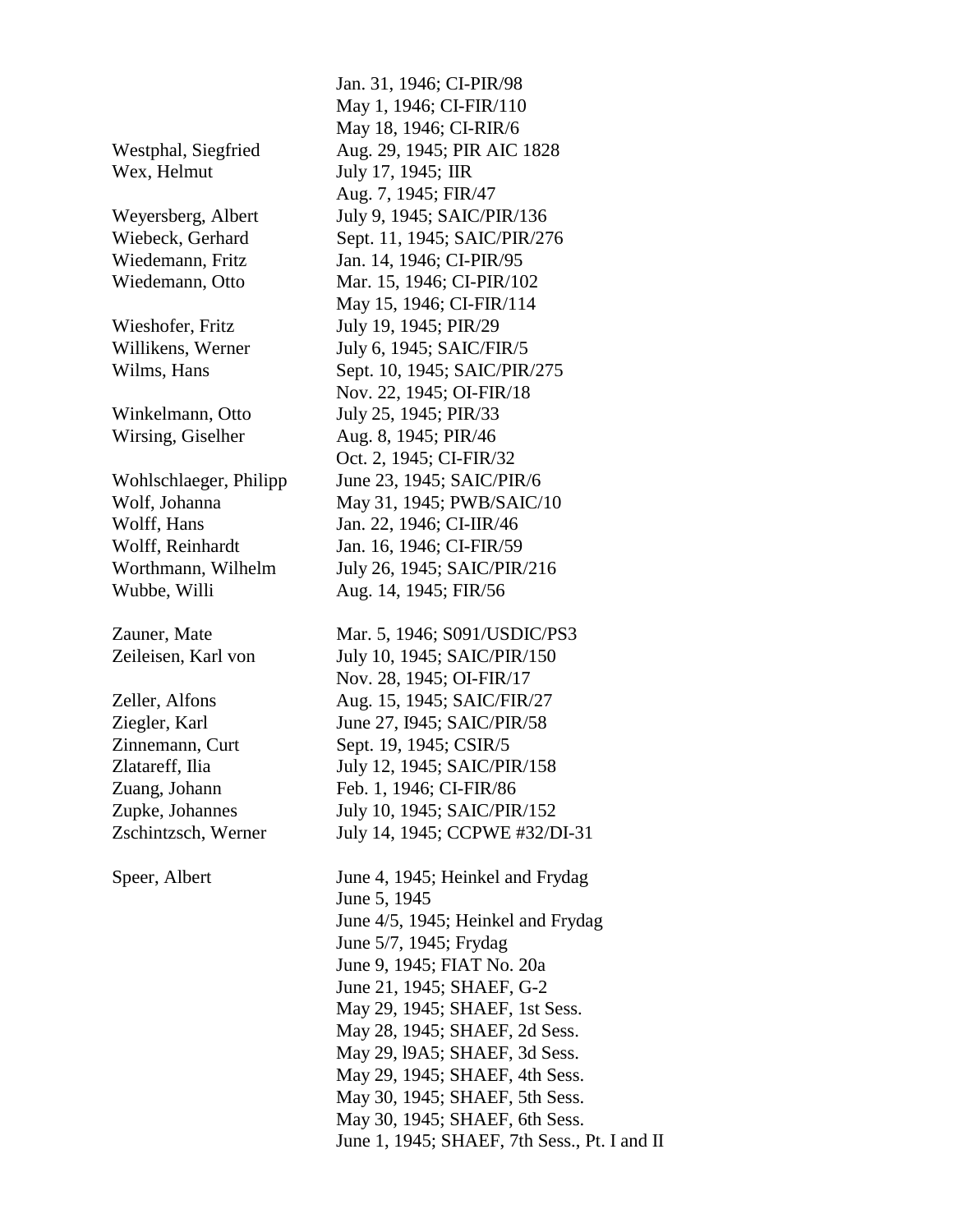June 4, 1945; SHAEF, 8th Sess. June 7, 1945; SHAEF, 9th Sess. June 7, 1945; SHAEF, 10th Sess. June 10, 1945; SHAEF, 11th Sess. Aug. 8, 1945; SHAEF, 11th Sess., supp. June 11, 1945; SHAEF, 12th Sess. June 26, 1945; SHAEF, 13th Sess. June 13, 1945; SHAEF, 14th Sess. June 8, 1945; SHAEF, 15th Sess. June 23, 1945; SHAEF, 16th Sess. July 13, 1945; SHAEF, 17th Sess. July 13, 1945; FIAT No. 18 July 28, 1945; FIAT No. 18b Aug. 20, 1945; FIAT No. 19, Pt. I Aug. 28, 1945; FIAT No. 19, Pt. II Oct. 1, 1945; FIAT No. 19, Pt. III Nov. 1, 1945; FIAT No. 20 Aug. 17, 1945; FIAT No. 21 Aug. 21, 1945; FIAT No. 22 Aug. 9, 1945; FIAT No. 23 Aug. 8, 1945; FIAT No. 24 Aug. 13, 1945; FIAT No. 25 Aug. 8, 1945; FIAT No. 26 Aug 21, 1945; FIAT No. 26, Supp I Aug. 8, 1945; FIAT No. 27 Aug. 9, 1945; FIAT No. 28 Aug. 8, 1945; FIAT No. 29 Sept. 8, 1945; FIAT No. 30 Aug. 20, 1945; FIAT No 31 Aug. 20, 1945; FIAT No 32 Sept. 1, 1945; FIAT No. 33 Sept 3, 1945; FIAT No. 34, Pt. 1 Sept. 1945; FIAT No. 34, Pts. 2 and 3 Sept. 10, 1945; FIAT No. 34, Pts. IV-VII Oct. 1, 1945; FIAT No 35 Nov 21, 1945; FIAT No 35, Supp. I Nov. 21, 1945; FIAT No, 35, Supp. II Sept. 7, 1945; FIAT No 36, Pts. I and II Sept. 1, 1945; FIAT No 37 Oct. 5, 1945; FIAT No. 37, Supp. I Sept. 13, 1945; FIAT No, 38, Pt. I Sept. 10, 1945; FIAT No. 41 Oct. 5, 1945; FIAT No. 40 Sept. 15, 1945; FIAT No. 41 Sept. 15, 1945; FIAT No 42 Oct. 16, 1945; FIAT No. 42, Supp. I Sept. 18, 1945, FIAT No 43 Sept. 21, 1945; FIAT No. 44 Sept. 21, 1945; FIAT No. 45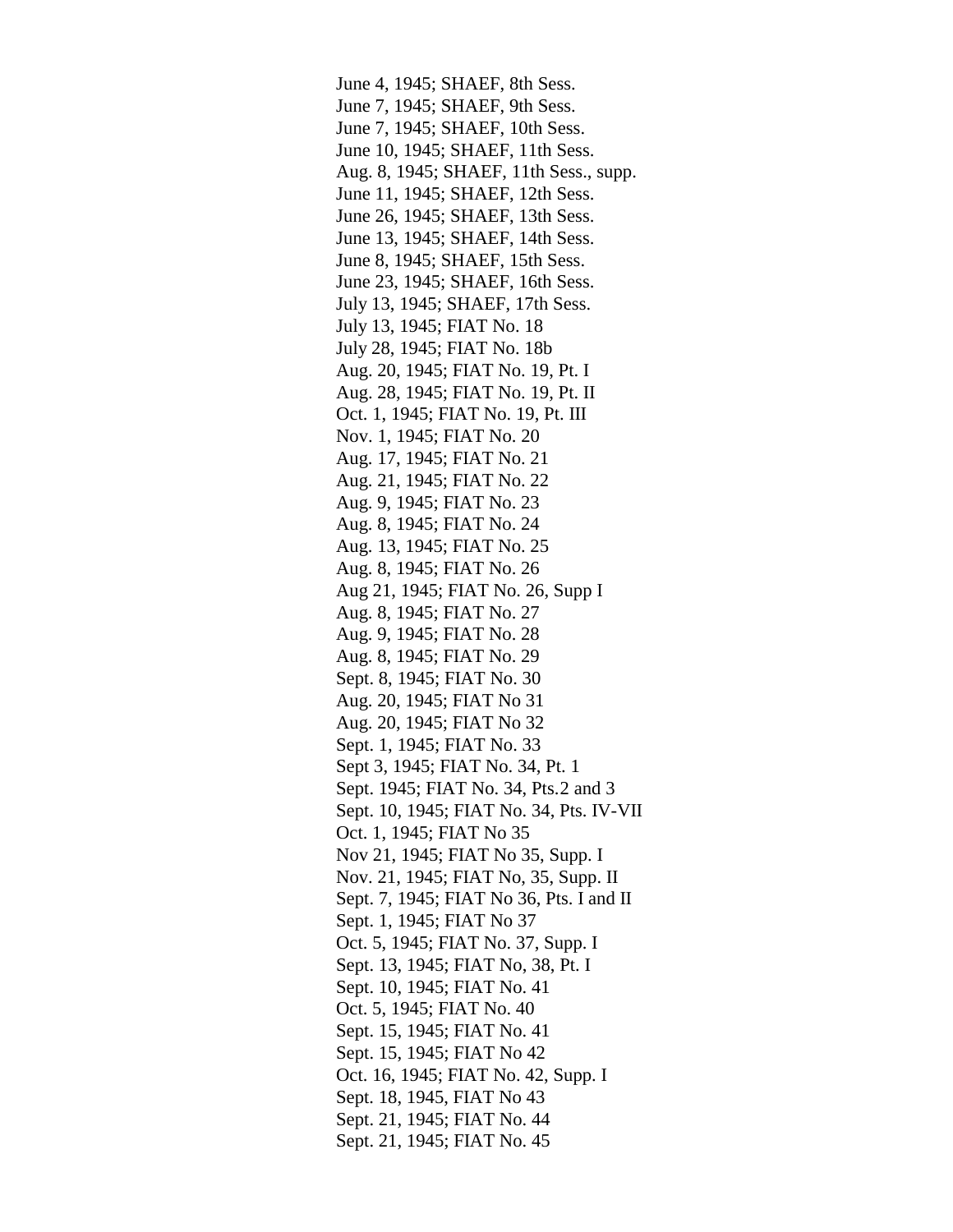Sept. 21, 1945; FIAT No. 46 Sept. 27, 1945; FIAT No. 47 Oct. 26, 1945; FIAT No. 48 Oct. 4, 1945; FIAT No. 49 Oct. 3, 1945; FIAT No. 50, Pt. I Nov. 15, 1945; FIAT No. 50, Pt. II Dec. 19, 1945; FIAT No. 50, Pt. III Apr. 26, 1946; FIAT No. 50, Pt. IV May 3, 1946; FIAT No 50 Pt, V July 8, 1946; FIAT No. 50, Pts. VI and VII Feb. 16, 1946; FIAT No. 51, Pt. I Feb. 18, 1946; FIAT No. 51, Pt. II Oct. 6, 1945; FIAT No. 52 Oct. 9, 1945; FIAT No. 52 Supp. I and II Oct. 19, 1945; FIAT No. 52, Supp. III Oct. 10, 1945; FIAT No 53 Oct. 12, 1945; FIAT No 54 Nov. 6, 1945; FIAT No. 55 Oct. 31, 1945; FIAT No 56 Oct. 31, 1945; FIAT No 57 Oct. 24, 1945; FIAT No. 58 Oct. 31, 1945; FIAT No. 59 Nov. l, 1945; FIAT No. 60 Nov. 6, 1945; FIAT No. 61 Nov. 8, 1945; FIAT No. 62 Dec. 20, 1945; FIAT No. 62, Supp. I Nov. 22, 1945; FIAT No. 63 Nov. 26, 1945; FIAT No. 64 Dec. 7, 1945; FIAT No. 65 Dec. 10, 1945; FIAT No. 66 Dec. 13, 1945; FIAT No. 67 Dec. 19, 1945; FIAT No. 68 Dec. 20, 1945; FIAT No. 69 Dec. 18, 1945; FIAT No. 70 Jan. 13, 1946; FIAT No. 71 Jan. 14, 1946; FIAT No. 72 Jan. 15, 1946; FIAT No. 73 Jan. 18, 1946; FIAT No. 74 Jan. 19, 1946; FIAT No. 75 Jan. 21, 1946; FIAT No. 76 Mar. 18, 1946; FIAT No. 77, Pts. I-XV July 19, 1946; FIAT No. 77, Pt. XVI Mar. 30, 1946; FIAT No. 78 Mar. 28, 1946; FIAT No. 79 June 20, 1946; FIAT No. 80 Mar. 31, 1946; FIAT No. 81 Mar. 29, 1946; FIAT No. 82 Apr. 5, 1946; FIAT No. 83 Apr. 10, 1946; FIAT No. 84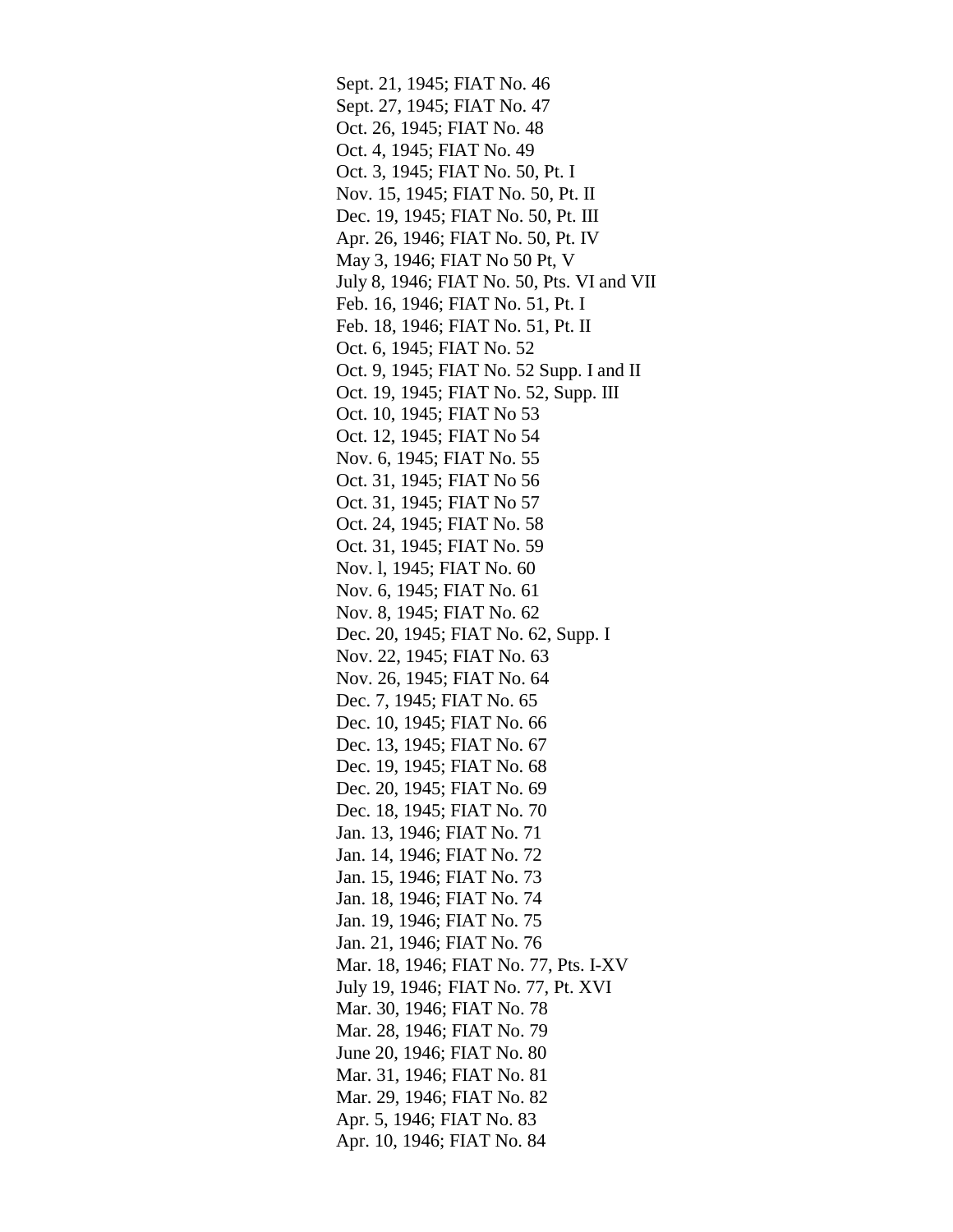|                                                                                                                  | Apr. 19, 1946; FIAT No. 85, Pt. I<br>May 21, 1946; FIAT No. 85, Pt. II<br>May 24, 1946; FIAT No. 86<br>June 21, 1946; FIAT No. 88<br>Aug. 10, 1946; FIAT No. 89<br>June 1, 1946; FIAT No. 90, Pts. I-VIII<br>July 20, 1946; FIAT No. 91<br>Sept. 10, 1946; FIAT No. 91, Supp. I<br>July 28, 1946; FIAT No. 92<br>Sept. 10, 1946; FIAT No. 92, Supp. I<br>Sept. 19, 1946; FIAT No. 93.<br>Nov. 6, 1946; FIAT No. 94<br>Nov. 20, 1946; FIAT No. 95 |
|------------------------------------------------------------------------------------------------------------------|--------------------------------------------------------------------------------------------------------------------------------------------------------------------------------------------------------------------------------------------------------------------------------------------------------------------------------------------------------------------------------------------------------------------------------------------------|
|                                                                                                                  | <b>CONSOLIDATED REPORTS</b>                                                                                                                                                                                                                                                                                                                                                                                                                      |
| Organization or subject                                                                                          | Date of report; Interrogator                                                                                                                                                                                                                                                                                                                                                                                                                     |
| Werwolf Organization<br>Medical personnel and other                                                              | May 14, 1945; 3d U.S. Army, IR No. 2                                                                                                                                                                                                                                                                                                                                                                                                             |
| Foreign Office<br>Secret weapons<br>SS Jagdverband Mitte                                                         | May 15, 1945; 3d U.S. Army, IR No. 3                                                                                                                                                                                                                                                                                                                                                                                                             |
| Auswertestelle West,<br>Oberursel<br>Personnel                                                                   | May 18, 1945; 3d U.S. Army, IR No. 4                                                                                                                                                                                                                                                                                                                                                                                                             |
| Werwolf organization in                                                                                          |                                                                                                                                                                                                                                                                                                                                                                                                                                                  |
| Bayern<br>Personnel                                                                                              | May 30, 1945; 3d U.S. Army, IR No. 5                                                                                                                                                                                                                                                                                                                                                                                                             |
| History of Kaltenbrunner<br>Yalta Conference<br>Monitoring service of<br>Foreign Office<br>Gestapo in Regensburg | June 21, 1945; 3d U.S. Army, IR No. 10                                                                                                                                                                                                                                                                                                                                                                                                           |
| Ahnenerbe<br>Forschungsamt<br>War Criminals                                                                      | June 29, 1945; 3d U.S. Army, IR No. 12                                                                                                                                                                                                                                                                                                                                                                                                           |
| Reichskommissar Festigung<br>des Deutschen Volkstums<br>Abwehrstelle XII,<br>Wiesbaden                           | July 6, 1945; 3d U.S. Army, IR No. 14                                                                                                                                                                                                                                                                                                                                                                                                            |
| Radio Communication in                                                                                           |                                                                                                                                                                                                                                                                                                                                                                                                                                                  |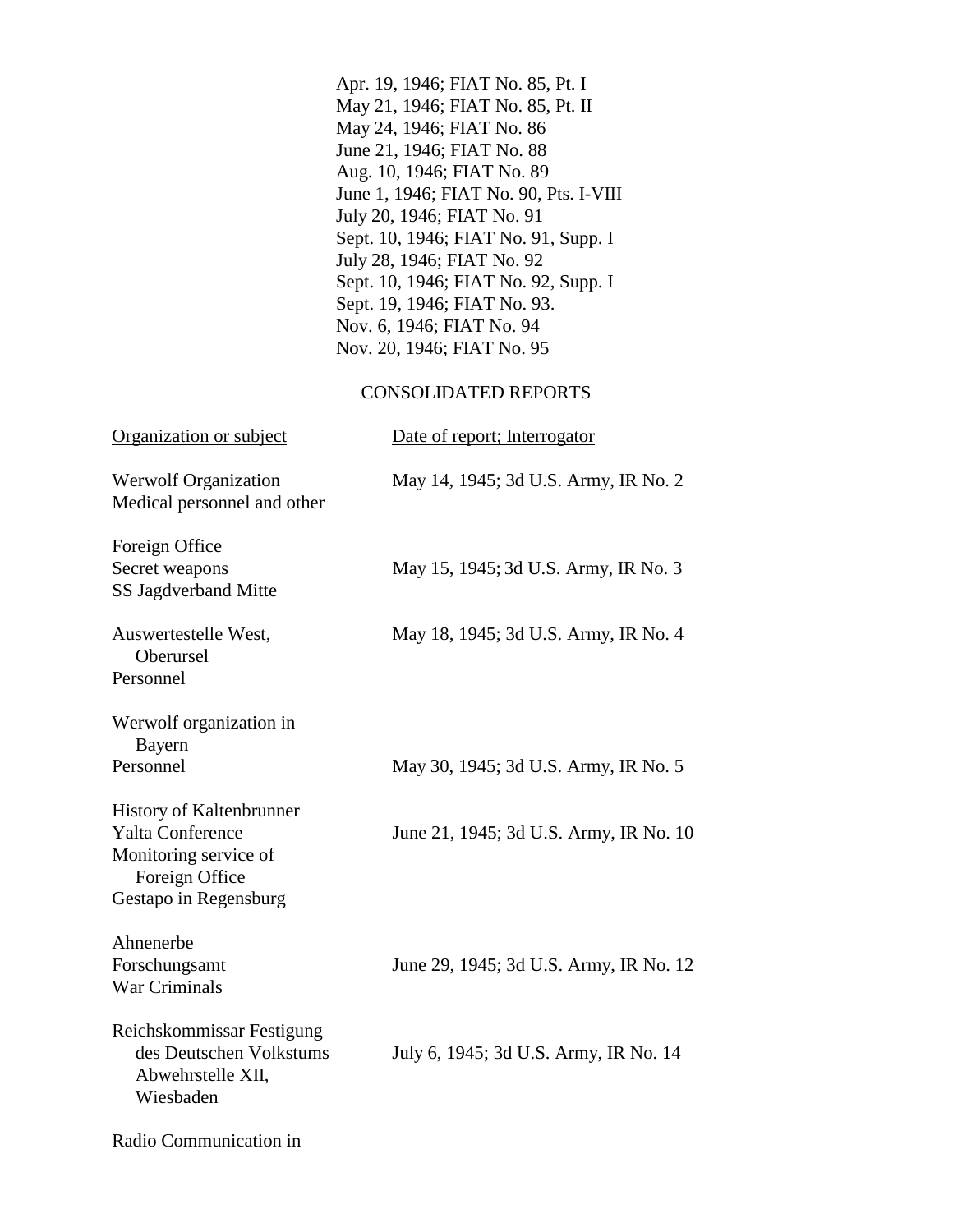| Abwehr<br>SD in Frankfurt/Main<br>Gestapo in Frankfurt/Main<br><b>War Criminals</b>    | July 18, 1945; 3d U.S. Army, IR No. 20                          |
|----------------------------------------------------------------------------------------|-----------------------------------------------------------------|
| SD in the East<br>SD in Kulmbach<br><b>Extermination of European</b><br>Jews           | July 18, 1945; 3d U.S. Army, IR No. 21                          |
| Frontaufklaerungstrupp 317<br>Gestapo in Aachen<br>Intell. Services of German<br>Firms | July 19, 1945; 3d U.S. Army, IR No. 22                          |
| <b>SD</b><br><b>Police Personalities</b><br>in Maribor                                 | July 21, 1945; 3d U.S. Army, IR No. 23                          |
| RSHA, Gruppe IV A<br>SD Abschnitt Weimar<br>War crimes of Kaltenbrunner                | July 23, 1945; 3d U.S. Army, IR No. 24                          |
| Stapostelle Saarbruecken                                                               | July 30, 1945; 3d U.S. Army, IR No. 25                          |
| Gestapo in Trier<br>History and organization                                           | Aug. 8, 1945; 3d U.S. Army, IR No. 28                           |
| <b>Armored Forces</b><br>Tactics, equipment,<br>communications, general                | Aug. 15, 1945; 3d U.S. Army, IR No. 30                          |
| Frontaufkluerungskommandos<br>(FAK)                                                    | Sept. 9, 1945; 3d U.S. Army, IR No. 40                          |
| Plans for German attack<br>against the Panama Canal                                    | July 10, 1945; CCPWE #32/DI-29                                  |
| Shipbuilding in Germany<br>Reich Ministry of the Interior                              | July 17, 1945; CCPWE #32/DI-37<br>Aug. 3, 1945; CCPWE #32/DI-47 |
| Franz von Papen<br><b>Richard Darre</b><br>Nicholas Horthy                             | June 13, 1945; CCPWE # 32/X-P 12                                |
| Franz von Papen<br><b>Richard Darre</b>                                                | June 24, 1945; CGPWE # 32/X-P 14                                |
| Franz von Papen                                                                        |                                                                 |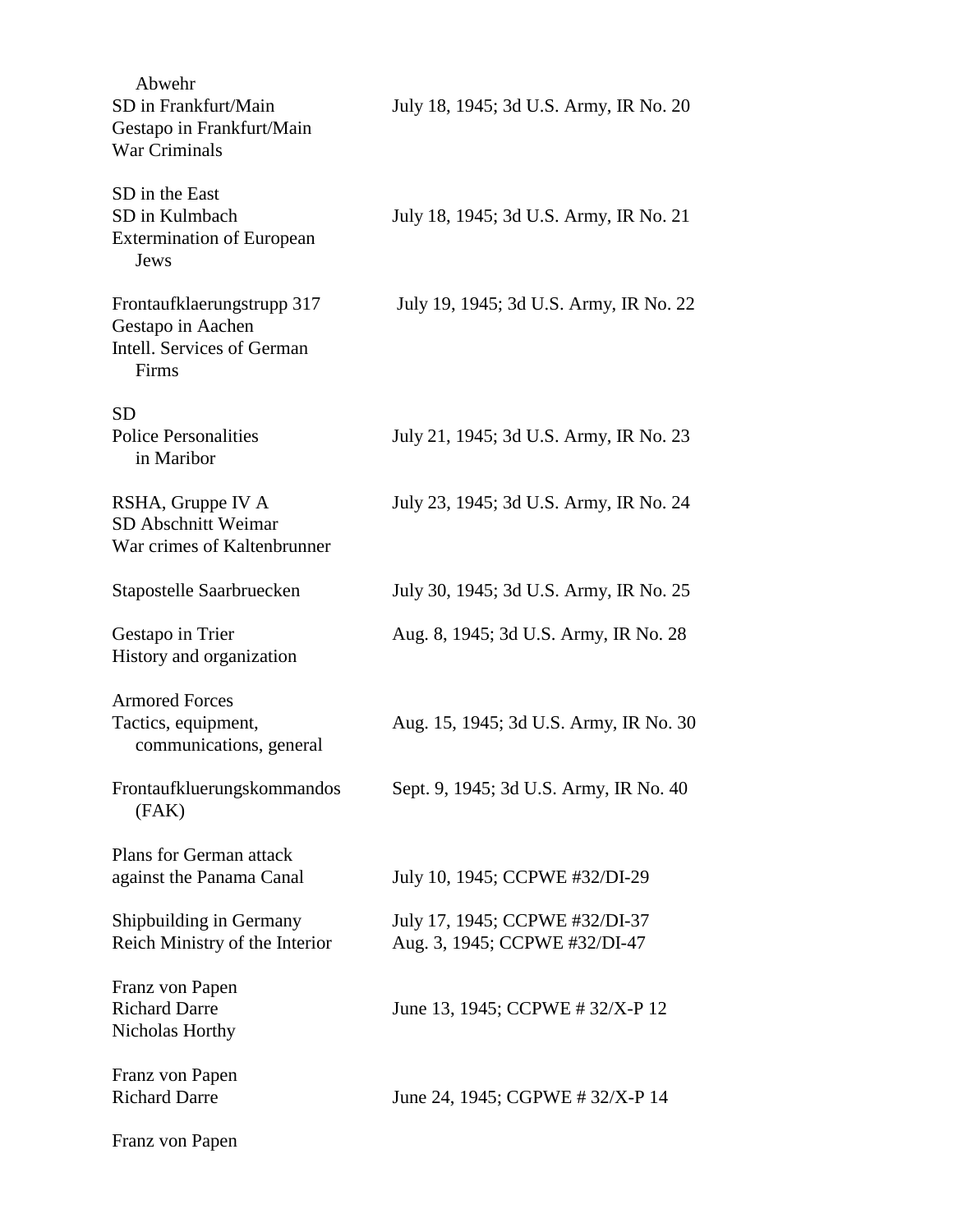| <b>Richard Darre</b>                                                                                                                | July 8, 1945; CCPWE #32/X-P 16            |
|-------------------------------------------------------------------------------------------------------------------------------------|-------------------------------------------|
| Franz von Papen<br><b>Richard Darre</b><br>Nicholas Horthy<br>Friedrich von Boetticher<br><b>Gustav Steengracht</b>                 | June 14, 1945; CCPWE # 32/X-P 18          |
| Possible whereabouts of<br>Joachim von Ribbentrop                                                                                   | July 14, 1945; 12th Army Group, CIR No. 2 |
| Amt VI-E of RSHA                                                                                                                    | June 21, 1945; 12th Army Group, CIR No. 3 |
| The Political and Social<br>background of the July 20<br>incident                                                                   | Sept. 10, 1945; BDIC/CIR/1                |
| The People's Court<br>(Volksgerichtshof)                                                                                            | Sept. 14, 1945; BDIC/CIR/2                |
| The Boehler Steel Concern<br>Erwin Daub, Richard Kroen                                                                              | Feb. 18, 1946; USDIC/DE7                  |
| Steyr-Daimler-Puchwerke A.G.<br>Karl Rossner, Richard Ryznar,<br><b>Herbert Haas</b>                                                | Feb. 19, 1946; USDIC/DE8                  |
| Deutsch-Italienische<br>Gesellschaft                                                                                                | Sept. 25, 1945; USFET, CIR/I              |
| Hitler as seen by his doctors:<br>Erwin Giesing<br>Hans-Karl von Hasselbach<br>Karl Brandt                                          | Oct. 15, 1945; USFET, CIR/2               |
| Alleged American mistreatment<br>of German Prisoners                                                                                | Nov. 14, 1945; USFET, CIR/3               |
| Hitler as seen by his doctors:<br>Theo Morell<br><b>Erwin Giesing</b><br>Walter Loehlein<br>Karl Weber<br>A. Nissle<br>E. Brinkmann | Nov. 29, 1945; USFET, CIR/4               |
| <b>KdM</b> Prague<br>Hans Dehmel<br>Irene Reichert                                                                                  | Jan. 10, 1946; USFET, CIR/11              |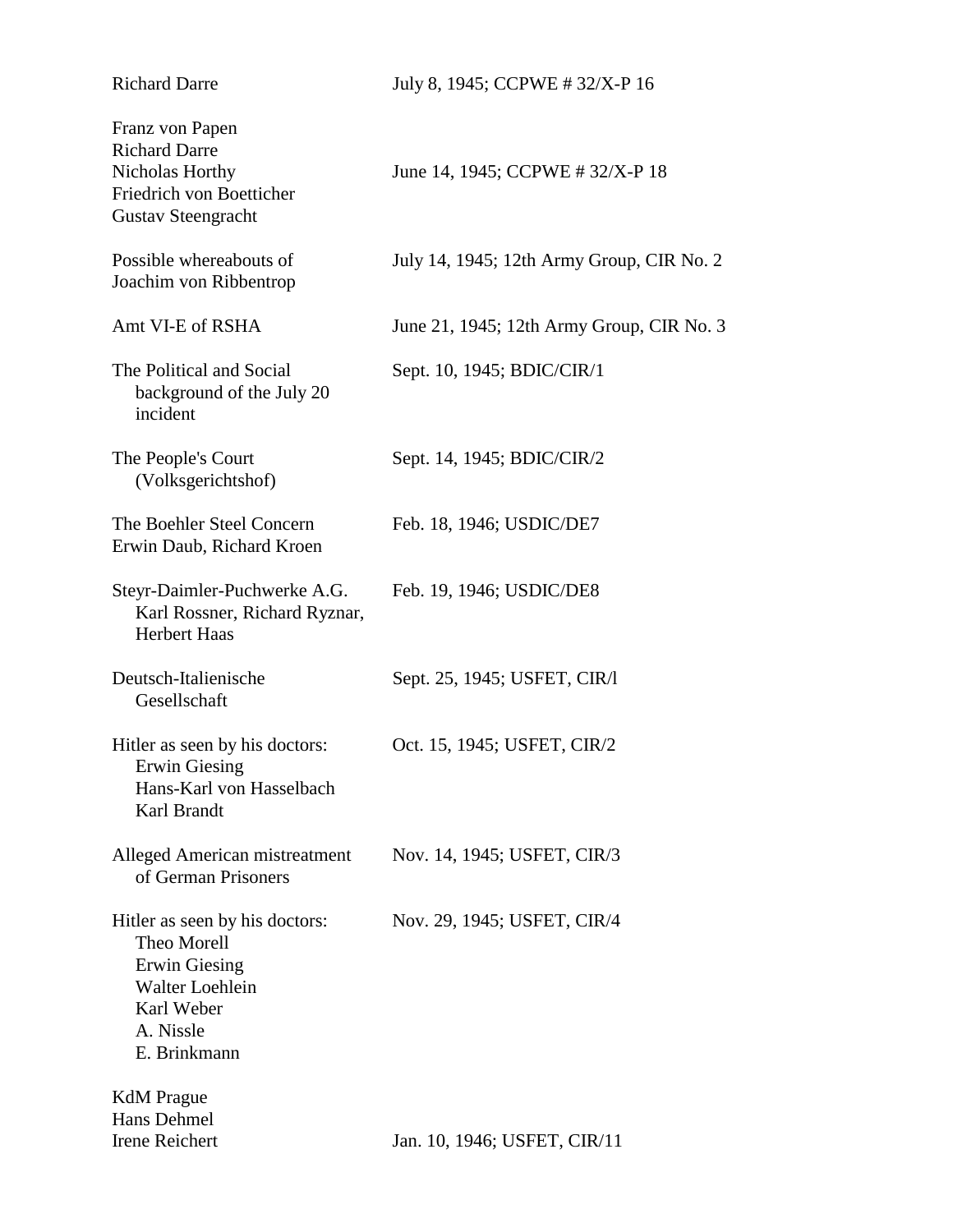## Johannes Berthelen

| Referat II KO Spanien<br>Sonderfuchrer Wolegang Blaum<br>Paul Fuchs<br>Hermann Amende                                            | Jan. 12, 1946; USFET, CIR/12                                                                                                       |
|----------------------------------------------------------------------------------------------------------------------------------|------------------------------------------------------------------------------------------------------------------------------------|
| Assistants in the Balkans,<br>Poland and in Vienna<br>Paul Seefeld<br><b>Arthur Herrmann</b><br>Hans Dehmel<br>Robert von Tarbuk | Jan. 31, 1946; USFET, CIR/13                                                                                                       |
| Amt I, RSHA<br>Heinz Wanninger<br>Wilhelm Bonatz<br><b>Alwin Haertel</b><br><b>Herbert Bahr</b><br>Georg Moehlmeyer              | Feb. 28, 1946; USFET, CIR/14                                                                                                       |
| Gestapo Leitstelle Muenchen                                                                                                      | Mar. 14, 1946; USFET, CIR/15<br>Friedrich Wuchner<br>Therese Weigert<br>Henriette Weigert<br>Georg Mair<br><b>Bernhard Soeding</b> |
| Gestapo Leistelle Muechen                                                                                                        | Apr. 5, 1946; USFET, CIR/15 Supp.                                                                                                  |
| German methods of combatting<br>the Soviet Intelligence<br>Services<br>Johannes Gaenzer<br><b>Helmut Damerau</b><br>Kurt Kohler  | June 3, 1946; USFET, CIR/16                                                                                                        |
| Ministry of Labor,<br>Interior, Post<br>Hans Dormann<br>Otto Ehrensberger<br><b>Ernst Pabst</b><br>Wilhelm Ohnesorge             | July 27, 1945; SAIC/RIR/2                                                                                                          |
| Abwehr activities in<br>Portugal                                                                                                 | Aug. 29, 1945; SAIC/RIR/4                                                                                                          |
| Observations on artillery<br>observations employment                                                                             | June 23, 1945; SAIC/CIR/1                                                                                                          |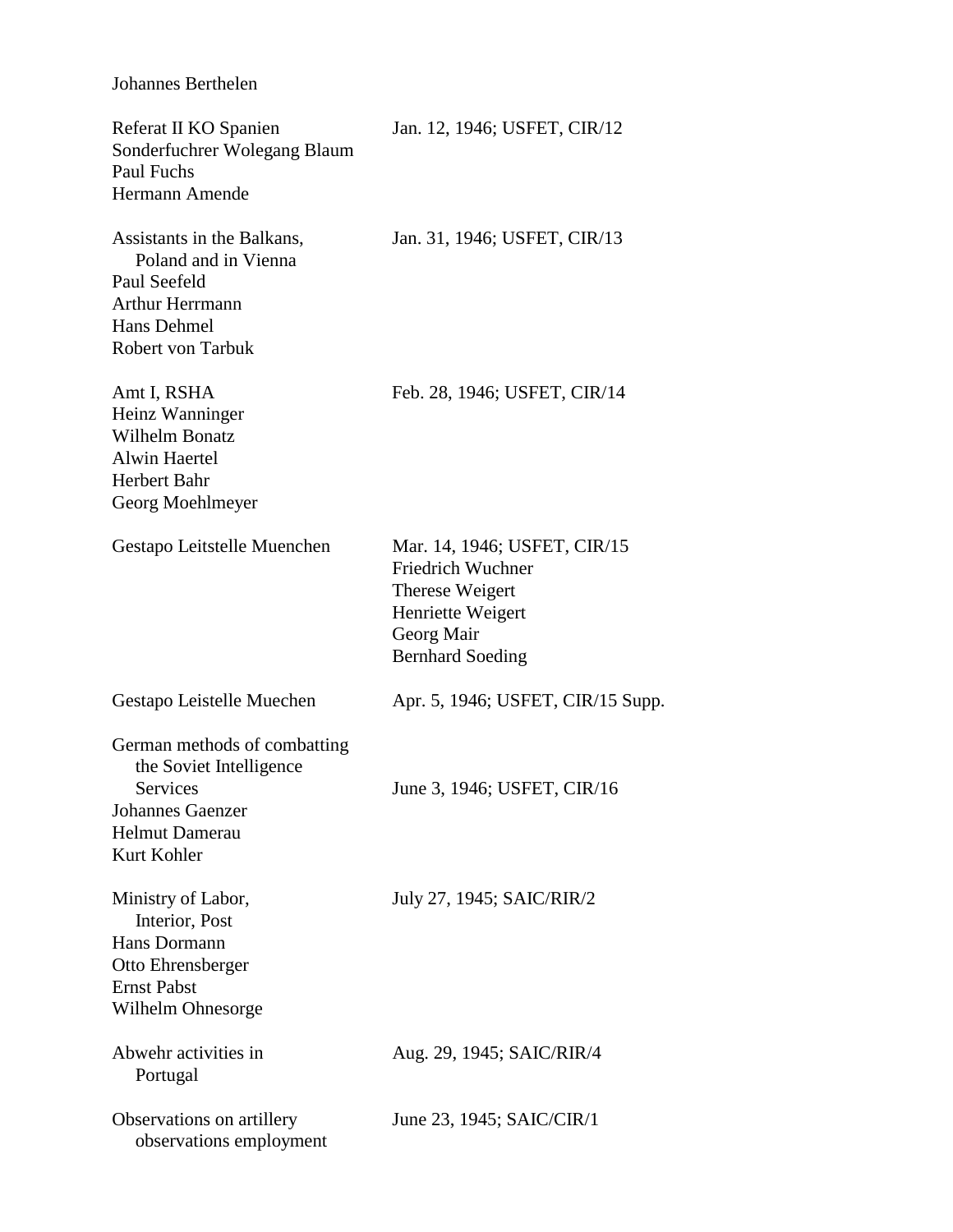| Japanese-German Cooperation<br>Willy Messerschmitt                                                                                                                                  | June 28, 1945; SAIC/CIR/2                     |
|-------------------------------------------------------------------------------------------------------------------------------------------------------------------------------------|-----------------------------------------------|
| Police information<br><b>Robert Schlake</b><br><b>Bernhard Soeding</b>                                                                                                              | July 1, 1945; SAIC/CIR/3                      |
| Propaganda organization<br>(Ministry and Part)<br>Hans Hinkel<br><b>Immanuel Schaeffer</b><br><b>Martin Schoenicke</b><br>Rolf Hofmann<br>Eugen Maier<br>Karl Gerff<br>Paul Schmidt | July 10, 1945; SAIC/CIR/4                     |
| The Waffen-SS Junkerschule<br>Toelz<br>Werner Doerffler-Schuband<br>Gottfried Klingemann                                                                                            | July 13, 1945; SAIC/CIR/5                     |
| <b>Armor and Armored Forces</b><br>Heinz Guderian<br>Leo Geyr von Schweppenburg<br>Paul lausser<br><b>Erhard Raus</b><br><b>Horst Stumpff</b>                                       | July 18, 1945; SAIC/CIR/6                     |
| The German Legation and<br>German intervention in<br><b>Hungary 1944-45</b><br>Hans von Greiffenberg                                                                                | July 21, 1945; SAIC/CIR/8                     |
| <b>Concentration Camp</b><br>Flossenbuerg<br>Joseph Sombor<br><b>Samuel Borbath</b><br>Jeno Hivessy<br><b>Otto Banhidy</b>                                                          | Aug. 4, 1945; SAIC/CIR/10                     |
| Procurement of foreign labor<br><b>Fritz Sauckel</b>                                                                                                                                | Aug. 7, 1945; SAIC/CIR/11                     |
| Gauleiter, Hofer                                                                                                                                                                    | Aug. 9, 1945; AIC/CIR/12                      |
| Warsaw art treasures                                                                                                                                                                | Aug. 9, 1945 SAIC/CIR/13<br>Waldemar Fegelein |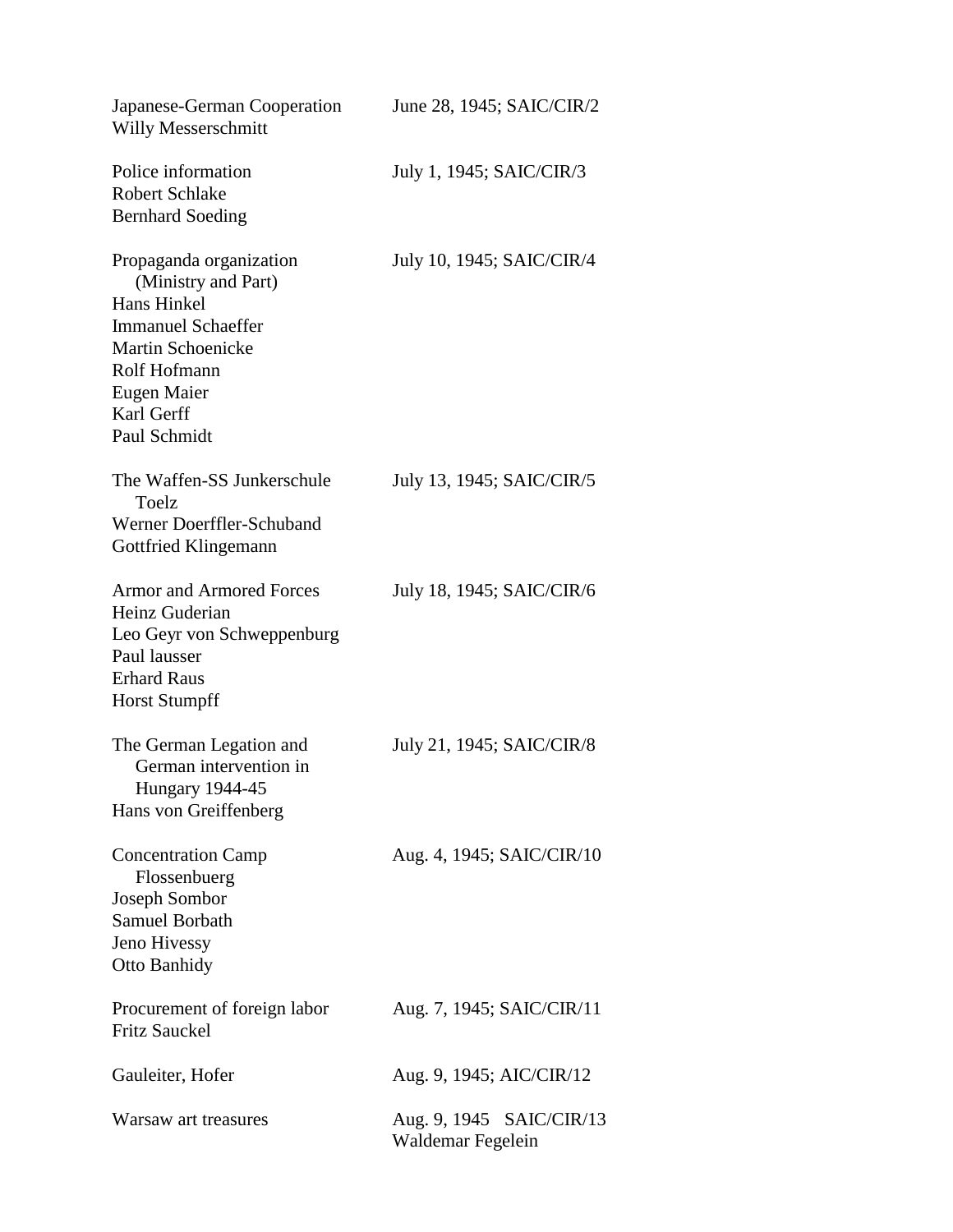## Ernst Bepple Ludwig Fischer

| Buchenwald Concentration Camp Aug. 25, 1945; SAIC/CIR/15<br>Hermann Pister<br>Max Schobert                                          |                             |
|-------------------------------------------------------------------------------------------------------------------------------------|-----------------------------|
| The Waffen-SS<br>Doerffler-Schuband<br>Paul Hausser                                                                                 | Sept. 25, 1945; SAIC/CIR/16 |
| <b>Balkan Affairs</b><br>Kurt von Kamphoevener<br>Conrad von Schubert<br>Milan von Dessovic                                         | Oct. 5, 1945; SAIC/CIR/17   |
| Notes on German weapons<br>developments<br><b>Nils Larsson</b>                                                                      | June 3, 1945; SAIC/38       |
| Foreign Office personnel<br>and records<br>Alexander von Dornberg                                                                   | June 13, 1945; SAIC/45      |
| Notes on the Red army<br><b>Reinhard Gehlen</b><br>Albert Schoeller                                                                 | June 24, 1945; SAIC/R/2     |
| <b>Comments on Russian artillery</b><br><b>Walter Staudinger</b><br>Max Winkler<br>Rudolf Frhr. von Roman<br><b>Helmut Huffmann</b> | June 26, 1945; SAIC/R/4     |
| Medical and other scientific<br>experiments                                                                                         | Apr. 21, 1945; SAIC/X/2     |
| <b>Ernst Rodenwald</b><br><b>Hubert Luetkenhaus</b><br>Ludwig Wesch                                                                 | n.d.                        |
| Hitler's successor<br>Hermann Goering<br><b>Hans Lammers</b>                                                                        | May 19, 1945; SAIC/X/3      |
| Personnel<br>Art treasures and funds in foreign<br>countries<br>Air Force                                                           | May 24, 1945; SAIC/X/5      |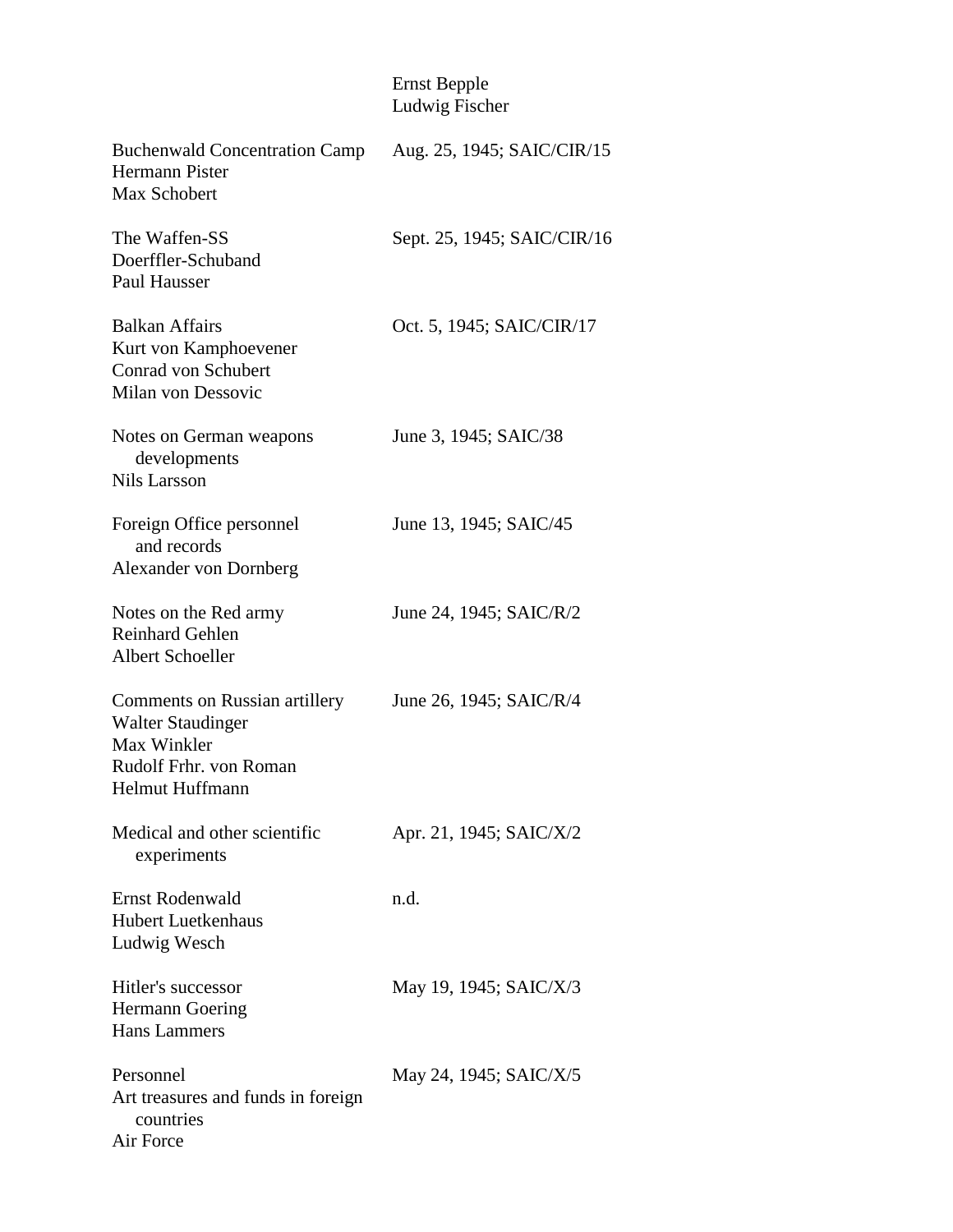| Concentration camps<br>Jew baiting and religious<br>difficulties<br><b>Hermann Goering</b><br>Bernd Walter von Brauechitsch                 |                           |
|---------------------------------------------------------------------------------------------------------------------------------------------|---------------------------|
| The: Russian campaign<br>The Invasion<br>Heinz Guderian<br>Leo Geyr von Schweppenburg<br><b>Paul Hausser</b>                                | May 28, 1945; SAIC/X/6    |
| Karl Fiehler<br><b>Bernhard Stredele</b>                                                                                                    | June 15, 1945; SAIC/X/9   |
| Drafting of foreign labor<br><b>Fritz Sauckel</b><br>Paul Schmidt<br>Georg Ripken                                                           | July 14, 1945; SAIC/X/11  |
| Conversation with<br>Heinz Guderian<br>Leo Geyr von Schweppenburg<br>Wilhelm von Leeb                                                       | July 26, 1945; SAIC/X/12  |
| German Army Personnel:<br><b>Curt Gallenkamp</b><br><b>Friedrich Herrlein</b><br><b>Helmut Thumm</b><br>Eugen Oberhaeusser<br>Paul Mahlmann | Apr. 29, 1945; MFIU 5/X/7 |
|                                                                                                                                             | <b>CONTENTS</b>           |
|                                                                                                                                             |                           |

Roll Description

## 1 Finding Aids

 Documents of Authorization Affidavits by Coogan and Niebergall Alphabetical list of persons whose interrogations for the U.S. War Crimes Trials at Nuernberg are here reproduced Appendix 1: List of persons interrogated for the IMT, not yet microfilmed Appendix 2: List of persons interrogated by various agencies, not yet microfilmed

Interrogation records of

2 Abeck-Amann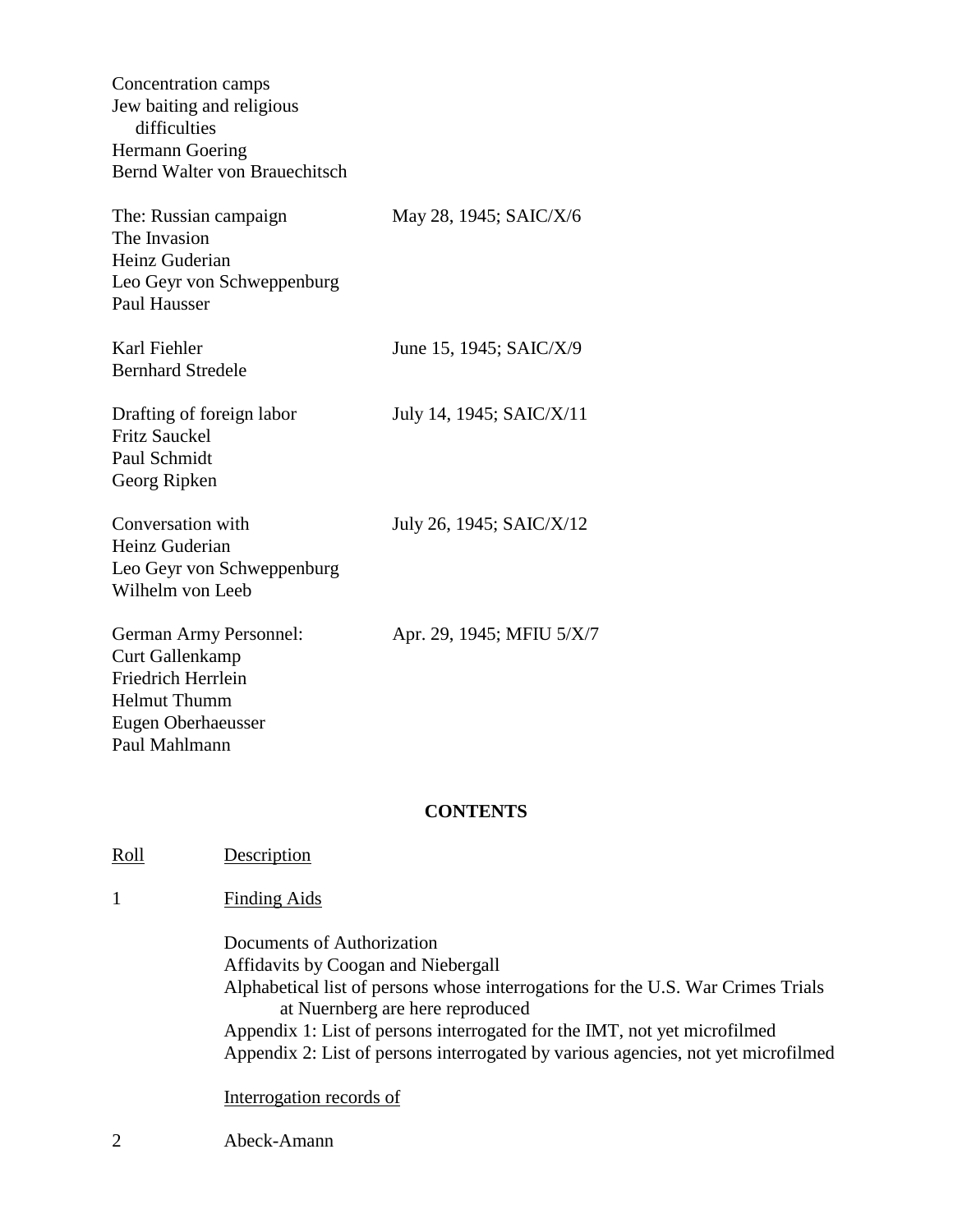| 3              | Ambros - Bach                       |
|----------------|-------------------------------------|
| $\overline{4}$ | Bach-Zelewski - Barnickel, von dem  |
| 5              | Bartels - Beiglboeck                |
| 6              | Beijers - Beyersdoerfer             |
| 7              | Bianchi - Boehm                     |
| 8              | Boehme - Braemer                    |
| 9              | Braeutigam - Brueggemann            |
| 10             | <b>Bruestle - Buettner</b>          |
| 11             | <b>Buhle - Courte</b>               |
| 12             | Cremer - Deutsch                    |
| 13             | Diekmann - Donner                   |
| 14             | Dorn - Eberhardt                    |
| 15             | Eberstein - Engert                  |
| 16             | Engler - Felber                     |
| 17             | Feldmann - Flick                    |
| 18             | Flossdorf - Friessner               |
| 19             | Fritzsche – Gattineau (pt.)         |
| 20             | Gattineau (pt.) - Gerlach           |
| 21             | Gerloff - Graeber                   |
| 22             | Graefe - Gritzbach                  |
| 23             | Grolmar1 - Halem                    |
| 24             | Halfeld - Hassel                    |
| 25             | Hatesaul - Heine                    |
| 26             | Heinrichsbauer - Heuer              |
| 27             | Heusinger - Hintz                   |
| 28             | Hippke - Hofmann                    |
| 29             | Hohberg - Huettig                   |
| 30             | Hunke - Ihn                         |
| 31             | Ilgner - Janssen (pt.)              |
| 32             | Janssen (pt.) - Jung                |
| 33             | Junge - Kather                      |
| 34             | Kattner - Kienast                   |
| 35             | Kiener - Klomberg                   |
| 36             | Klopfer-Kogon                       |
| 37             | Kohn - Krauch                       |
| 38             | Krause - Krupp (pt.)                |
| 39             | Krupp (pt.) - Kylimann              |
| 40             | Laemmermann - Lehmann, Gerhard      |
| 41             | Lehmann, Heinrich - Levy            |
| 42             | Leyser, von - Loesener              |
| 43             | Loeser - Lorenz                     |
| 44             | Losacker - Marotzke                 |
| 45             | Marschang - Meinberg                |
| 46             | Meissner - Mietzschke               |
| 47             | Milch - Mrugowsky                   |
| 48             | Mucnieks - Mueller, Karl            |
| 49             | Mueller, Oskar - Neumann, Franz     |
| 50             | Neumann, Guenther - Ohlendorf (pt.) |
| 51             | Ohlendorf (pt.) - Passarge          |
|                |                                     |